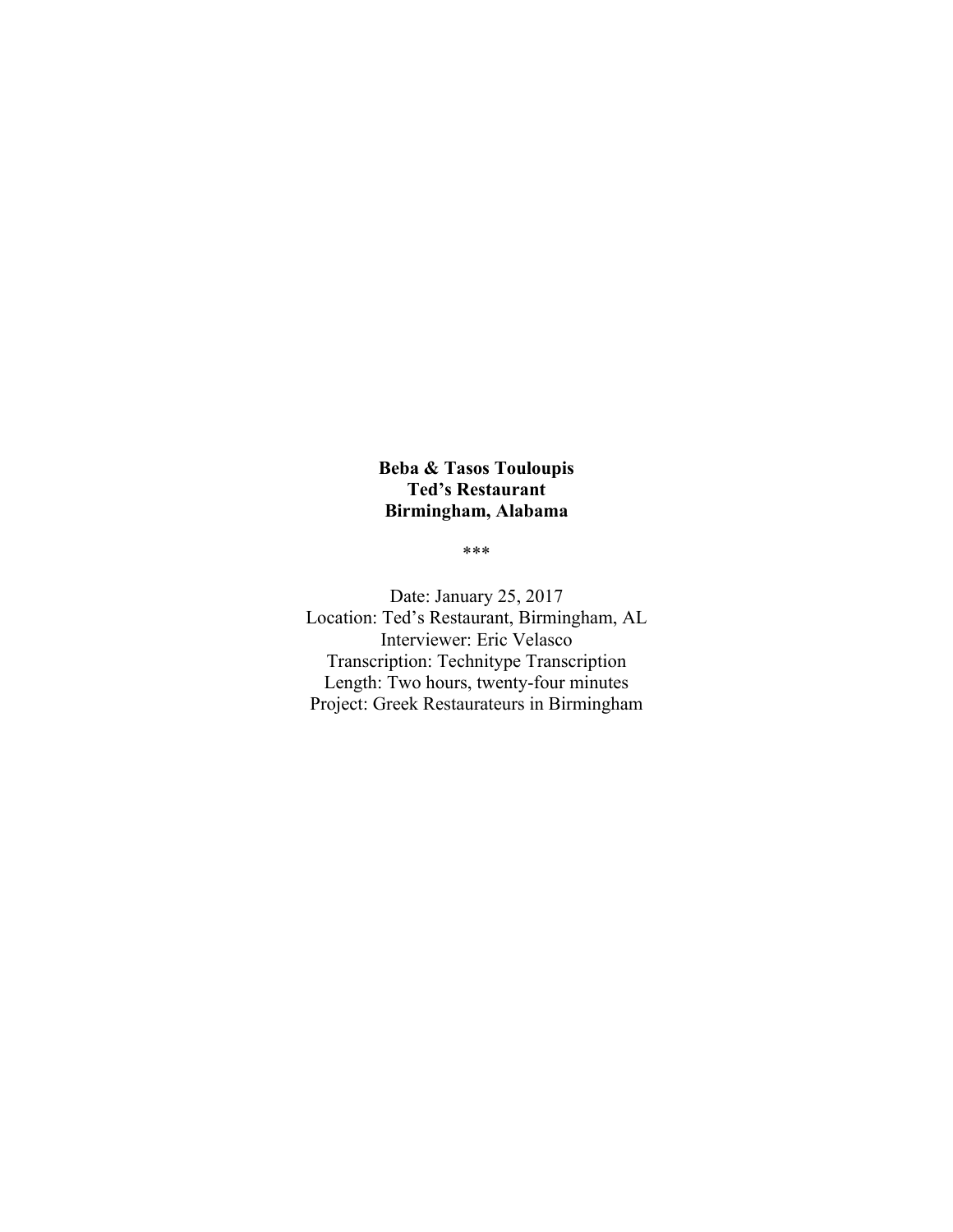(Note: This interview takes place in the dining room as employees close for the day.

Occasionally sounds like squeaky door hinges are heard in the background.)

[*START OF INTERVIEW*]

[00:00:00]

**Eric Velasco:** So this is Eric Velasco for the Southern Foodways Alliance. I'm conducting an oral history interview with Tasos and Beba Touloupis. It's January  $25<sup>th</sup>$ , 2017. We're sitting in a booth at their restaurant, Ted's, in Birmingham, Alabama. It has been at its current location at [328]  $12<sup>th</sup>$  Street South since 1973, but its history dates back even farther. Please introduce yourself.

[00:00:31]

**Tasos Touloupis:** Hello. I'm Tasos Touloupis.

[00:00:36]

**Eric Velasco:** Would you spell your name, please, and give your date of birth?

[00:00:37]

**Tasos Touloupis:** T-a-s-o-s, Tasos, Touloupis, T-o-u-l-o-u-p-i-s. I was born February 12<sup>th</sup>, 1957.

[00:00:49]

**Eric Velasco:** And you?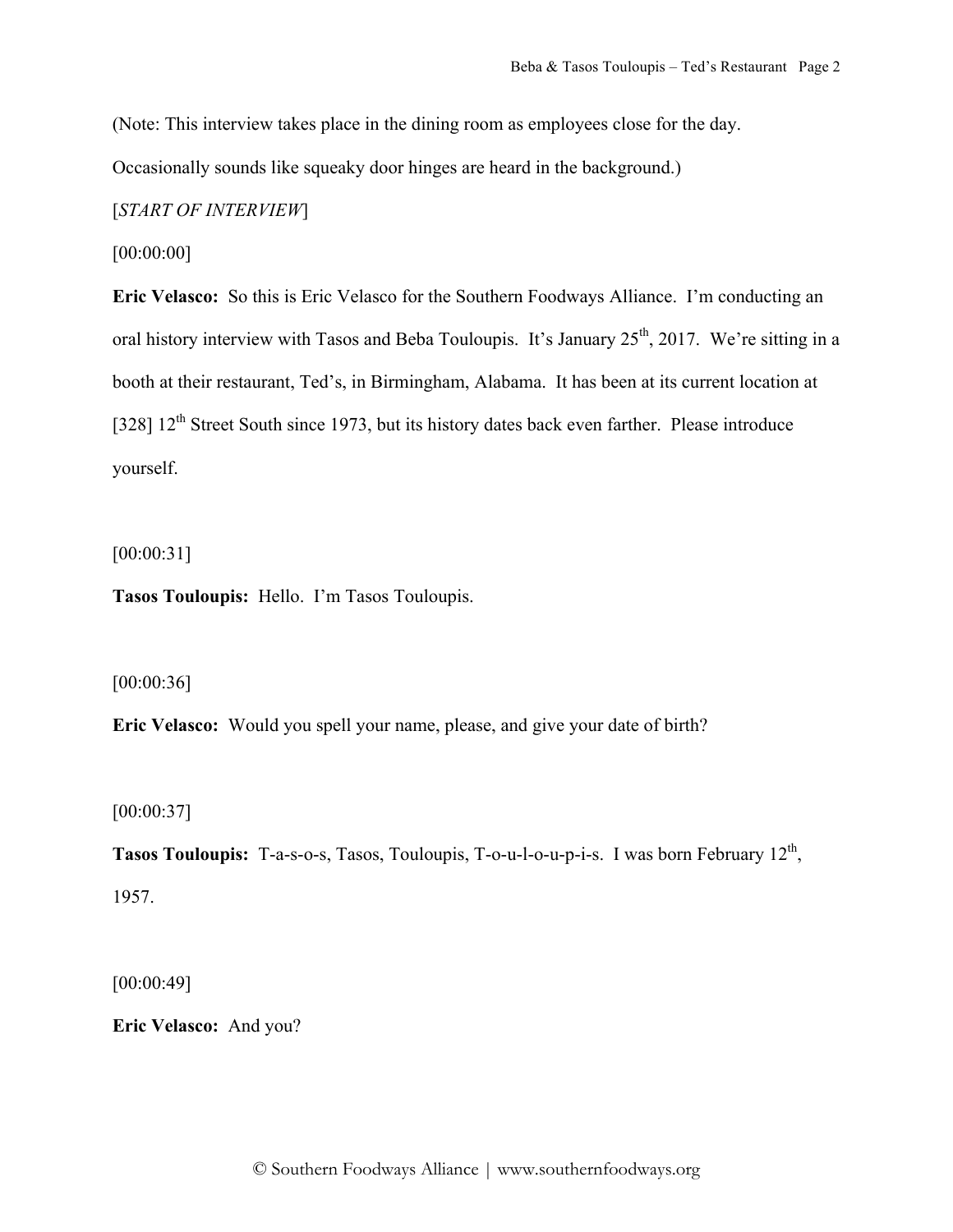### [00:00:49]

Beba Touloupis: I'm Beba Touloupis, B-e-b-a T-o-u-l-o-u-p-i-s. I was born August 2<sup>nd</sup>, 1968.

#### [00:00:58]

**Eric Velasco:** All right. Thank you. So where were each of you born, and tell me how to spell where it is, and where was it within the country?

### [00:01:09]

**Tasos Touloupis:** I was born in Greece in a city called Thessaloniki, so I'm a Thessalonian, which is pretty famous in the Christian world. It is in the northern part of Greece. It is near the water. It's a beautiful city, population about—it was 1.2 million. I'm assuming it's a lot larger by now. I lived twenty-one years there and then I came here.

[00:01:39]

**Eric Velasco:** What brought you here?

## [00:01:41]

**Tasos Touloupis:** Education. I went straight to the University of Alabama in Tuscaloosa, Alabama, in 1978, and after overcoming cultural shock for about a month, I adapted pretty good.

[00:01:56]

**Eric Velasco:** Interesting story about how you came to go to Alabama. Tell me about it, please.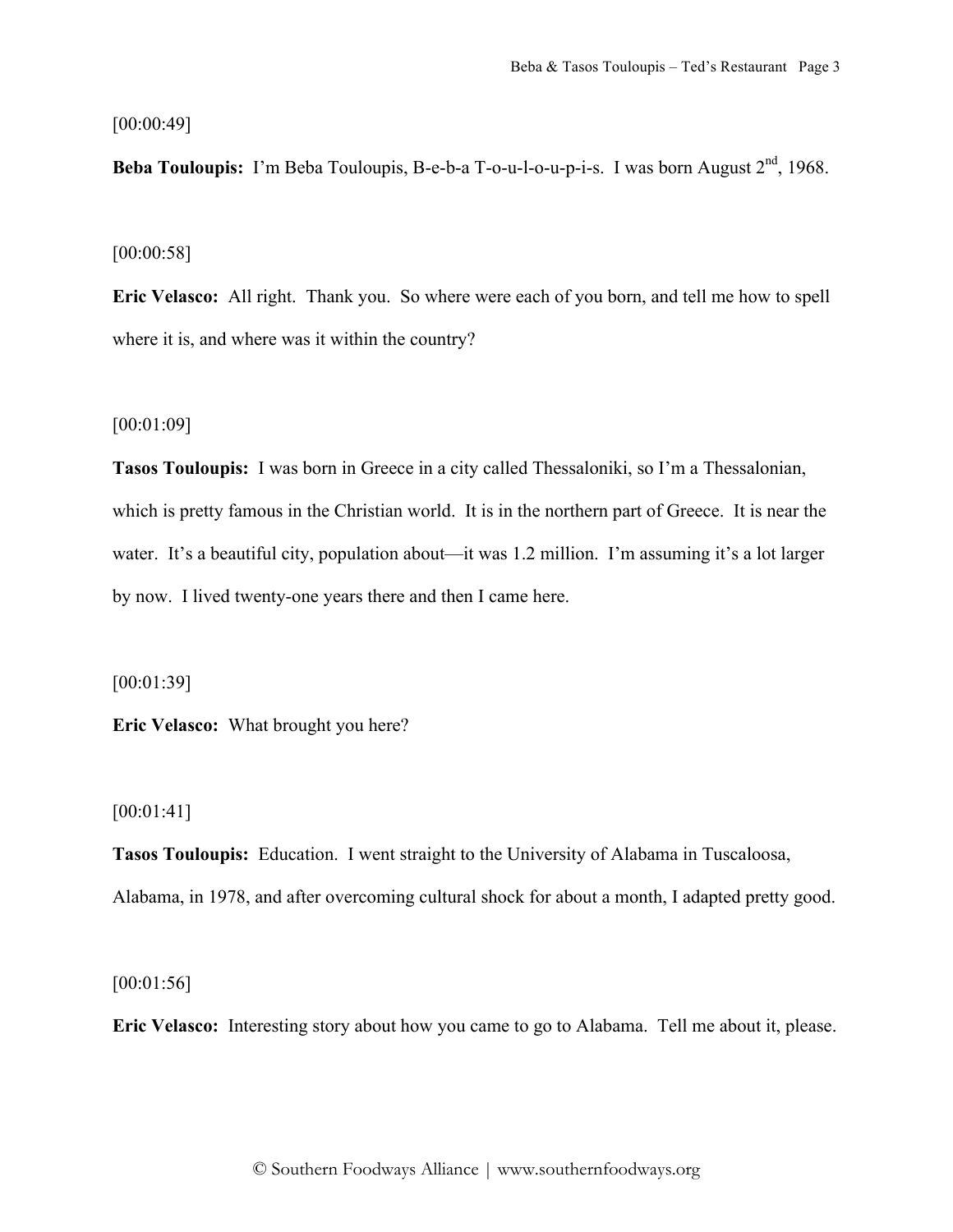### [00:02:01]

**Tasos Touloupis:** The process of admission at the universities in Greece at the time was so difficult. The admission requirements were enormous. We had to take a test, and one out of fifty people were admitted to a particular university of the government's choice, because education in Greece, as you know, or you might not, is free. So I was not very lucky attempting twice to get admitted, so I set my wings to fly over the big sea and come to the United States and proceed to my degree.

#### [00:02:41]

**Eric Velasco:** And how did you choose the University of Alabama?

### $[00:02:45]$

**Tasos Touloupis:** I became very close friend to the American consular. We used to have an American Embassy, not the main office—of course that is in Athens—in Thessaloniki. During my career as a high school student, I was working in some good restaurants, white-tablecloth restaurants, the way we define it here in the United States, and I became very good friends with him. He advised me, he guided me, and he told me that I was going to go be a little more comfortable in the South because of the hospitality, rather than moving north or east or west. It is a true story. He gave me the book of all colleges at the time. I opened the first page, University of Alabama was number one in alphabetical order, and I submitted all my applications to the university, and the rest was history.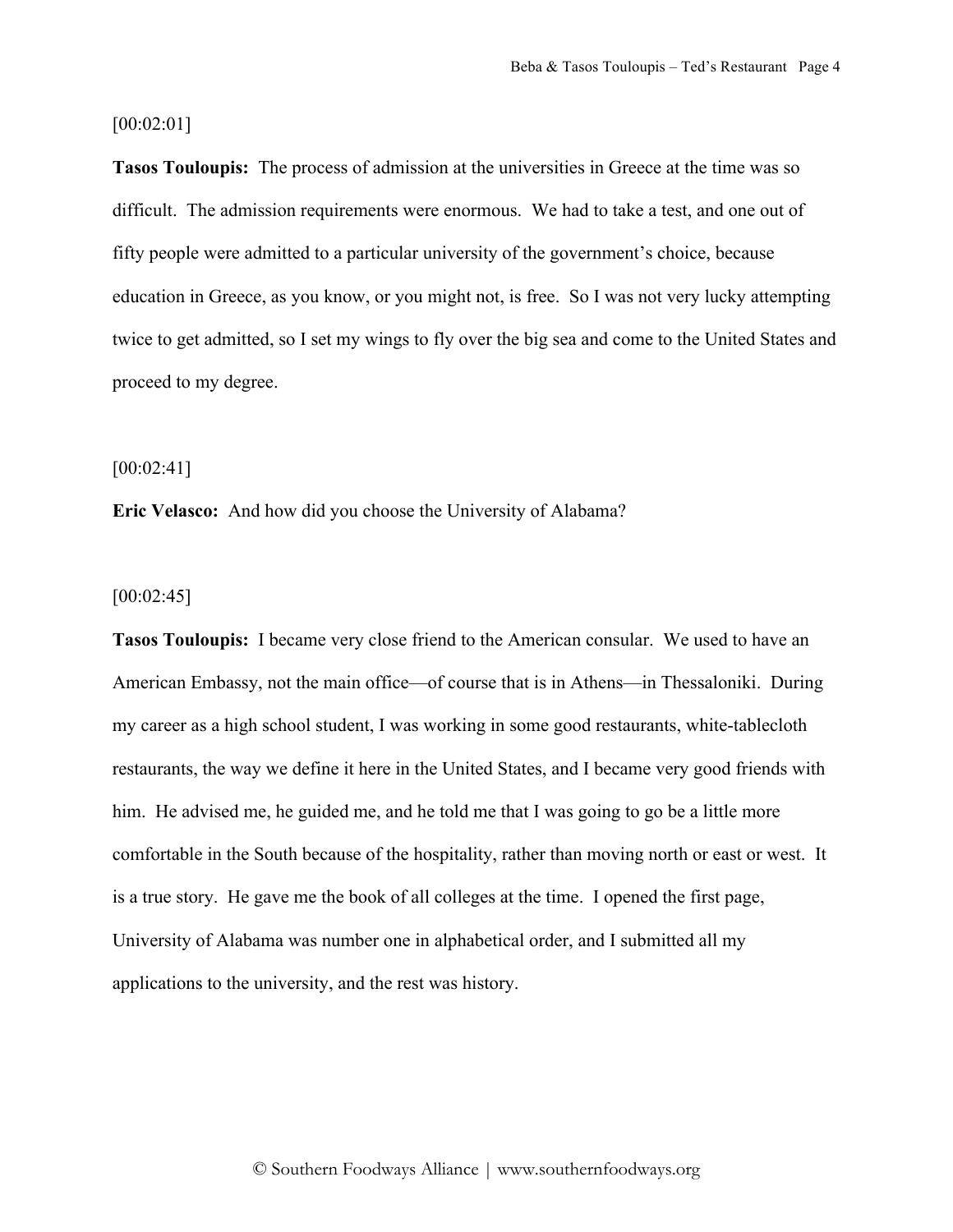## [00:03:51]

**Eric Velasco:** And they were one of the first to respond, I think?

#### [00:03:54]

**Tasos Touloupis:** They were the first to respond. I didn't even proceed to another choice. I had another choice to go west in Los Angeles and in New York. I didn't even pursue it. I considered it a waste of money because at the time I had to submit an application fee. So I said, "Enough."

#### [00:04:14]

**Eric Velasco:** And you mentioned that you worked in kitchens in fine-dining restaurants back in Greece. What capacity?

#### [00:04:21]

**Tasos Touloupis:** Primarily I was in the front of the house. I worked in resort areas, hotels, since I was fifteen during the summer. I was raising some money. And I was traveling in Europe during the winter holidays, during Christmas, I was making good contacts throughout Europe, and I visited several countries in my youth at the age of sixteen, seventeen, eighteen, nineteen, till I came here. So that helped quite a bit to shape my personality and also give me a little courage that if I can travel around Europe so easily, I can go to the U.S.

[00:05:06]

**Eric Velasco:** Gave you the confidence to do that?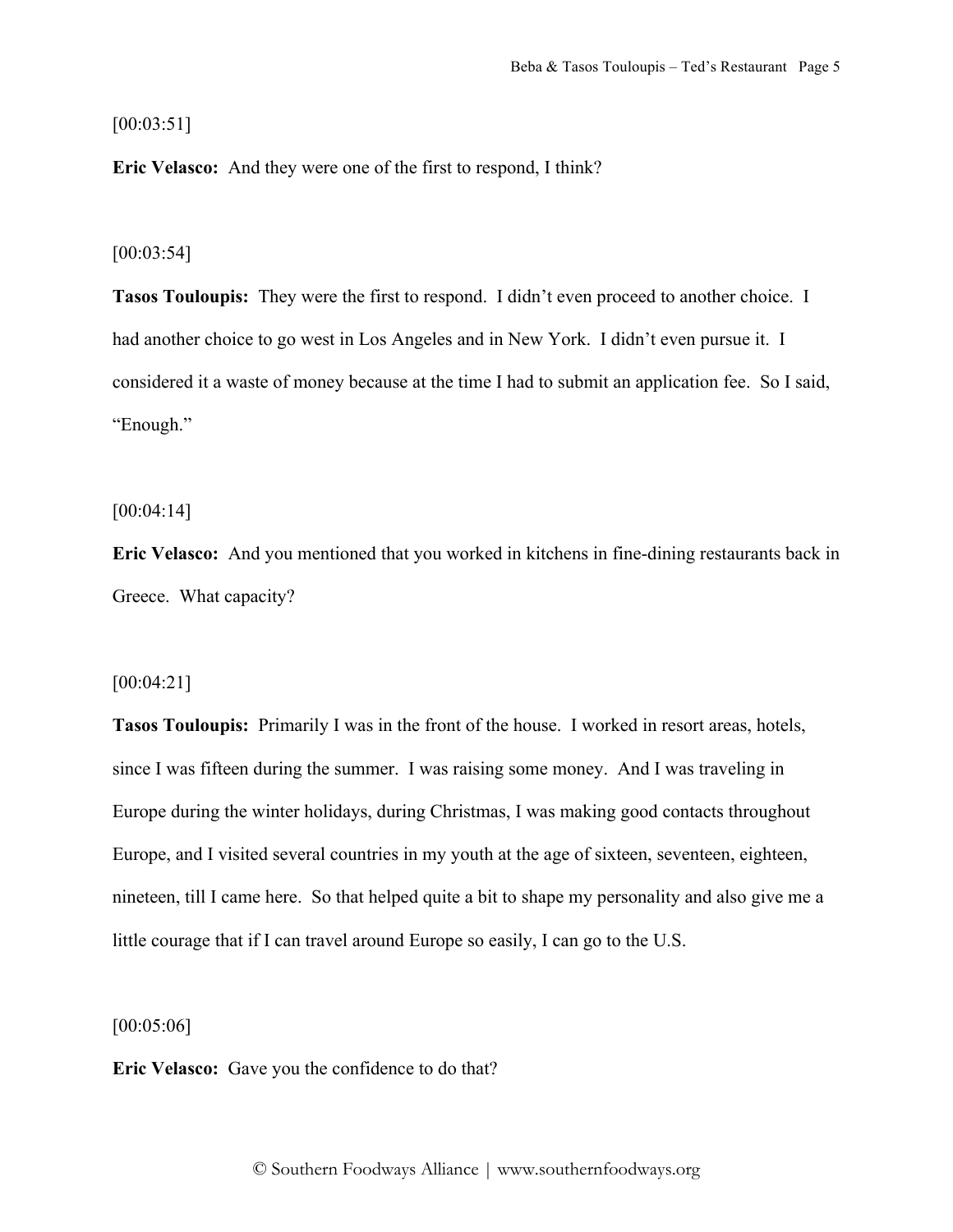[00:05:09]

**Tasos Touloupis:** Believe it or not, I was brave, ignorant, and confident. [*Laughs*]

[00:05:16]

**Eric Velasco:** Takes a little bit of all three, doesn't it?

[00:05:18]

**Tasos Touloupis:** All three, especially the ignorant part, because I never had a clue what I was going to face over here. And as the song goes, "Number one is the loneliest number." I was very lonely the first semester here, and then I adapted and made some friends, some connections. But it was difficult.

 $[00:05:42]$ 

**Eric Velasco:** How about your background?

[00:05:44]

**Beba Touloupis:** I was born actually in Freeport, Grand Bahama in the Bahamas, to Greek parents. My grandparents had come over to Nassau in the 1920s for sponging, so they started the sponging community in the Bahamas. And my mom came to Nassau in 1950s from Greece, so I'm a first-generation Bahamian, Greek Bahamian, so that's my—

[00:06:08]

**Eric Velasco:** Had they been involved in sponging back in Greece?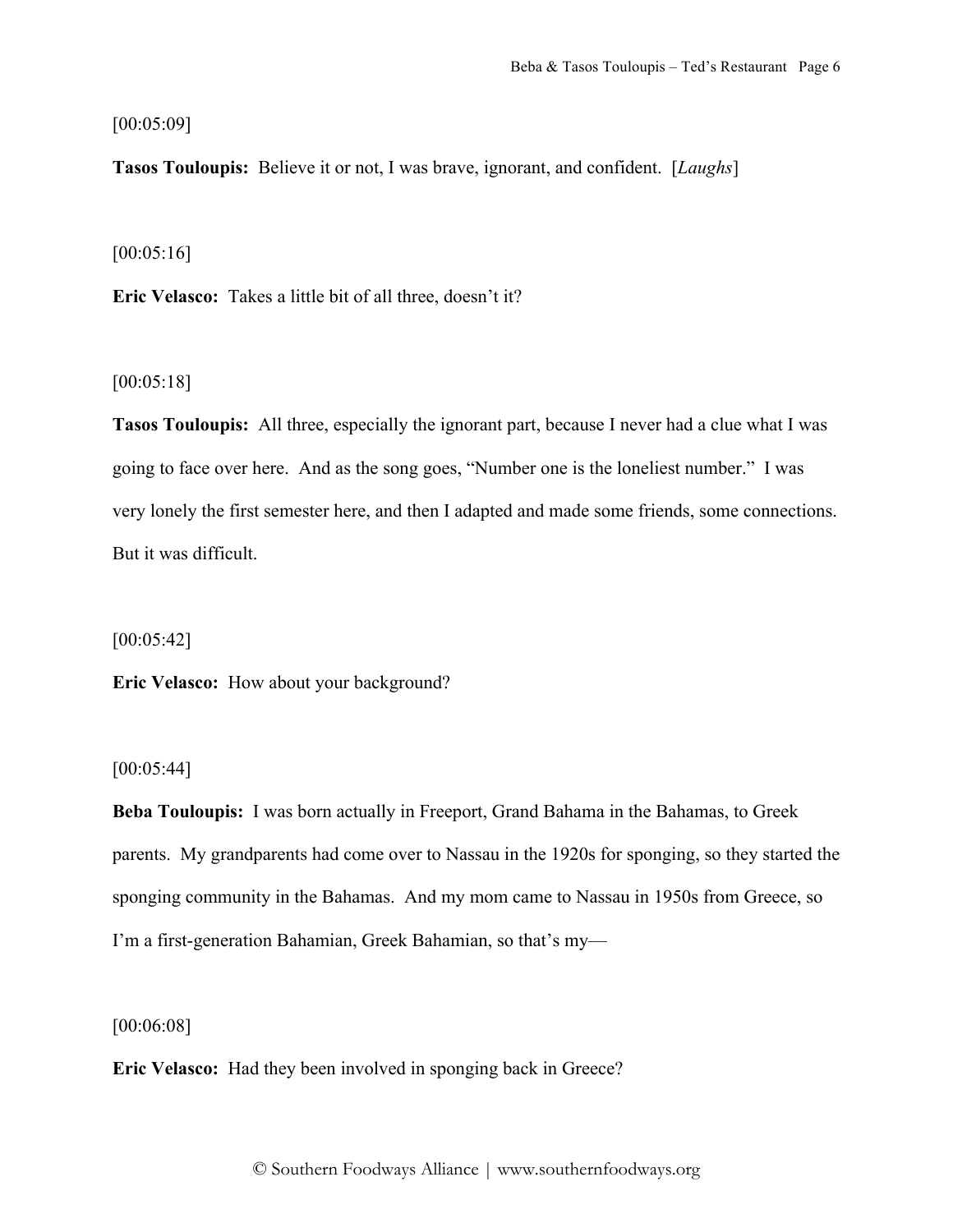[00:06:10]

**Beba Touloupis:** Yes, my grandparents. My grandfather was a sponger in Kalymnos. So the Kalymnos group, they left, either went to Nassau or they went up to Tarpon Springs. So our group went to Nassau, Bahamas. We were lucky enough to be in Nassau.

[00:06:23]

**Eric Velasco:** And what were your parents' and grandparents' names?

[00:06:27]

**Beba Touloupis:** My grandfather's name was Nikolas Mangos. His wife was Kiriaki Mangos. So they were settled in Bahamas. [spells names]

 $[00:06:51]$ 

**Eric Velasco:** And the town they were from or village they were from?

[00:06:53]

**Beba Touloupis:** In Kalymnos, in the island. They were islands. And my dad was actually born in Nassau. They had two kids born in Greece and two in Nassau, and Dad was born in 1930 in Nassau.

[00:07:06]

**Eric Velasco:** Now, were they recruited to go start sponging there or just saw an opportunity?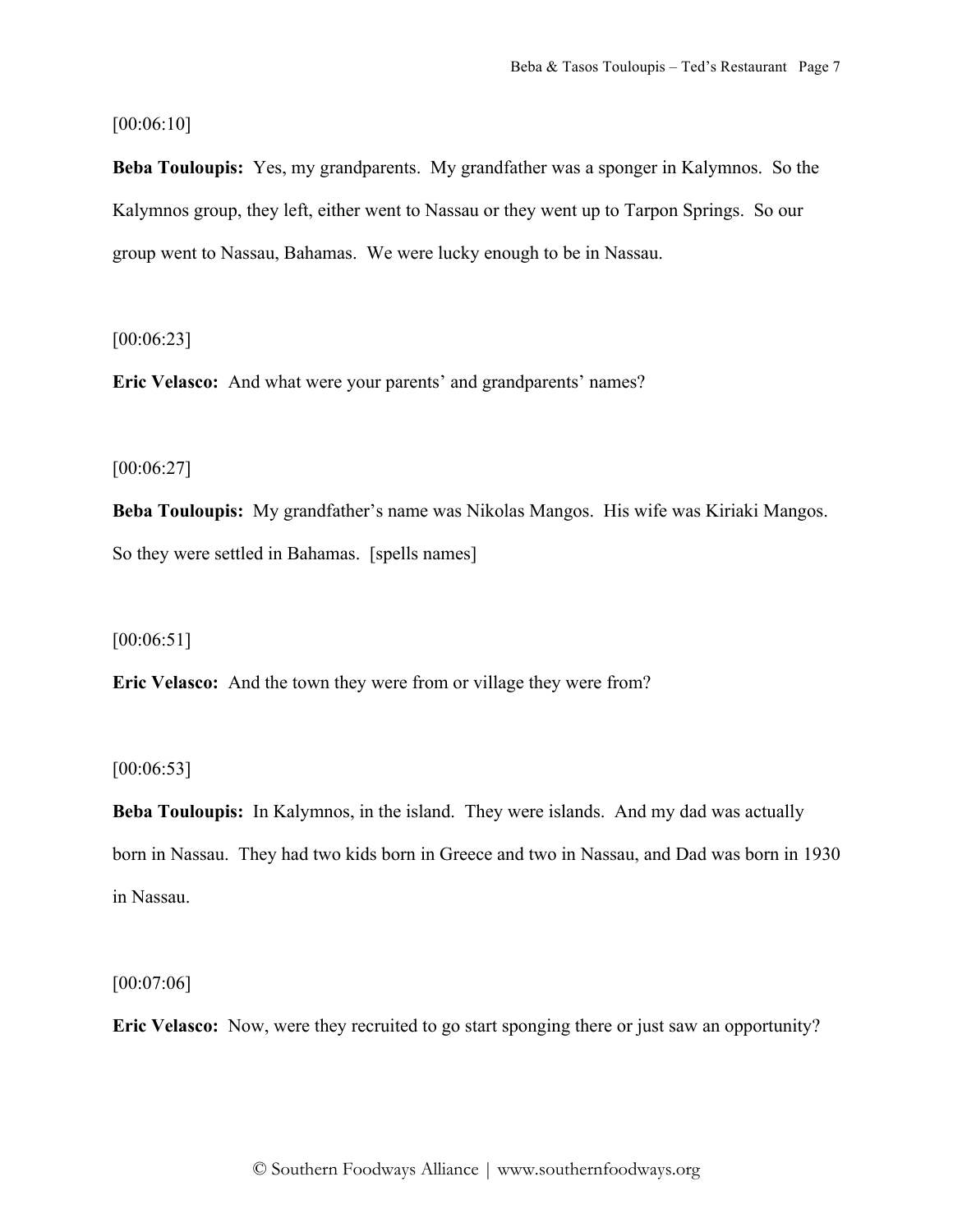[00:07:10]

**Beba Touloupis:** They had the equipment, and their equipment was advanced compared to what they were using here in the U.S. and on the islands. So they had the equipment, they brought the equipment over, and they started their own sponging business.

 $[00:07:25]$ 

**Eric Velasco:** And for people not familiar, what is involved in sponging?

#### [00:07:29]

**Beba Touloupis:** I'm not really 100 percent sure about it, but I do know back in the day they had to literally—they formed new suits and new headgear, and they had to go dive and get the sponges, and they brought them back up and they treated them and they sold them.

 $[00:07:43]$ 

**Eric Velasco:** So they were pretty deep dives.

## $[00:07:44]$

**Beba Touloupis:** Yes, it was a deep dive. It was dangerous, so it was not an easy task. And then after they settled, just like all the Greeks tend to do, more family members came. They started expanding. My grandfather had a bakery, shoe stores, restaurants. They just started settling, and there's a big community in Nassau still. They built the church like in 1935. My dad was about five when they built the church, and it's still there.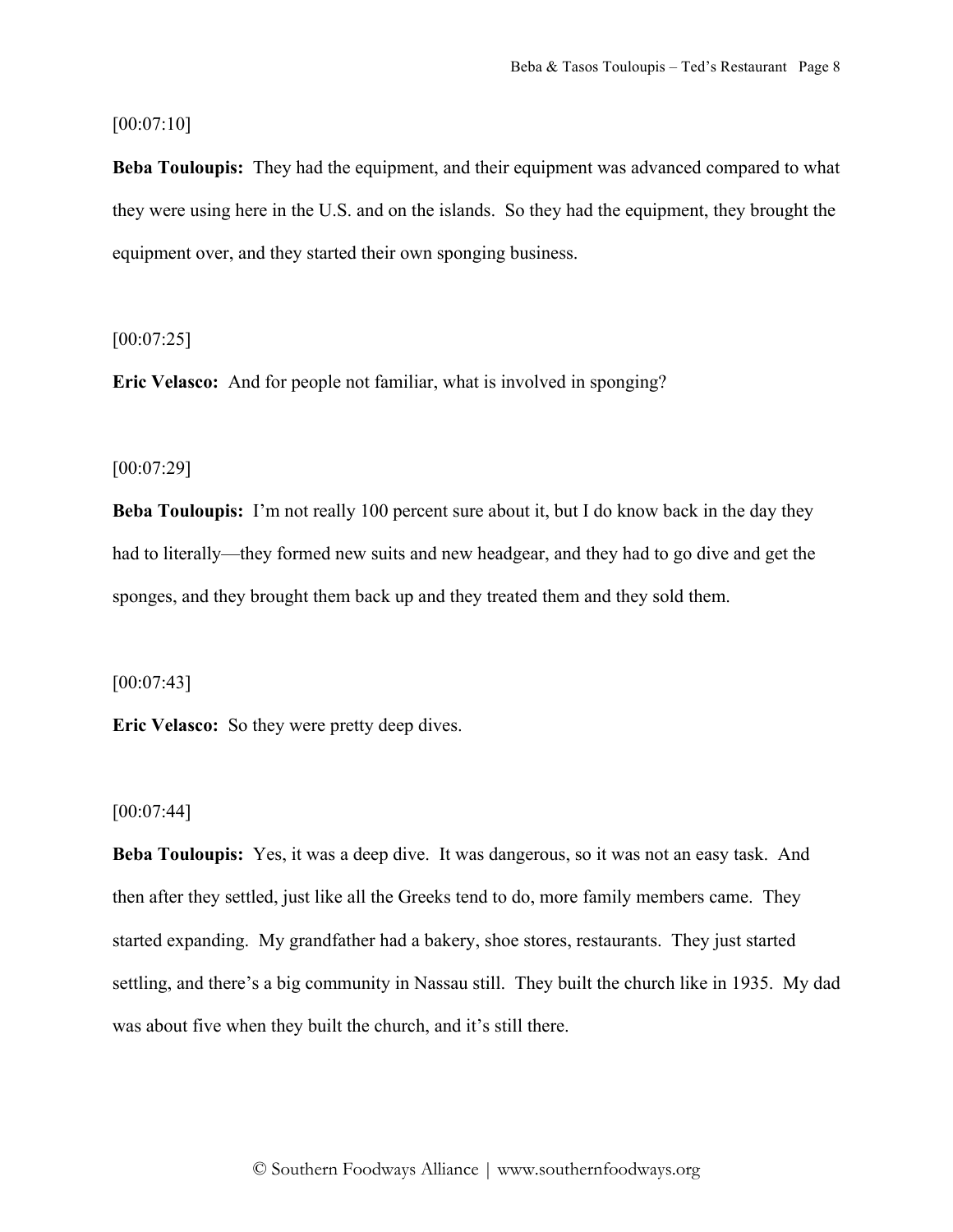[00:08:13]

**Eric Velasco:** That seems to be one of the first signs of settlement in any Greek community, is the Greek Orthodox Church going up.

[00:08:20]

**Beba Touloupis:** Yes, absolutely.

[00:08:21]

**Eric Velasco:** Now, was your father involved in the sponging industry as well?

[00:08:26]

**Beba Touloupis:** So, no. By the time Dad came along, I think they had started moving into other businesses. I remember him talking about the bakery, and he was in the bakery. He would bake bread with my grandfather, and that was what he did, was a bakery and like a little grocery store. So they had moved on to doing more groceries. I think my grandfather probably got a little older, too, so he couldn't actually keep up with the sponging.

 $[00:08:51]$ 

**Eric Velasco:** And I guess the desire also was for far less dangerous work too.

[00:08:54]

**Beba Touloupis:** Yes, I would imagine so. Yeah, absolutely.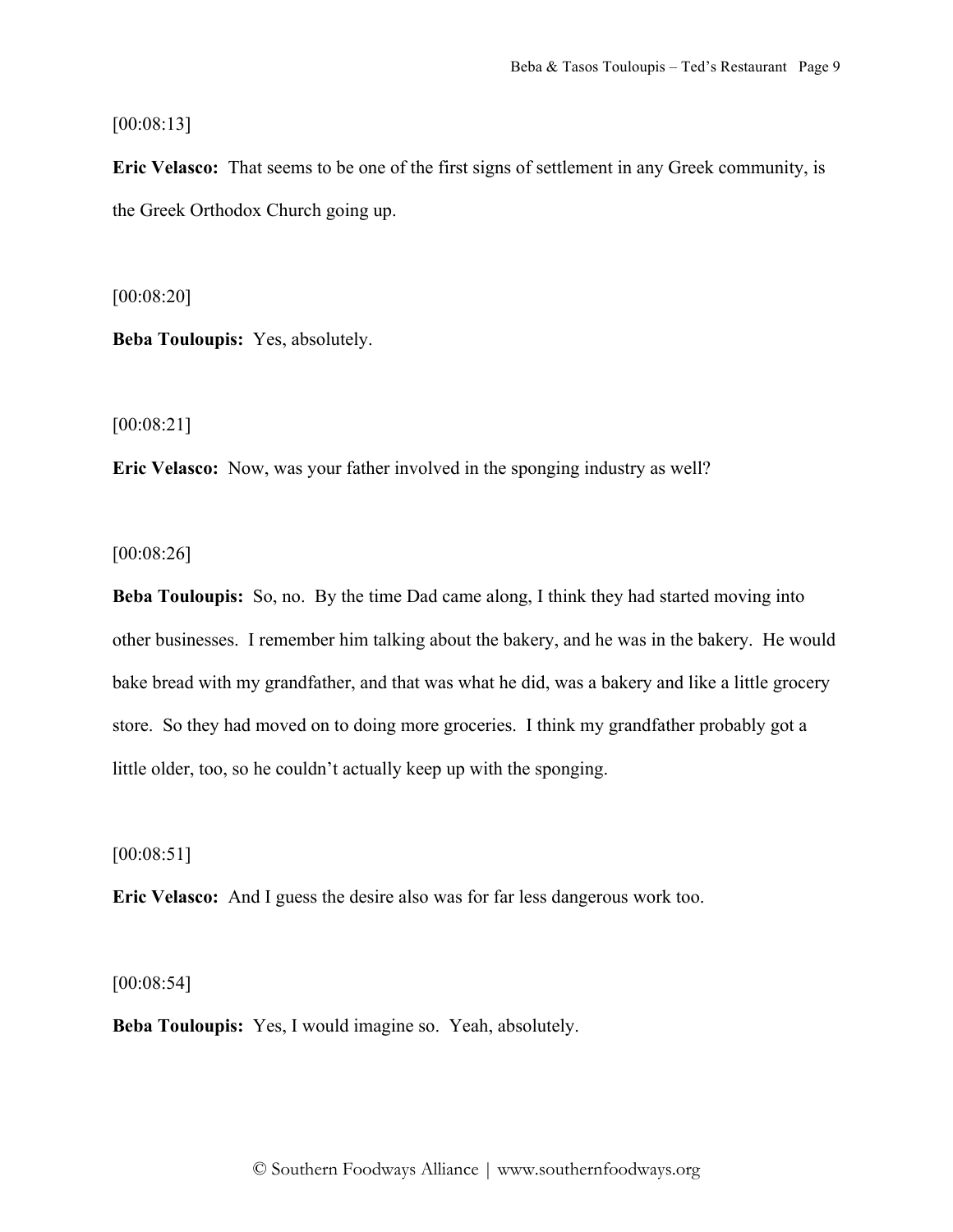[00:08:58]

**Eric Velasco:** I would imagine for a lot of the early comers here, owning a restaurant beat working in the mine or the steel mill.

[00:09:05]

**Beba Touloupis:** Yes, yes.

[00:09:09]

**Eric Velasco:** So how long were you on the island?

[00:09:15]

**Beba Touloupis:** I was there until 1989, and I came to Birmingham. I came to school at UAB. We had a few connections here in town. My parents, we were settled in Freeport at that point, and I grew up in Freeport, went to school there, and I wanted to go to college. So I came over here in 1989, went to UAB, and graduated with a degree in psychology.

## $[00:09:43]$

**Eric Velasco:** Let's go back a little bit to Tuscaloosa here. You talked about trying to find your tribe, I guess, so to speak, there in Tuscaloosa. Did you have any contact with the Greek community here in Birmingham?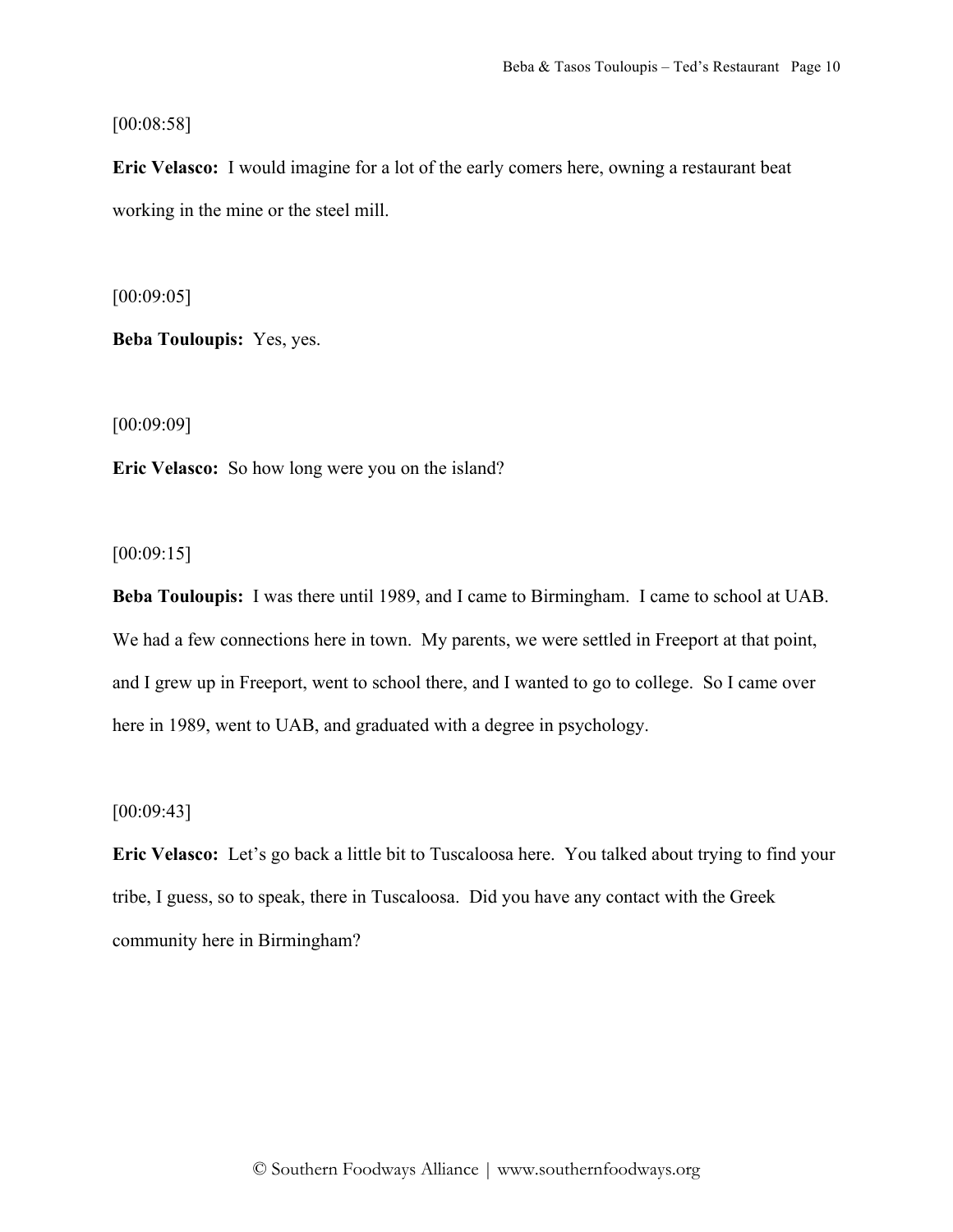#### [00:10:02]

**Tasos Touloupis:** I didn't know anybody, I was all on my own, so I ventured the trip on my own. After graduating from high school, I did a two-year what we might call here private junior college, because I wanted—I was recruited to go to the Air Force. In Greece you did not volunteer at the time. You had to go through the armed forces, and they would pick for you which branch to go to, Army, Navy, or Air Force. So I was chosen to go to the Air Force. That was done at the age of eighteen, so I went and got me a diploma as an engineering or a mechanic, aircraft mechanic, because I was fascinated with Air Force airplanes. That led me to come over here in the United States and pursue a degree in aerospace engineering.

The plan was genius, magnificent. At the time in 1978, the General Dynamics got into a consortium with the Greek government to build an aerospace industry to supply parts in the Middle East. The plant construction was going to take about four years, and I said, "Perfect. In four years I'll have my diploma. I will come back in the United States and I will earn an American salary versus a Greek salary working for General Dynamics." Also Lockheed was part of it. So the plan was perfect, but, of course, it was perfect on paper.

When I came over here, I got involved with Alabama football. [*Laughs*] I fell in love with the culture and so forth. I graduated. It took me four and a half years because I took off a semester to work, raise money, and continue my studies. So I graduated in 1983 with a bachelor's of science in aerospace engineering, and right now I'm making collard greens. It takes a rocket scientist to do that, you know. [*Laughter*]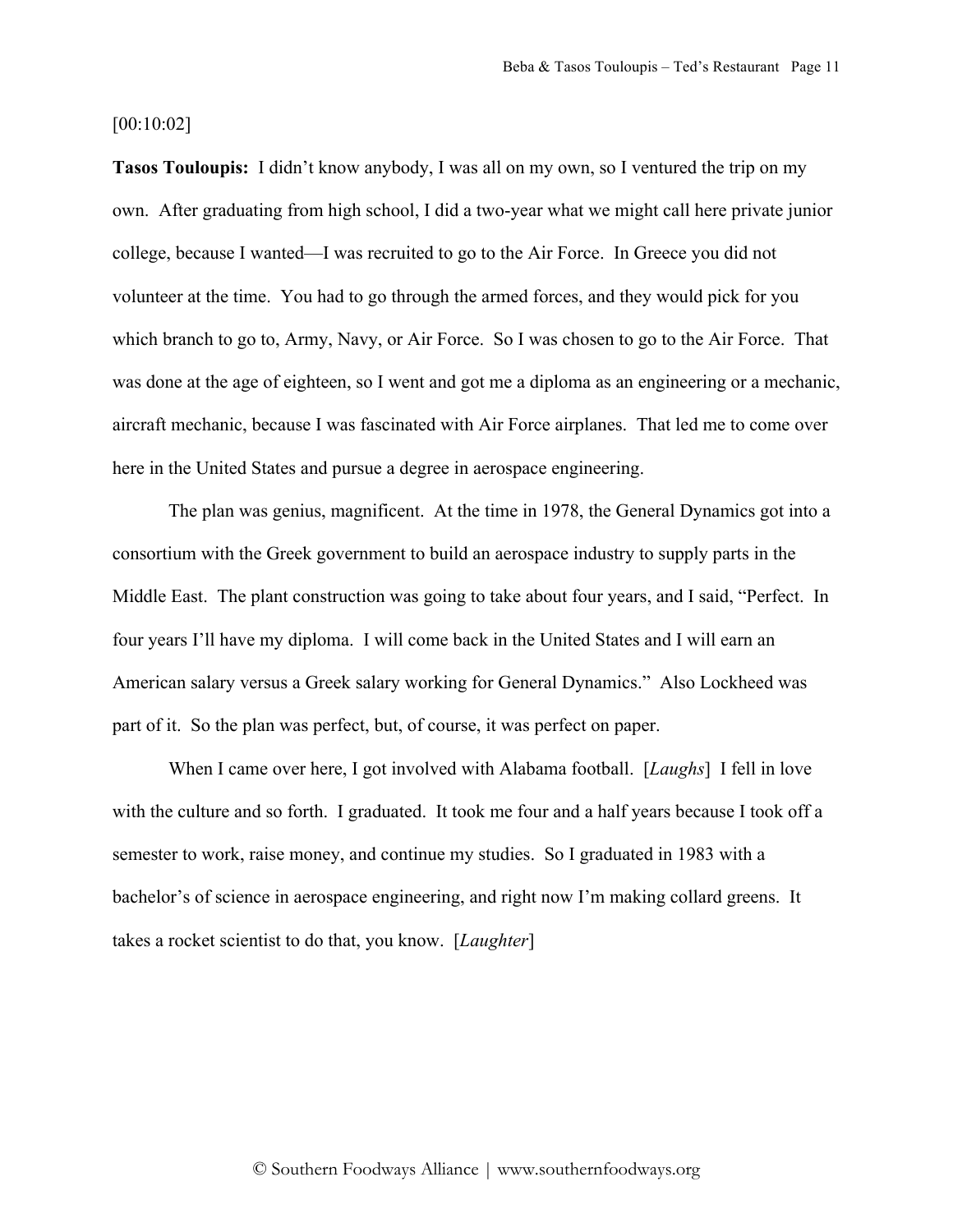[00:12:26]

**Eric Velasco:** And what in your rocket science background do you bring to the collard green world?

[00:12:32]

**Tasos Touloupis:** The presentation, the aerodynamic form. If they're not crispy, you know, from the local markets, the local farmers, I'm not using them. [*Laughter*]

[00:12:46]

**Eric Velasco:** What was it about the culture and the pageantry and all that of Alabama football that really appealed to you?

 $[00:12:53]$ 

**Tasos Touloupis:** Well, my first introduction was halfway the first semester in 1978, Alabama was playing Penn State, and some Greeks that I met, there were a couple of Greeks, they invited me to go to the game. Of course, I watched the game, I thoroughly enjoyed the game, and they asked me the question, "Did you enjoy the game?"

I said, "Yes. Those girls, you know, were terrific." I didn't even watch a single play. I was glued on the cheerleaders and the majorettes, and I really enjoyed it. It was a [unclear] for me, never seen it in my life, first handed. So I said, "This is great."

[00:13:38]

**Eric Velasco:** No cheerleaders in Greek football?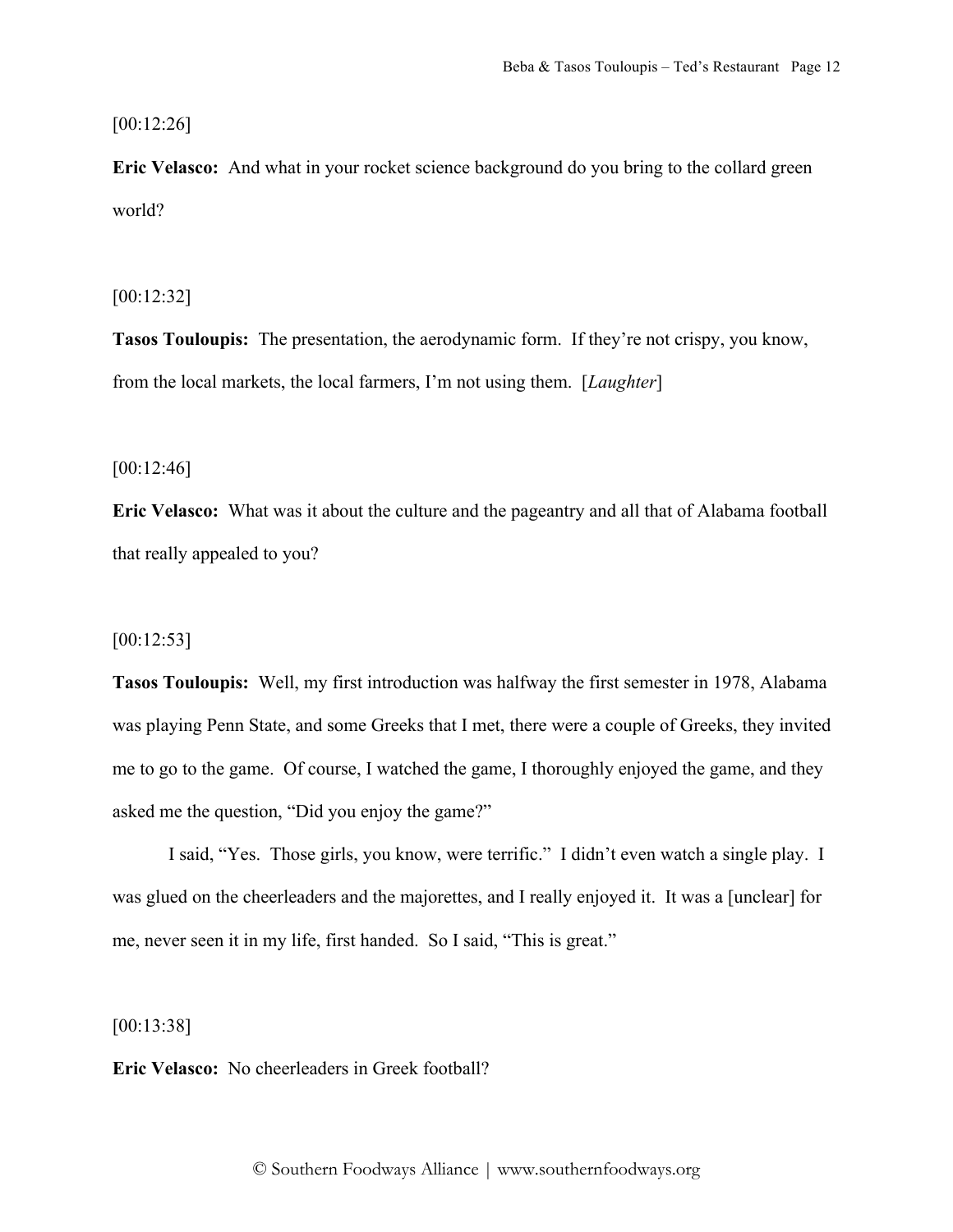[00:13:41]

**Tasos Touloupis:** There's no such a thing as cheerleading in what we call here now soccer. Used to play semi-professional soccer in Greece, and I wish I knew what I know now, because I would have just walked on to the late Bear Bryant and just say, "Hey, I'm a soccer player and I can kick the ball, not necessarily make all the field goals." This is the joke, I should say, in the family. I tried to push my boys to learn how to kick the ball for a field goal, but we gave that up quickly and said, "Let's stick to the scholastic rather than just football."

[00:14:22]

**Eric Velasco:** Better chance of a scholarship that way? [*Laughter*]

[00:14:24]

**Tasos Touloupis:** Yes, exactly, exactly.

[00:14:26]

**Eric Velasco:** When did you come to the United States?

## [00:14:29]

**Beba Touloupis:** So I came in 1989 and I came to UAB, started school, and I started a bachelor in psychology degree. I got connected with the Greek community through church. The Orthodox Church on 19<sup>th</sup> Street was so close to UAB campus. That's how I became part of the community, and that's how I met. We met Tasos at the church, lots of friends. I mean, UAB was right there. At the time UAB was more of a commuter school. We didn't have the campus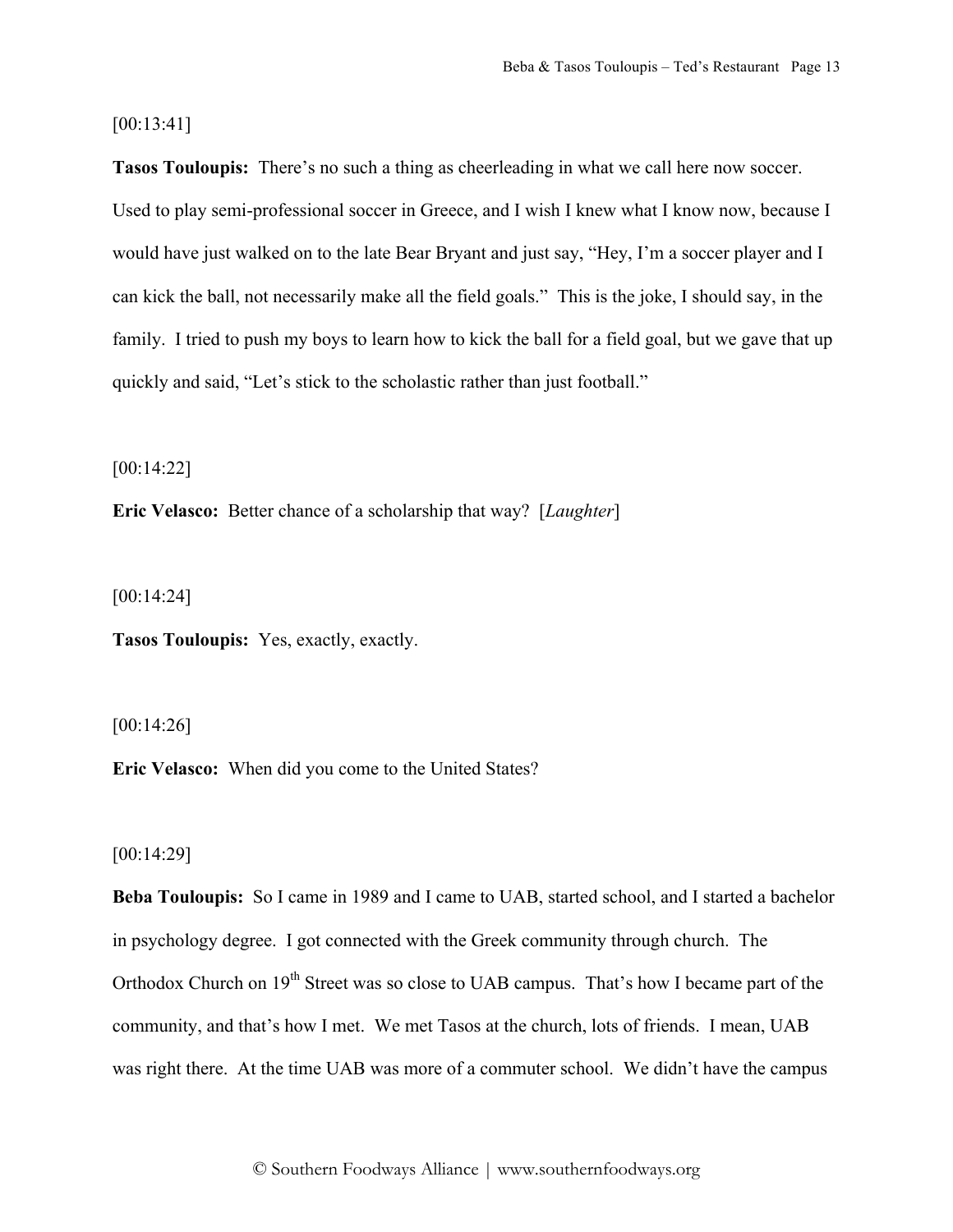it does now in 1989. So I worked. I went to school. It was a different experience. I didn't have the traditional college experience, but that was one of my dreams, to come and get my degree. Unfortunately, not many of my cousins and my parents didn't have a college degree, so I was the first generation to get a college degree. They were not happy when I left Freeport, they would much rather me stay, but you just have to pursue your dream, so I said, "I'm going to Birmingham," and this is where I settled. Never looked back.

[00:15:34]

**Eric Velasco:** Do you get back to Freeport often to see your family?

[00:15:37]

**Beba Touloupis:** We used to go almost every year with the kids, up until about five years ago. They spent their summers, three weeks there in the summer. They enjoyed it. And then after so much time, they're like, "Mom, can we see a different beach now? We've been here."

I'm like, "You guys don't know how lucky you are, though." [*Laughs*]

But my mom now has sold her place and she's with us, so it was time to bring her here with us. So now we don't have—I've got family there on my dad's side, but no need to go back as often.

[00:16:07]

**Eric Velasco:** When did your mom move here?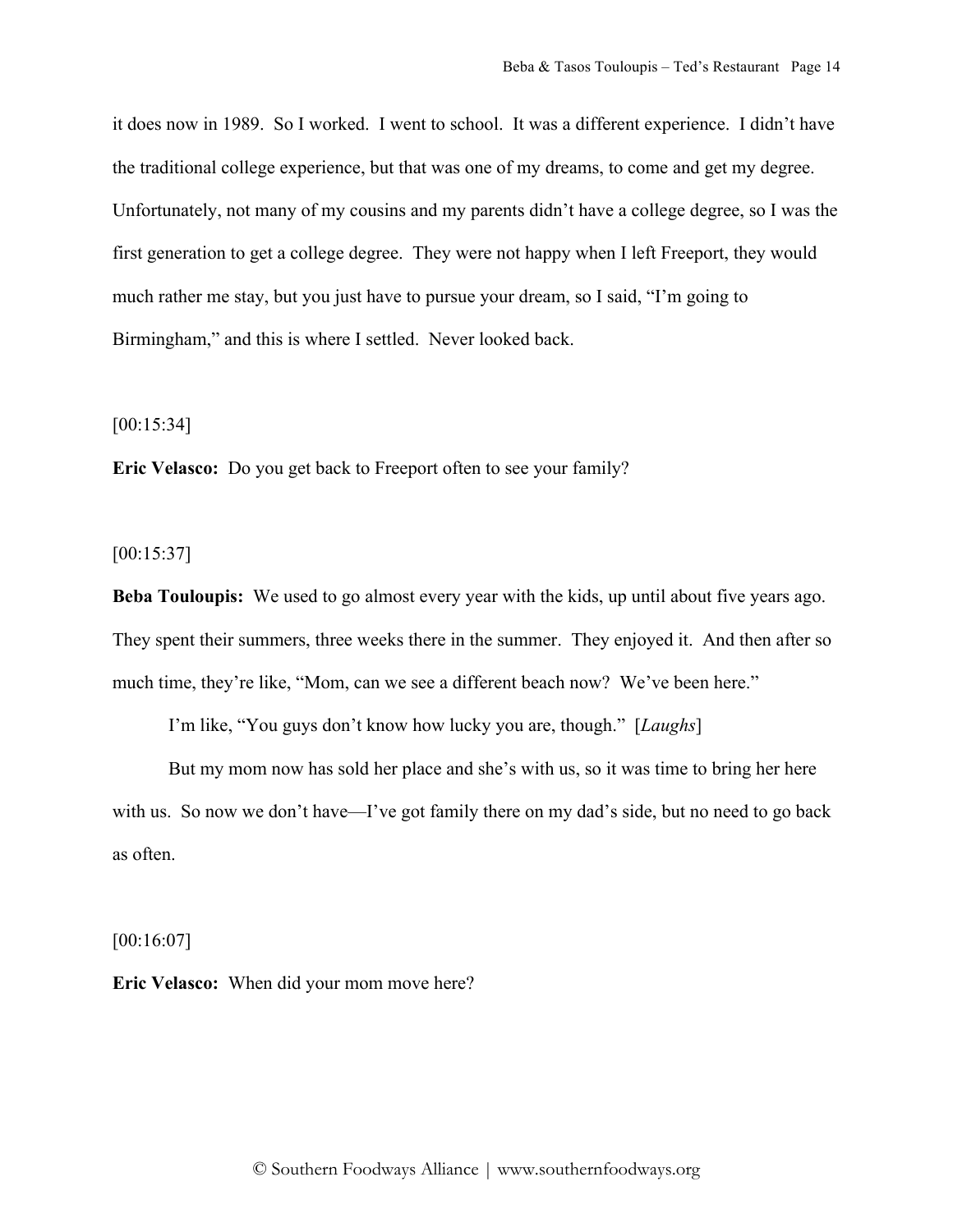#### [00:16:08]

**Beba Touloupis:** She came officially last summer. She was with us back and forth for the past three years. She'd come and spend six months and then she'd go back, but now she's with us full-time.

[00:16:17]

**Eric Velasco:** So tell me a little bit about the role that the Greek Orthodox Church has in the community as a whole. It seems to be a fulcrum for the whole community.

[00:16:28]

**Beba Touloupis:** It is. I mean, just the downtown location in itself, it's in the heart of Birmingham. It's on 19<sup>th</sup> Street. [Interviewer's note: Holy Trinity-Holy Cross Greek Orthodox Cathedral is at 307 19<sup>th</sup> Street South. Birmingham's city center extends 10 or more blocks on both sides of the railroad tracks that separate the north and south sides of Birmingham. The cathedral is on the south side of the city center. Commonly the word "downtown" is used to refer to the office district north of the rail lines.]

It has grown over the years. We have probably about 600 members, active probably over 300, 400 active members in the community. Of course, many of them are restaurant people, but there are also doctors and lawyers and accountants and just a huge array of people that are contributing to the community.

Of course, our Greek Festival every year is *huge*. It really is a way for the Birmingham community to learn about our culture, our food. We open the doors for the church. People come in and see the church, the Orthodox faith. So it's a huge endeavor. I mean, they're at the point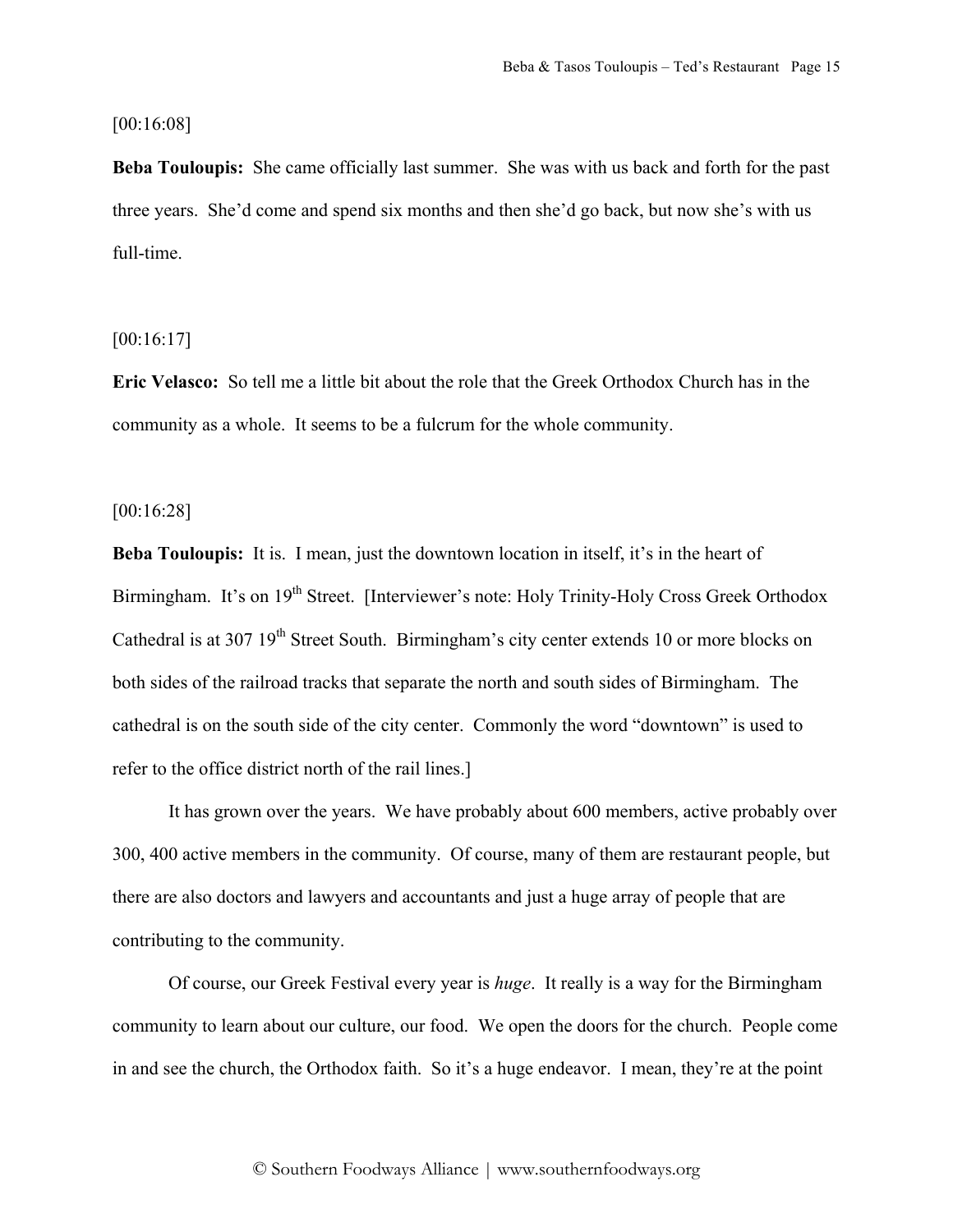now where they close down parts of the streets of downtown to accommodate them. I wish I had an exact figure, but I think we probably serve about 25, 30,000 people in a three-day span. It's crazy.

#### [00:17:24]

**Eric Velasco:** It's probably one of the more popular festivals here in the city.

[00:17:28]

**Beba Touloupis:** I think it is. There are other food festivals, but it's really hard to top the Greek Food Festival. It really is. And the really neat thing is, like, it's a community affair. Like everybody says, "Well, did you cook that food?"

I'm like, "No, it's a volunteer." It's like literally everybody in the church has a role, and everybody—either the old ladies are cooking, making the cookies, the guys are cooking the chicken. They've got the pit going with the souvlakia. I mean, it is literally *huge* teamwork. I mean, that's like a team putting it together, and you never know what's going to happen, but somehow by Saturday night, they all got it done, and it was amazing, amazing.

[00:18:07]

**Eric Velasco:** When is the festival held?

## [00:18:08]

**Beba Touloupis:** It's held like at end of September, beginning of October, but I think this year it's end of September, like the last week of September, Thursday, Friday, and Saturdays.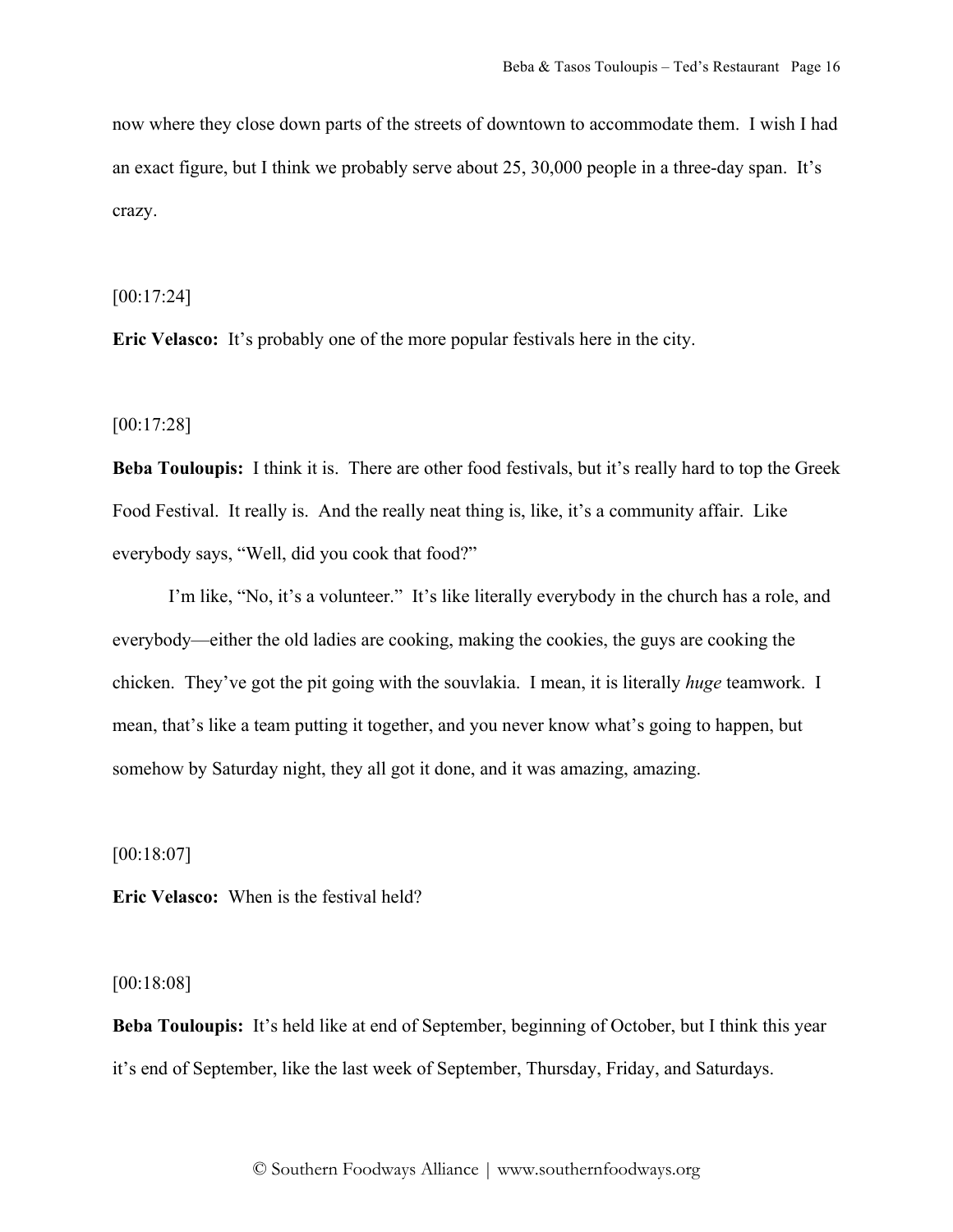[00:18:19]

**Eric Velasco:** How do they determine the date?

[00:18:20]

**Beba Touloupis:** Ha. Football games. [*Laughs*] If there's a big Alabama or Auburn football game, they will not have it that weekend, because people will not watch it. They'll be at the games. They will not come out and hang out at the festival if there's a big football game on.

[00:18:37]

**Eric Velasco:** This is a ghost town, especially at Alabama home games.

[00:18:40]

**Beba Touloupis:** Especially Alabama home game. *No* festival at Alabama home game, absolutely not.

[00:18:45]

**Eric Velasco:** And just for the purpose of people listening, what's the name of the church, please?

[00:18:49]

**Beba Touloupis:** It's Holy Trinity-Holy Cross Greek Orthodox Cathedral.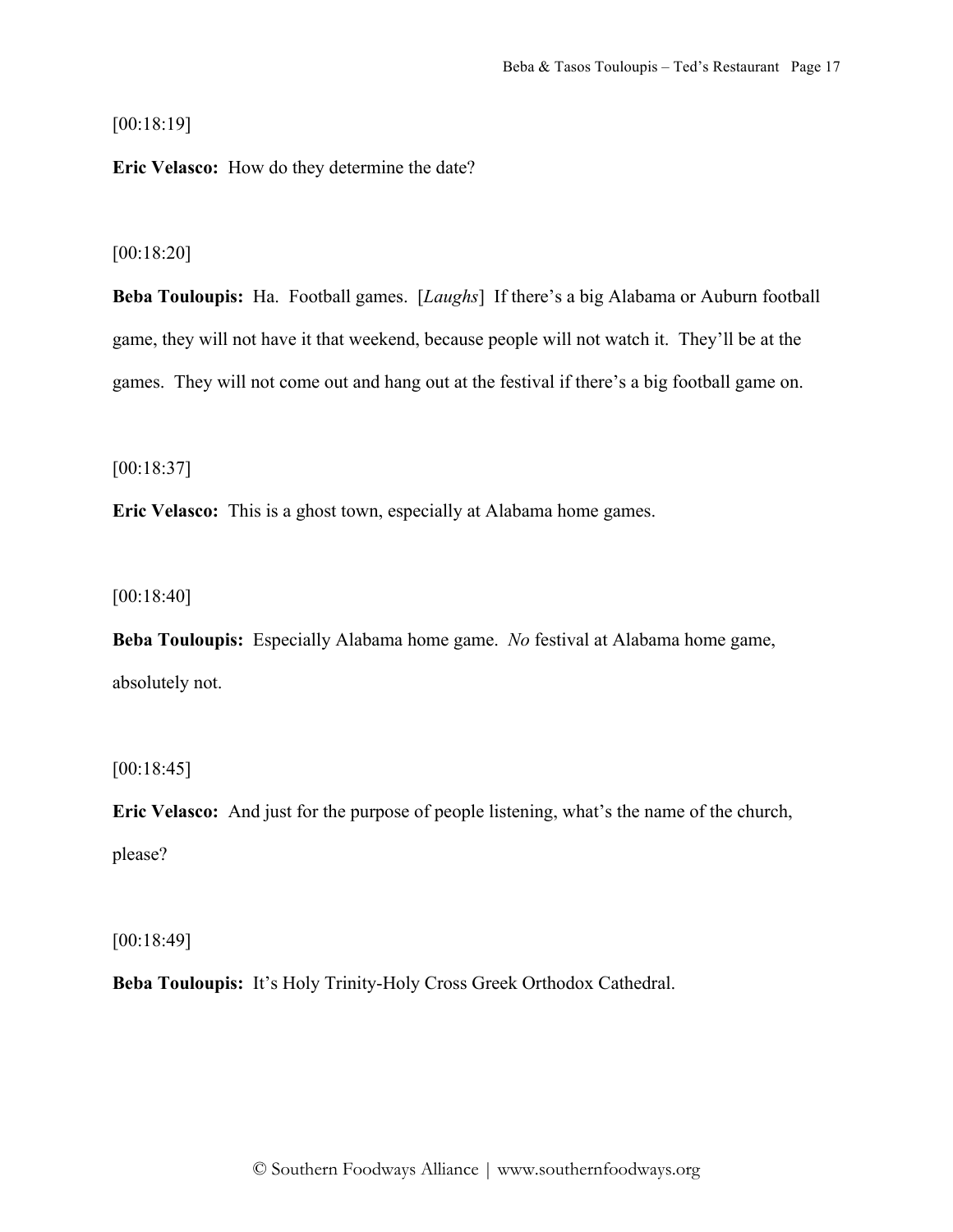[00:18:53]

**Eric Velasco:** It's a merger of two congregations, I think, something like that?

[00:18:57]

**Beba Touloupis:** Yes, I do think it was. Now, I'm not very clear on that because that was before I was here, but I would say the two churches merged in the eighties. Holy Trinity and Holy Cross were two churches, and they merged, but I don't know the exact information on that. [Interviewer's note: Holy Trinity Greek Orthodox Church was founded in 1906 and held its first service in 1907. Holy Cross Greek Orthodox Church opened in 1933. The congregations merged in 1953.]

[00:19:12]

**Eric Velasco:** How did you two meet?

[00:19:14]

**Beba Touloupis:** Through the church, through friends.

[00:19:16]

**Tasos Touloupis:** She was here, and when I met her, I invited her to go out to a movie and she said, "No." And I got *really* upset and I said, "I'm going to marry you if I have to-". And I kept asking her to go to a movie with me. She gave in three months after I was asking her almost every day. And then we became good friends and we maintained a relationship. Then a couple of years passed by, and we realized that we were made for each other. I have done crazy things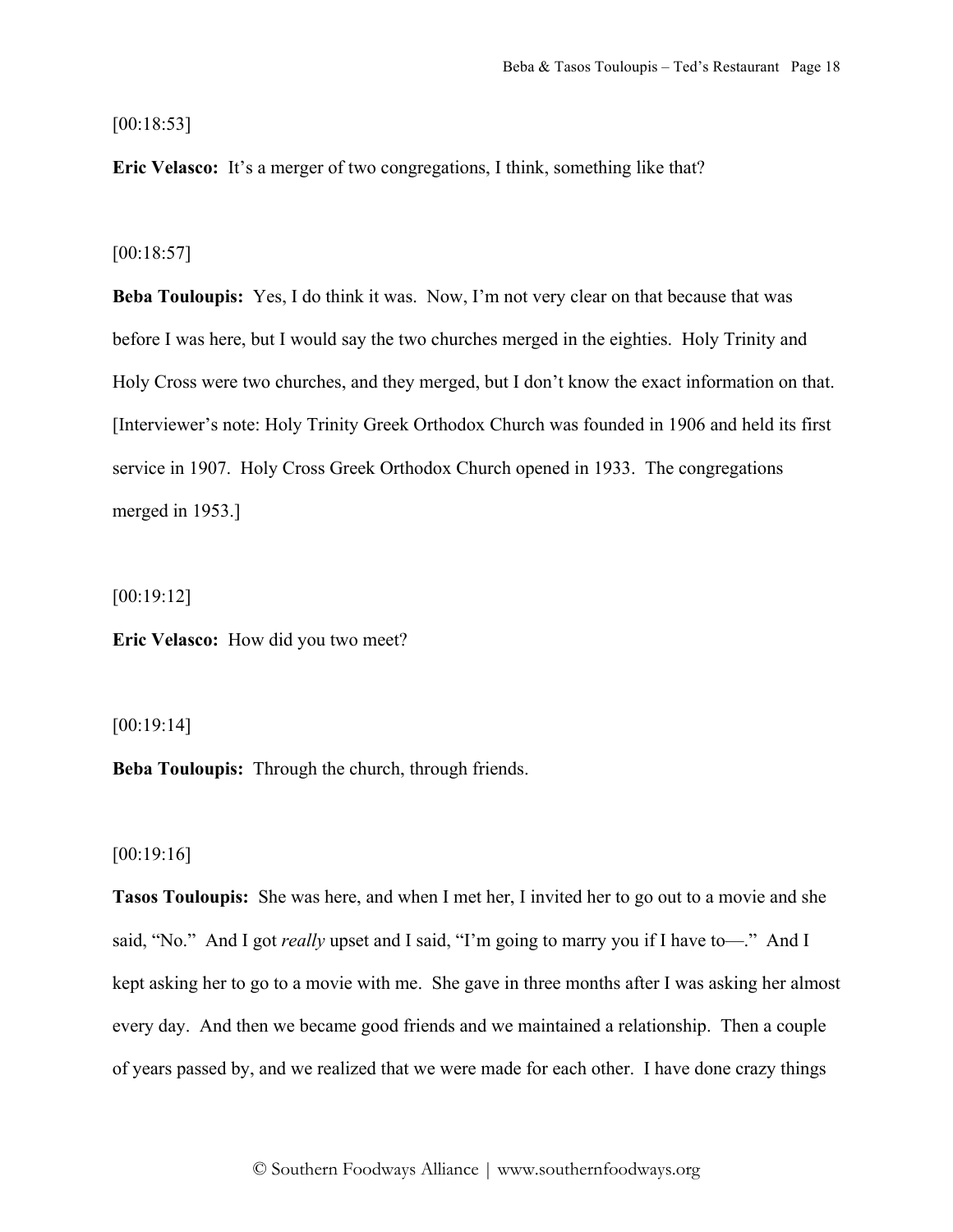in my life, I have taken decisions for myself here and there that they proved okay, but that was the best one ever, ever.

#### [00:20:09]

**Eric Velasco:** What made you so certain? How did you know she was the one?

## [00:20:12]

**Tasos Touloupis:** Well, I have twelve years' difference with my wife, I'm older than her, obviously, and I enjoy life. I got married when I was thirty-seven. But the main reason was that the special thing that you call not necessarily love but the understanding was never there. It was more superficial. So Beba offered something a little more beneath the surface, even though she was a lot younger than me, and it was easy for me to decide to settle and settle with a girl that I can see a future and a family.

So the funny thing was, since she was from the Bahamas, I was from Greece, we didn't have too many relatives, so I decided alone to take her and marry her in my hometown, Thessaloniki. So we flew to Thessaloniki, and I asked my sister, "Hey, I'm coming to Thessaloniki with my girl. Just prepare for a wedding." [*Laughter*] So my lovely wife had her mother flown from the Bahamas to be a witness. A year prior to that, we lost my father-in-law to cancer. So the only family she had was a couple of cousins and aunties that used to live in Athens, so there were about four or five people. I had two hundred.

So in Greece there is a custom, after you finish the ceremony, which usually lasts an hour, and there is a receiving line where everybody congratulates the bride and the groom. Instead of doing it in a country club, we do it at a church, if that makes sense. It's the same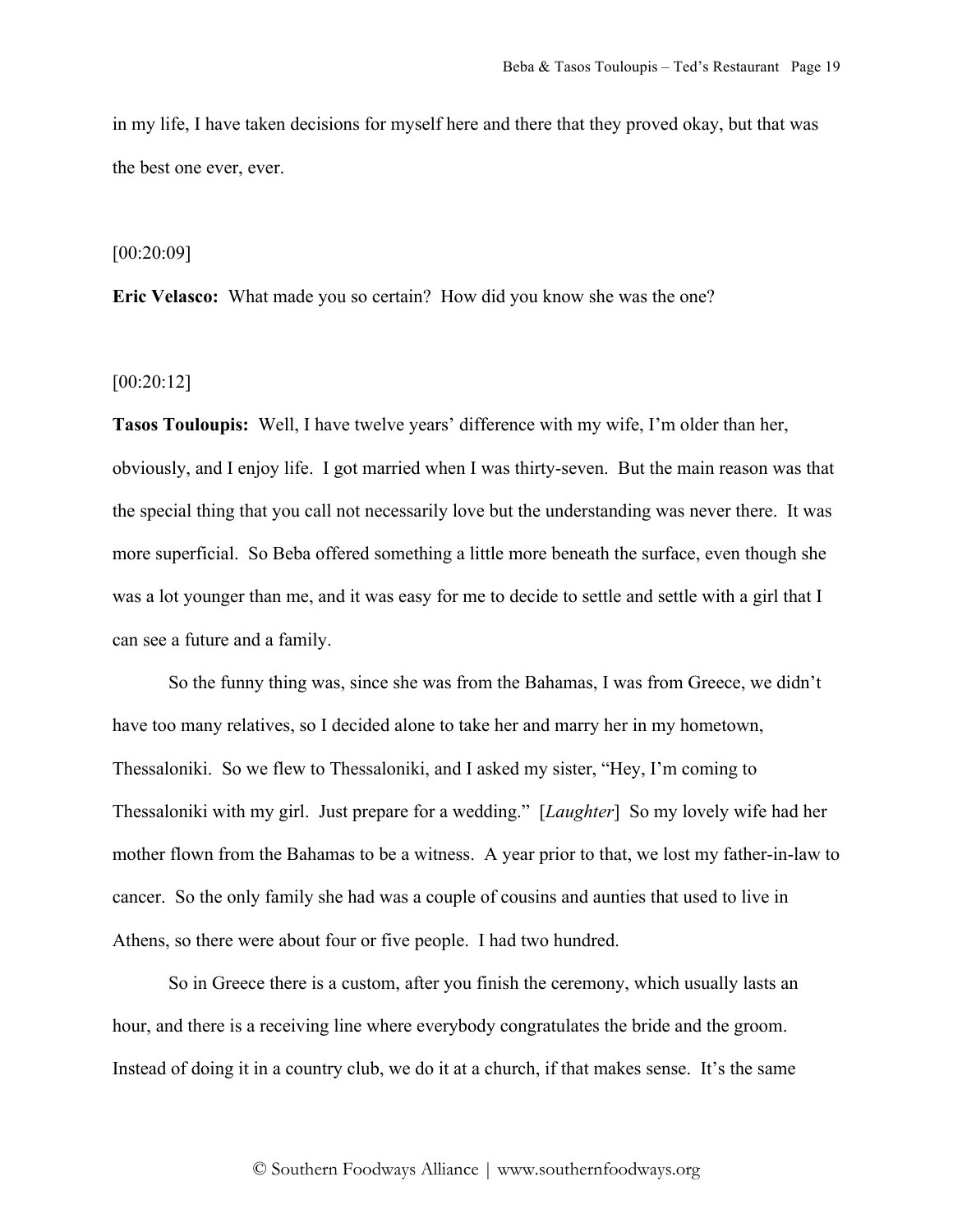thing. And I told my sister to advise everybody that the only gift we will take to the United States will be in the form of an envelope, and it better have some Euros in it. [*Laughs*] So my inside pocket was a little thick by the time the receiving line finished, great news.

And my wife, at the end of the receiving line, I said, "How are you feeling?" And I remember vividly like it happened five minutes ago, "I've never been kissed by so many strangers in my entire life," because everybody was kissing the bride. Very few girls, ladies, kissed the groom, even though we're a little huggy people, you know. The Greeks are known to be huggy and kissy.

So that was the beginning. So we came back here, and in four years we had my first son and then the second, and then the third one came unexpectedly because we were in negotiations, severe negotiations about controlling the family, you know, to the two boys. So Beba was not happy when she discovered that I sneaked in a little girl in the process of negotiations.

 $[00:23:46]$ 

**Eric Velasco:** What are your three children's names?

## [00:23:49]

**Tasos Touloupis:** The oldest is John Theophilus. The two names are given to him in honor of one grandfather, my father is John, and Theophilus, my father-in-law. Theophilus is a biblical name. The other one is Alexios Nicholas, the same. And my little girl is Maria Katarina, Mary Katherine. Maria is my mother's name and Katarina is my mother-in-law's name. So we kept 99 percent of the traditions, as far as the family, but we adopted also the culture here.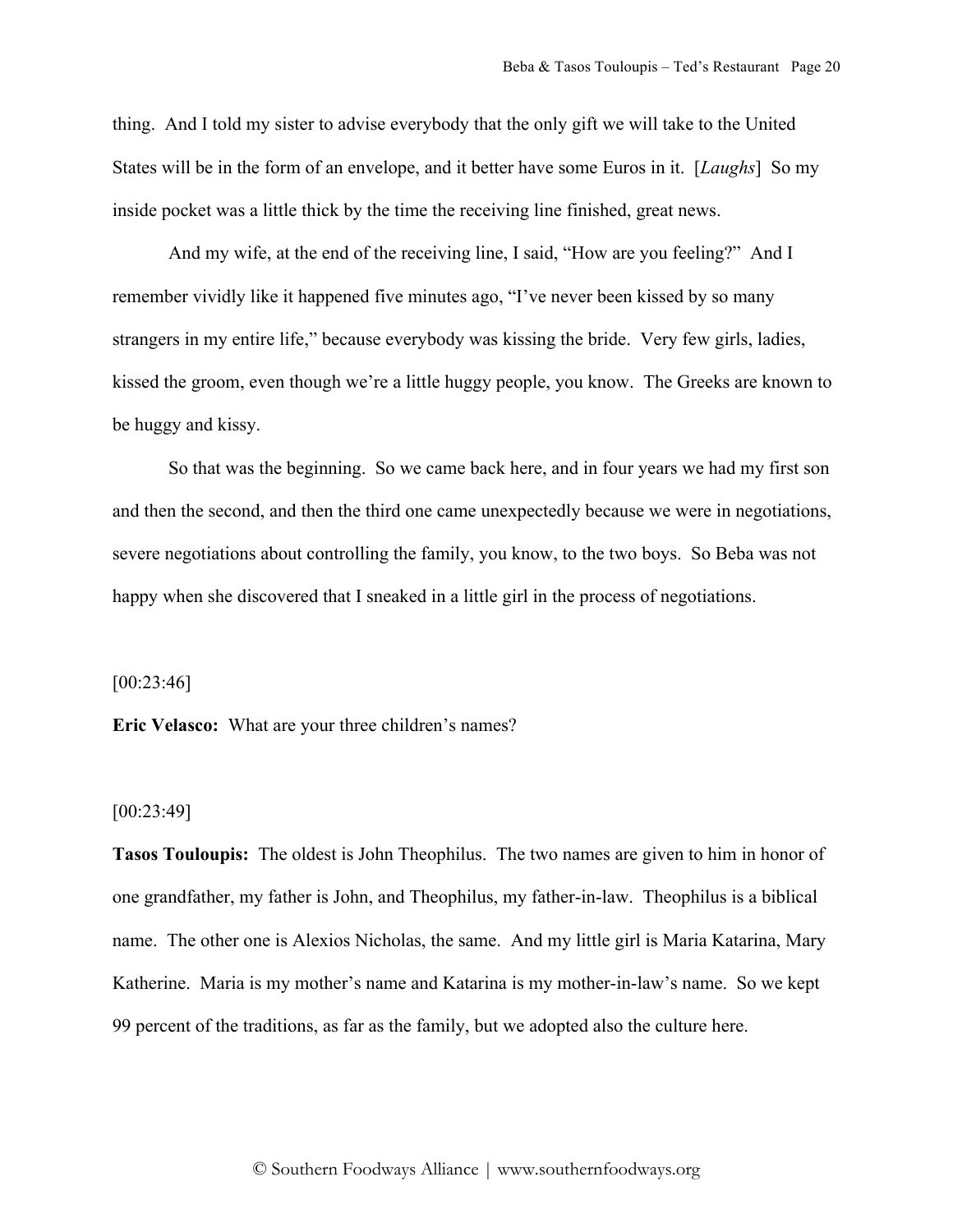[00:24:55]

**Eric Velasco:** Because that is a big thing, is naming children for relatives, right?

[00:25:02]

**Beba Touloupis:** Absolutely.

 $[00:25:03]$ 

**Tasos Touloupis:** Correct. The immediate relatives, which usually are your parents or grandparents. So it is a nice tradition, instead of just opening a dictionary and putting letters together, and then the boy or the girl suffering spelling the name. Even though my name is two syllables, Tasos, but people have a little difficulty. The easiest thing you know to call me is "Tacos," but I said, "No, no, no, please. I prefer enchiladas." [*Laughter*] But Greek names are a little long, a little complicated, you know.

[00:25:40]

**Eric Velasco:** Who are you named for?

## $[00:25:42]$

**Tasos Touloupis:** Well, my grandfather, my father's father. My first name is Anastasios. Tasos is the short version, like Nicholas, Nick or Gregory, Greg, or David, Dave. So the Greeks keep the last portion of the first name as a nickname, or a short name, I should say. My name means "resurrection," Anastasios, and my Name Day is on Easter Day, so everybody wishes me well because it's Easter, but nobody remembers that my name's Anastasios. [*Laughs*]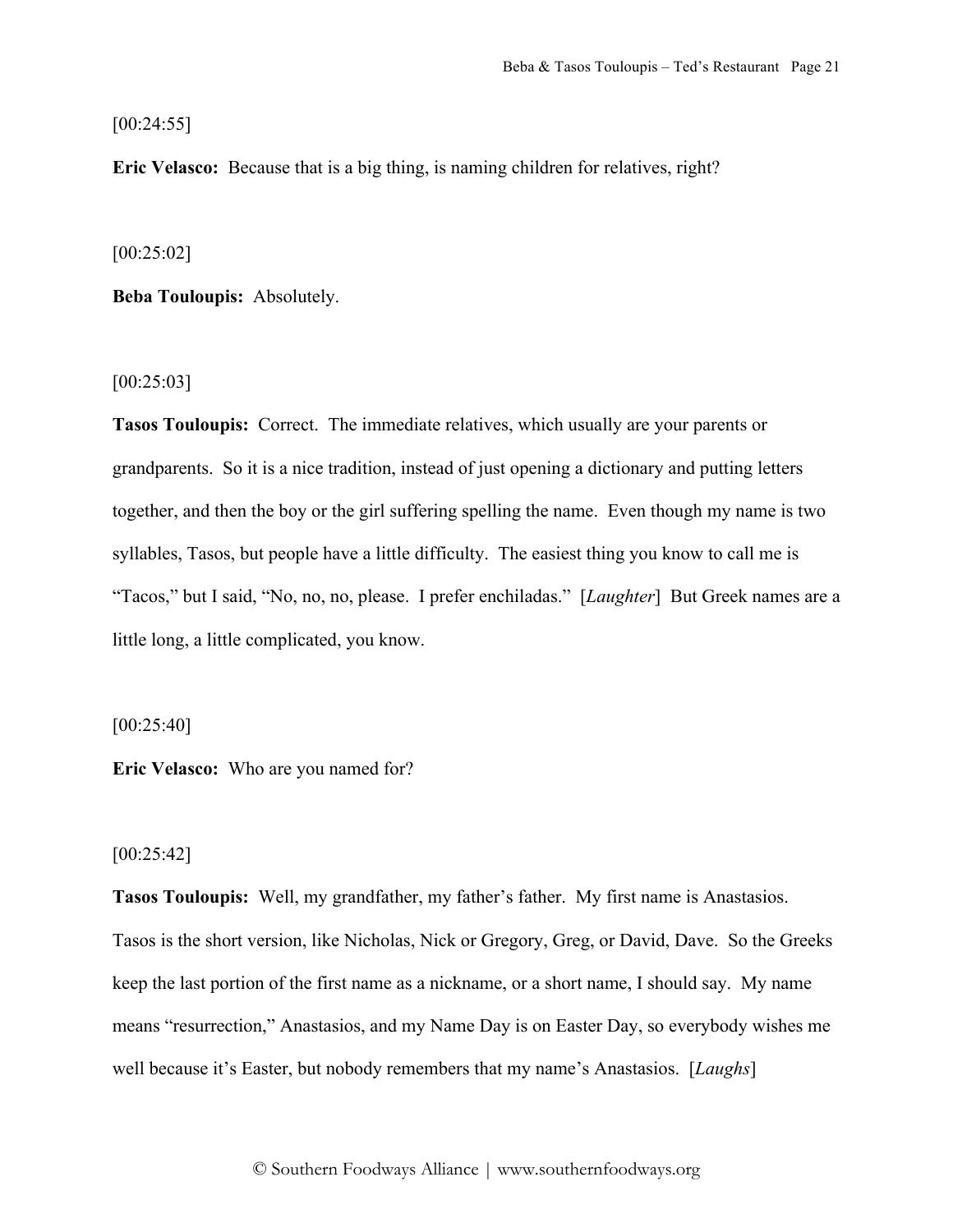[00:26:20]

**Eric Velasco:** Tell us what the Name Day is.

### [00:26:23]

**Tasos Touloupis:** Greeks celebrate the Name Day because almost every day in the calendar we celebrate at the church a saint or, some days, multiple saints. Those saints that have the names that over the generations, over the 2,000 years we were in existence, they have been passed on to the children. So, i.e., John is the name for St. John the Baptist. Nicholas and Nicholais. Theophilus was a disciple of Christ. Alexios was the Son of God. He is a saint. My name is Anastasios, which depicts the scene of resurrection.

I remember over the years not only we celebrated birthdays, but we celebrated Name Days, so we had a double celebration. So what are you going to get me for my Name Day, or what are you going to get my for my birthday? Here we just celebrate birthdays, but at the Touloupis family, we celebrate also Name Days. So the kids, you know, got quite a few surprises.

## $[00:27:59]$

**Eric Velasco:** I'm going to back up a little bit with you. Why did you keep turning him down?

[00:28:03]

**Beba Touloupis:** [*Laughs*] He was—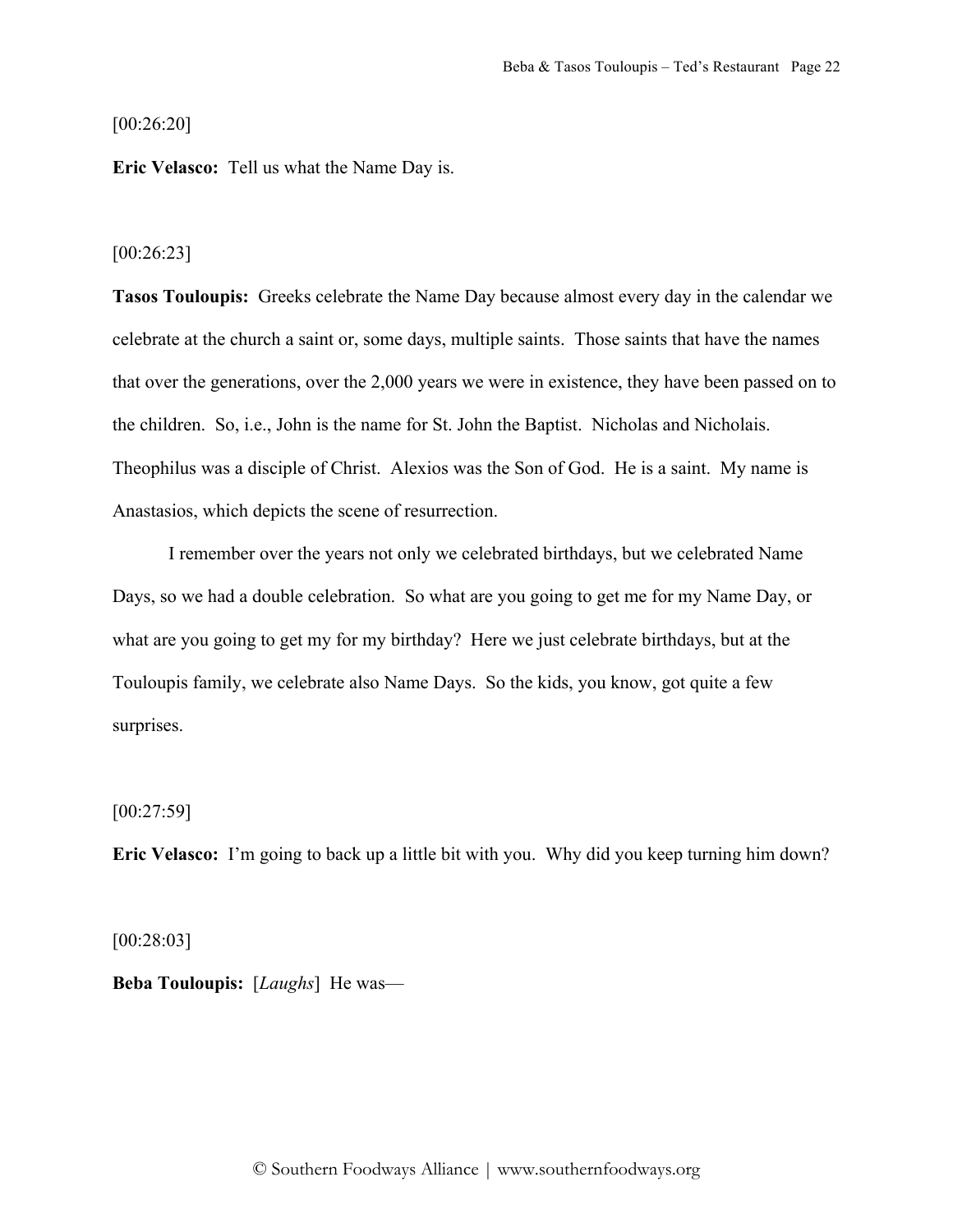[00:28:07]

**Tasos Touloupis:** Tell the truth.

[00:28:08]

**Beba Touloupis:** He was awfully persistent, you know. He was persistent.

[00:28:12]

**Tasos Touloupis:** Because something was wrong.

[00:28:13]

**Beba Touloupis:** Yeah. I wanted to focus on school, I had no intentions of being with anybody, and he kind of wore away. He chipped, chipped, chipped, chipped, chipped away, and I was like, "Oh, my goodness." So I finally said okay to that movie, and that was it. We've been together since then.

[00:28:34]

**Eric Velasco:** So how far along at UAB were you then?

[00:28:36]

**Beba Touloupis:** Third year? Third year?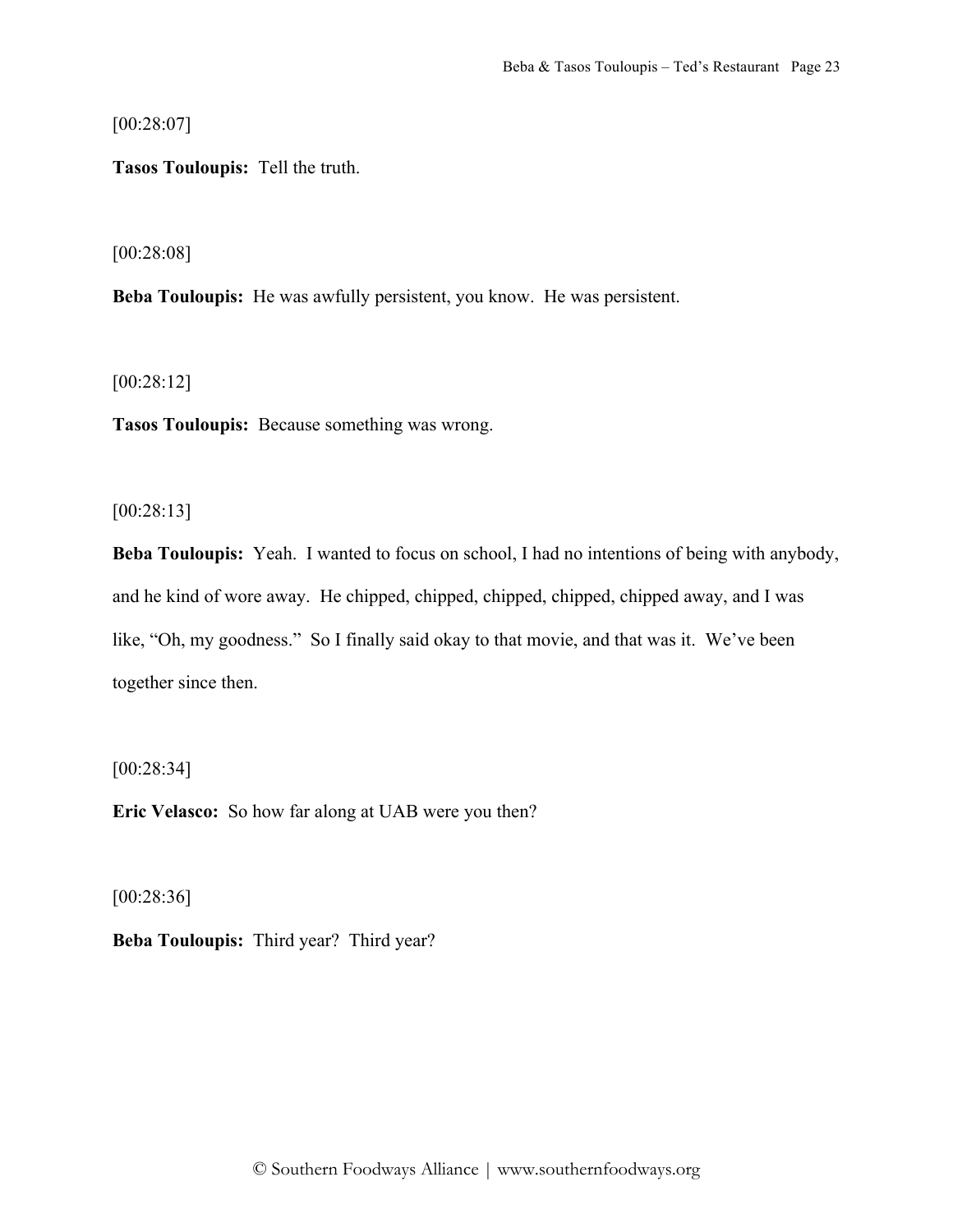## [00:28:41]

**Tasos Touloupis:** I think she was a junior. She was a junior. If I may bring up something, when I first met her and we were just friends, she asked help with her algebra, and I said, "Fine. I still remember my math," because I took a lot of math, imagine, in aerospace engineering. So I helped her. So she flunked it the first semester. The second semester I helped her again; she flunked it. Then the third semester, she gave up algebra and she took statistics. So she blamed me that instead of educating her algebra, I was educating her other things in life. So she was very skeptical.

[00:29:29]

**Eric Velasco:** Maybe if you'd done better on the tutoring, she'd gone out with you earlier.

[00:29:32]

**Tasos Touloupis:** Correct. Correct. I blame myself on that. Touché, yes.

[00:29:36]

**Eric Velasco:** Now, is there a similar tradition on girls' names?

[00:29:40]

**Beba Touloupis:** Absolutely. Absolutely.

 $[00:29:42]$ 

**Eric Velasco:** Okay. Tell me about that, please.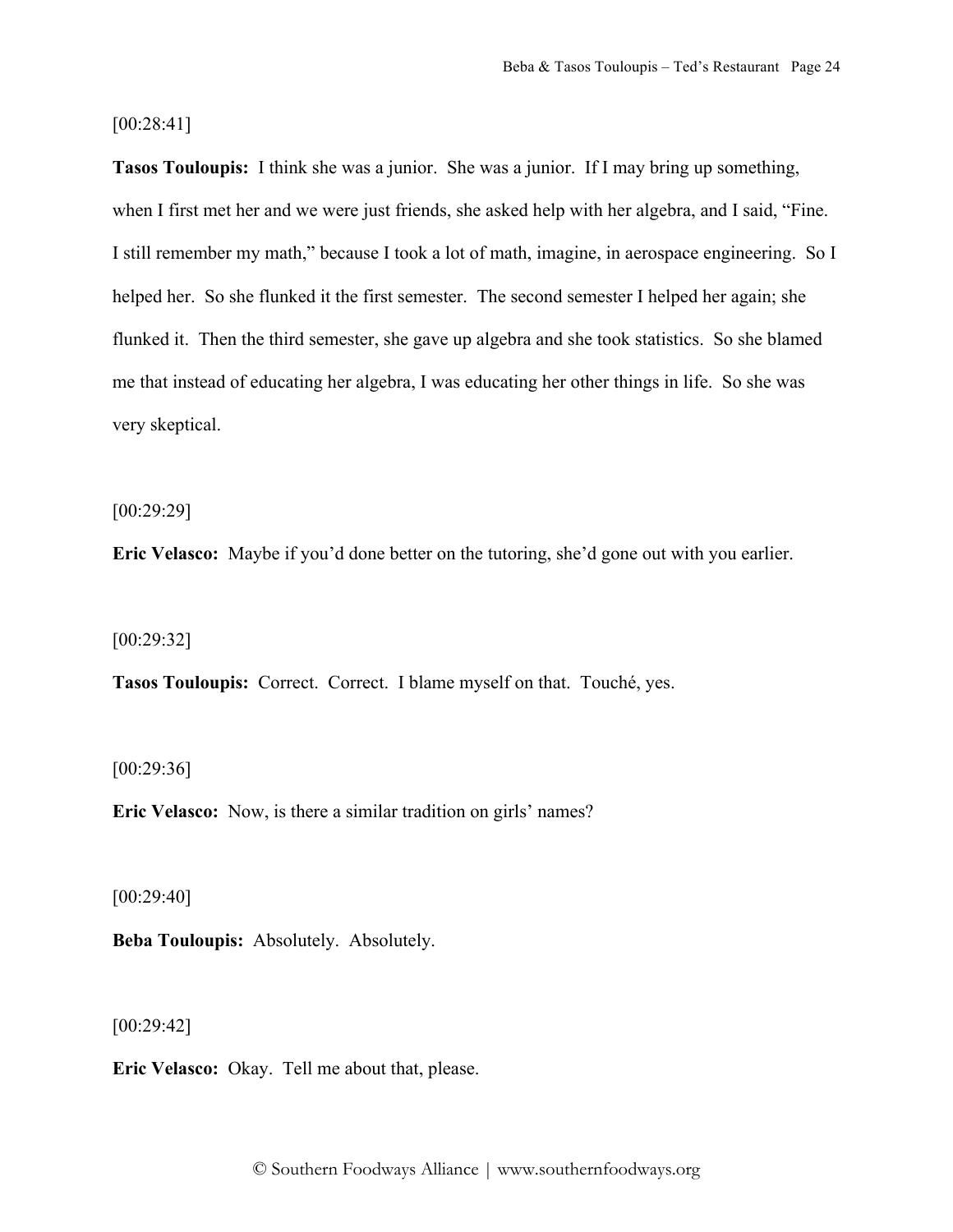## [00:29:43]

**Beba Touloupis:** So Mary Katherine's named after her both grandmothers. So she's got Tasos' mom, Mary, Maria, and my mom, Katherine. We didn't know how to not honor both of them, and we were in the South, so we thought, "Okay, two names would work. Mary Katherine will work." So that's where she's at right now. She's Mary Katherine. So, yeah, it's a tradition. I mean, it's longstanding. If you look down any Greek family's name, you'll find the grandparents on one side they've named after. And today, even today, a lot of the second- and third-generation American families are still doing that. They're naming it after the grandparents.

[00:30:21]

**Eric Velasco:** And who are you named for?

[00:30:23]

**Beba Touloupis:** I'm named for my paternal grandmother, my dad's mom, that moved to Nassau. My name is actually Kiriaki, but everybody calls me Beba, sort of a nickname.

[00:30:37]

**Eric Velasco:** How do you get from one to the other?

[00:30:39]

**Beba Touloupis:** Beba is sort of like "baby," and it stuck. [*Laughs*]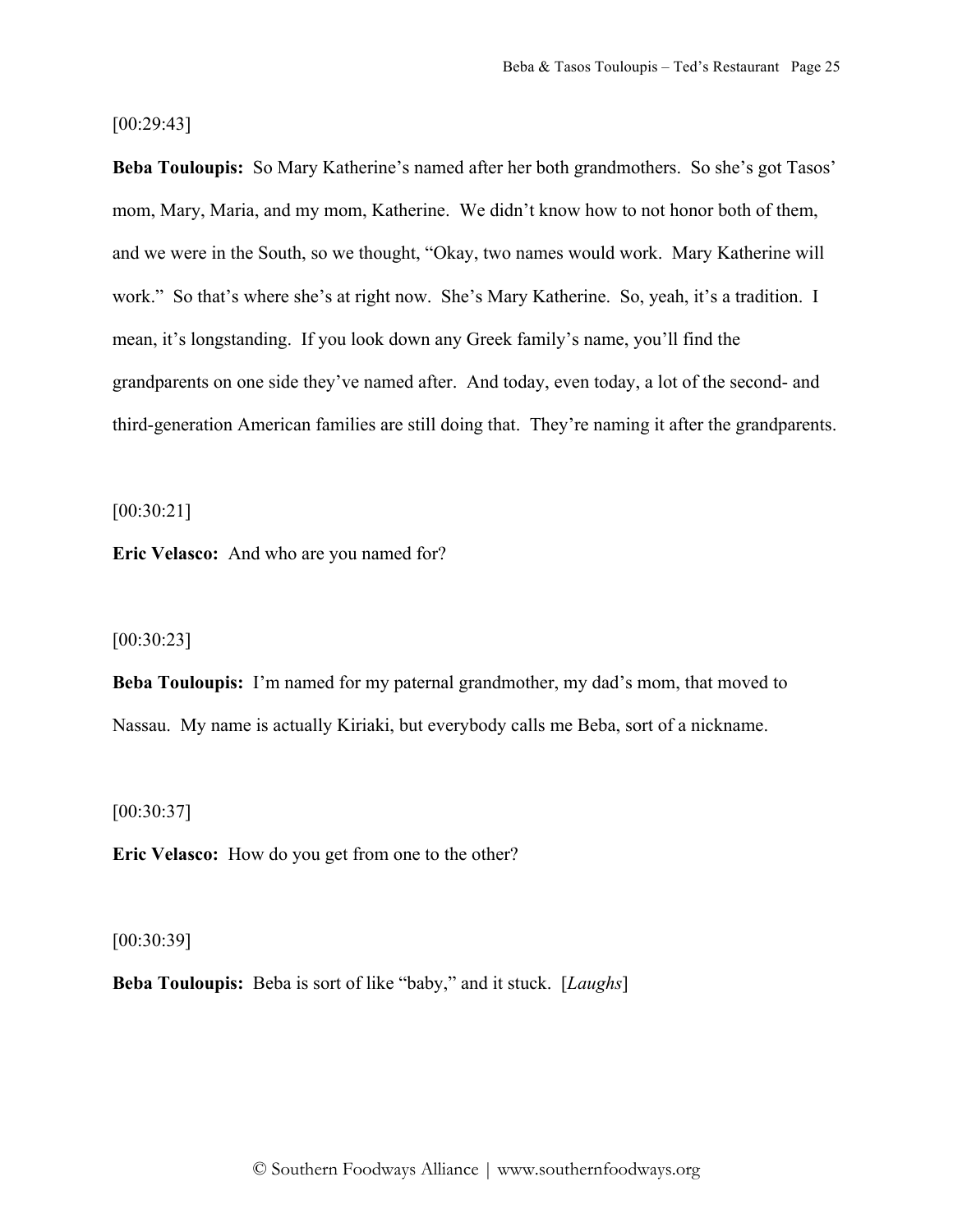[00:30:45]

**Tasos Touloupis:** Now, that is true, truly a nickname. This is not a short name so it is—

[00:30:50]

**Beba Touloupis:** Yeah, but it's my name now.

[00:30:51]

**Tasos Touloupis:** Like when the child is baby, you say, "Come here, baby. Come here, baby," and that "baby" kept on because it became easier to say, "Come here, baby," because she was truly a baby ever since she was a little one.

[00:31:08]

**Eric Velasco:** Are you the youngest in your family?

[00:31:09]

**Beba Touloupis:** I'm the oldest, actually. [*Laughter*] It's funny.

[00:31:15]

**Eric Velasco:** Forever young, eh?

[00:31:16]

**Beba Touloupis:** Forever young, absolutely.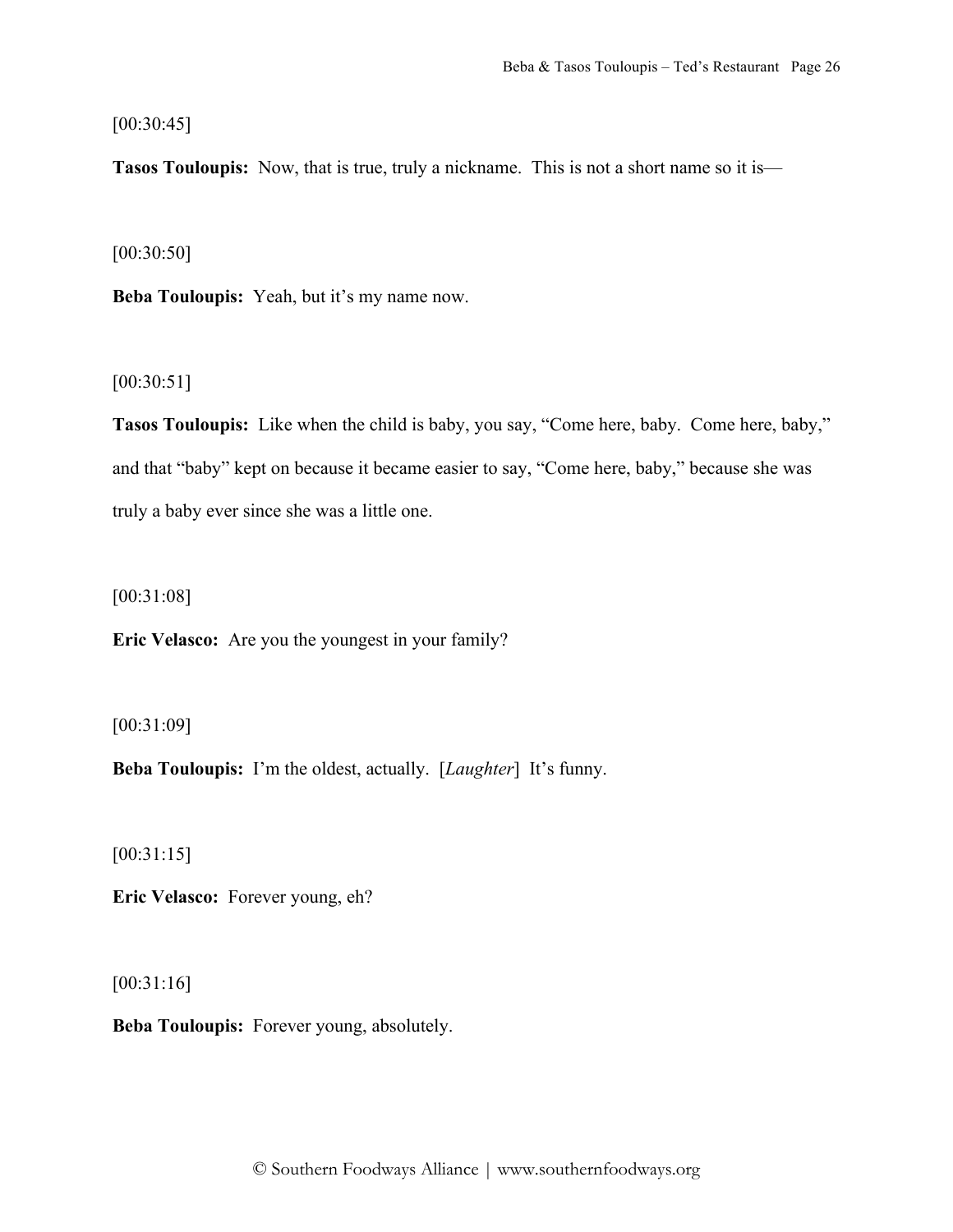[00:31:18]

**Eric Velasco:** That's why I married her.

[00:31:19]

**Beba Touloupis:** That's right. [*Laughs*]

[00:31:20]

**Tasos Touloupis:** I saw that.

[00:31:22]

**Eric Velasco:** So talk to me a little bit about what you both did out of college. Let's start with you, then, because your story kind of catches up at that point.

#### [00:31:32]

**Tasos Touloupis:** Well, my story, I discovered in my senior year that I was not going to be involved in the aerospace industry here in the United States because I was not an American citizen at the time, I was a permanent resident, and with the change in Washington from Carter to Reagan, when Reagan took over, because of whatever happened in Iran, he quit giving security clearance to permanent residents, so I was toasted. People were telling me, "Get your papers, become a citizen, and then you can come back and apply," which I did, but that was seven years after I graduated.

My degree was obsolete in that seven-year span because the technology accelerated so fast, rapidly. I mean when I graduated, our computers were we used to punch cards, and we used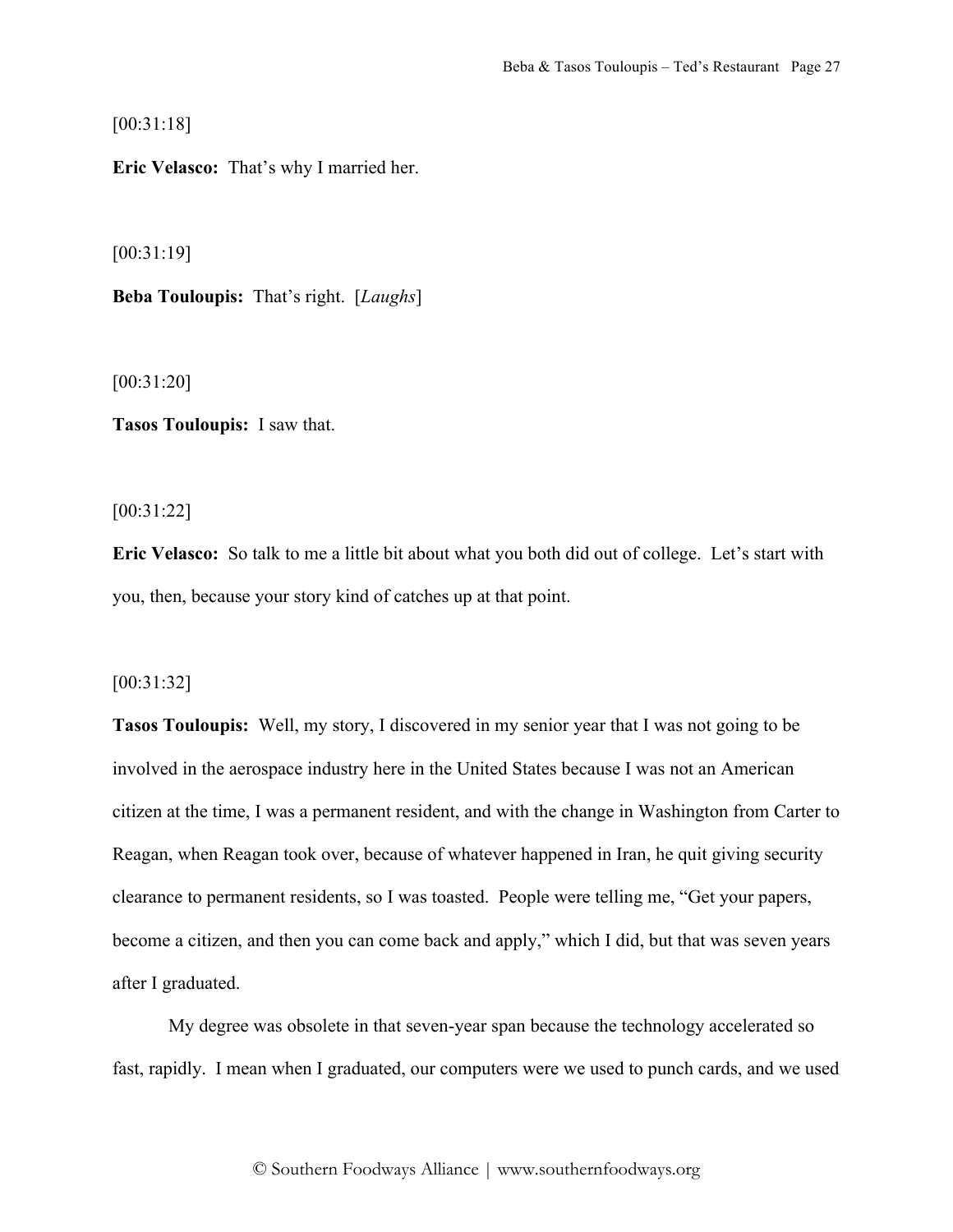to carry a big box with cards for a five-sentence software. Then after five years, of course, then IBM came out with the first XT computers and so forth, so I was done, history.

Needless to say that I have any regrets why even though I knew that was going to happen, I continued to finish my degree. It was a promise to myself and to my late father that I'm going to go over there and get a degree, and then I violated my other promise, "I'll come back and live and work in Greece."

When I got out, I did work at EBSCO Industries, which is a world-known company, a multi-billion-dollar company. They specialized at the time in subscriptions. So I worked in the data processing department since I was aware a little bit about the technology of the times. I lasted two and a half, three years. My personality was not suited to be locked in a cubicle facing a monitor and debugging software in different languages.

So, of course, during the time I was always being involved in the hospitality industry. When I was in Tuscaloosa, I was working at the country club, North River Yacht Club, even though I was not a citizen at the time. Then when I got out, I was working here in Birmingham at various nice restaurants; i.e., Michael's downtown, used to be very famous restaurant here.

[00:34:43]

**Eric Velasco:** That with Michael Matsos.

## [00:34:45]

**Tasos Touloupis:** Correct, correct. The late Mr. Matsos. He passed away.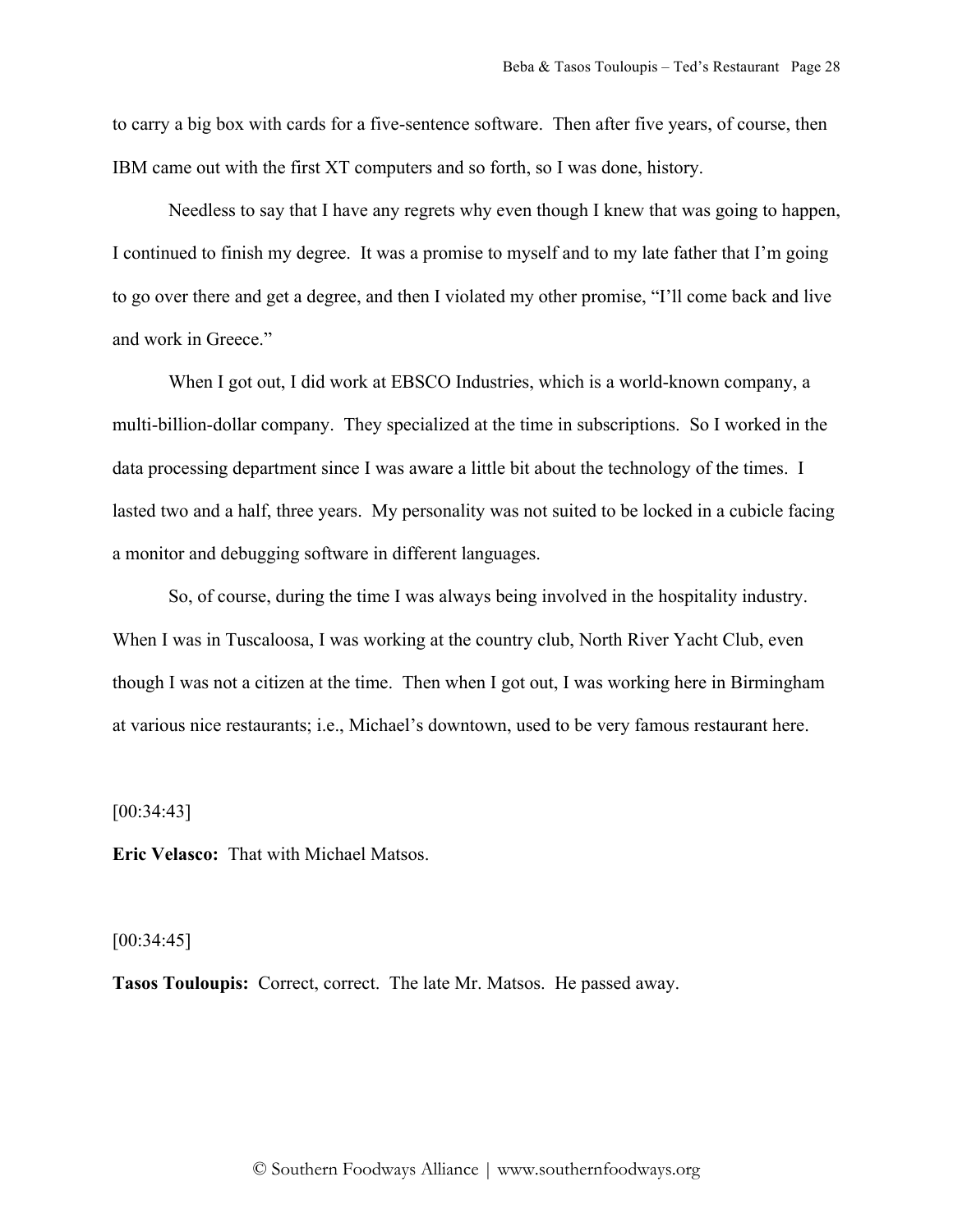[00:34:50]

**Eric Velasco:** I think he was American born of Greek parents.

#### [00:34:53]

**Tasos Touloupis:** Correct. Correct. Great tradition, great restaurant, had guests, Bear Bryant. When the football games were taking place, the Iron Bowl was taking place here in Birmingham, I mean, Michael's was *the* restaurant. That and Bright Star.

[00:35:11]

**Eric Velasco:** Describe it a little bit, please, if you would. Describe Michael's for us, please.

 $[00:35:17]$ 

**Tasos Touloupis:** Michael's was famous at—I remember vividly they were the first ones to introduce the filet mignon that comes from the head of the whole tenderloin, and believe it or not, now the name escapes me, but they were the first ones to offer that as a novelty, and it was most expensive. And, of course, when you go to Michael's, you're going to enjoy good food but also spend money because you want to say, "I went to Michael's." They were preserving their reputation of good food.

The restaurant was a small maze with multiple rooms, housing about close to three hundred guests, and they were extremely busy. They had multiple bars. The atmosphere was from the old time, the fifties, sixties décor, and the tradition with the host, hostess, multiple management team. And, of course, you know, leave it up to the Greeks, the Greek salad was there, the Greek snapper was there, and the Greek steak was there, but, oh, my gosh, that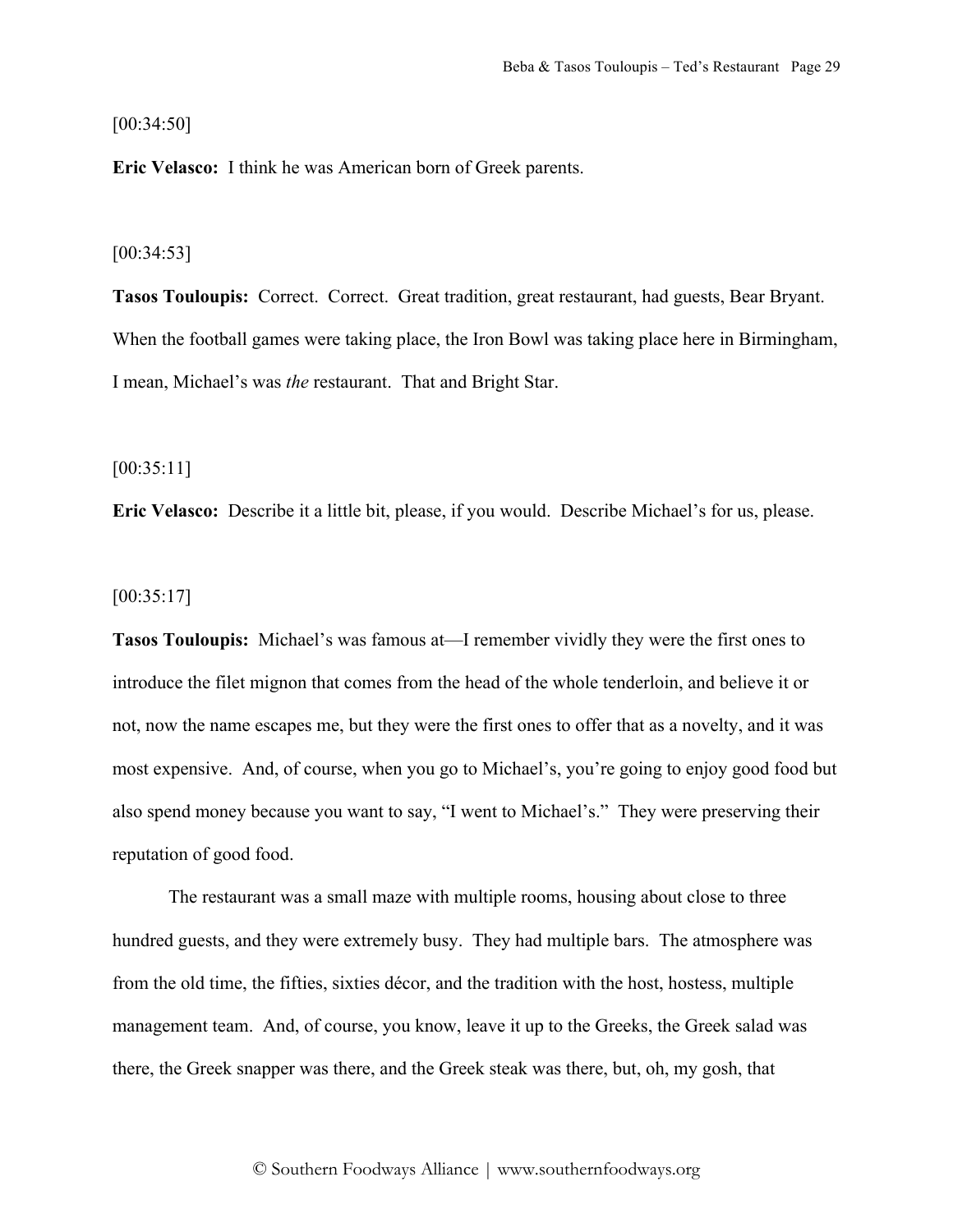particular—the filet mignon was almost like 16 ounces. They were getting two to three, maybe, max, tenderloins out of the—I mean, from the whole tenderloin servings, you know, two, and then the rest of the tenderloin was the regular filet mignon for the lower-class patrons that didn't want to spend the money.

But it was wonderful. You would see who's who in Birmingham at the time. There was no other restaurant of the caliber other than those two and also John's Diner. John's Diner was downtown. [Interviewer's note: At the time, John's was known as John's Restaurant. Run by Greeks for 60 years, the downtown institution was founded by John Proferis and later purchased by his nephew, Phil Hontzas (who ran Niki's Downtown with his brothers George and Jimmy Hontzas). The current, non-Greek owners changed the name to John's City Diner when they took over in 2004.]

So I'm very proud to say, without stepping on anybody's toes, that the Greeks established the foundation of good restaurants here in Birmingham, and, of course, that shows, having Bright Star receiving the James Beard Award for being an outstanding restaurant for over a century now.

Then we have the newcomers, you know, Frank Stitt and Chris Hastings and George Reis and all these beautiful names, beautiful restaurants, which I think we're very privileged in Birmingham to have such an eclectic dining atmosphere, I should say, because we really enjoy food. And I'm done quite traveling around the United States, but I would put up the Birmingham restaurants' and chefs' honors up against any name. [Interviewer's note: Frank Stitt is the godfather of fine dining in Birmingham, running Highlands Bar and Grill, Chez Fonfon and Bottega restaurant and café with wife and partner Pardis Stitt. Chef Stitt is a Beard-award winner and Highlands was a Beard finalist for outstanding restaurant nationally for nine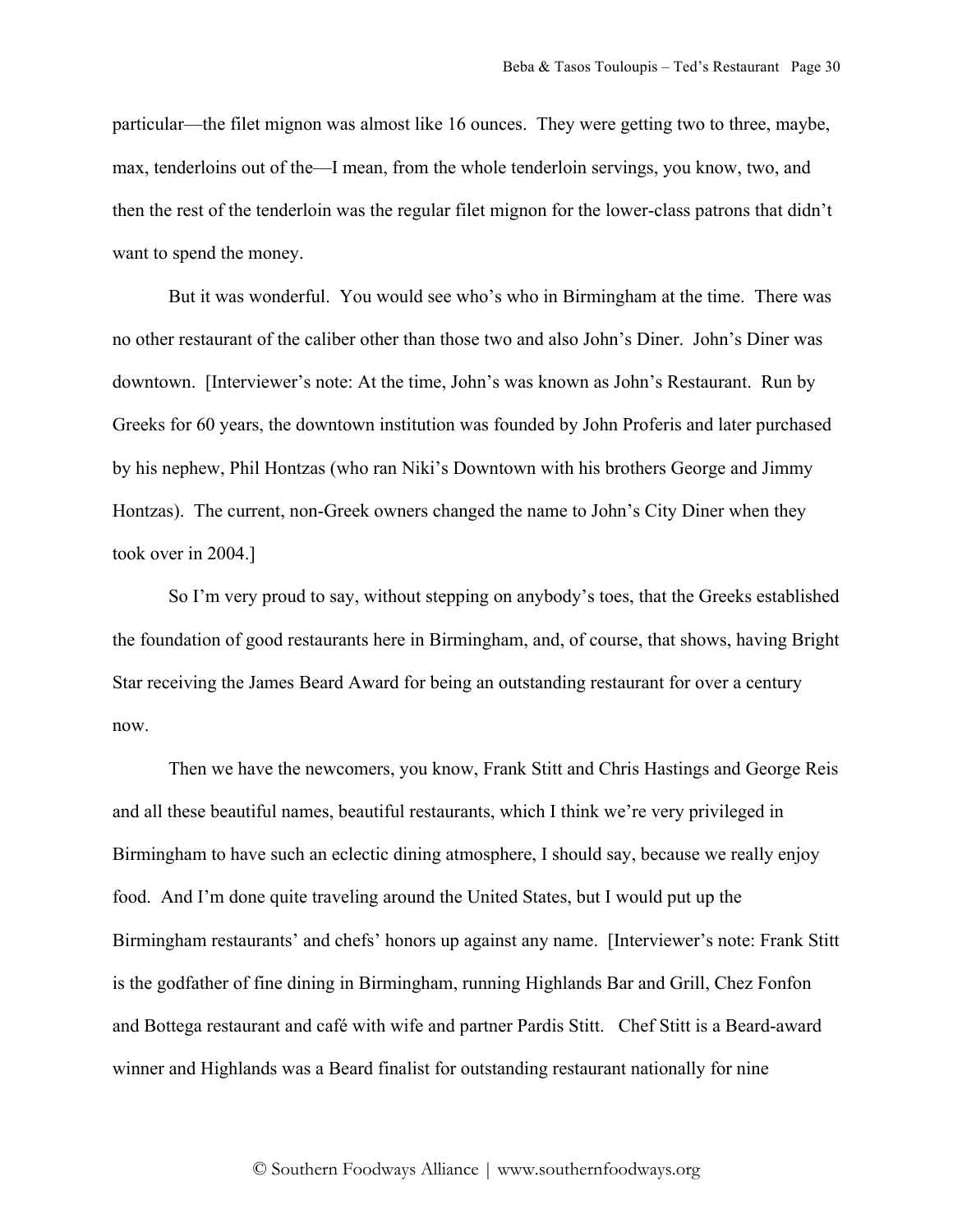consecutive years through 2017. Chris Hastings, who owns Hot and Hot Fish Club and Ovenbird restaurants with wife and partner Idie Hastings, has the distinction of winning both a James Beard Award (Best Chief South) and televised Iron Chef competition in the same year, 2012. George Reis' restaurants are Ocean, 26 and the latter's replacement, Five Point Public House Oyster Bar.]

The other thing is, of course, I got involved in the country club business as I'd left the data processing industry, thank God, and I worked at Riverchase Country Club. At the time, it was *the* neighborhood. Harbert Construction, they owned the country club at the time, and they did a wonderful job to promote the club. Then later in my tenure, they sold the club to the members, and once that took place, the club declined a little bit because of internal politics.

[00:39:10]

**Eric Velasco:** And just for listeners' purposes, this Riverchase development really is what put the city of Hoover on the map.

[00:39:16]

**Tasos Touloupis:** Correct.

[00:39:17]

**Eric Velasco:** Part of that whole thing was the Galleria Mall and residences and all that.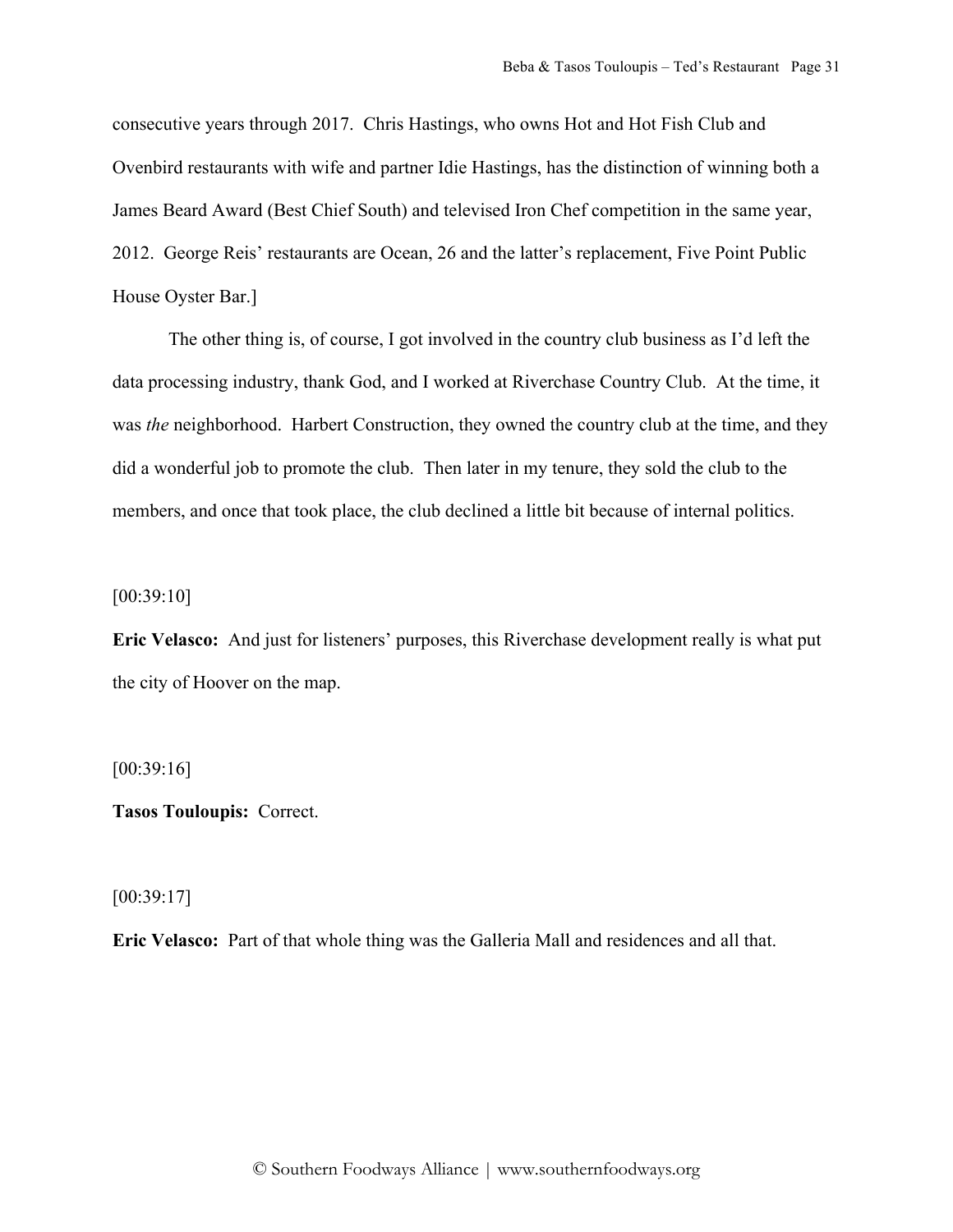[00:39:21]

**Tasos Touloupis:** Correct, correct. Harbert was, and still as a company, but the late Harbert, Mr. Jim Harbert, he was a visionary to see what it will take to offer quality of living, and it was the most expensive neighborhood, I should say, at the times, you know, in the early eighties. Then, of course, other developments followed, like Greystone, Liberty Park, etc., etc. So we're very proud of those too. [Interviewer's note: Riverchase, Greystone and Liberty Park are suburban neighborhoods known as planned-unit-developments, or PUDs.]

After a number of years working as an assistant club manager at the Riverchase Country Club, I went to Sawgrass Country Club, where the TPC was taking place, and fell in love with the facility. Of course, who in my age, late twenties, you know, just wouldn't fall in love with it right there by the water? I got a great job at Sawgrass Country Club. I invited my parents, my father and my mother, I rented a house, a big house, and we had a blast. That was the best thing I ever did, other than marry my wife, to have my parents. I was working hard, but they really enjoyed it, just kind of a little escape. So they stayed with me six months. That was the visa. I was making a dollar, and 90 cents was going for the rent, but I didn't care. I was living the life.

Then after that, I moved back to Birmingham because I used to have a condo, and I rented my condo upon departing to Jacksonville. So I came back because my tenants left. I tended to that business, and I got a job at the Wynfrey Hotel. I was working with the thenowner, Wilson, who established, built the Galleria, Wilson Junior, and—

[00:41:40]

**Eric Velasco:** He's from Montgomery, right?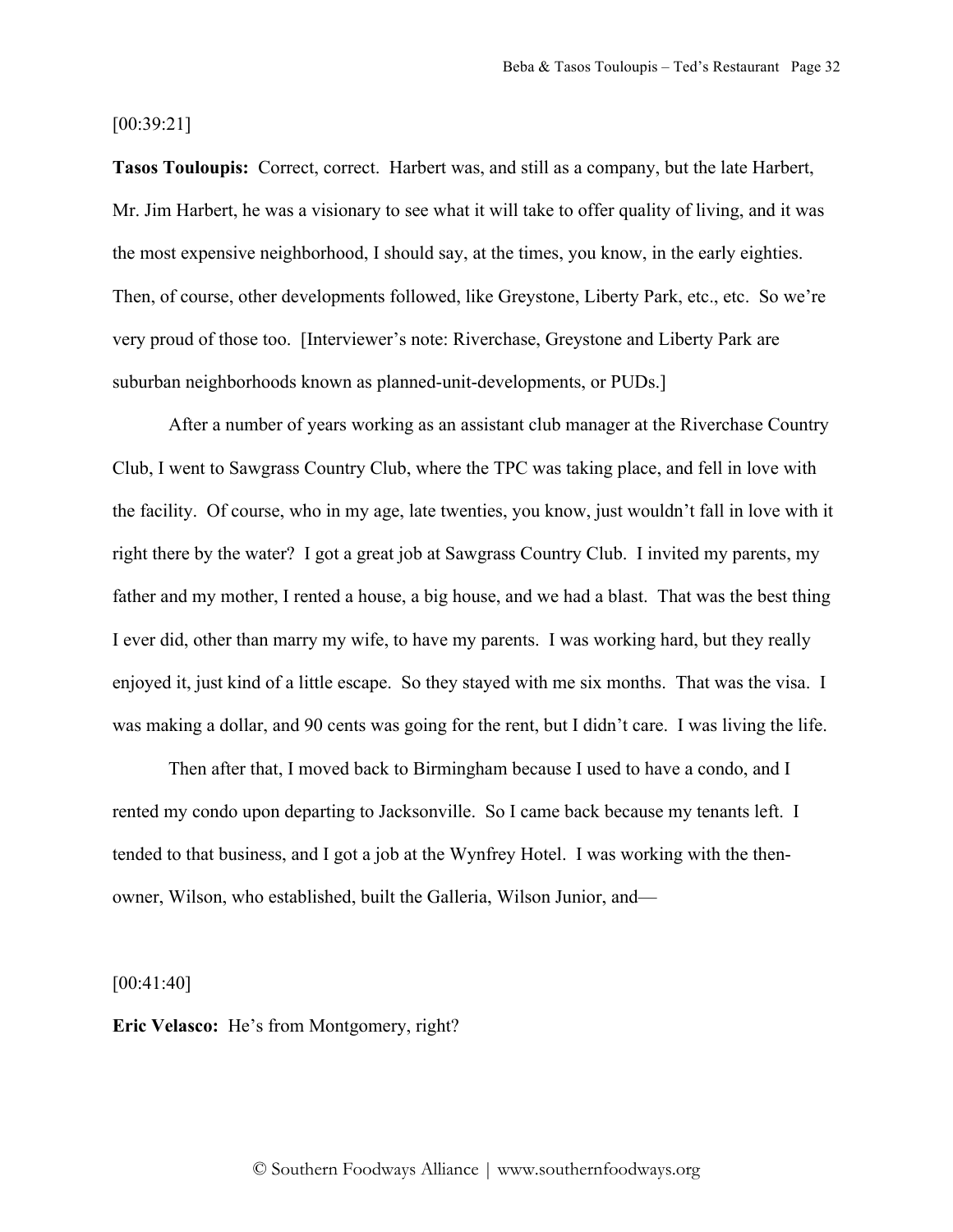[00:41:42]

**Tasos Touloupis:** Correct, He is from Montgomery. So quickly, within just a couple of weeks, I climbed the ranks from just being a small assistant manager into a manager, and I was managing the room service, the Ivory Club, and the restaurant, and a lot of hours, a lot of hard work. So I decided to jump, after a little time, to Green Valley Country Club at the time where I worked for nine years, which is a record for a club manager. I was the club manager. And under my tenure at Green Valley Country Club, we did the construction and renamed the country club to Hoover Country Club, and we did the renovation, a multi-million-dollar renovation.

[00:42:41]

**Eric Velasco:** You were the overall club manager there?

 $[00:42:43]$ 

**Tasos Touloupis:** Mm-hmm, the club manager. I was in charge of the clubhouse, and then I was collaborating with the golf pro and the tennis pro.

 $[00:42:53]$ 

**Eric Velasco:** We're going to jump off there, because that comes to a next big moment in this whole story. Let me back up a moment, though. You mentioned working at Michael's. Were there any other Birmingham restaurants you worked at?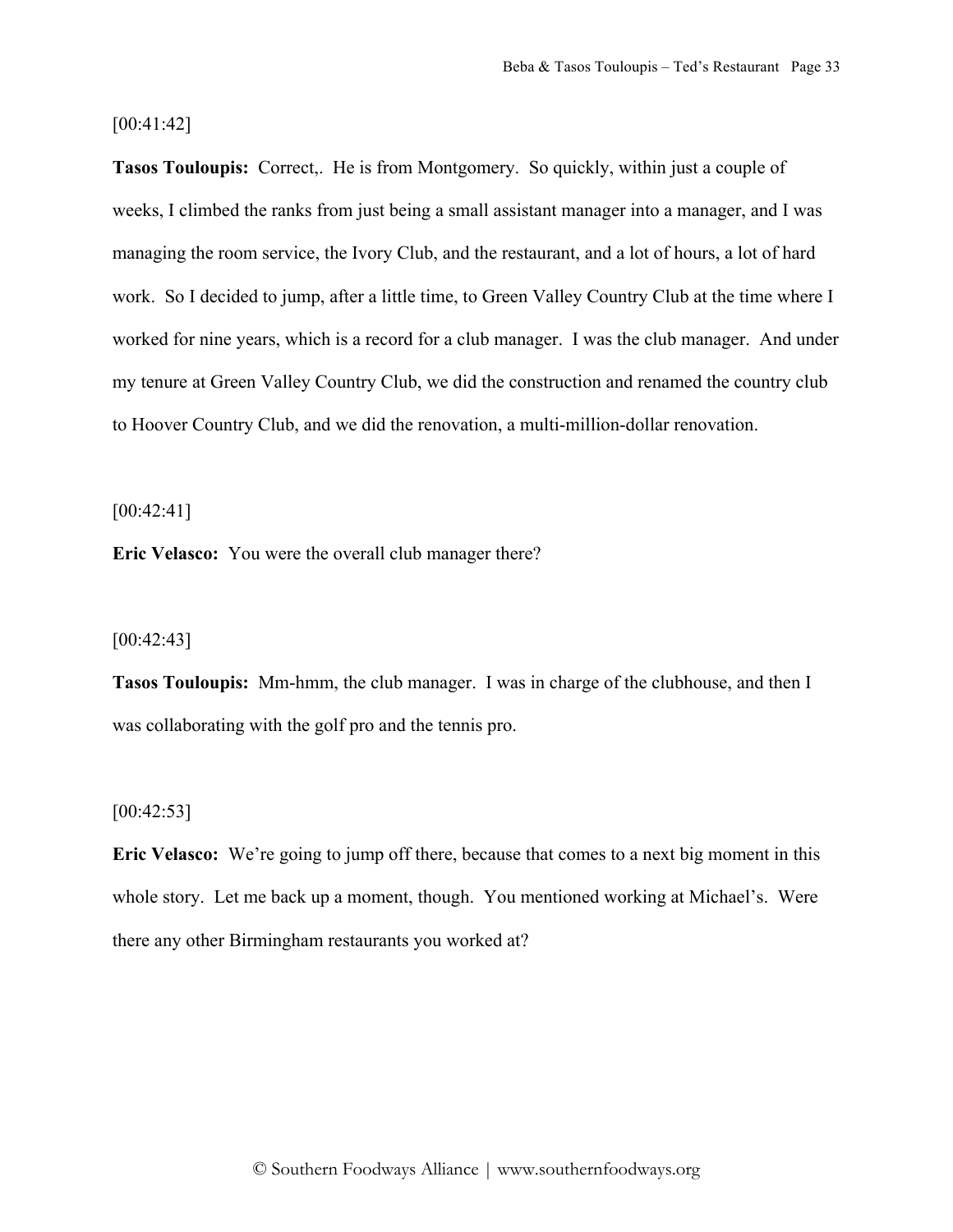[00:43:07]

**Tasos Touloupis:** I worked at Highlands when Frank Stitt first opened his restaurant. So I worked there for a short period of time while I was working at the EBSCO Industries.

[00:43:22]

**Eric Velasco:** What did you do there?

[00:43:23]

**Tasos Touloupis:** I was an assistant server.

[00:43:25]

**Beba Touloupis:** [*Laughs*] You weren't even serving?

[00:43:27]

**Tasos Touloupis:** No.

[00:43:28]

**Eric Velasco:** What does an assistant server do?

[00:43:30]

**Tasos Touloupis:** Well, let me put to you in Greek. I was a busboy. [*Laughter*] That's what we called assistant servers in Greek. So I'll teach you Greek during this interview. I was a busboy because I just wanted to work there. It was the—but I knew, I had a feeling that there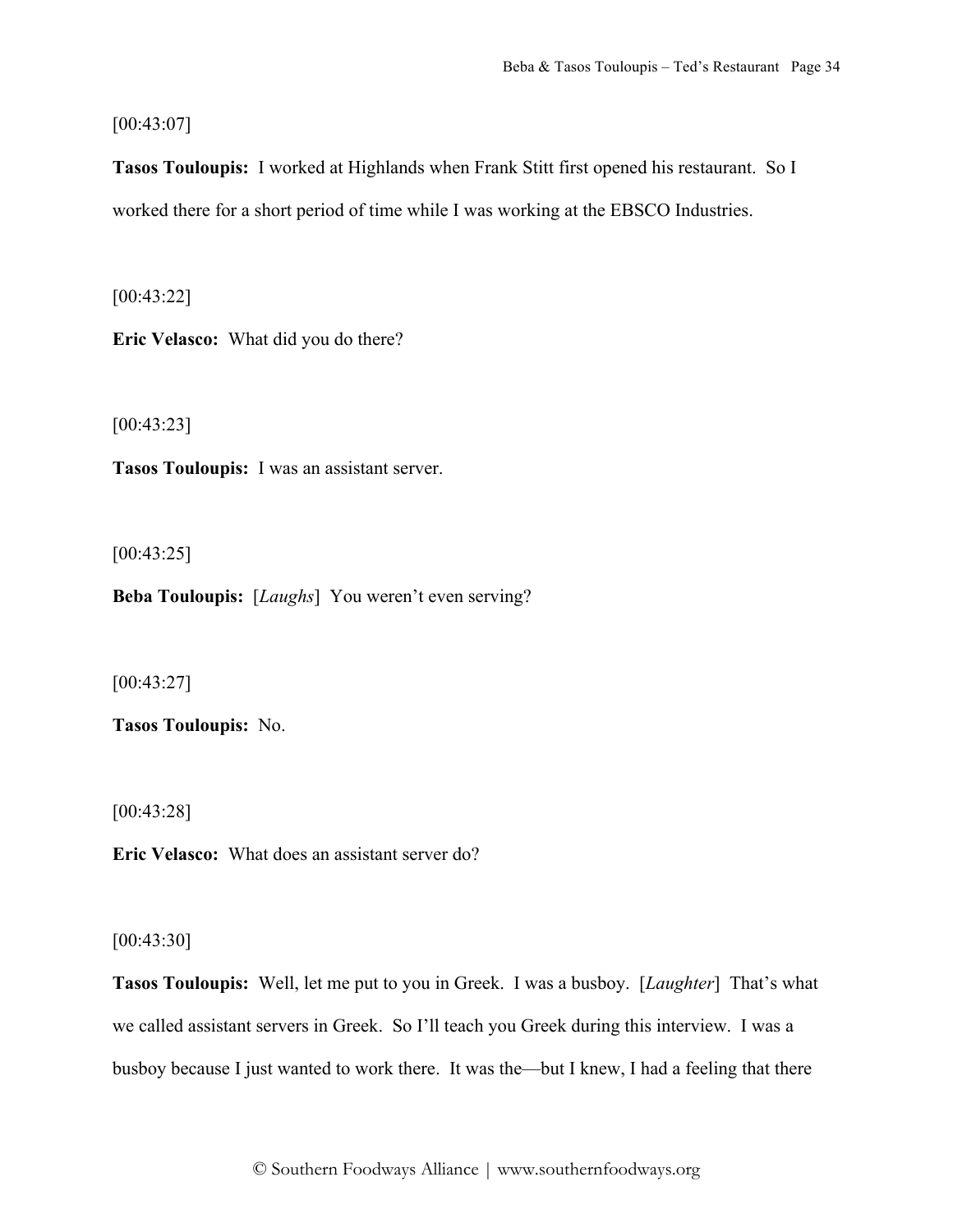was nothing but success for that restaurant. They were serving quality food and something very new. Frank introduced the fine dining, which in Greece I had the pleasure of doing and being a server, but there were no openings for a serving position when I was there, and I didn't care. I had to work. I just loved to work. I cannot stay. As long as I work and I make some income to supplement other income from the main job, I was happy. I was happy.

I'm going to tell you little story why I had two jobs while I was at EBSCO Industries. When I got the job, I moved to Birmingham and the negotiations were—I was introduced for the first time to a human resources department. In Greece we do not have that; we just have a boss. The boss says, "I'm going to pay you so much money," and that's it. So the human resources department told me that my salary, annual salary, was going to be \$17,000, entry salary back in the eighties. I was so excited.

So as the responsible person I was, I said, "Okay, let's divide \$17,000 by 12, so that's how much I'm going to make a month." And then I said, "That's how much I'm going to pay for rent," so I chose a nice complex in Hoover to live, and it was expensive. Then I said, "Okay, the apartment's empty." Back then, they had furniture stores that you can go and buy the furniture store and make payments, so I went over there and got me a beautiful living room set and dining room and bedroom set, so much. Then I went and got me a used car, so much. And then I was left with about \$150—I remember that vividly—to eat and drink or whatever, you know, personal expenses. I said, "I'll make it."

[Interviewer's note: Mr. Touloupis leaves the booth to answer a telephone call.]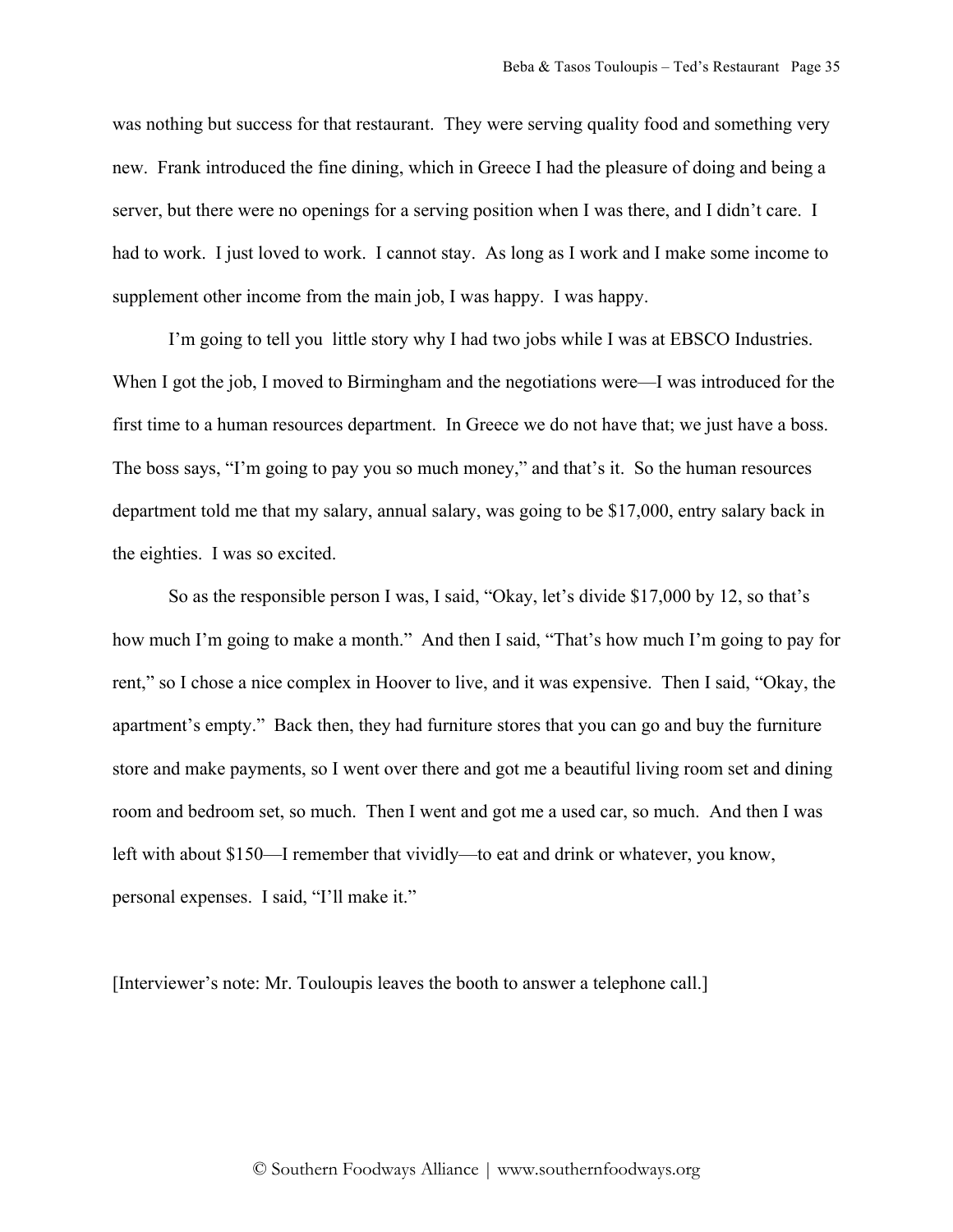[00:46:08]

**Eric Velasco:** While you pause on that, we'll talk about your journey coming out of UAB.

#### [00:46:12]

**Beba Touloupis:** So I graduate UAB and I did like the five-year plan. I was dating Tasos, I lost my dad, I went back home for a couple months, came back. In the meantime, Tasos and I had been dating and getting serious, so I graduated after we got married, actually. So at that point, it was '95, I finished UAB, and I had a psychology degree and I didn't know what I was going to do.

So my first job was more social work. I end up working with Birmingham Healthcare for the Homeless as a social worker, so I worked there for two years, and it was some of the hardest work I'd ever done, dealing with the homeless population, and really eye-opening to see the need in the community. I used to work in the old church building where Jones Valley Farm is. That wasn't there in 1995. [*Laughs*] It wasn't a cool neighborhood in '95. It was a scary neighborhood in 1995. [Interviewer's note: Now known as Jones Valley Teaching Farm, the urban farm was founded in 2001 in an impoverished downtown Birmingham neighborhood dominated by a public-housing complex that later was redeveloped into mixed-income housing.]

So it was a really great experience. It was tough, it was emotional, and I knew that that was not going to be something I could do forever, and it wasn't enough money. I mean, it was just nothing.

So Tasos was working at Hoover and we were married, so I thought, "I'm going to go get my master's." So I enrolled in the master's program at UAB for counseling. So I worked on that for about a year, and then I managed to get pregnant with John and put that on the back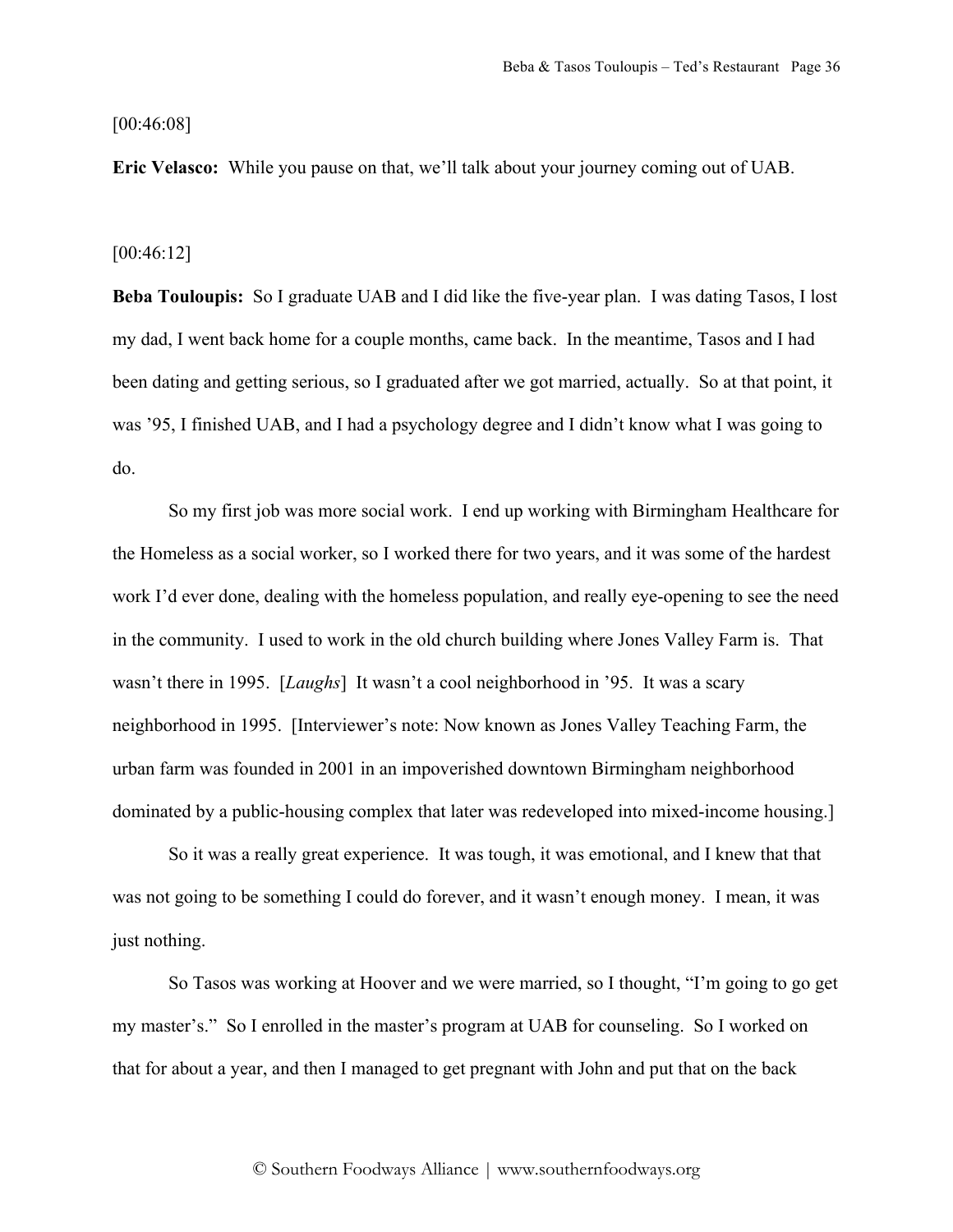burner. So that leads us up to 2000, literally. I mean, so after I had John, I was not working. Tasos was at Hoover Country Club, and I was trying to decide what we're going to do. And that leads us to 2000, May 2000, and Mr. Ted coming into our lives.

[00:48:07]

**Eric Velasco:** So tell us about that. Mr. Ted, we're talking about Ted Sarris.

[00:48:12]

**Beba Touloupis:** Ted Sarris.

[00:48:13]

**Eric Velasco:** Ted's Old Hickory.

[00:48:14]

**Beba Touloupis:** Yes, absolutely. Tasos should tell—

[Interviewer's note: Mr. Touloupis returns to the booth after the phone conversation.]

[00:48:17]

**Tasos Touloupis:** Let me finish my story.

[00:48:18]

**Eric Velasco:** I'm sorry. Yes.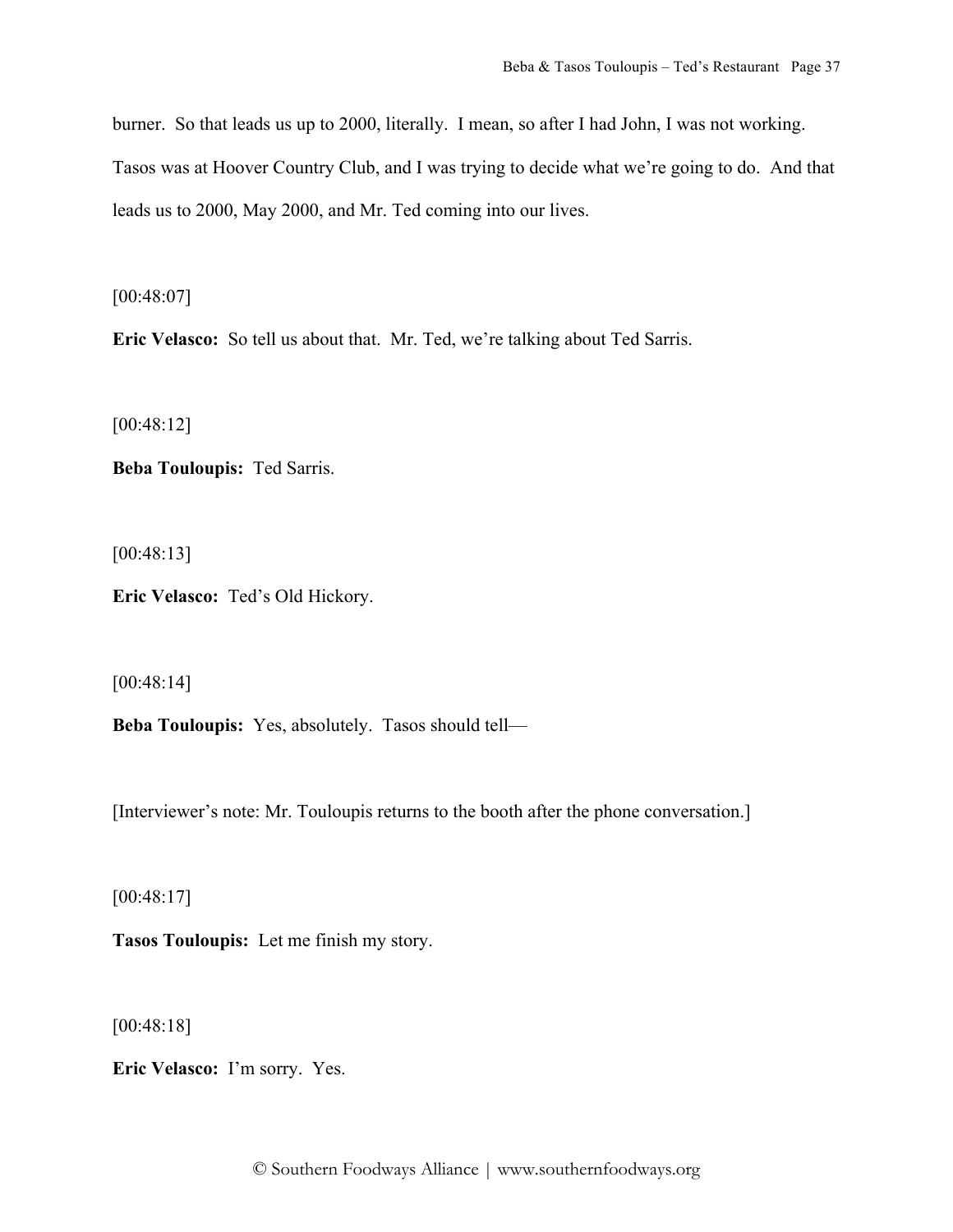[00:48:20]

**Tasos Touloupis:** Let me finish my story when I was introduced to a real salary, my first job in the United States. So when I calculated everything, I allowed myself to have a couple hundred dollars' spending money from the—it was about 1,400, 1,500 dollars I was going to have income. So I said, "Perfect. Thirteen hundred goes to bills and 200 I'm going to live."

When I received my first paycheck, nobody told me that it was a lot less when they told me. So I went straight to the Human Resources, I said, "There is a mistake on my check." I remember that like it happened this morning. So everybody look at me like I was from Mars, and they started laughing. I said, "They told me 17, so if I divide this, I'm going to be making 1,450, but my check is only 11-so-and-so."

They said to me—they introduced me to a great agency called IRS, and they said, "You have to pay taxes in the United States.

But I said, "We don't do in Greece." Of course, that's why we're bankrupt today. But I was appalled. I said, "Okay." I didn't say anything else. It is what it is, so I was \$300 in the hole the first month. I said, "I'd better find me a job, because they're going to come and take my furniture, my car." And that's how I started working a second job, very hard. I didn't care what it was, because I made a mistake in calculating and ignoring my brother IRS.

I think you know that was a good story, in a sense, that when you're immigrant and you don't introduce to all the little details, it's very difficult as you stumble upon every detail and adjust yourself to the American way instead of trying to change the system, because you just find out yourself. Nobody was there to guide me to say, "No, Tasos, that's not accurate." I did everything by myself because I didn't have relatives, I didn't have anybody to say, "Hey, buddy, you're making a mistake here. Be careful."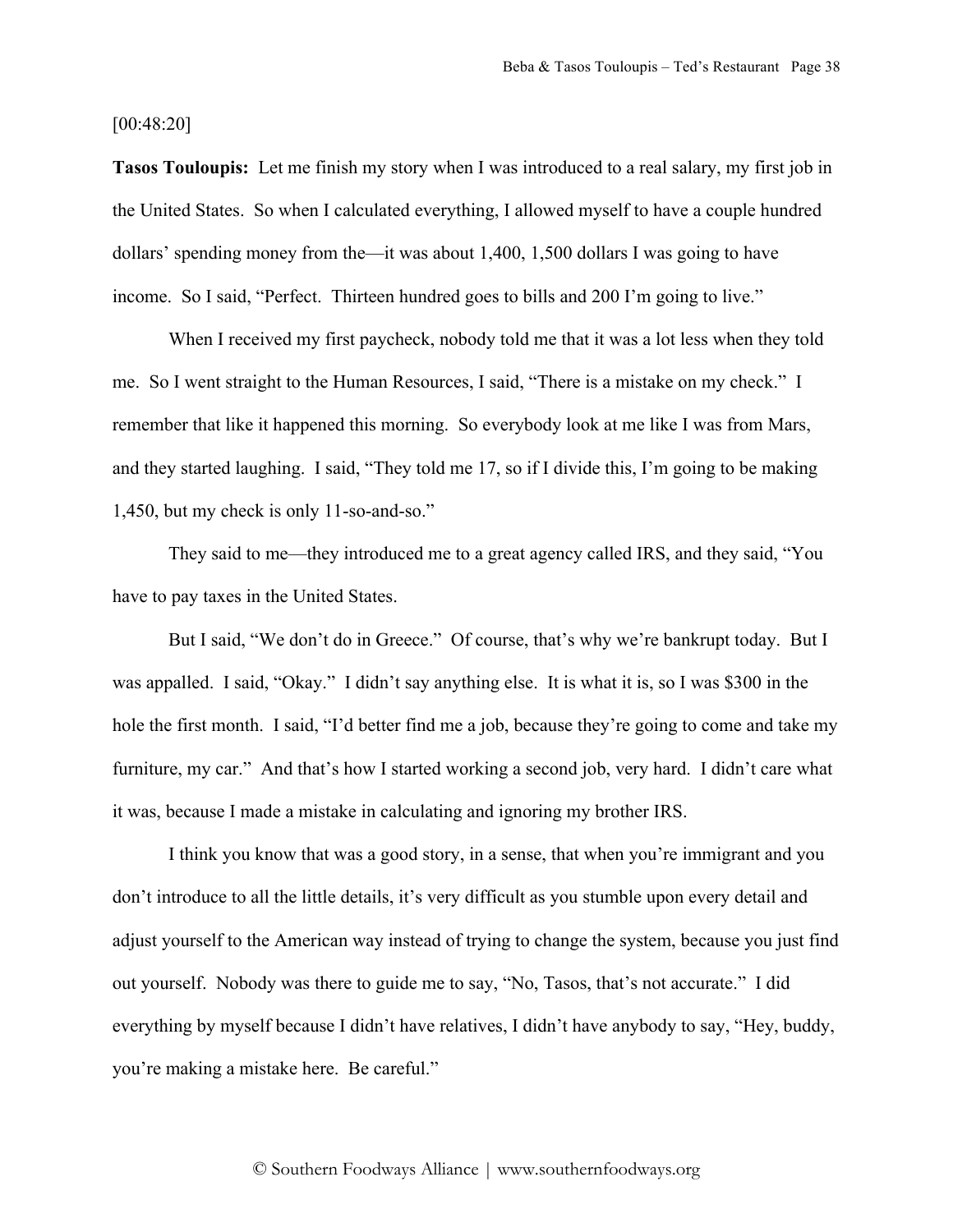[00:50:44]

**Eric Velasco:** And that's a different thing from what many of the other Greeks here in Birmingham experienced, because it seemed like 90 percent of them are related to somebody who they came and worked for and lived with and all that.

[00:50:59]

**Tasos Touloupis:** Correct, correct. I had an uncle. So, like example, Mr. Ted, you know, came because his uncle was here and had a restaurant, so he worked for his uncle. [Interviewer's note: Ted Sarris came from Tsitalia, Greece, to Birmingham in 1955 to work at a restaurant owned by his immigrant uncle, Jim Sarris. In 1960, Ted bought Old Hickory Restaurant from his uncle, who returned to live in Greece.]

So when you have a figure of a father, uncle, cousin, they will guide you a little bit. They will tell you this is what you need to do instead of just my theory was trial and error. So I tried [*Laughs*], I made a mistake, moved on so to this day, I guess.

[00:51:35]

**Eric Velasco:** When did you start to work for Highlands?

[00:51:36]

**Tasos Touloupis:** Probably was about '88, '89.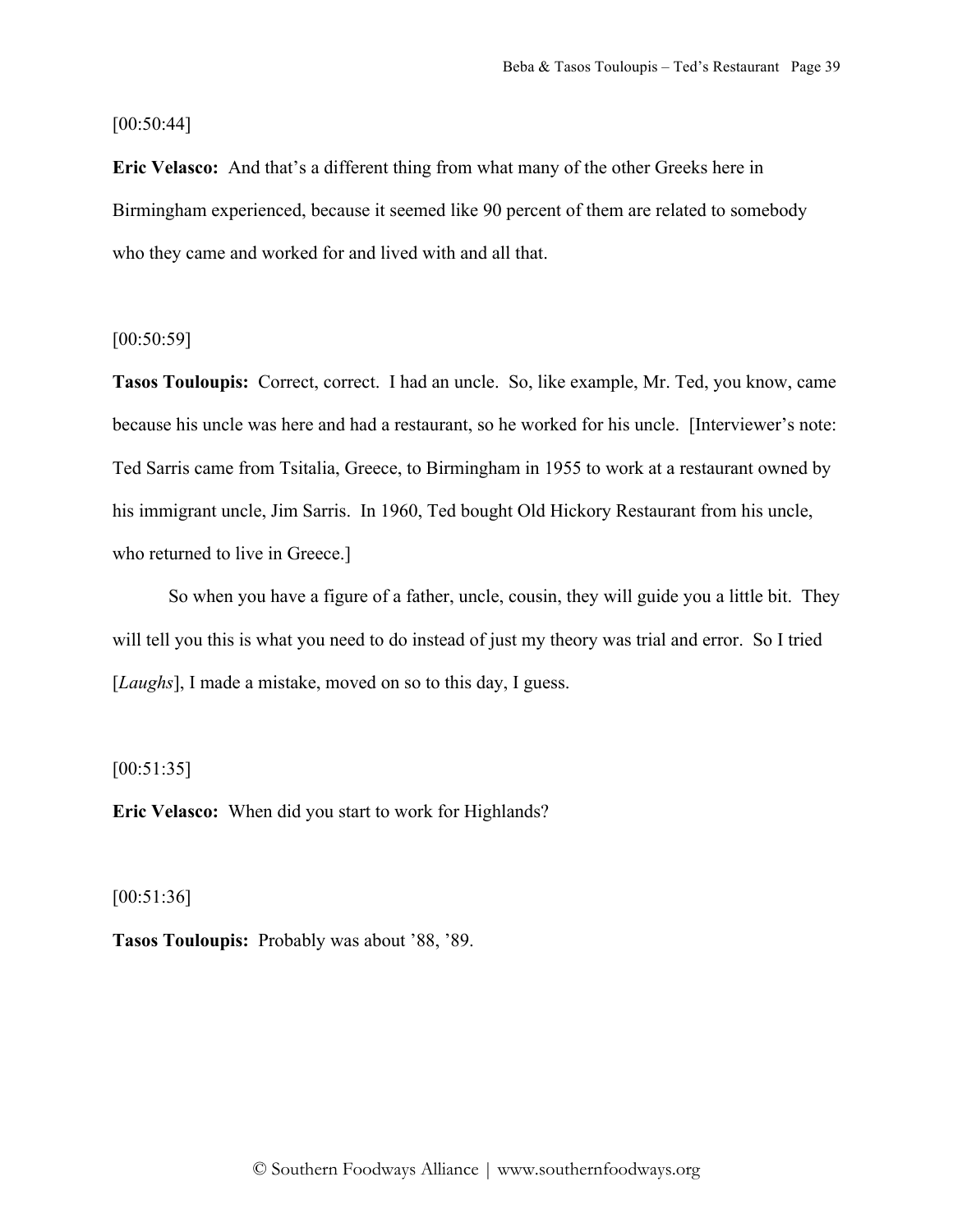[00:51:49]

**Eric Velasco:** So this place had a pretty solid reputation at the time. How did you wind up getting a job?

[00:51:53]

**Tasos Touloupis:** Oh, persistent. I said, "I just want to be a busboy," you know. And Frank was so busy trying to build his business or whatever, and said, "Okay. All right. Give him a couple of shifts."

[00:52:07]

**Beba Touloupis:** I think it might have been earlier than that, actually. Might have been earlier than that.

[00:52:12]

**Tasos Touloupis:** It might be. I don't remember my years, you know.

 $[00:52:13]$ 

**Beba Touloupis:** It was earlier than that. It was earlier.

[00:52:14]

**Tasos Touloupis:** I graduated in '83. Maybe, you know, between '83 and '87, those years. It was very interesting.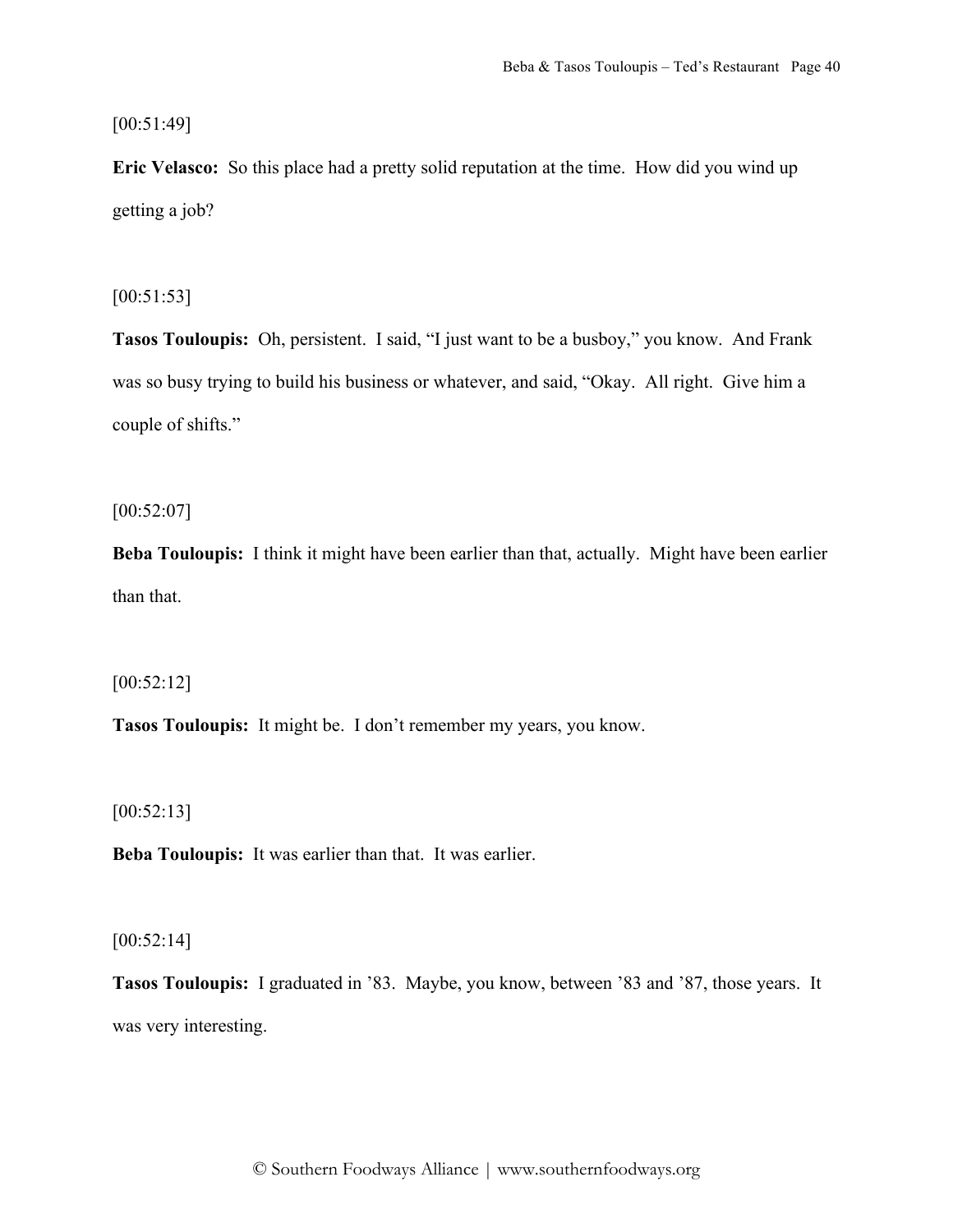[00:52:25]

**Eric Velasco:** So now we fast-forward to May of 2000. You're working at the country club and Mr. Ted is planning his, what, seventieth birthday, was it?

[00:52:35]

**Tasos Touloupis:** I'm working as a club manager, and Beba gave me several times an ultimatum because I was playing a little golf, and when she was calling, I was saying, "I have a meeting with my Finance Committee," and then she was calling the next day, and I had a meeting with the House Committee and with the Tennis Committee. There were so many committees in the country club, but there were so many opportunities to play golf. And Beba said, "We cannot raise the family if you just work so much."

[00:53:12]

**Eric Velasco:** You were a golf widow.

[00:53:13]

**Beba Touloupis:** I would say so. Country club widow, yes. It was tough because we had two kids. The boys are seventeen months apart, yeah, so by 2000 we had—Alexi was six months and John was two. It was tough.

[00:53:30]

**Eric Velasco:** You're going it alone because, again, you don't have that family support system.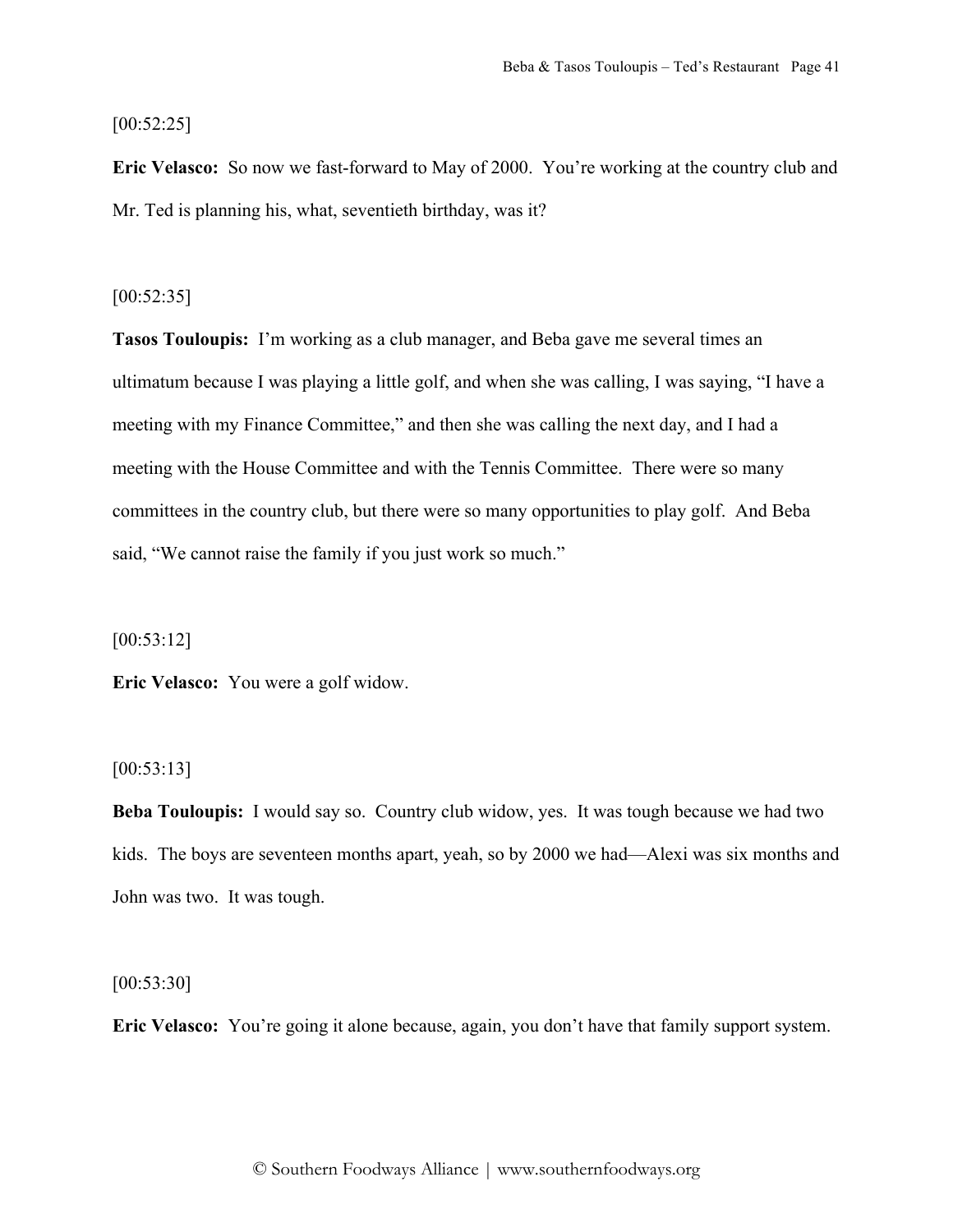[00:53:33]

**Beba Touloupis:** Nobody was here. Nobody. No aunts, nobody. It was just me and Tasos.

#### [00:53:37]

**Tasos Touloupis:** The issue in the country club life is that you can have a great check, I should say, but when everybody has a holiday, you don't. You work. When everybody goes to church, you don't on a Sunday. You have to have Sunday brunch. So it was becoming a little more difficult, so I was becoming a little more desperate to decide how am I going to do from here on because the family has increased.

All of a sudden, I get a phone call from Mr. Ted. Mr. Ted wanted to have a party for his seventieth birthday. So being a nice Greek fellow, I said, "Why don't you bring your wife and come for dinner at the club. I'll buy you dinner and we'll talk about the party."

[00:54:28]

**Eric Velasco:** For the purposes of the recording, who is Mr. Ted?

[00:54:30]

**Tasos Touloupis:** Mr. Ted is the landlord of—

[00:54:33]

**Beba Touloupis:** Ted Sarris.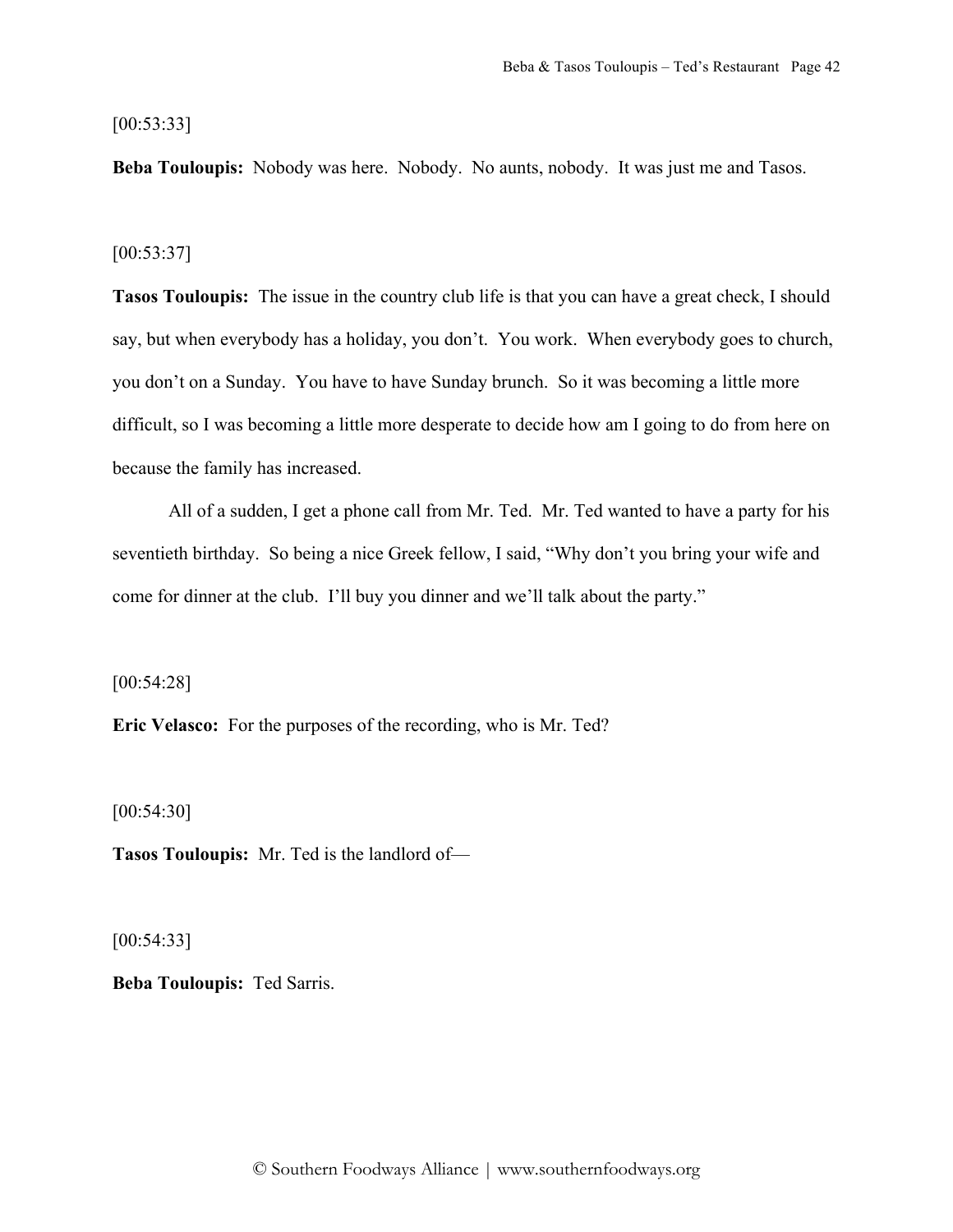[00:54:34]

**Tasos Touloupis:** Ted Sarris. Mr. Ted Sarris is the landlord of the building, the property, and he is the one who established Ted as a restaurant. [Interviewer's note: Ted Sarris lost the lease on the original Old Hickory restaurant in 1972 and built the current location. Upon moving there in 1973, he renamed the restaurant Ted's Old Hickory.]

So I always in my tenure as a club manager invited the people, because you make them feel welcome, you make them feel comfortable. A dinner or a glass of wine is not going to be an extreme cost when you're looking at a wedding reception or a party. It's just part of doing good business.

Anyway, Mr. Ted said, "I've heard a lot of good things about you. You're doing a great job at the club."

And I said, "Yes, I thank you, I appreciate it, but I'm looking for something else to do."

He said, "Why don't you come and buy my restaurant? I'm selling it."

I laughed at him, not at his face, but I kind of smiled and said, "Well, I don't have a lot of money, you know, but I will be there with my wife." The dinner was Friday. I said, "I'll be there Monday and just check it out." So we had a great dinner and we discussed about the party, his party and everything.

So I come over here with my wife Monday, and I fell in love immediately with the atmosphere. Of course, we changed the décor, but the atmosphere being that small dining, and you can monitor everything that is going on without having people to disappear, and it is just a very well-oiled machine. And he did it. In his infinite wisdom, Mr. Ted went to school till third grade, so the education he has is a third-grader, but he succeeded in building a small empire here,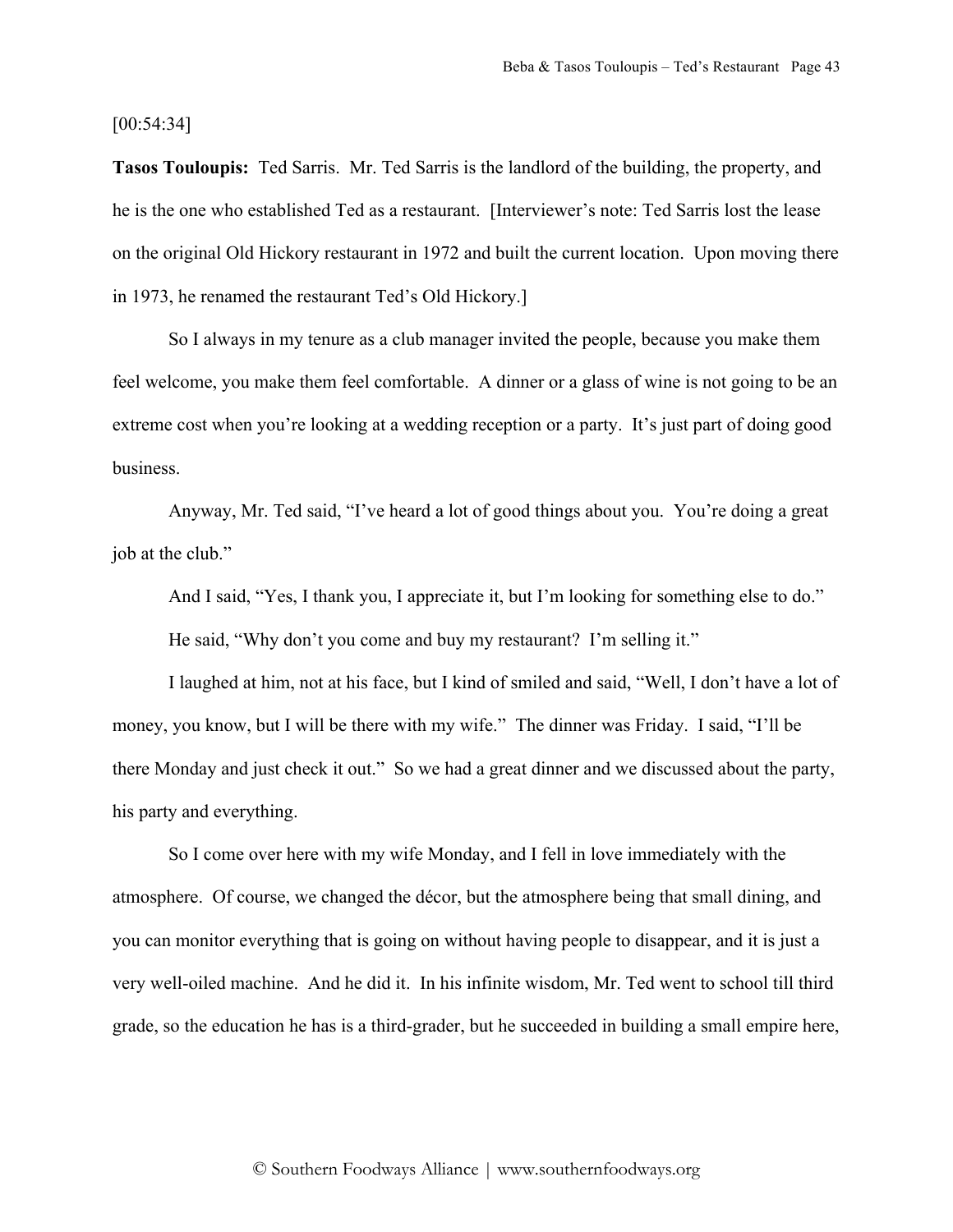because he graduated from the university of life. Very, very few people do that nowadays, and kudos to him, with all due respect.

I said, "Mr. Ted, I'd love to buy your restaurant, you know, but I don't have too much money."

Of course, truly—and I say that, you know, and almost getting emotional—the line goes, "I'll make you a deal you can't refuse," and he did that. And I didn't refuse. I took the deal, and to this day I'm thankful, because my wife and I raised our family. And we kept Mr. Ted for three months to teach us his ways, and it was a love-hate relationship every day because I'm from a country club environment to the grinding environment of don't give any orders; you do it yourself. Don't tell anybody; you do it yourself. [*Laughs*]

[00:57:39]

**Beba Touloupis:** Mr. Ted was hands-on. He cut every piece of meat, every vegetable. He did it. Eighty percent of the work Mr. Ted did. It was incredible, incredible.

[00:57:50]

**Eric Velasco:** And how big a staff did you have at the country club?

[00:57:53]

**Tasos Touloupis:** At the country club I had about fifty people.

 $[00:57:57]$ 

**Eric Velasco:** And here?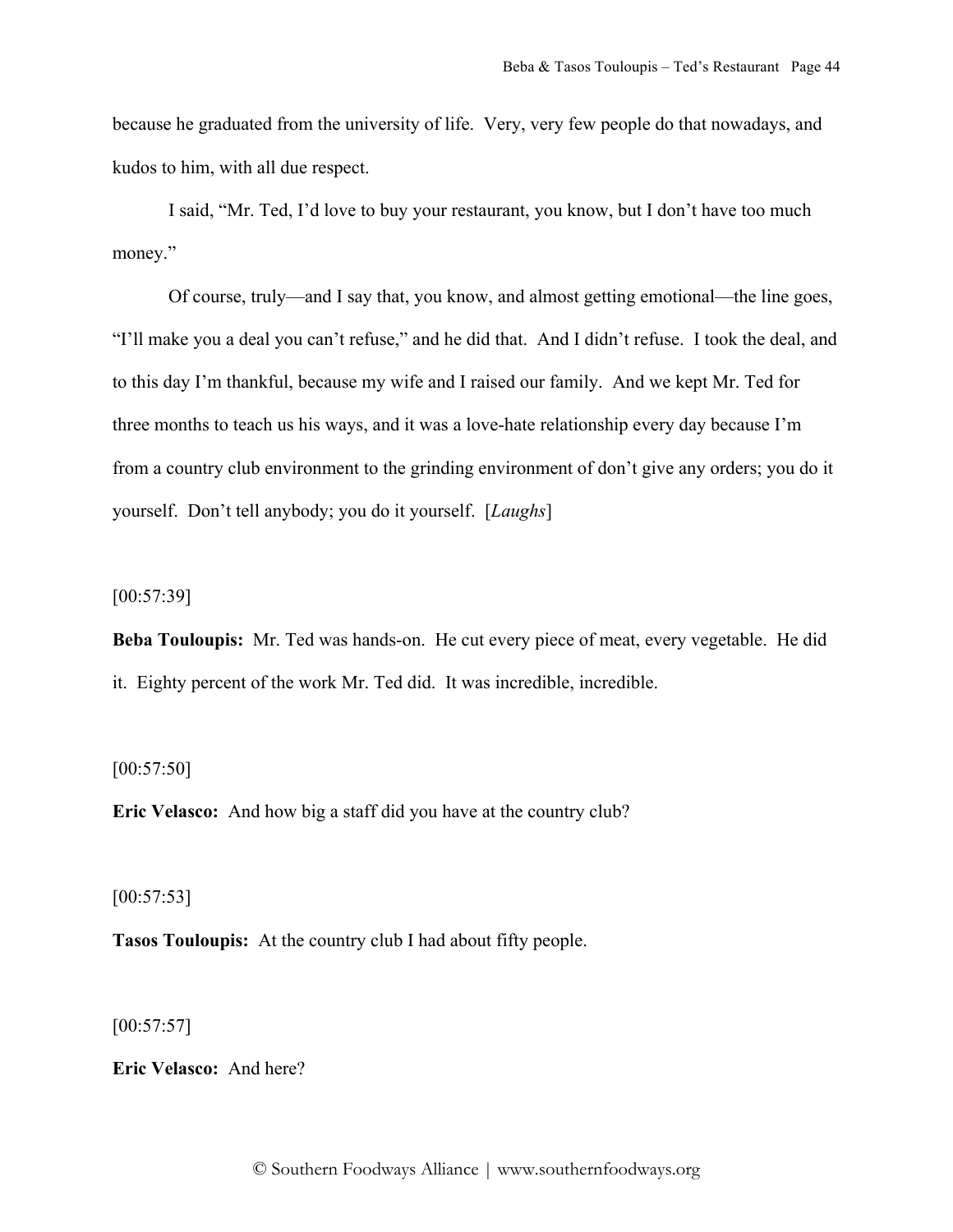[00:57:58]

**Tasos Touloupis:** And here I had, when I started, eight people. Eight people.

So he said, "You put your wife to take the money," and he introduced us to a cash register that was manufactured in 1932, and I still have it as a souvenir, antique. "And you be the first one to serve the customers with a smile, and you will make money."

And I said after a while, "Okay." We had to change the register because Beba was not able to use her fingers, you know, to punch the little things. It was so funny, hilarious. I mean, that register was working perfectly for all those years.

[00:58:44]

**Eric Velasco:** But it's harder than mashing the keys on a manual typewriter.

[00:58:48]

**Beba Touloupis:** Oh, yes, absolutely.

[00:58:51]

**Tasos Touloupis:** Oh, my goodness, yes, yes. And then the tape and everything.

So Mr. Ted was a great benefactor for my financial independence. So he helped tremendously and since 2000—what is it now, seventeen years—we just recently renewed the lease. We have another nine years, eight years, and another option. So we're going to be here till all the kids are out of college. [Interviewer's note: Bringing the evolution of the restaurant's name to date, Mr. and Mrs. Touloupis shortened it to Ted's after they took over in 2000.]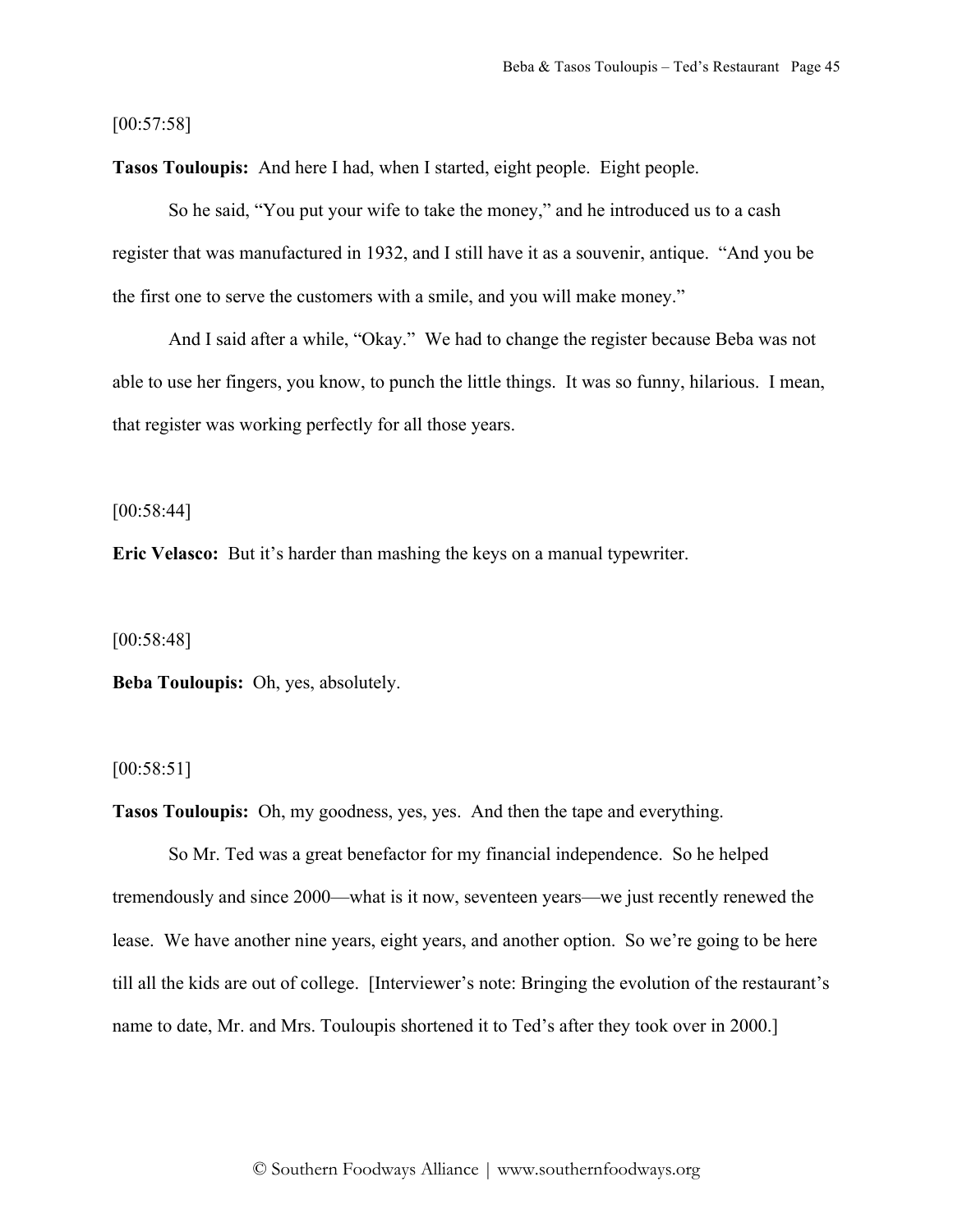[00:59:28]

**Eric Velasco:** And then what are your thoughts?

#### [00:59:30]

**Tasos Touloupis:** My thoughts, our thoughts, are just to finish with education for all the kids and maintain the restaurant, and then after we do that, we're going to work a little bit, you know, to think about our retirement, because we emphasize on the kids' education, and they are everything for us right now. So we've just done very little about our own retirement. And being also an independent business owner, it's very hard to be disciplined and say, okay, I'm going to put so much for create your own 401(k) or create your own investment or whatever, you know. So we've done a little bit, but after that, that's what we're going to do.

### [01:00:24]

**Eric Velasco:** Then your youngest, I believe, is in eighth grade, you said?

## [01:00:26]

**Tasos Touloupis:** She is fourteen. She's about to be fifteen. So I've got a good ten years, which is perfect. I might work another ten years. But I'm still young. I'll be sixty in a couple of weeks, on February the  $12<sup>th</sup>$ , so they say that today's sixty is the old forties. So you know what? I've got plenty of time.

# $[01:00:54]$

**Eric Velasco:** I would not have guessed sixty, looking at you.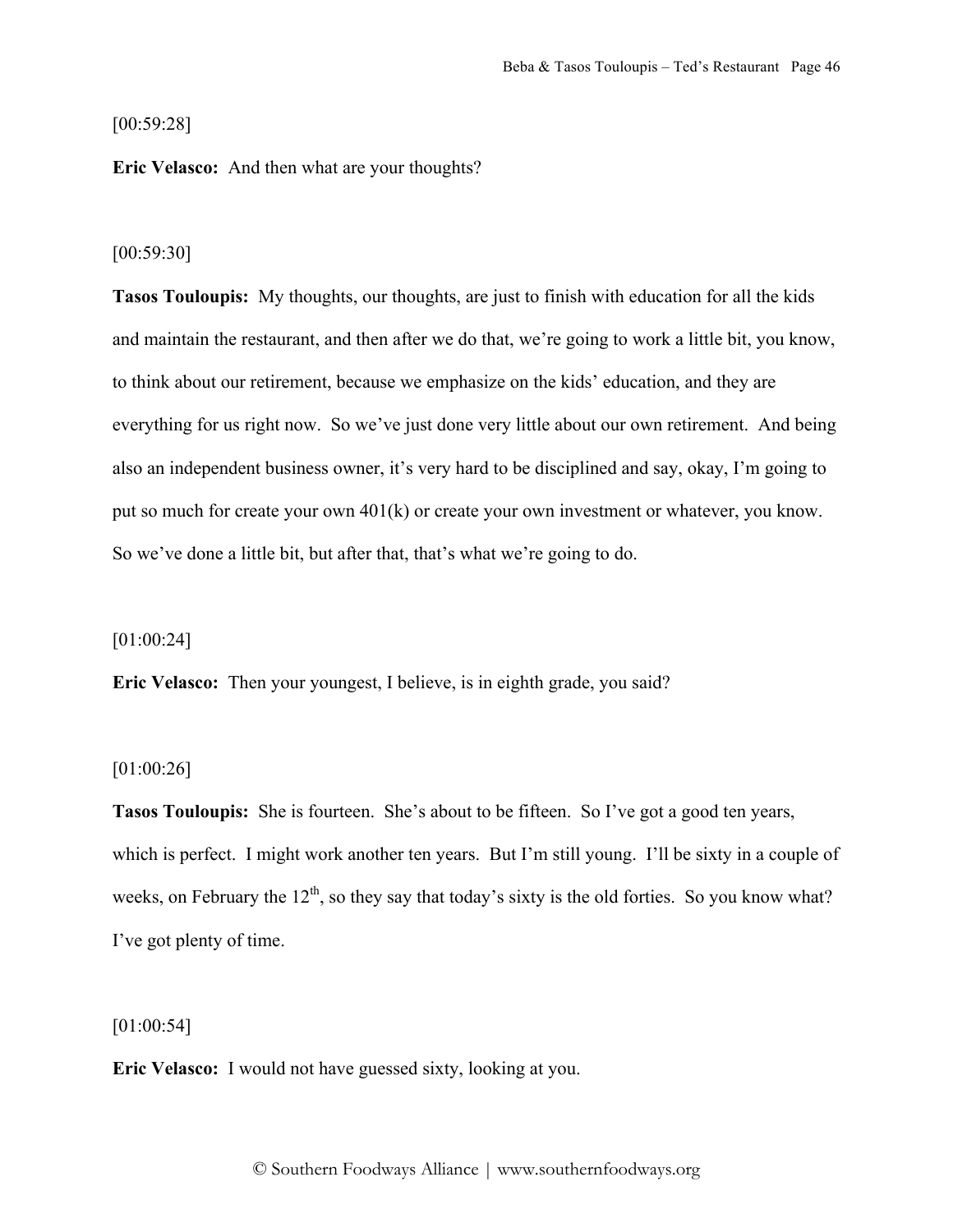### $[01:00:57]$

**Tasos Touloupis:** Well, thank you. You're very kind. She takes good care of me.

#### [01:01:01]

**Eric Velasco:** The work, I would imagine, the physical labor and all that, probably plays a role as well.

## [01:01:09]

**Tasos Touloupis:** I witnessed quickly that Mr. Ted was doing a lot of physical work, and I tried to exercise my aerospace engineering, you know, and put it in good use. I tried to work smart by surrounding myself with some good people. My people, my kitchen manager has been with me since 2001, that's fifteen years, and my other cooks are double-digits and my wait staff are double-digits tenure here. The atmosphere I always wanted to create was the country club style of having fun, entertaining, getting to know your customers. It's not just, "Give me your money. Thank you. Goodbye." We know a lot of my customers' first names, what they drink, where they sit. Everybody has their favorites. And the majority of my customers are patronizing the restaurant two and a half, three times a week, which is great.

The surrounding area is booming. Kudos to the local government. I mean, the mayor's doing a great job, in my opinion, just promoting the Birmingham area and revitalizing the buildings downtown. But there is going to be a lot of competition in 2017 with all the development. I forget the number. I think in 2017 in this immediate area, you know, in downtown there will be thirty-six new restaurants, and the pie container is not getting any bigger,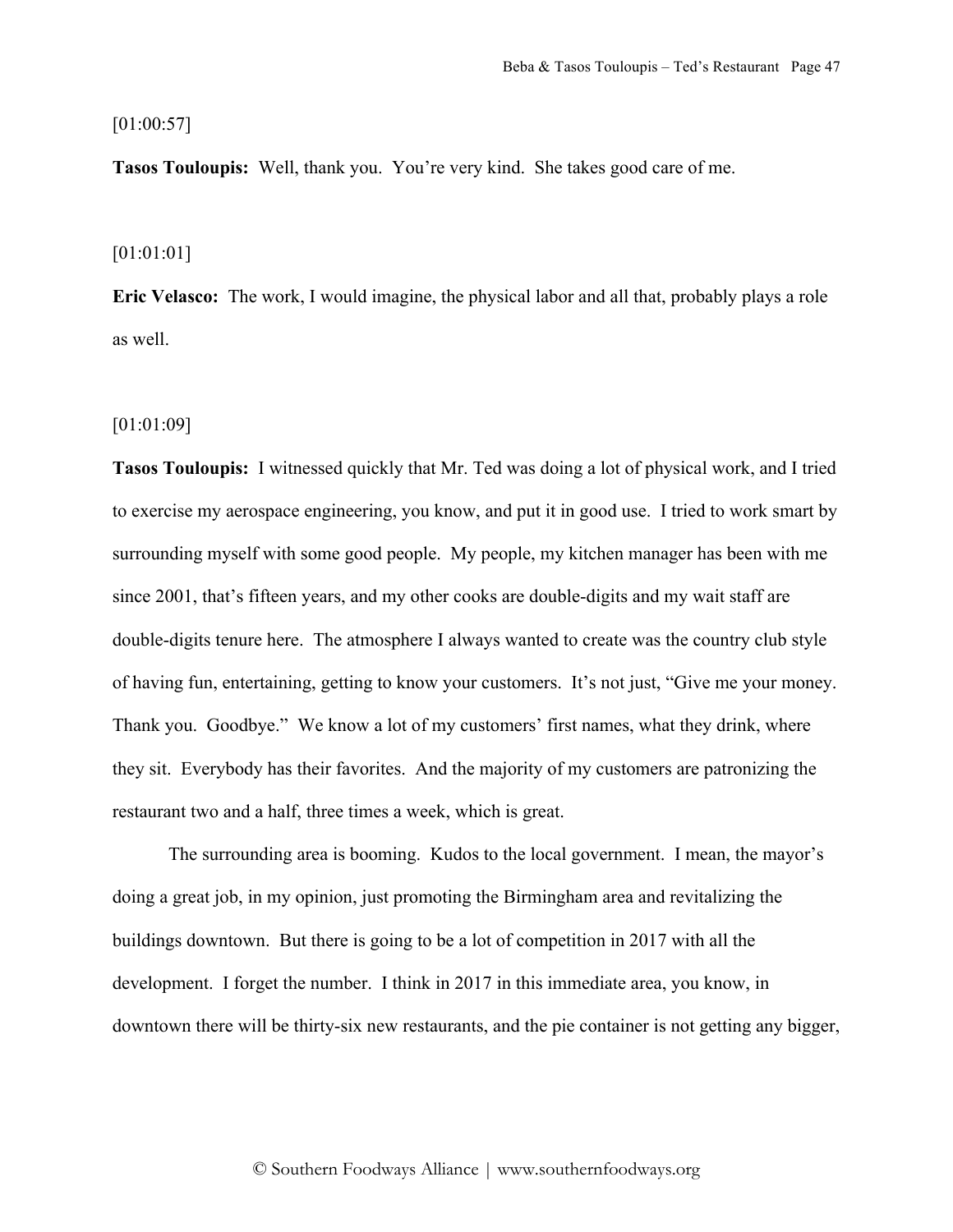you know, to bake a big pie so everybody can have a share. So you have to be on top of your game.

[01:03:19]

**Eric Velasco:** Do you have any Greeks working here?

[01:03:22]

**Tasos Touloupis:** No, I don't have any Greeks, even though in the past, Mr. Ted had a Greek, his nephew was working here, and his nephew wanted to buy the restaurant, and Mr. Ted was going to sell the restaurant to his nephew. And thank God, the nephew got married to a Greek girl from Greece, and she said, "No, we're going back to Greece." And here comes Tasos. Now, how coincidental is that, that the lady said no, forcing—of course, you know the woman controls everything, and they went to Greece, and, therefore, Mr. Ted didn't have any buyers. And what he wanted was to find a Greek who will appreciate his recipes, who will continue the tradition, and he fell in love with me and my attitude of "I'm not going to change anything. I want *exactly* the same recipes." I might bring a little different technique, but I want the same recipes." And we enhanced the menu by adding a couple of vegetables this way, that way, and the other way, and we increased the number of vegetables and the variety of meats selection and so forth. And, of course, we slowly introduced Ted's Restaurant to the twenty-first century and start taking credit cards. Mr. Ted never took credit cards.

[01:05:00]

**Eric Velasco:** When did you start?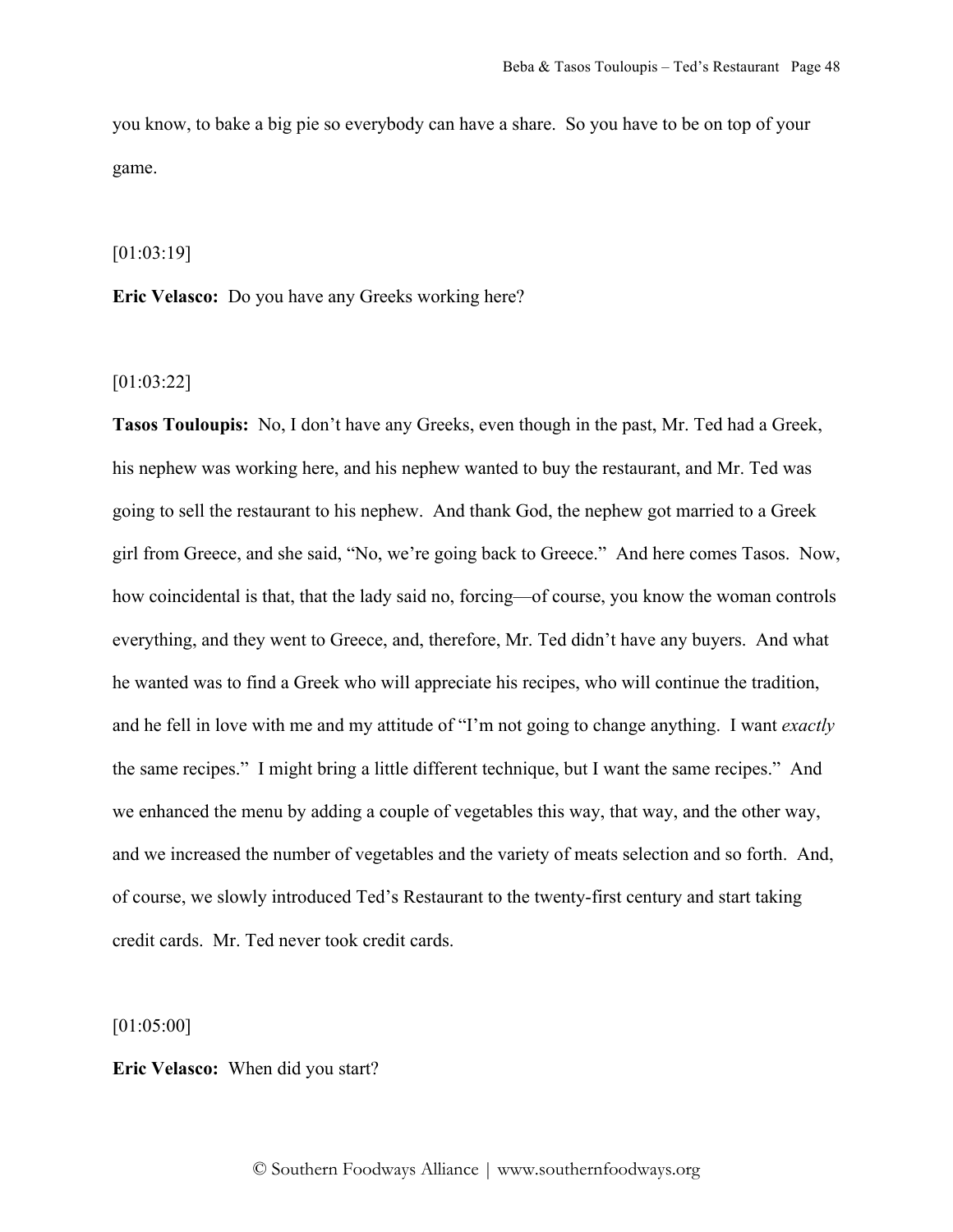#### [01:05:02]

**Tasos Touloupis:** I started a few years after I bought it. I don't remember exactly.

### [01:05:07]

**Eric Velasco:** It was at least three or four years, at least three or four years afterwards.

## [01:05:10]

**Tasos Touloupis:** Like 2005, maybe. And then, of course, we developed a little bit of a website and we developed a—Beba is in charge of the technology because she works most of the times at the home, at the house, and she handles all the accounting, all the invoicing, all the payroll, and all the communication, advertising, and everything. And I'm just doing all the logistics. So it's a perfect professional marriage, and a lot of people are jealous because we're still working and living in the same room together. [*Laughs*] A lot of people usually have a little collision when the business affects their personal life, but we haven't done that, and I don't think we will ever do. I mean, it's a perfect match. I worry about all the details. She lets me handle all the details and she handles the big stuff.

# [01:06:31]

**Eric Velasco:** Let's back up a little bit. When Mr. Ted came up with that idea, what were your thoughts on the matter?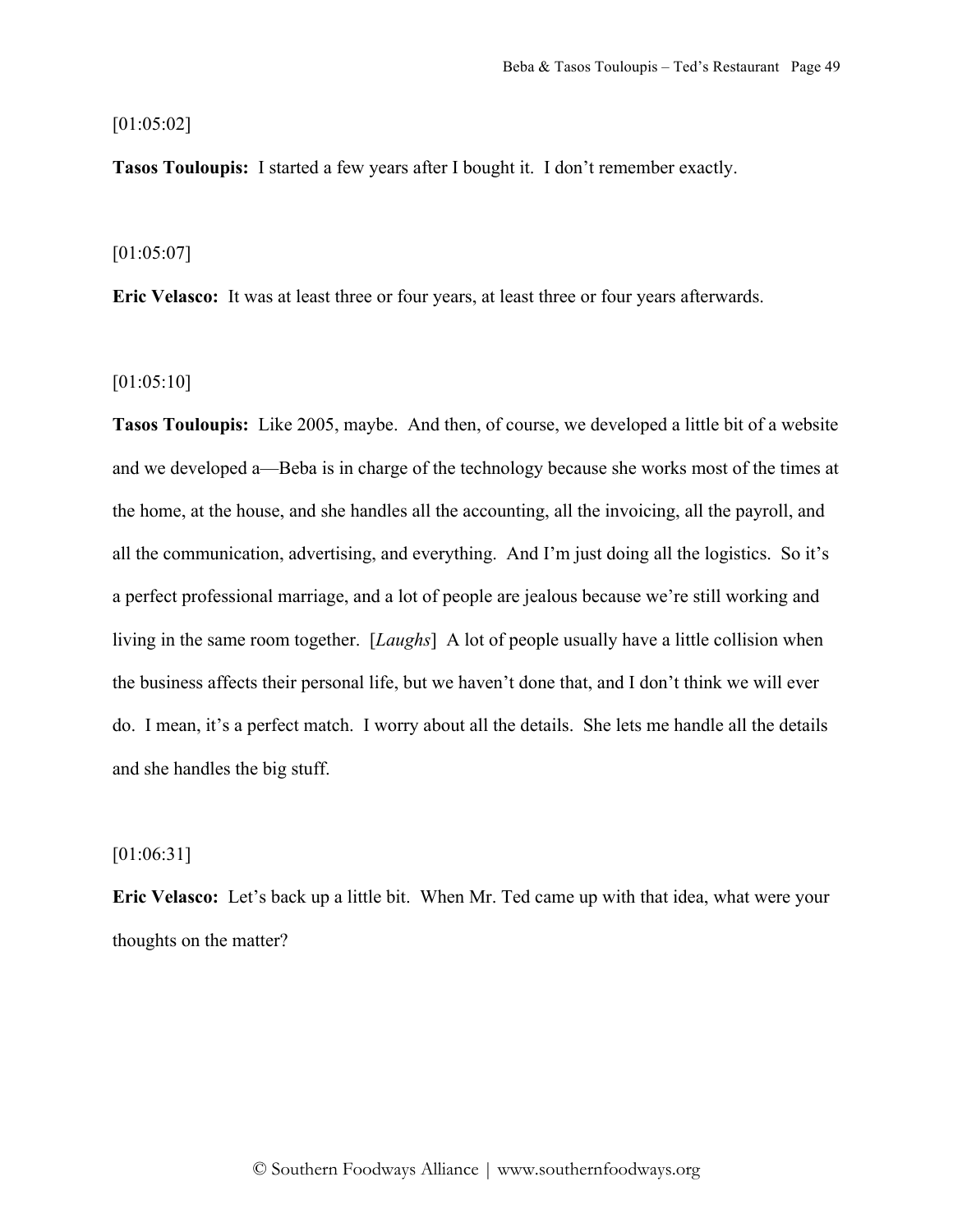### [01:06:38]

**Beba Touloupis:** I was scared, shocked. I'm like, "We don't know anything about—." *I* didn't know anything about the restaurant business. But I tell you, I will never forget that first visit when we came when Mr. Ted said, "Please come to the restaurant." We were sitting at that table right over there. Alexi was in a pumpkin seat, those baby seats, and I remember just—and I had never been here before. I had been at UAB, never been here, didn't know Ted's Restaurant existed.

#### [01:07:08]

**Eric Velasco:** Just for people's understanding, we're pretty close to UAB, aren't we?

# [01:07:12]

**Beba Touloupis:** Very close to UAB. I'd go around the corner, literally two blocks away. So I had no idea what a "meat and three" was after all this time. I'd been in Birmingham now eleven years, didn't know what "meat and three" was, didn't know the concept, didn't know the food, had no idea. So I came and I was fascinated. I'm like, "Oh, my goodness. This is amazing. This place is so cool and the food's so good." So when we went back home and talked about it, I'm like, "Do you think we can do this?"

And Tasos was like, "Yeah, I think we can do this."

And I can tell you, honestly, it was blind faith and trust in the fact that Mr. Ted has this figured out, that it was almost kind of naïve, because I knew he could do it, but it was like we just took on this task and I don't think we realized the magnitude and what we were taking on. I don't think we realized it for a few years, the fact that we had taken an established restaurant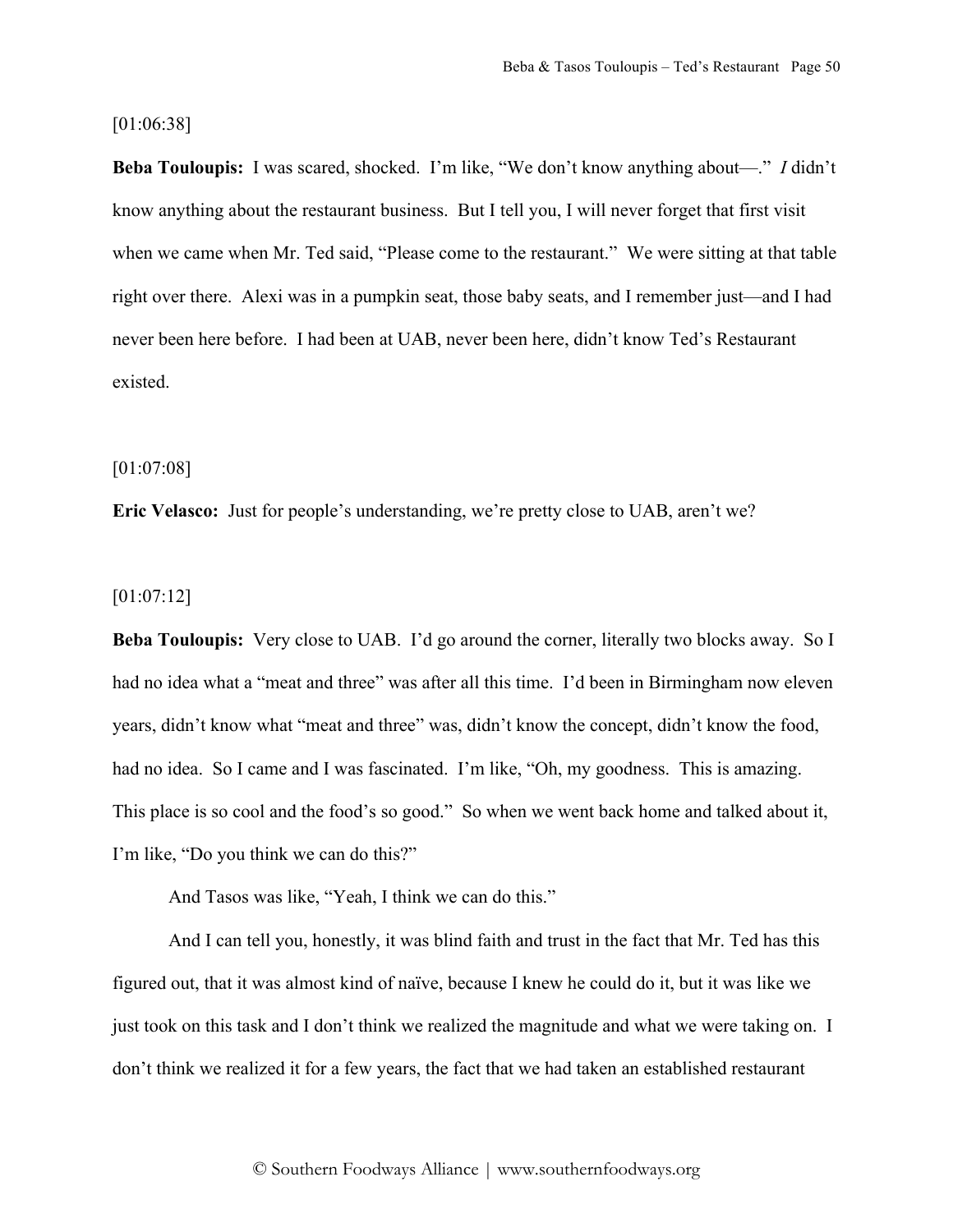with such a history and such a background, and we were responsible for it. It was a challenge, and I quickly realized that I had no idea what was going on. Like I went back in the kitchen and they were showing me, for example, what do we put in the cornbread? Crackling, crackling. Went back in the kitchen, they were making crackling. Do you know what crackling is?

[01:08:36]

**Eric Velasco:** I do.

[01:08:36]

**Beba Touloupis:** Yes. Crackling is fat, pork fat. So they were back there working it, and I said to one lady, I was like, "What is this? What are you doing here?"

And they were like, "This is crackling, Miss Beba." I'm like, "What do you do with crackling?" They're like, "Well, we make cornbread." I'm like, "Really?"

[01:08:56]

**Eric Velasco:** You put it in the cornbread.

# [01:08:57]

**Beba Touloupis:** They're like, "Yes." So they brought me the cornbread afterwards to try, and I was like, "Oh, my goodness. It tastes pretty good," but I should not know what crackling is, but I do now. I didn't know what collard greens were, didn't eat collard greens, so didn't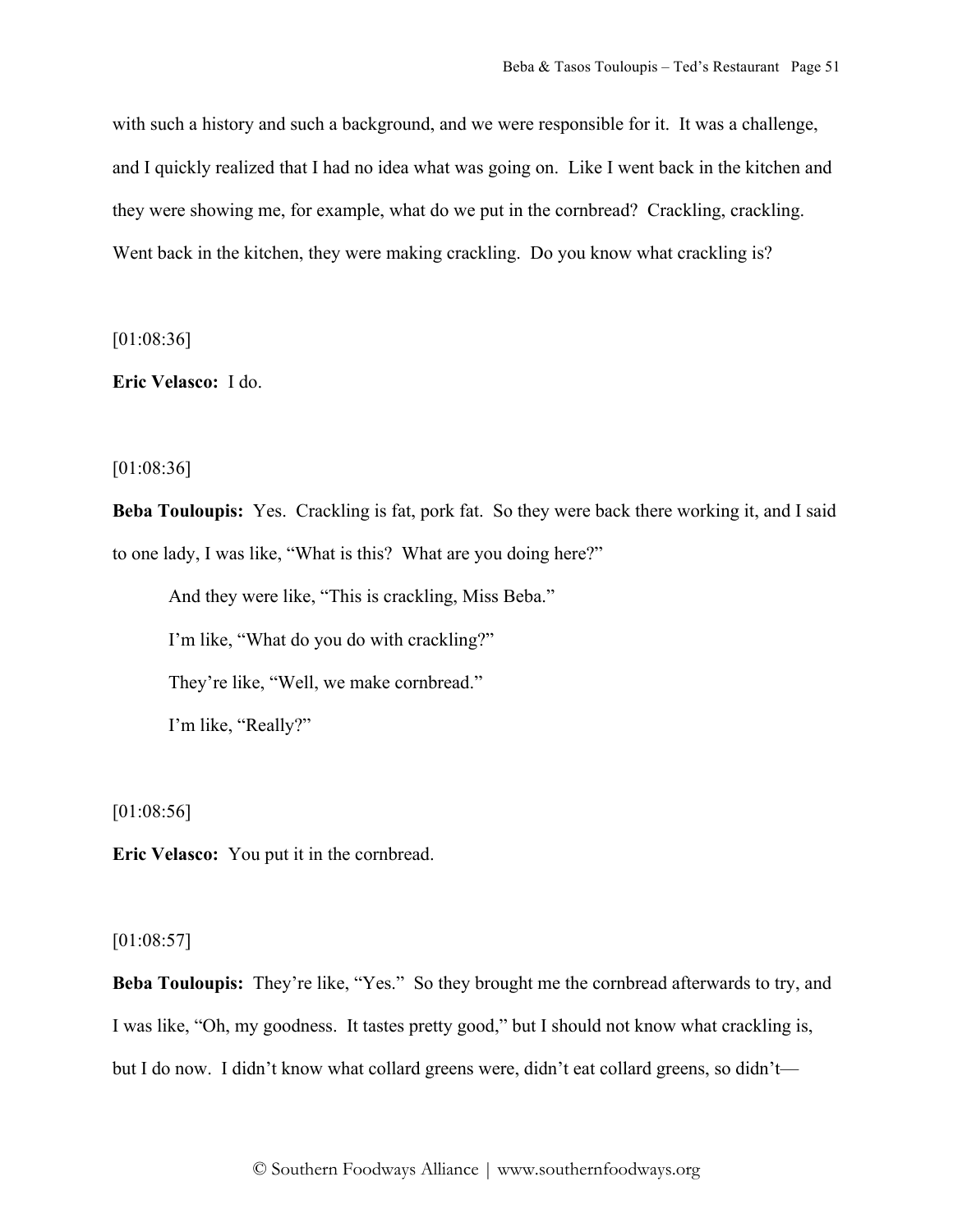[01:09:12]

**Eric Velasco:** What did you cook at home?

[01:09:13]

**Beba Touloupis:** I grew up with the Greek food. My mom was a really good Greek cook, so I was Greek American, you know. But I don't know how I missed the "meat and three" concept. It really blows my mind that I did.

[01:09:25]

**Eric Velasco:** Give me some for instances on what you would cook at home.

[01:09:28]

**Beba Touloupis:** Greek food? Greek chicken, meat, a lot of meat, a lot of potatoes. We did salads. We did—

 $[01:09:35]$ 

**Tasos Touloupis:** She did a lot of casseroles, in other words. Instead of new potatoes, we do casserole and potatoes and meat, which is a warm dish—

 $[01:09:47]$ 

**Beba Touloupis:** A lot of soups.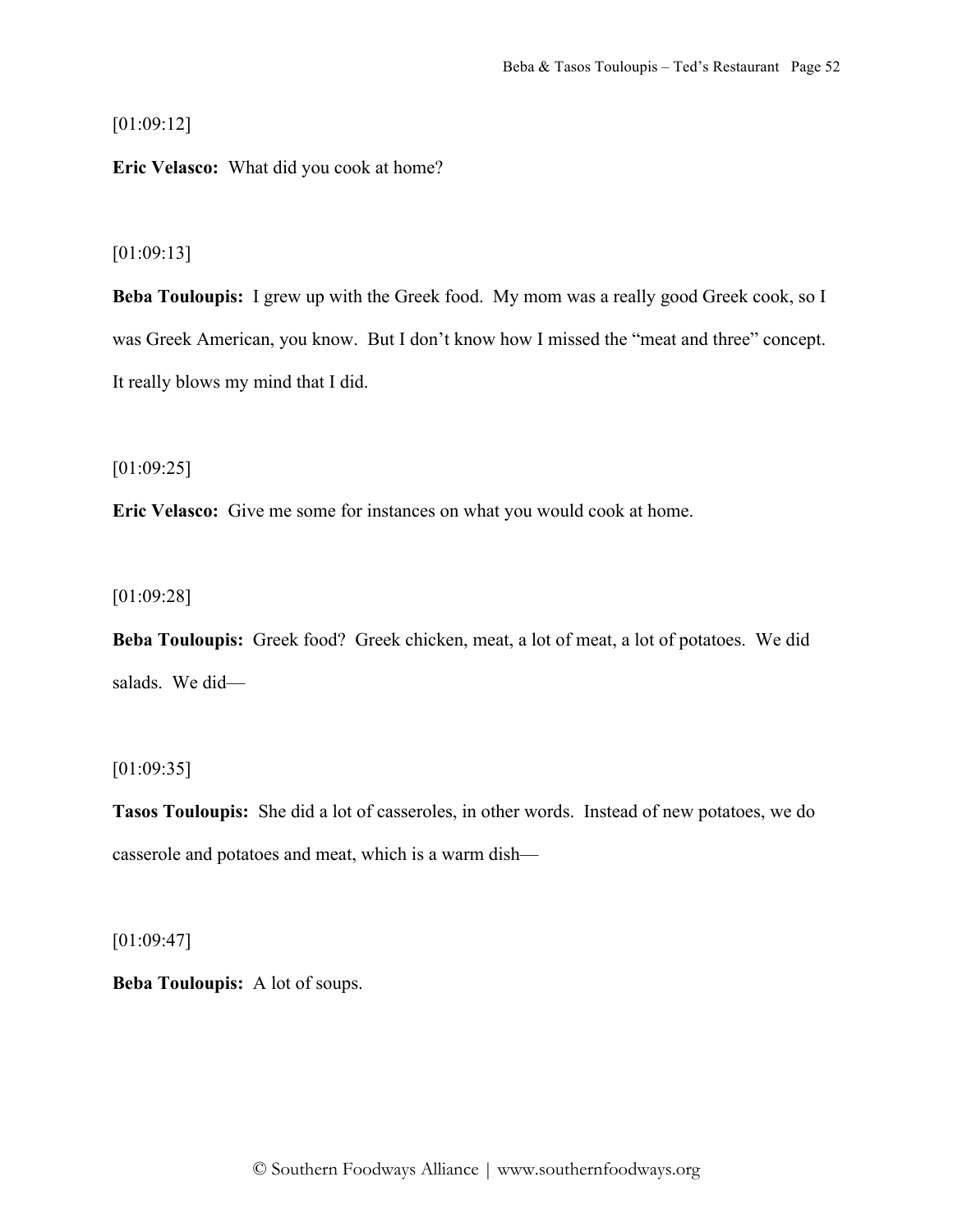### [01:09:49]

**Tasos Touloupis:** —and with a little tomato sauce, light. Then a lot of orzo pasta dishes, and often pasta with meat, or chicken with orzo pasta. Orzo pasta is very popular in Greece.

We love to do grilled fish and also Fish en Papillote, wrapped in wax paper with fresh vegetables and bake it, things like that. The Pastitsio, the Moussaka, all those things that you really, honest to God, you slave yourself in the kitchen for two hours, three hours for one particular dish. It's not just something, you know, that a busy mother or a father, for that very same reason, can throw in and do a little maybe chicken stir fry with some vegetables and in twenty minutes you have dinner. I mean, those are labor-intense recipes, and that's the problem sometimes with the Greek cuisine. Everybody says, "I love Greek cuisine," and that's why they do, because everything is from scratch. The tomato, the meat sauce, is going to be from scratch, and she's going to peel the garlic, she's going to do everything from scratch, to make a tomato sauce, simple tomato sauce, or meat sauce for the spaghetti. So we got used to that, but here we got introduced to the Souvlaki.

## [01:11:26]

**Beba Touloupis:** Southern cuisine.

# [01:11:27]

**Tasos Touloupis:** The Souvlaki was incredible because he maintained that reputation, a tribute to Greece, he called it. It's the Greek barbecue. It's a Boston butt, we trim it, we cut it in cubes, marinate in olive oil and seasoning overnight, and then put it on a skewer and grill it. It's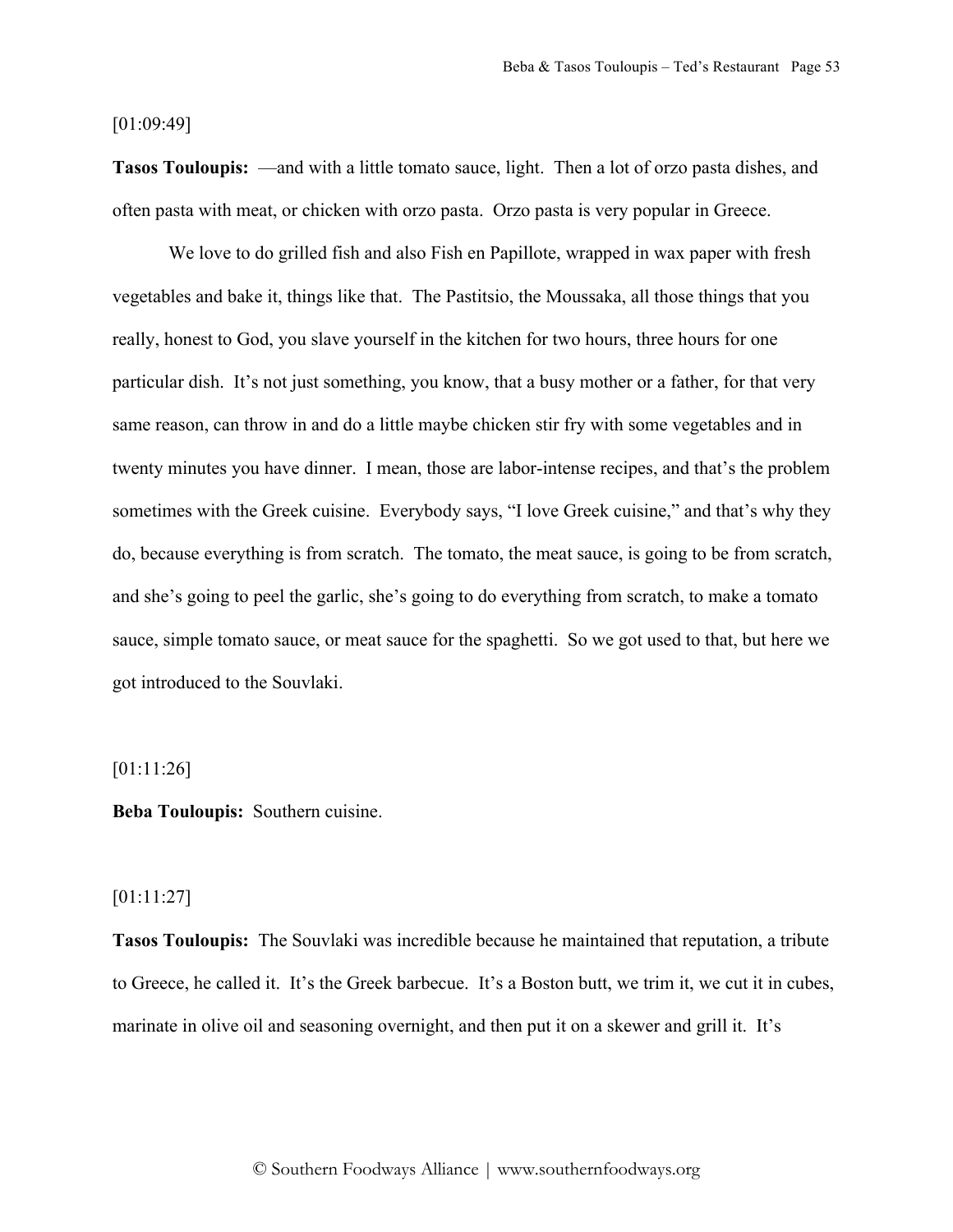fantastic, it's very clean, and the sauce is just simple lemon butter sauce, healthy, in a way, of course, the butter.

But while I was being taught on the steam table the very first three months, I used to get confused between the collard greens and the turnip greens, and we never—we eat greens as a salad but not as a hot vegetable. So we'd take the—

[01:12:19]

**Beba Touloupis:** On-the-job training. [*Laughs*]

[01:12:19]

**Tasos Touloupis:** We'd take the greens and we'd boil them, and we use olive oil and lemon, and that is a salad, a type of a salad, next to the Greek salad, the traditional peasant Greek salad, next to the beet salad. Now it's very trendy. I grew up having beet salad. Recently we had it, you know, at my friend George Reis at the Ocean, great beet salad, outstanding, and I said, "Beba, I remember forty years ago we used to eat that with a fried cod and garlic dip." The combination of the fried fish, the beet salad, and the garlic dip, it's outstanding, but then you should never kiss anybody.

[01:13:12]

**Eric Velasco:** What did you think the first time you saw beets in a can here?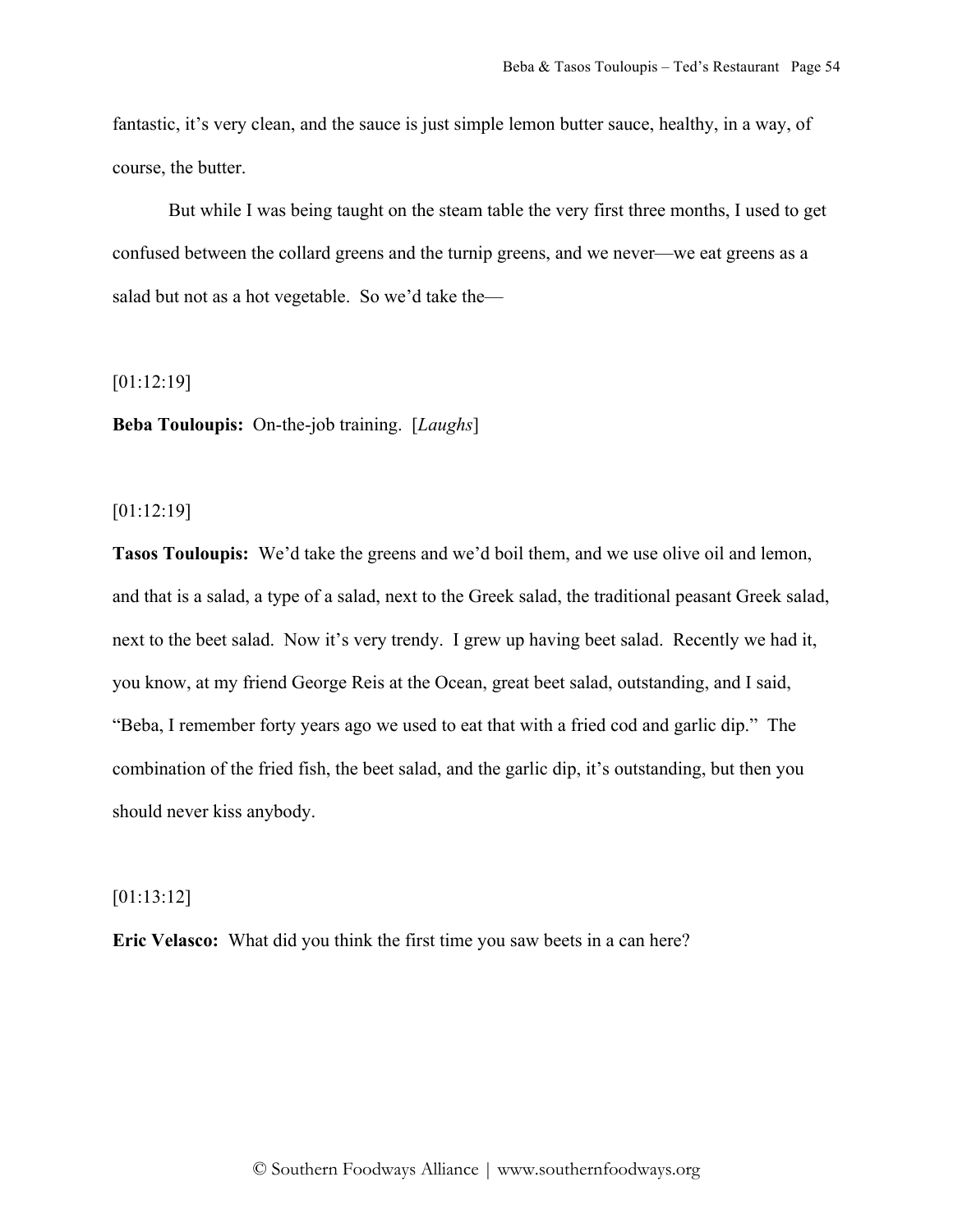# [01:13:16]

**Tasos Touloupis:** Oh, it was not good. I mean, we used to get the beets from the market, you know, and just boil them, you know, and put a little seasoning and so forth or whatever. As a matter of fact, the traditional way to dye eggs for the Easter is to take the beets juice or the onions. We used very rarely dye, commercial dye powder, to dye our eggs. You know what I do is I save all the skin, the outside of the onion, and we boil that. That produces the best red paint.

[01:14:02]

**Eric Velasco:** So it's the purple onion, then?

[01:14:04]

**Beba Touloupis:** No, just the brown onions.

[01:14:06]

**Eric Velasco:** Brown onions?

[01:14:05]

**Beba Touloupis:** Yes.

[01:14:04]

**Tasos Touloupis:** Not the red. And some vinegar. Trust me, I mean, it produces the best. All the kids, they were so excited. "Mommy, the color is beautiful," beautiful deep red crimson like a red wine color, and very natural, no preservatives, no artificial flavoring, or nothing, whatever.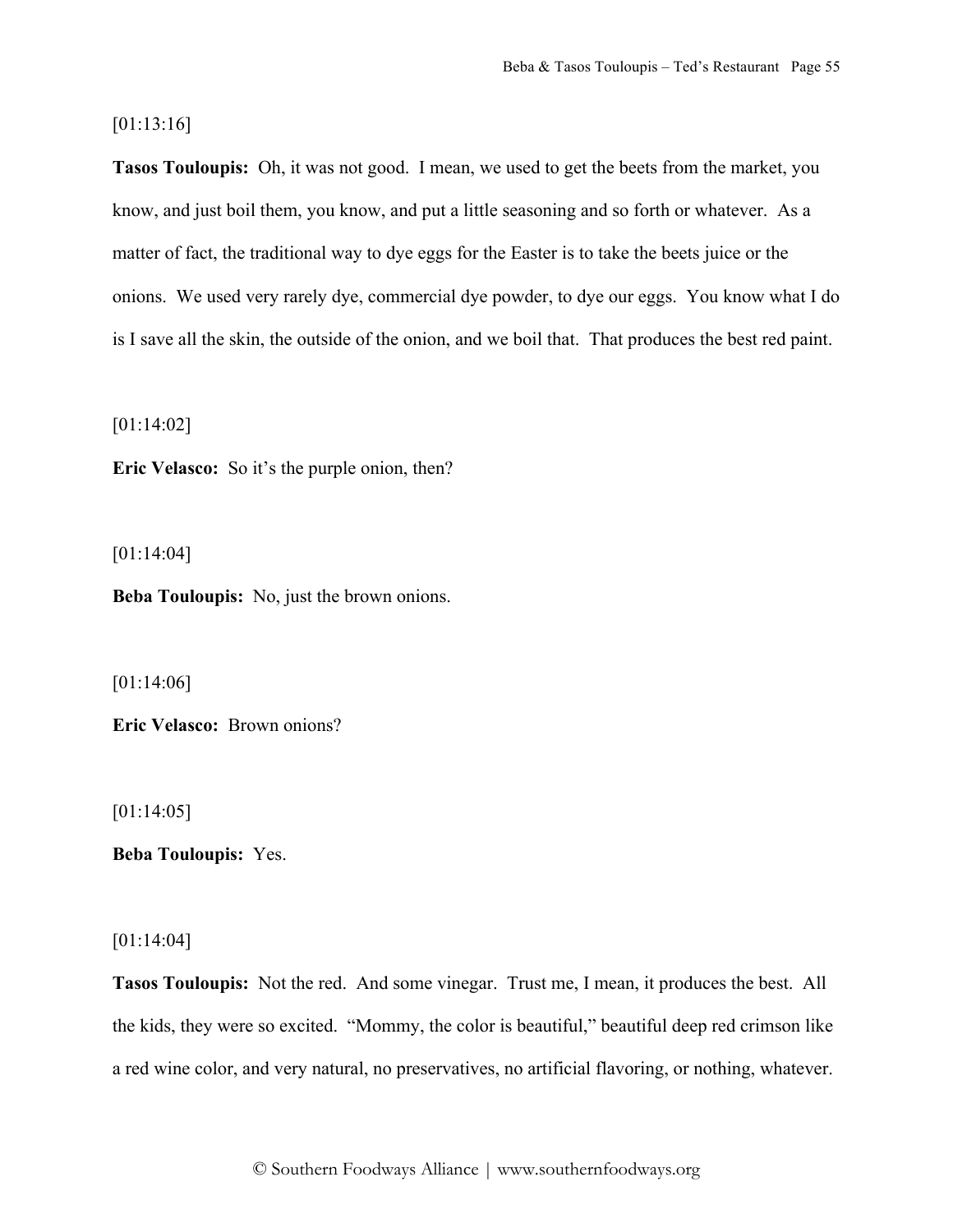[01:14:33]

**Eric Velasco:** It won't give you cancer.

[01:14:34]

**Beba Touloupis:** That's right.

[01:14:34]

**Tasos Touloupis:** Exactly. And also the beets. You boil the beets and you take the juice, which is so red. If you stain your clothes, you're done. [*Laughs*] But it was a nice experience.

Mr. Ted was—I'll tell you how nice he was. The first day we took over, it May the  $15<sup>th</sup>$ of 2000. He says, "I'll show up early in the morning." And he tells me, "This is the register. It has \$200 cash. That's mine. At the end of the day, I'll take the 200. The rest is yours." That's how nice he was. So I started the business. We didn't buy a business to this day; we bought a clientele, if that makes any sense.

[01:15:30]

**Eric Velasco:** Explain.

[01:15:32]

**Tasos Touloupis:** The business was already here, very well established. All we had to do is continue the success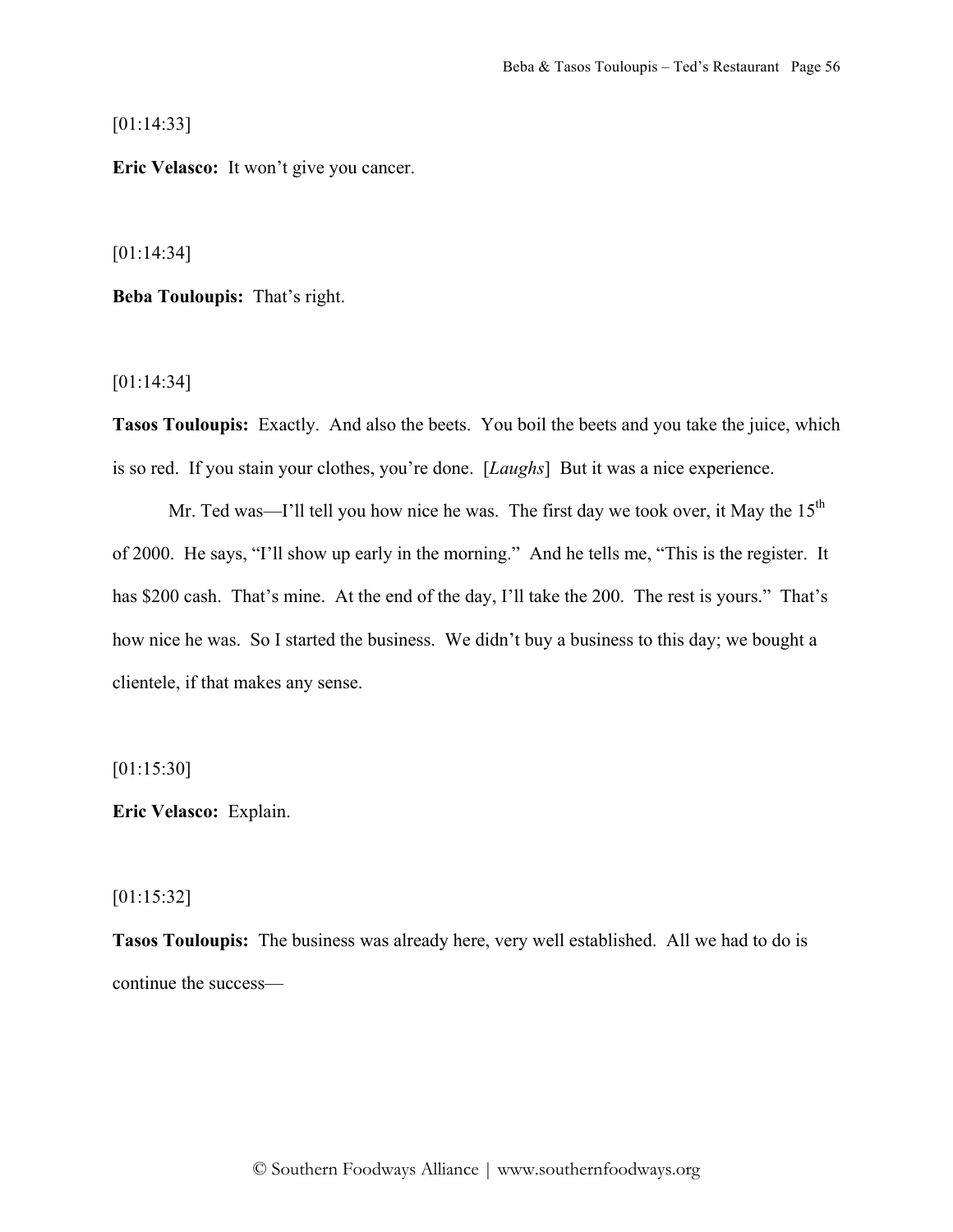[01:15:40]

**Beba Touloupis:** The tradition.

[01:15:41]

**Tasos Touloupis:** —that Mr. Ted had by maintaining the recipes and better the recipes by introducing new recipes but not screwing around, you know, trying to make more money by cutting, "No, that's too expensive," or that's not this, that, that, and the other.

He used to have farmers coming in every day back then to deliver the goods, because his kitchen was so small. I expanded it, because this was driving me crazy every day. He used to have one stove, and he used to have his routine that at eight o'clock we're going to bake the chicken, then at eight-thirty we're going to do the roast beef, and then at nine o'clock—I mean, it was a routine. It was an assembly line at its finest, and I was more of an organizer, "We need to have two ovens and two of these or whatever, to just expedite, in case something goes down or something." Anyways, different mentality, you know.

So he set me up and he gave me all the tools necessary to continue the success. I did not have to, say, like advertise or go out in the street with a sign and say, "Hey," or put a banner outside of Ted's Restaurant say "Now Open Under New Management," and all these nice things.

[01:17:19]

**Beba Touloupis:** We didn't miss a beat.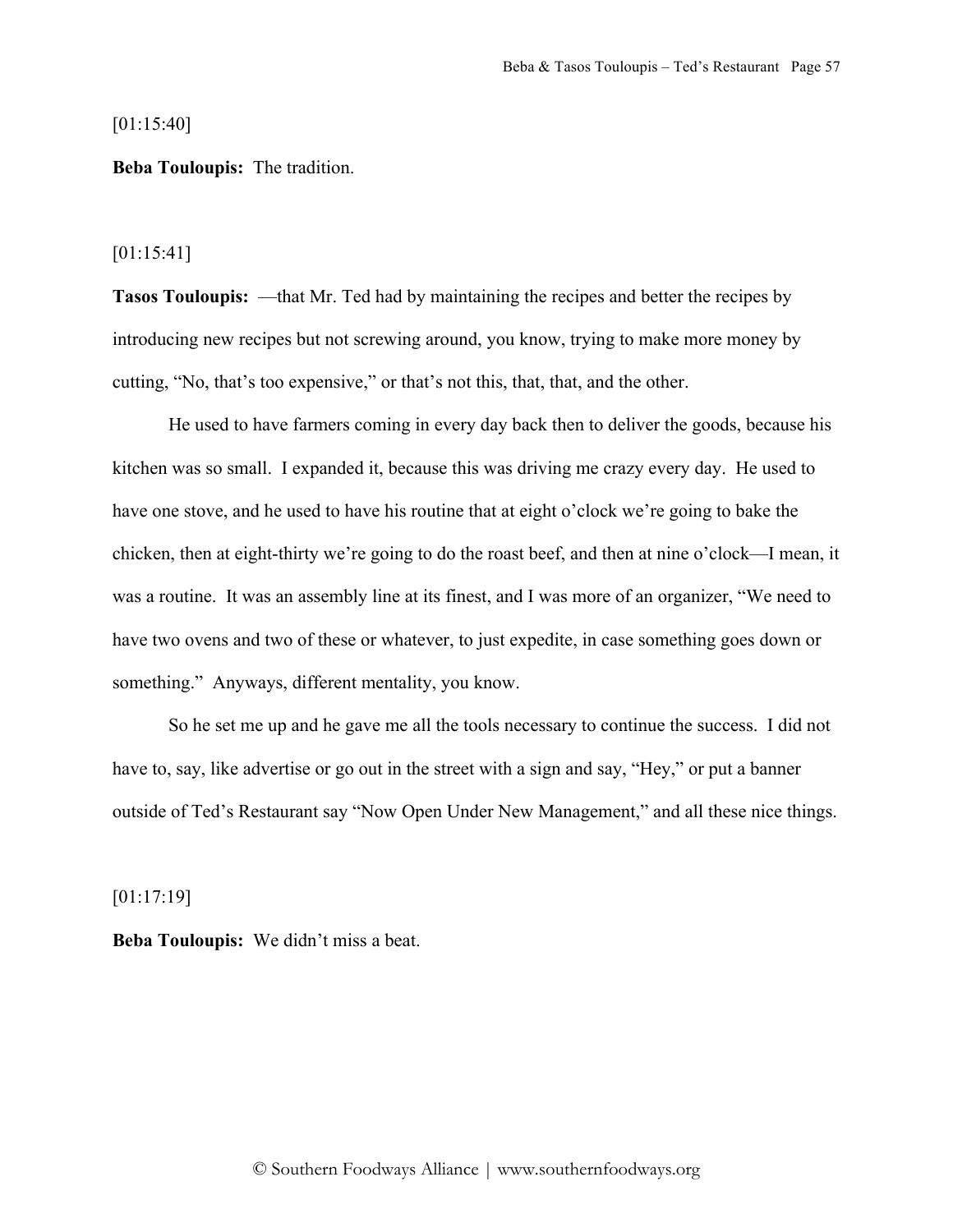[01:17:20]

**Tasos Touloupis:** All of a sudden, all of a sudden, you know, all the customers, for three months they were coming and they were seeing a new face next to Mr. Ted, and Mr. Ted was saying, "Say hello to the new owner. If he screws up, you call me." Just his words, "If he screws up my recipes, you call me." [*Laughs*]

And during the months and years, of course, nobody's perfect. He would run to somebody, you know, just would tell him, maybe to make him feel good, say, "Mr. Ted, we miss you, you know. The food is not as good as you used to."

The phone would ring, "Hey, what did you do with my Pastitsio or my Souvlaki? I ran into somebody and told me they didn't enjoy it. Did you leave too much fat in it? Did you do— ?" [*Laughs*] So he would just let me have it, which is it funny now, but it was really annoying at the time, but, hey, all is in good jest because that was his baby.

#### [01:18:30]

**Eric Velasco:** And that must be part of the intimidation part you were talking about. Like you said, you inherit history and a clientele and yet—

# [01:18:37]

**Beba Touloupis:** It was. It was huge, and it took—to be honest, they probably for the first year challenged each other the most. I mean, Mr. Ted was so to the "T" of how he wanted everything done, and I'm so thankful now that he was like that, because we literally did not miss a beat. I don't think the customers—I mean, really, it was such a smooth transaction. Miss Litsa was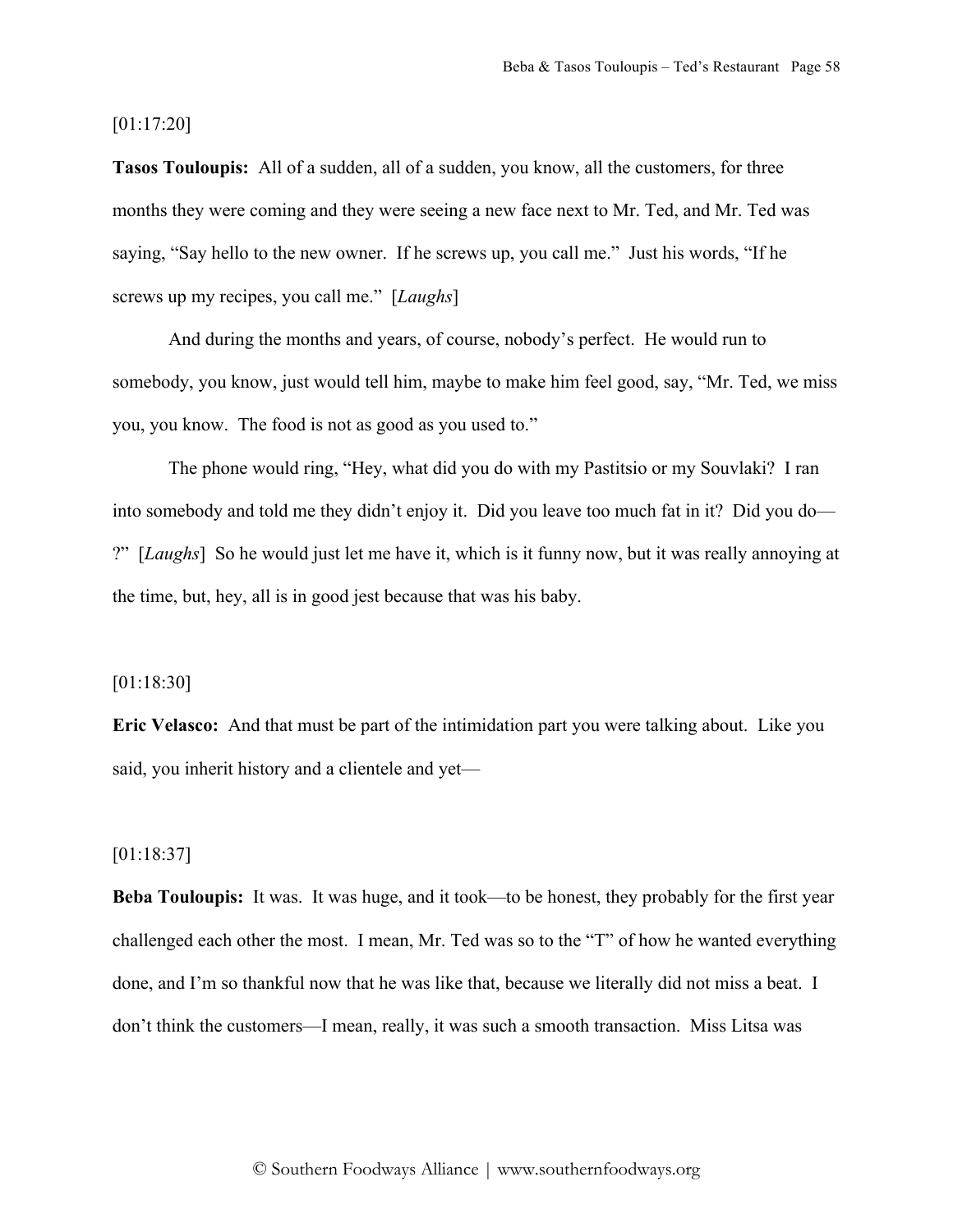here, and she helped me with the register, she helped me figure out the people, and we quickly realized how fortunate we were. [Interviewer's note: Miss Litsa is Mr. Ted's wife, Litsa Sarris.]

But if it wasn't for him, I don't think if he had stayed with us, it would have been a lot harder and a lot more challenging to have figured out so quickly what was right and what worked and not to mess with it too terribly. We tweaked a few recipes, like Tasos said, and maybe brought them to the twenty-first century a little bit, maybe not so heavy, but we just continued what he started, and I think we've done him proud now. It's taken us seventeen years, and I think he can look at us now and very proudly say, you know, "You're doing a good job." But it was intimidating, absolutely. And, you know, the first thing we did was when Tasos came in, he wanted to paint it, because it was brown paneling, dark brown paneling, and it was really depressing 1970s.

[01:19:54]

**Tasos Touloupis:** Like in the seventies. I'm talking about the—

[01:19:59]

**Beba Touloupis:** Brown.

[01:20:00]

**Tasos Touloupis:** —brown, dark brown like the booth color, and it was so dark.

[01:20:05]

**Beba Touloupis:** We painted that summer. Immediately we painted.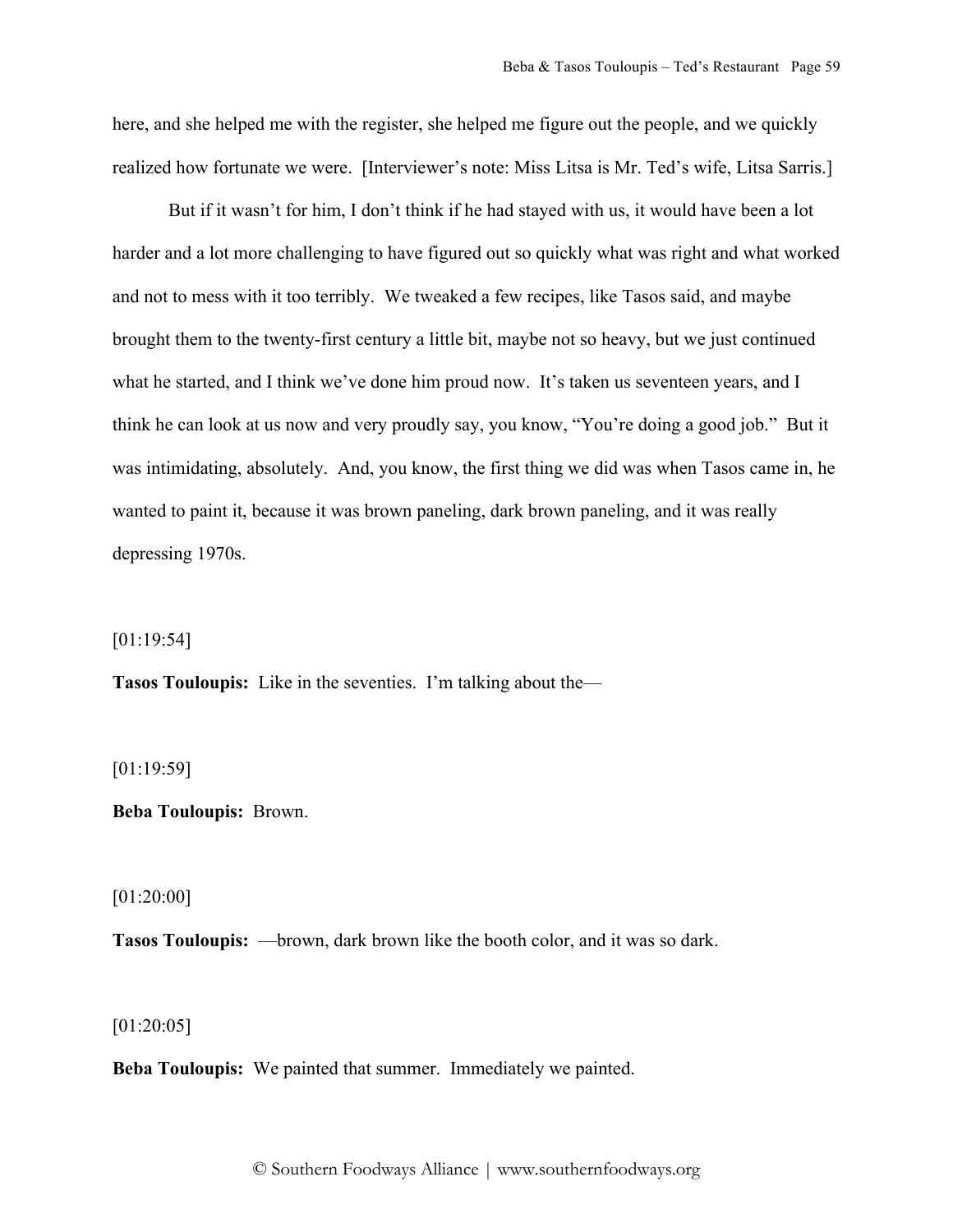## [01:20:09]

**Tasos Touloupis:** And when I painted that paneling white as a primer during the one weekend, and then we were going to come the next weekend and paint the two coats of color, the customers walked in here and it was like—honest to God, it was like they were all of a sudden somewhere in Florida, you know, and the sun was against their eyes. They were saying, "Tasos, what did you do? You blinded us." It was such a dramatic change.

# [01:20:41]

**Beba Touloupis:** It was scary, though. I got nervous. Will they—

# [*Interruption*]

### [01:20:46]

**Eric Velasco:** Here we go. Okay. We're resuming the interview transcript here. The battery just died on us, but we have picked back up here.

Tasos, we were talking a little bit about Mr. Ted and the feedback that he would get from some of the customers. When you changed the colors on the walls, how quickly did your phone ring afterward?

# [01:21:09]

**Tasos Touloupis:** [*Laughter*] Immediately, but it was a pleasant surprise. And then three, four, five years later, I decided to change the whole interior and came up with the idea, "Okay, I don't want to lose any business. Can I do this during the weekend?" Have a very, very good friend of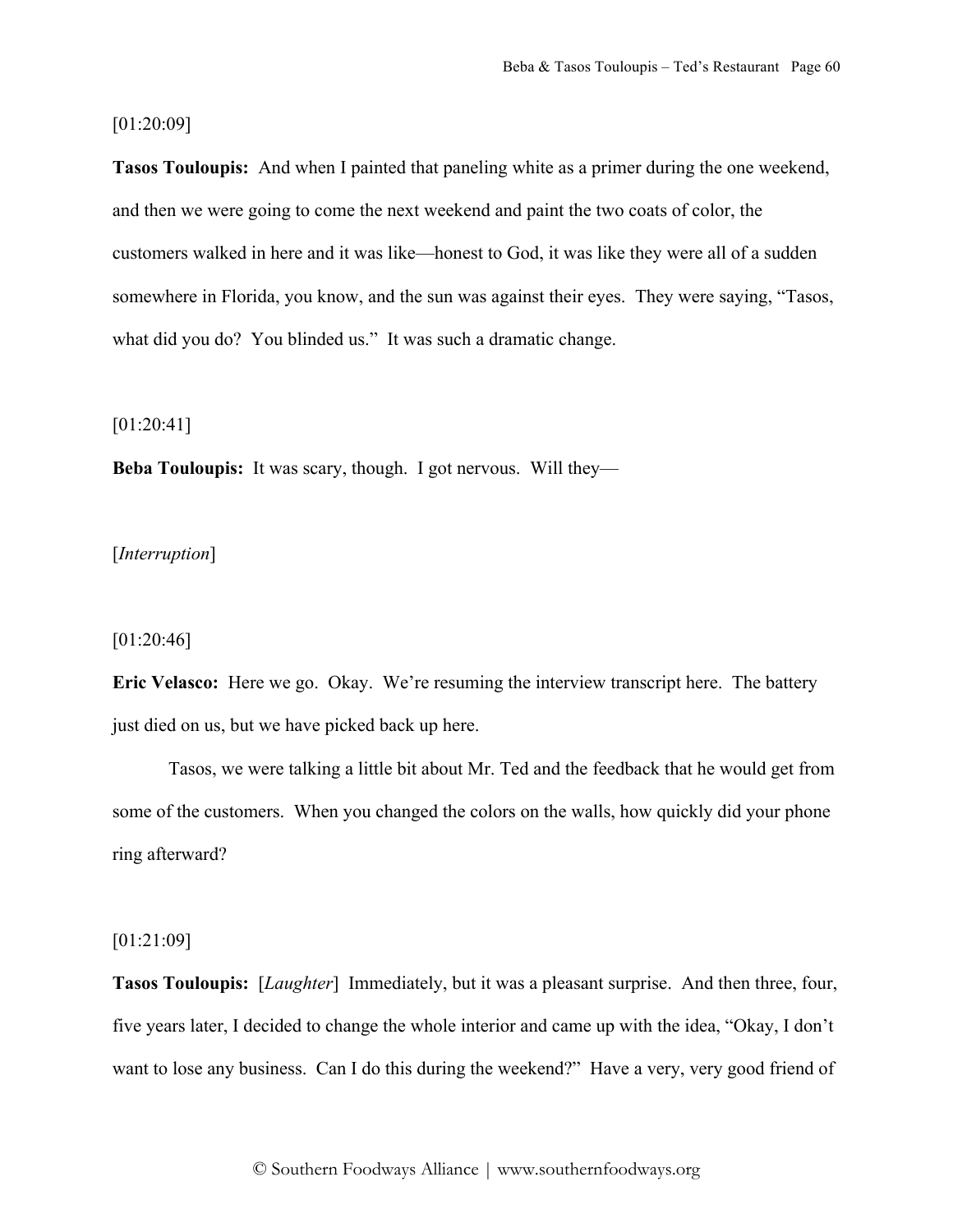mine, he's extremely capable to make anything extraordinary beautiful out of wood, and he did our kitchen cabinets. His name is Wayne Faulkner [phonetic]. I talked to him and I said, "Wayne, what we need to do is cover that ugly paneling, because if I take it out, God knows what I'm going to discover behind, because this is an old building. I mean, it's over forty years old"

And he goes, "All right, what do you have in mind?"

I said, "What I want to do is come and put a whole new front wall on the existing paneling and nail it." And we came with this idea that every section that you see here is in pieces, you know, and that kind of gave a little more Greek architectural interior design. Then, of course, the frames, the existing frames, they are since 1970s. Mr. Ted bought them from a starving artist from New York. And what I did was enhance the framework, spent a lot of money for the frames because of the size. The particular picture of New York is accurate now because it was painted before the erection of the Twin Towers, so the Twin Towers are no longer there. But that picture was painted before they erected the Twin Towers.

[01:23:06]

**Eric Velasco:** Do you know when it was painted?

[01:23:09]

**Tasos Touloupis:** Yes, it was painted back in the fifties, fifties, sixties.

[01:23:14]

**Eric Velasco:** Why New York?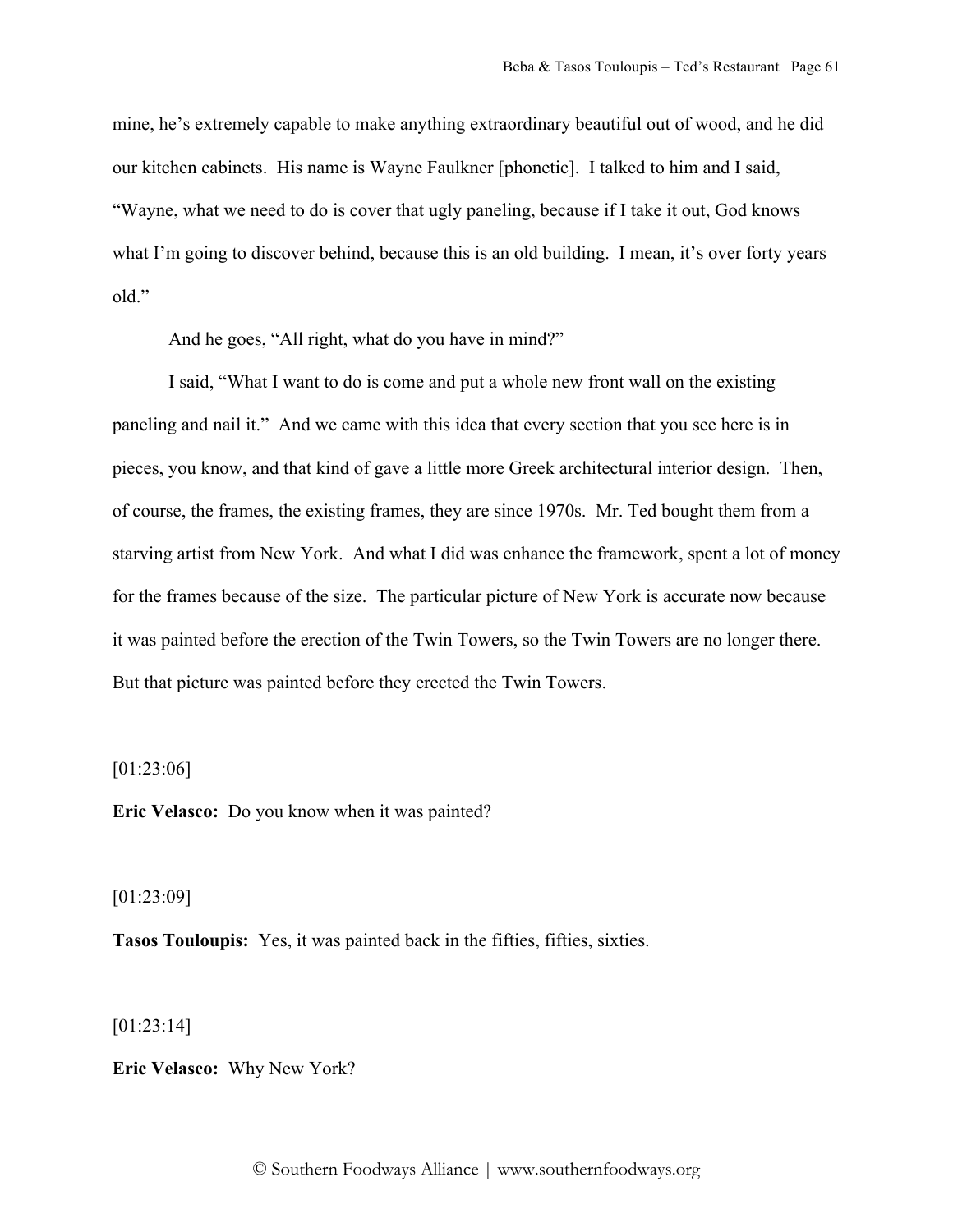[01:23:14]

**Tasos Touloupis:** He liked that piece to go and cover the whole wall behind the steam table, so I think he liked the size of it, and also New York is New York, I guess. He picked up a theme from a lot of different places, and the only one he mastered was the Acropolis. And then I brought in a couple of pieces of mine. [Interviewer's note: Mr. Touloupis begins pointing out different pieces of framed art on the restaurant walls.]

My favorite one is my hometown landmark, which is the white tower. That poster over there is the first original poster of the modern Olympics in 1896 in Athens. So that was the official poster, and I'm very fond of my culture and my history, so I said, "I need to have that."

The one you're looking here was given to us because we fed 150 soldiers going to Afghanistan and their families, and they asked us to feed them. We did it gratis because we felt like, and we became very good friends. So when the group came back all safe, they had a celebration, and they awarded us with this picture that is made out of thousands of pictures live of soldiers, and you can see the American flag waving, you know. I said, "That will go to the restaurant. I know the right spot." So I'm very proud of that award.

And, of course, over the years I've built this wall over here made out of cork, against my wife's best wishes, because I wanted to create a little family kind of—we have our pictures over there, and we dedicated a little area over the saints of our Greek Orthodoxy. And there you have it. We continue.

[01:25:34]

**Eric Velasco:** Tell me a little bit about the history of Ted's and even going back to the Old Hickory Restaurant.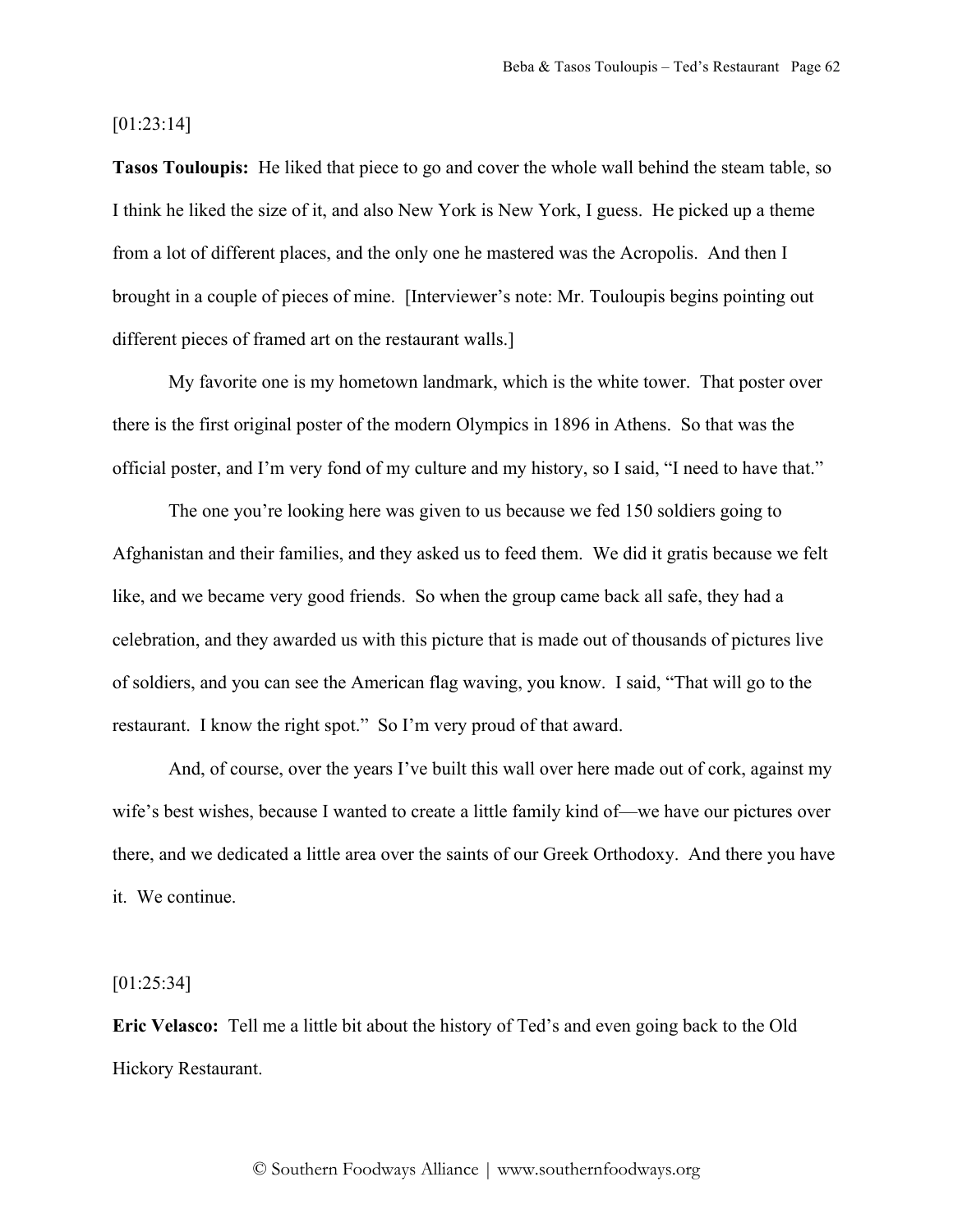$[01:25:41]$ 

**Tasos Touloupis:** Mr. Ted came here and worked for his uncle, who owned John's Diner, and then he saved some money.

 $[01:25:53]$ 

**Eric Velasco:** John Proferis was his uncle?

[01:25:56]

**Tasos Touloupis:** Yes. Then he—if I'm correct—

[01:26:01]

**Beba Touloupis:** I don't think so.

[01:26:02]

**Tasos Touloupis:** No?

[01:26:03]

**Beba Touloupis:** His uncle owned Ted's Old Hickory. Didn't he started Ted's Old Hickory over here on South Side?

[01:26:09]

**Tasos Touloupis:** But he also worked at John's City Diner, but he did work for his uncle too. I think he started Ted's Old Hickory at South Side, and then he came over here. [Interviewer's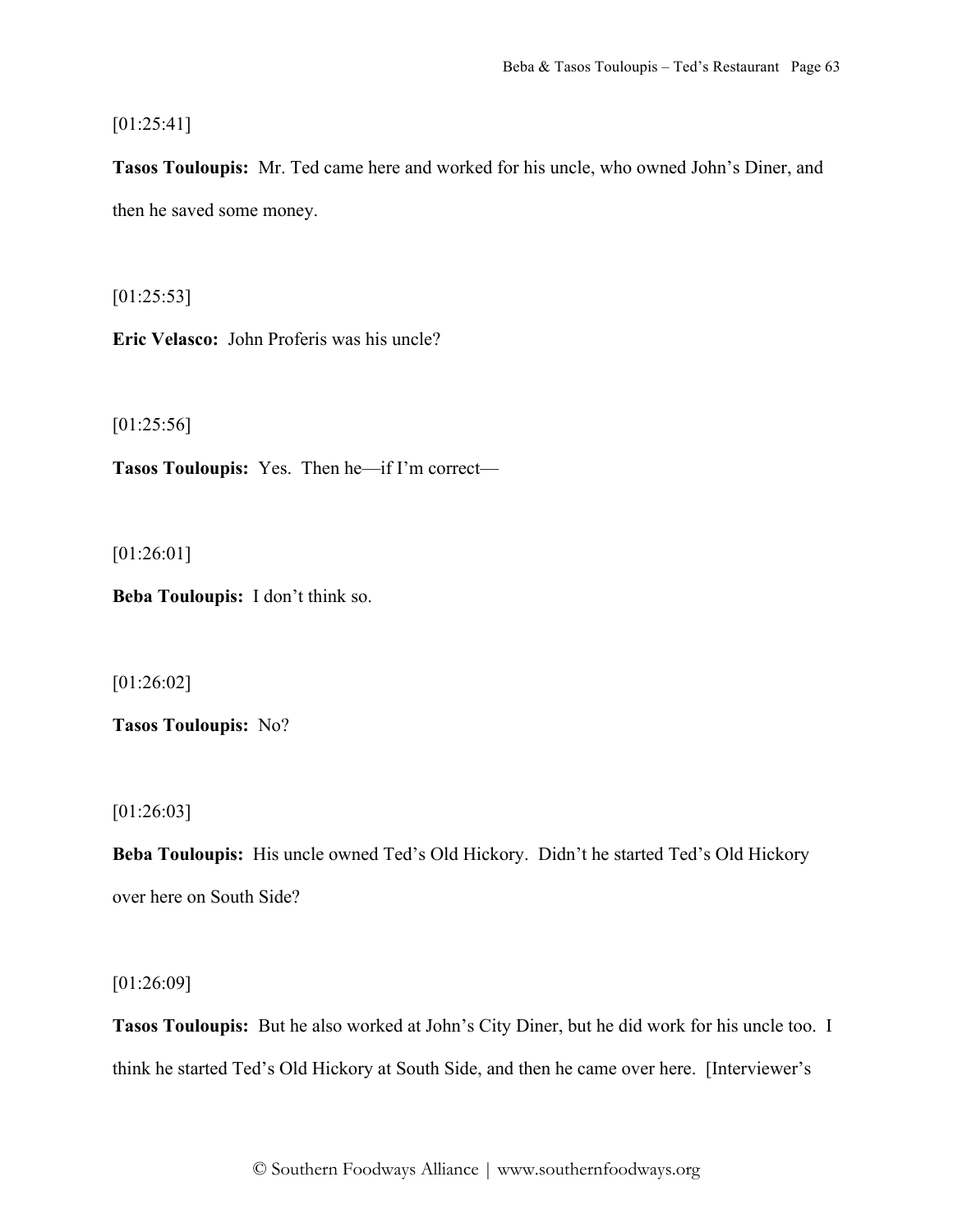note: John Proferis, a Greek immigrant, started John's Restaurant in 1944. He is related to the Sarris family, which is from Tsitalia, Greece.]

[01:26:20]

**Eric Velasco:** Right.

[01:26:21]

**Tasos Touloupis:** He saw an opportunity and he bought this piece of property and built. And when he was building the building, at the foundation he found a horseshoe, and that horseshoe to this day is on top of the door.

Now, we got into the biggest fight, argument, because some customers told me, "Tasos, you got the horseshoe upside down. You need to turn it the other way."

And I said, "Okay, I will." So I did it, just so I don't have this every day, you know, "What's wrong with you? It's upside down."

[01:27:04]

**Eric Velasco:** And what's the significance of that?

# [01:27:05]

**Tasos Touloupis:** The significance of that, you know, in the Greek culture, according to Mr. Ted, who is the expert, the horseshoe has to be opened downwards so all the luck stays in the spot.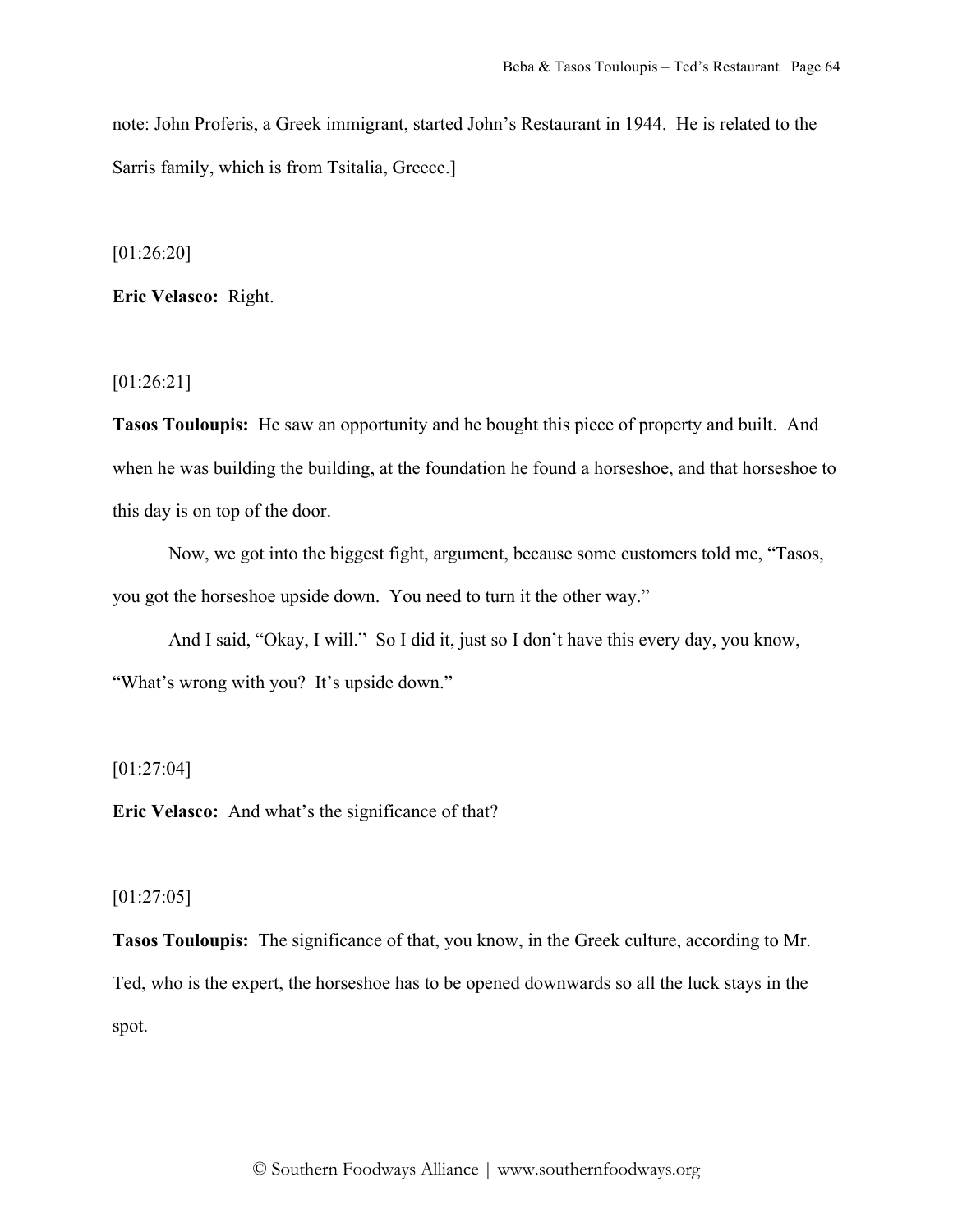[01:27:18]

**Eric Velasco:** So it's the opposite of the American tradition?

[01:27:21]

**Tasos Touloupis:** Correct. Now, who is right and who is wrong—

[01:27:24]

**Eric Velasco:** Mr. Ted. [*Laughter*]

[01:27:26]

**Tasos Touloupis:** Given the fact that Greece has a couple of more years of history and horses— [*Laughter*]

[01:27:34]

**Beba Touloupis:** We'll go with Mr. Ted.

[01:27:35]

**Tasos Touloupis:** —I'll tend to go with the experience. Like a Super Bowl game, you know, you go with the experienced team than the new team.

Anyways, so I said, "Mr. Ted, I'll make you happy."

He goes, "How's your business?

I said, "Okay. Could be better."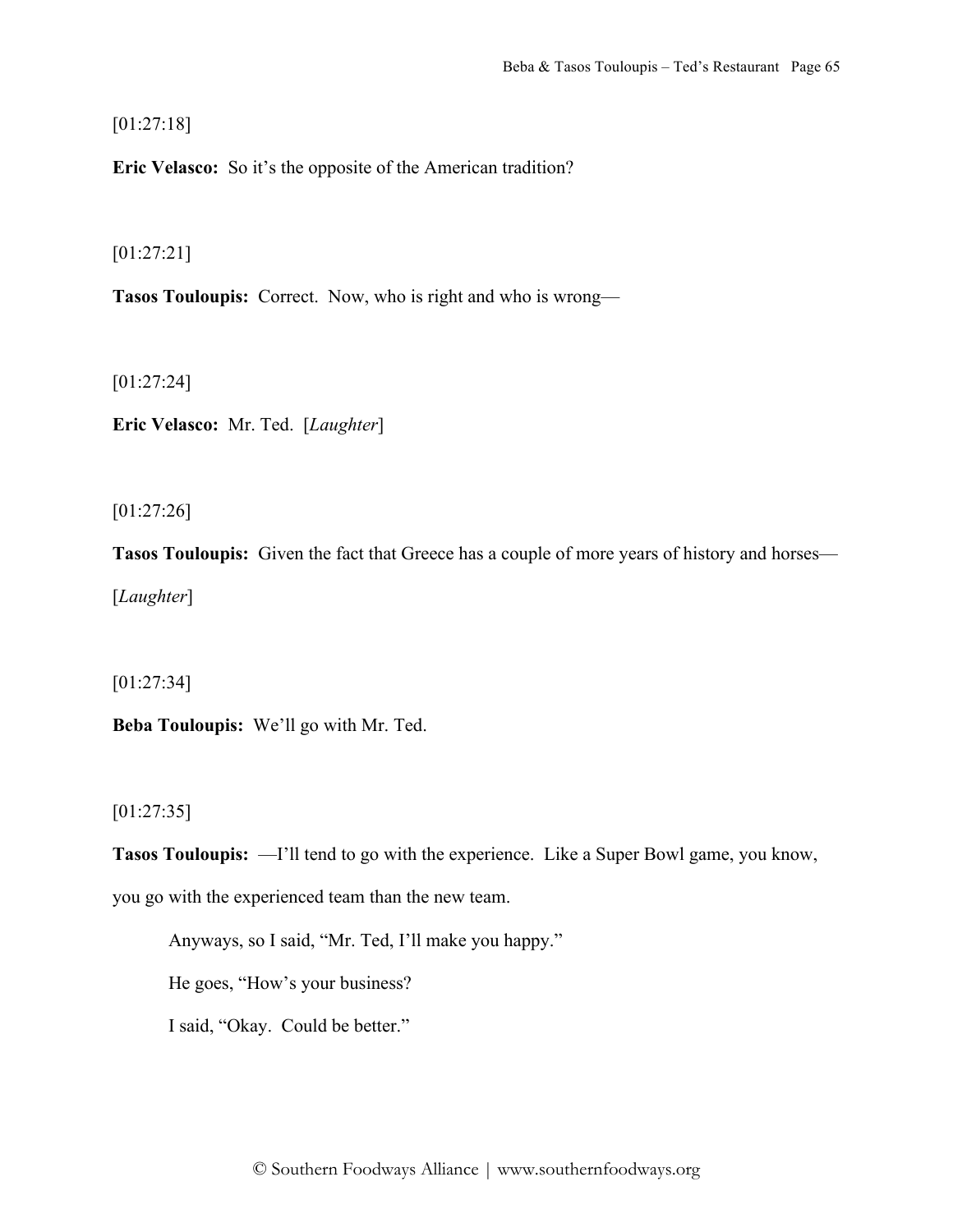"It's the horseshoe. You need to turn it upside down. Do it. You want me to do it?" He was ready to climb up the steps, you know, and turn it upside down.

[01:27:59]

**Eric Velasco:** And he's into his seventies at this point, right?

[01:28:02]

**Beba Touloupis:** Oh, yes, yes. Yes.

[01:28:03]

**Tasos Touloupis:** Eighties, good eighties, I mean, you know. [Interviewer's note: Mr. Sarris was born in 1930.]

# [01:28:03]

**Beba Touloupis:** He had a great vision to think to buy this property here on the edge of UAB and downtown back in 1972 to build this little restaurant here. It's really amazing, if you think about it, that he took that chance. And he built it and he had a budget, and within budget and within time.

[01:28:24]

**Tasos Touloupis:** He worked hard in his life.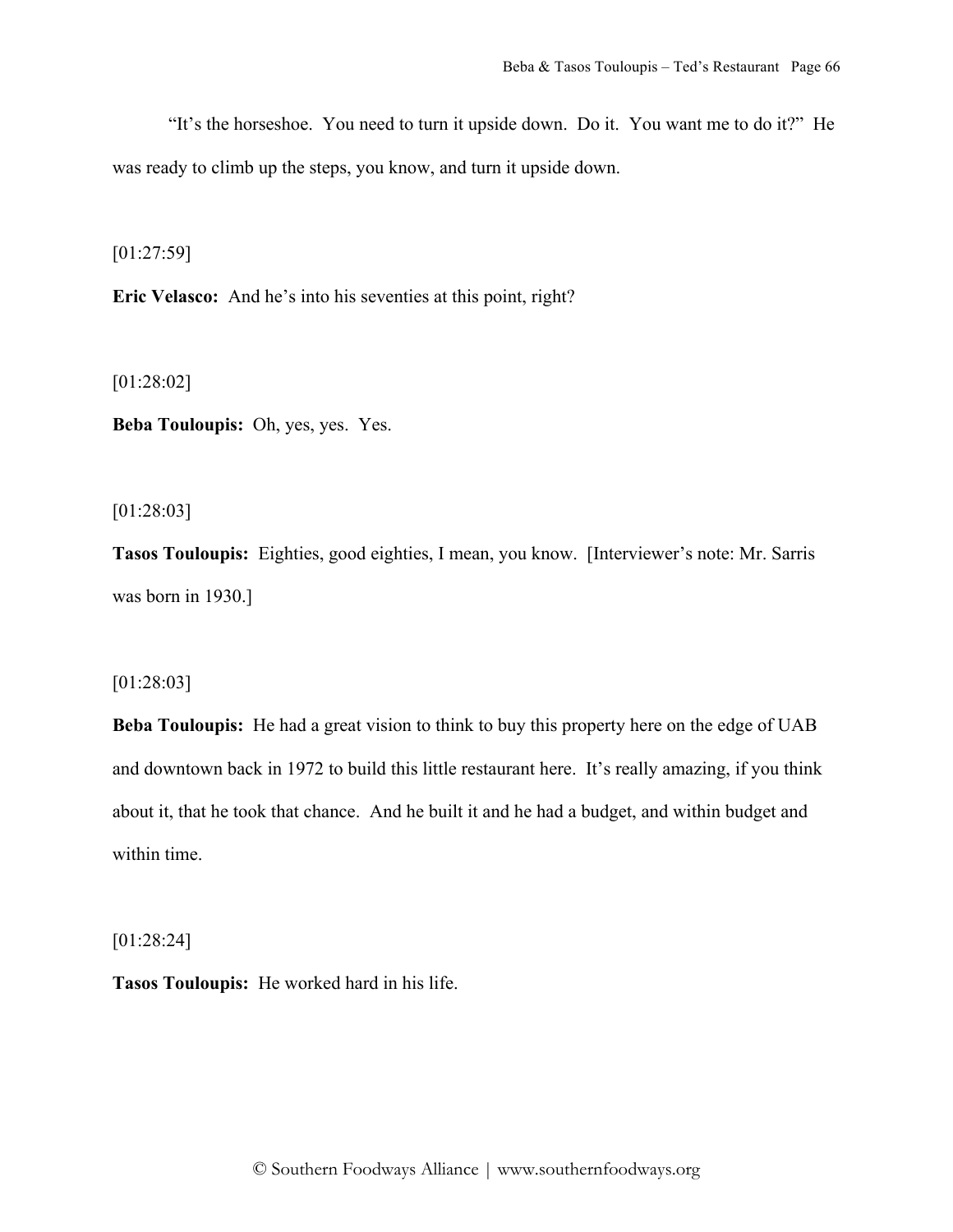[01:28:26]

## **Beba Touloupis:** He sure did.

#### [01:28:28]

**Tasos Touloupis:** And that—I don't want to be politically incorrect, but anybody who comes in this country, you know, and has one vision, to work hard, to raise the family, and make money, I guarantee you he will do that. And Mr. Ted did it all by himself with limited education, like I told you. He had a great common sense, and he didn't trust people in a sense that he wanted guarantees, but, boy, if you tell him that you're going to do this on that day and you didn't do it, it was the end of the world. And I don't blame him. That's how he was when he was promising somebody that "I'm going to do it," and he was doing it.

The envelope did not stay closed off a certain bill when the mailman was bringing it more than five minutes. He opened it, write a check, mailed the check, I mean immediately, and that's how he was. I was doing it once a month like every good American, all payables, you know, by the tenth of the month. [*Laughs*] "No. You get the bill, you pay the bill immediately. That's how you're going to make money." Which in theory, you know, is crazy, but in reality, he was 100 percent right.

### [01:30:01]

**Eric Velasco:** Were these things he learned from working for his uncle before he bought out and started Ted's Old Hickory?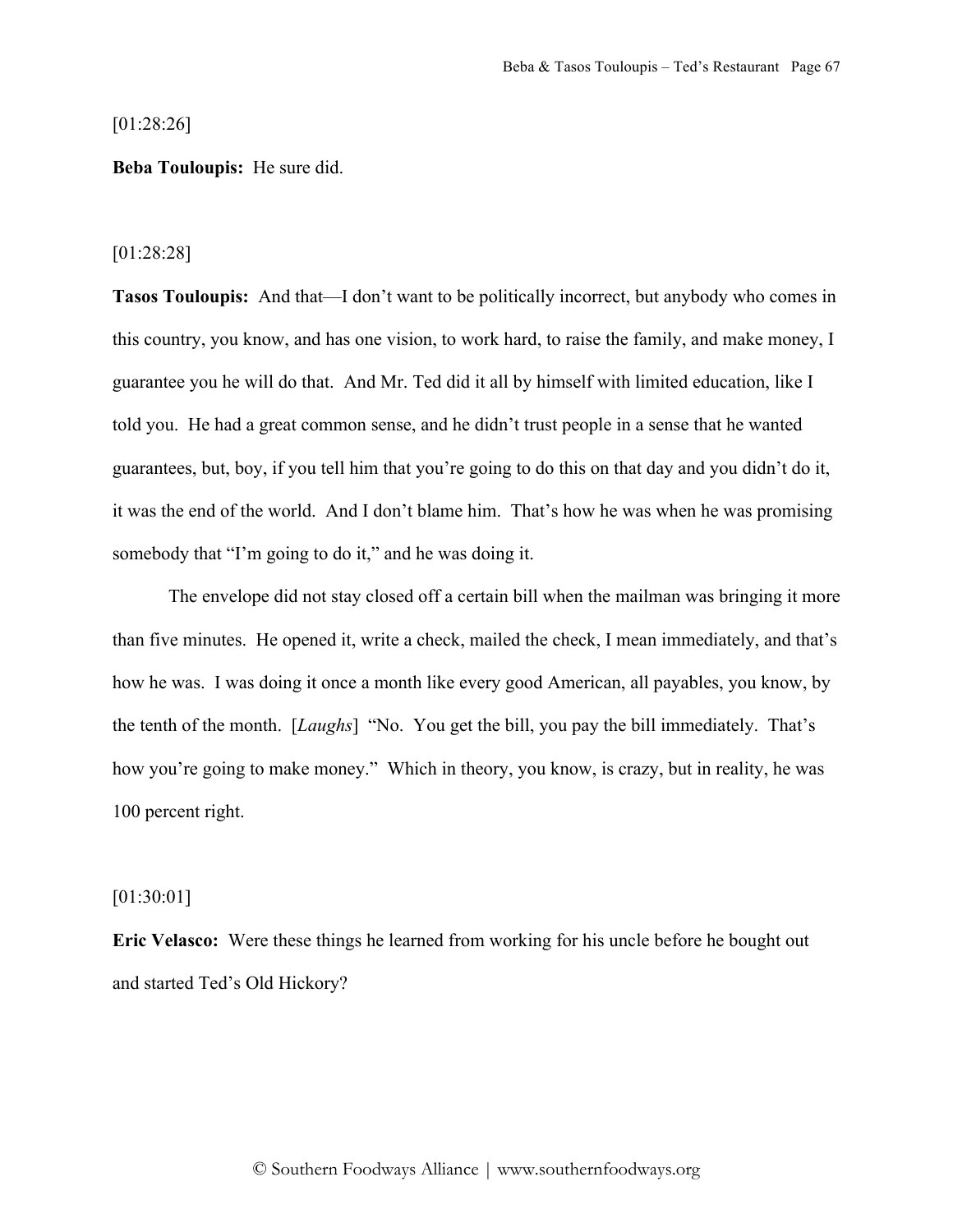## [01:30:08]

**Tasos Touloupis:** Mr. Ted worked hard, and he also worked in the shipping industry. He was a cook in a boat, and that really made him to work hard, because back then, to be a cook in a kitchen in a boat and feed the crew was hard work. You don't have amenities. You have to be inventive. You have to manufacture everything. You have to just do everything from scratch. So he learned hard work early on.

## [01:30:44]

**Beba Touloupis:** He also came from the generation that survived World War II and they had nothing, so it was very important for him to never be like that again. So I think he worked really hard, that he was really, I want to say, almost frugal. I mean, he really was very careful with everything he did, and very thoughtful, and he has this to show for it now, you know. He passed that on to us. But, yeah, that generation, they were not wasteful. They were not wasteful. You want to tell him about the garbage bags?

## [01:31:16]

**Tasos Touloupis:** Well, Mr. Ted had one sixty-gallon garbage container. One.

[01:31:25]

**Beba Touloupis:** Yeah, one.

[01:31:26]

**Tasos Touloupis:** In the center.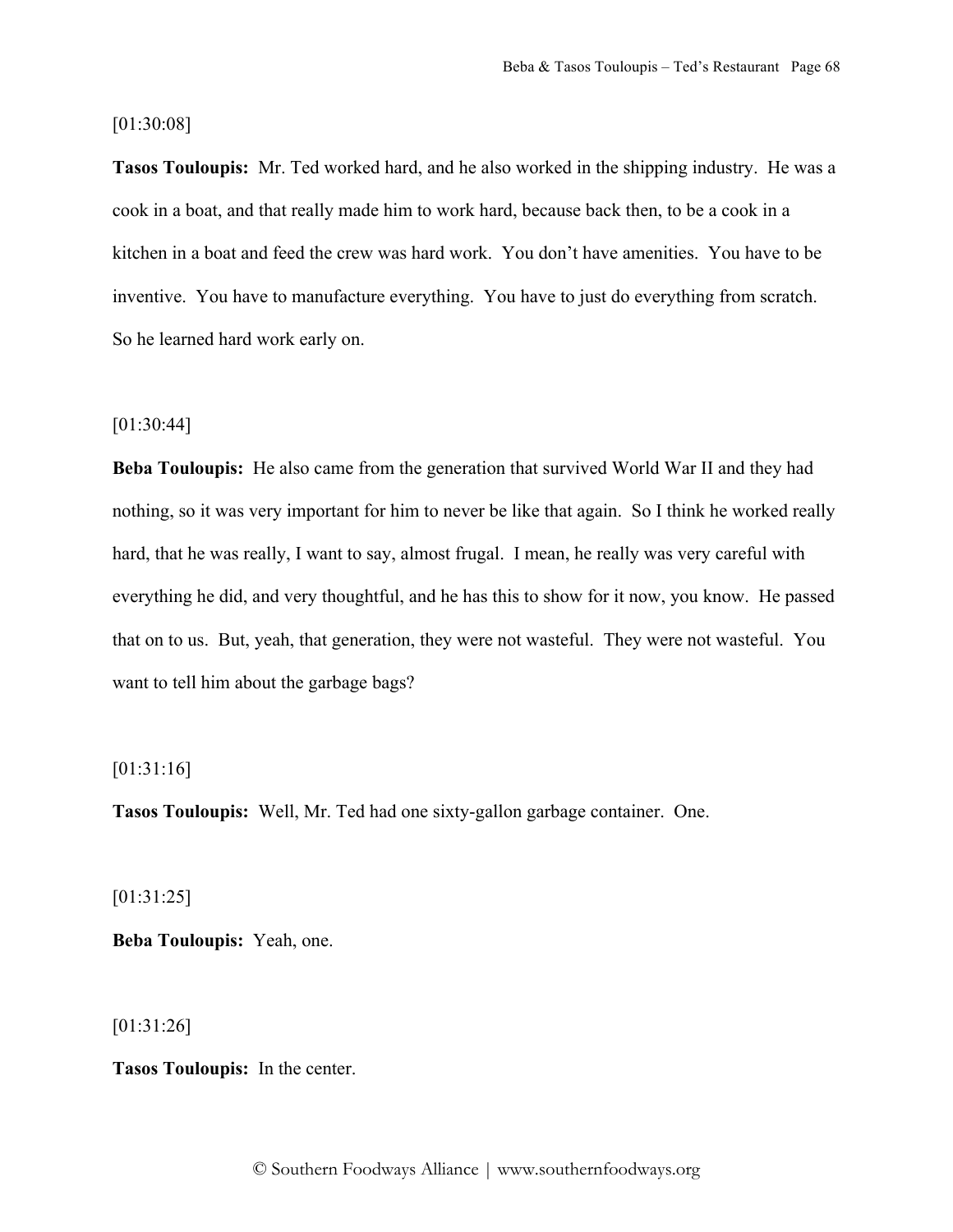[01:31:28]

**Eric Velasco:** For the restaurant.

## [01:31:28]

**Tasos Touloupis:** For the restaurant, yeah. And he never—I mean, I don't want anybody to take it wrong, you know, but when he was ordering chicken, the chicken was coming in a garbage bag. He washed the garbage bag, put it in the garbage container, and he used the garbage bag.

[01:31:47]

**Beba Touloupis:** For the garbage.

# [01:31:48]

**Tasos Touloupis:** He made his own soap from the fat, instead of wasting the fat. Nowadays, we have companies that they come and pick up the grease. He didn't have that. He was making his own soap.

[01:32:02]

**Eric Velasco:** And the soap would be for use here at the restaurant?

[01:32:05]

**Tasos Touloupis:** To clean the floors, to clean the kitchen, to clean everything, yes. He was buying soap, you know.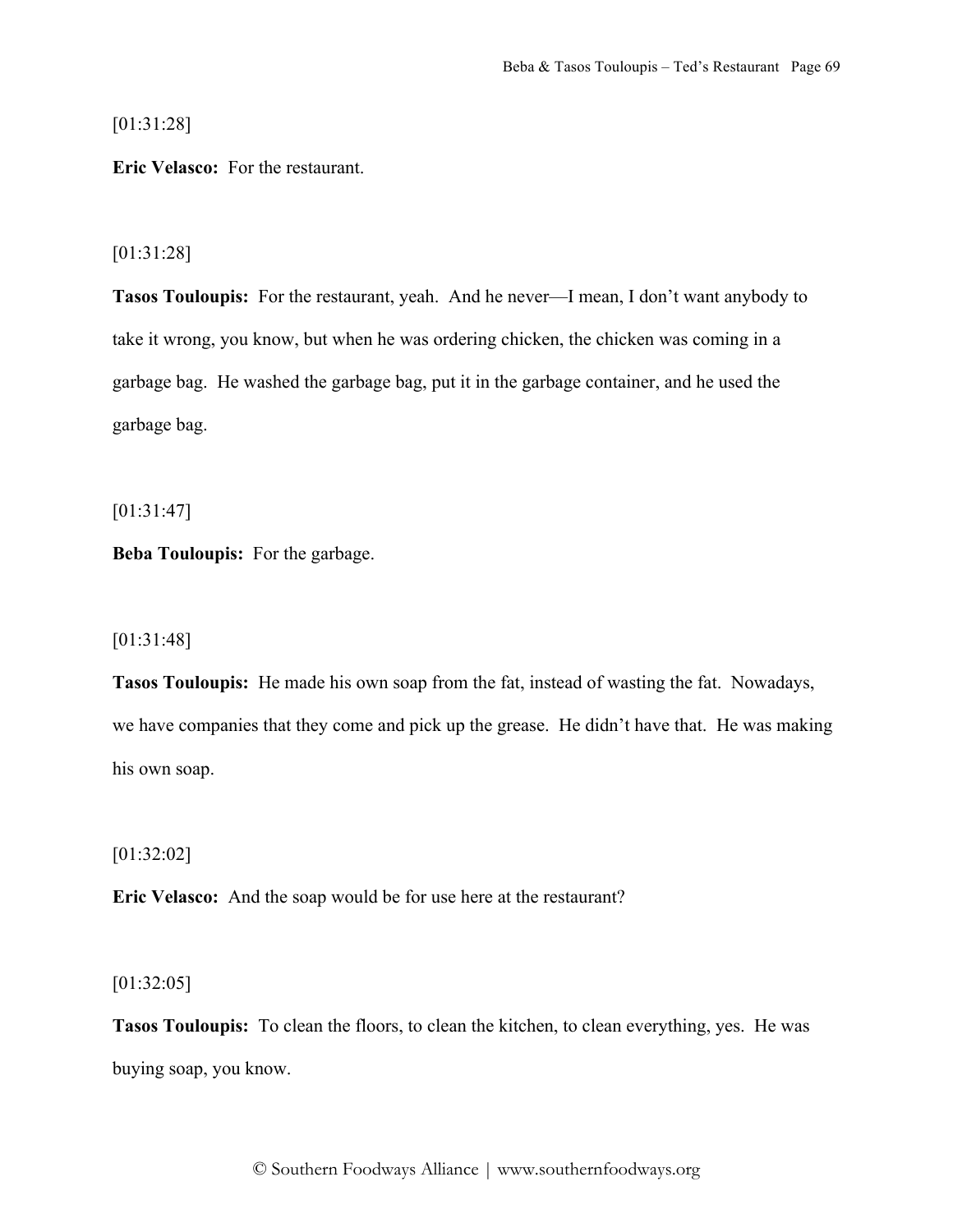# [01:32:10]

**Eric Velasco:** Chris Hastings explored doing something like that over at OvenBird when he was opening up that new place. It was kind of a boutique thing now.

[01:32:17]

**Beba Touloupis:** Interesting, so you see—yeah.

# [01:32:18]

**Tasos Touloupis:** Correct. He was doing it out of necessity and frugality. He said, "No, I don't—." When I walked in here, there was only one broom, one mop. I mean, that's it. And a bucket from the 1940s. But he didn't—"If it works, I'm not going to spend money to upgrade." That's the mentality, which—

# [01:32:46]

**Beba Touloupis:** That generation.

# [01:32:47]

**Tasos Touloupis:** —I mean, it's great, you know, but you want to enjoy the work by having the tools.

[*Telephone interruption*]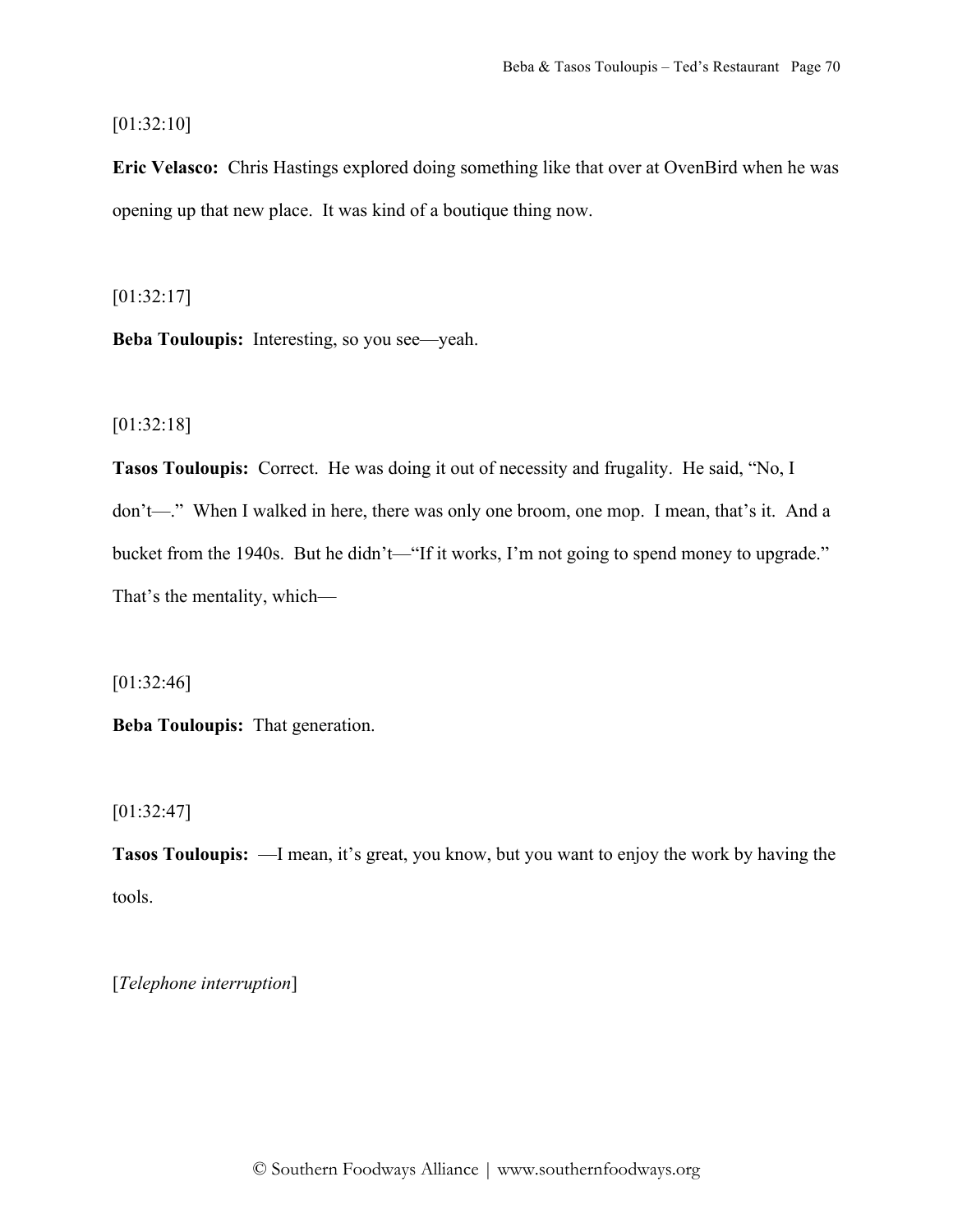[01:33:18]

**Eric Velasco:** So he had a sense of frugality, reuse, repurpose.

[01:33:23]

**Tasos Touloupis:** Yes, yes, reuse.

[01:33:23]

**Beba Touloupis:** Yes.

[01:33:24]

**Eric Velasco:** Throw away nothing.

[01:33:25]

**Beba Touloupis:** Recycle. It was before it was cool.

[01:33:27]

**Tasos Touloupis:** He had a two-door freezer, a two-door freezer, and he was receiving the goods every day, and some of them, they were frozen, of course. And a two-door cooler and that was it, every day. Every day the truck will come and deliver four gallons of milk, one case of cheese, one of this, one of this, one of this, and he takes all the ingredients, I should say, the raw material, cook it for the day and then the coolers and the freezer was empty. Start all over again the next day.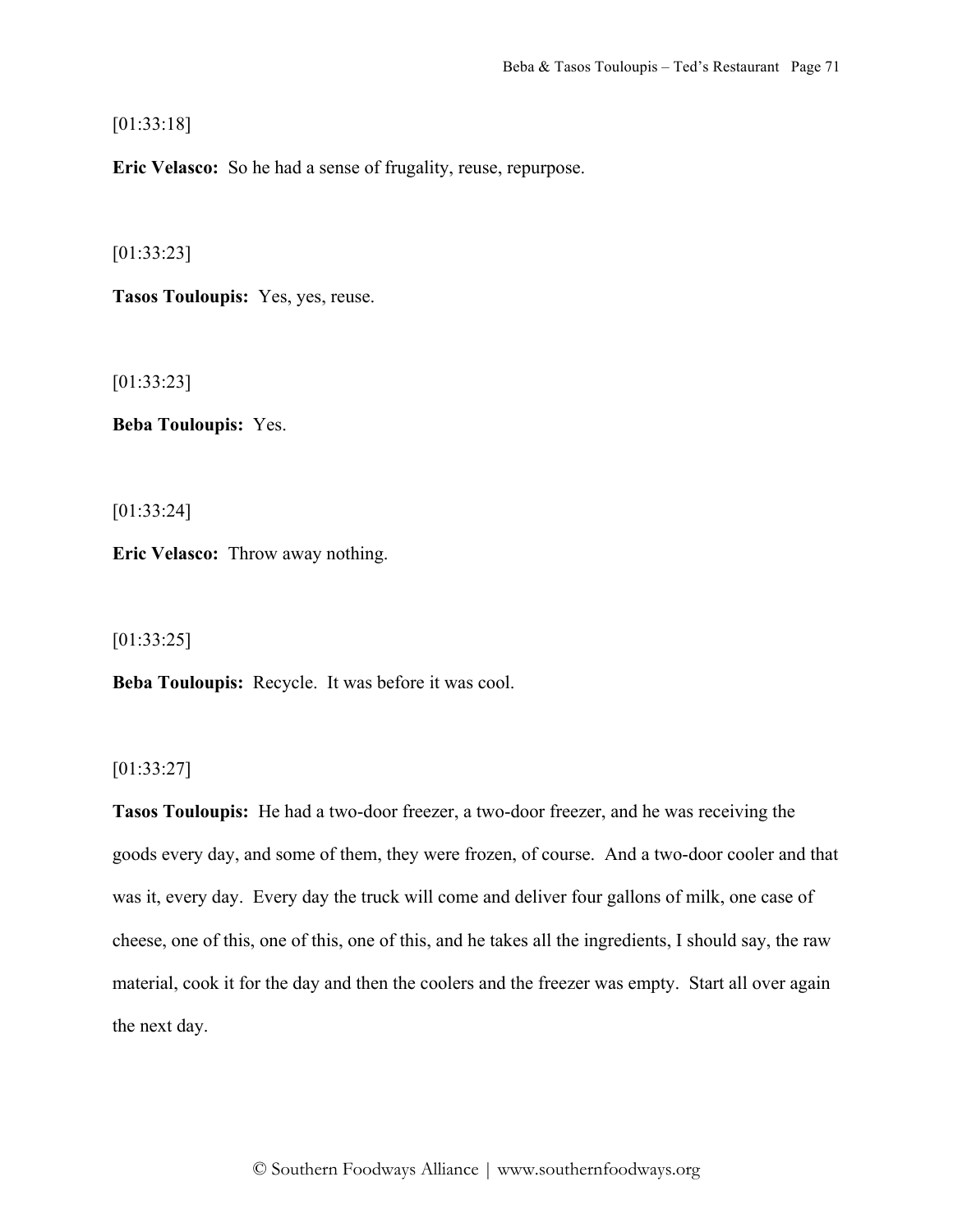Immediately, as soon as I came, I expanded, knocked a hole in the wall, put a door and put a storage room, country club style. He was making fun of me. And a freezer and a cooler, walk-in, so I have the ability to work. I mean, I'm not going to order a truck and unload the truck every day, even though that was only five, six boxes, cases, whatever.

In any rate, it was a different mentality of doing business, but all is good and he was very, very successful. He can be an inspiration. I wish he can write a book about it, "How I made it with two years of elementary education." I mean, that would be a great example, you know, to the mentality of our young population, that are just dedicated on the Internet instead of just hard work and do it yourself. Anyways.

[01:35:16]

**Eric Velasco:** It sounded like he's quite a character. Tell me a little about his personality.

#### [01:35:21]

**Tasos Touloupis:** His personality is to constantly giving advice, no matter what the circumstances are, according to his experience, and that's part of the old tradition. That's part of growing up in a horrible time of World War the Second and starvation.

[01:35:48]

**Eric Velasco:** And occupation.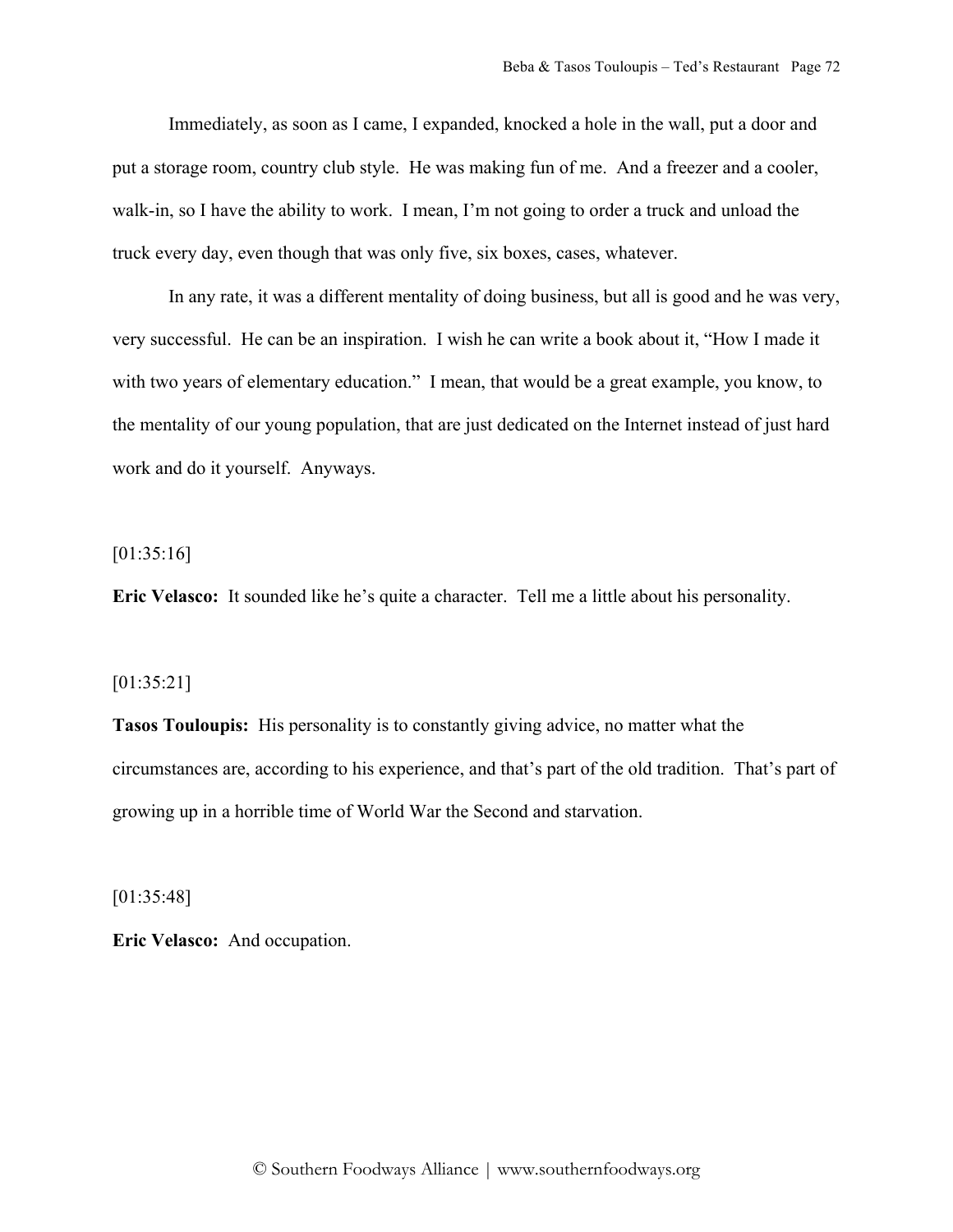[01:35:49]

**Tasos Touloupis:** Occupation, fighting, you know, for a piece of bread, and something that people might see it in a movie or read it, but they don't even have a hundredth of a sense to realize what it was. I mean, he lived it, and that carries a lot of weight in every decision that he made, that he didn't believe on waste.

Perfect example. The very first day that I started working at the steam table, I made me a plate to eat, and, of course, the eyes were bigger than the tummy. I tried, ate a little bit of everything. I didn't finish my plate. I never got cussed out, you know, so much. I remember when I was a little kid, and my father used to say, "You're going to finish your plate. You don't move from the table, young man."

I mean, he got—"You waste? Why you took so much? You see my plate is empty. I put what I'm going to eat, and I'm going to eat what I put on the plate." I mean, it was a lecture that lasted almost about, gosh, I kid you not, a half an hour.

I said, "Okay, I will not do it again," just to quiet him.

And that's how—that was his way of advising or teaching somebody was by example. "You see how I'm doing it? That's how you do it."

# [01:37:21]

**Beba Touloupis:** His life was Ted's. Ted's Restaurant was a huge part of his life. And when he retired, I think it was a struggle for a while for him to finally settle down and be still, it really was, I mean, because this was his being. I mean, he would be here early in the morning and he would stay. He'd be the last one to lock up and leave. Mr. Ted was here. So he is an amazing person and a character, and we are thankful for him to have given us this opportunity of taking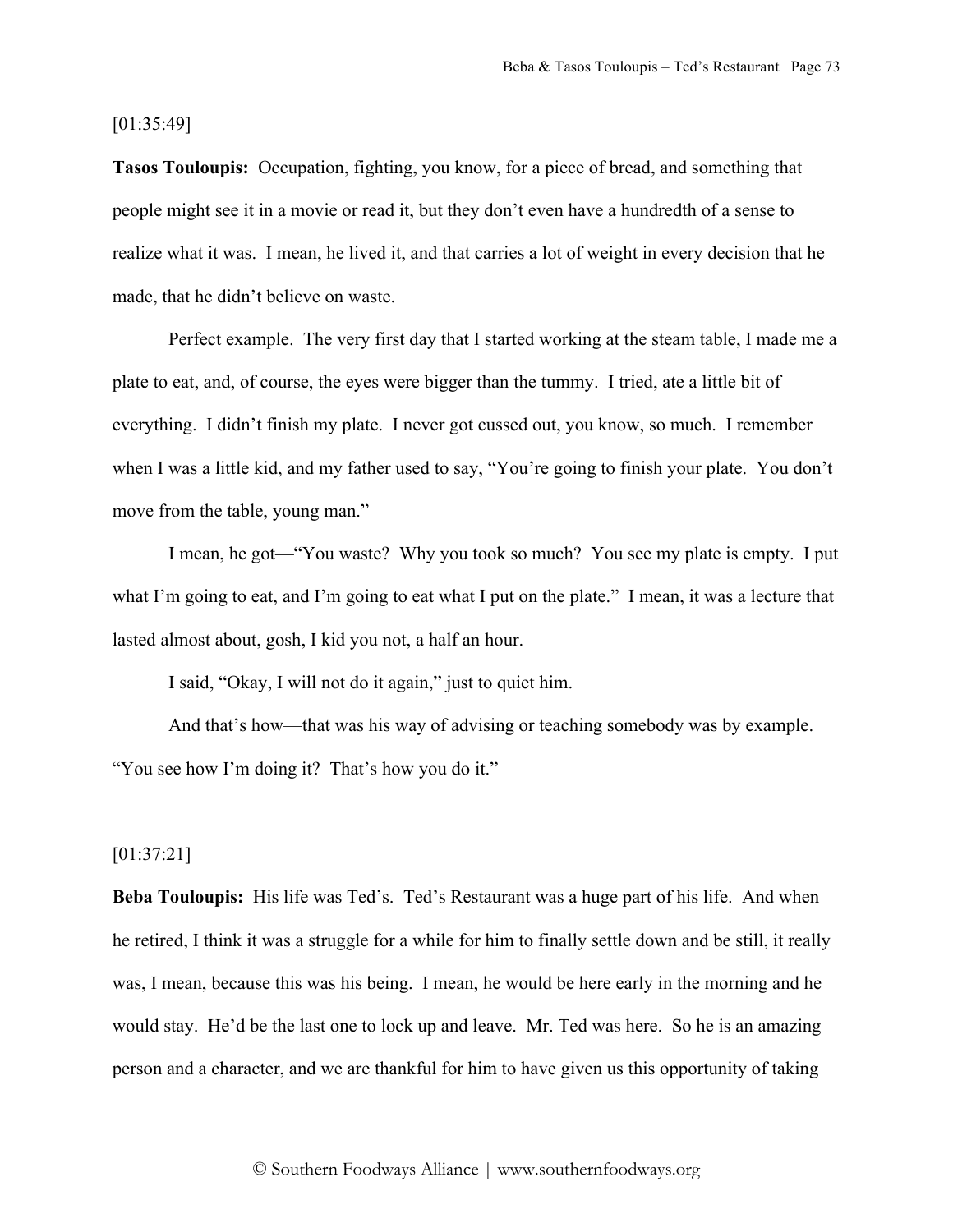this over. I think we're doing him proud now after seventeen years. When we got ready to do the murals and the signs, the first thing I said to him, I said to Tasos, I said, "Do you think he'll be okay if we paint the building?"

He said, "I think he'll be fine."

And he said to us, "Whatever you want to do, you have my blessing." And that was huge that he was trusting us to do whatever we wanted and he knew we would do it well. [Interviewer's note: In 2017, the Touloupises restored the classic original metal Ted's sign in the parking lot and a mural painted on an exterior wall.]

[01:38:16]

**Tasos Touloupis:** So when we took down the old panels, the old letters of Ted's, his daughter Margaret, which we never talked about her yet, said, "Tasos, I want to keep one set." They're dual-faced. And I gave her one set because she wanted part of the history.

### [01:38:42]

**Eric Velasco:** These were on the sign outside?

## [01:38:44]

**Tasos Touloupis:** The big sign outside, you know, the paneling. Used to be—I mean, it was done back in the seventies, and over the years, the exposure in the sun faded the letters and so forth. And the lights were old, some of them didn't work. So our project this past year was to revitalize the sign, bring in new life, and we changed a little bit the logo, just kind of freshen up like a little restart, refresh button, push it and show that we're still here and we still matter for all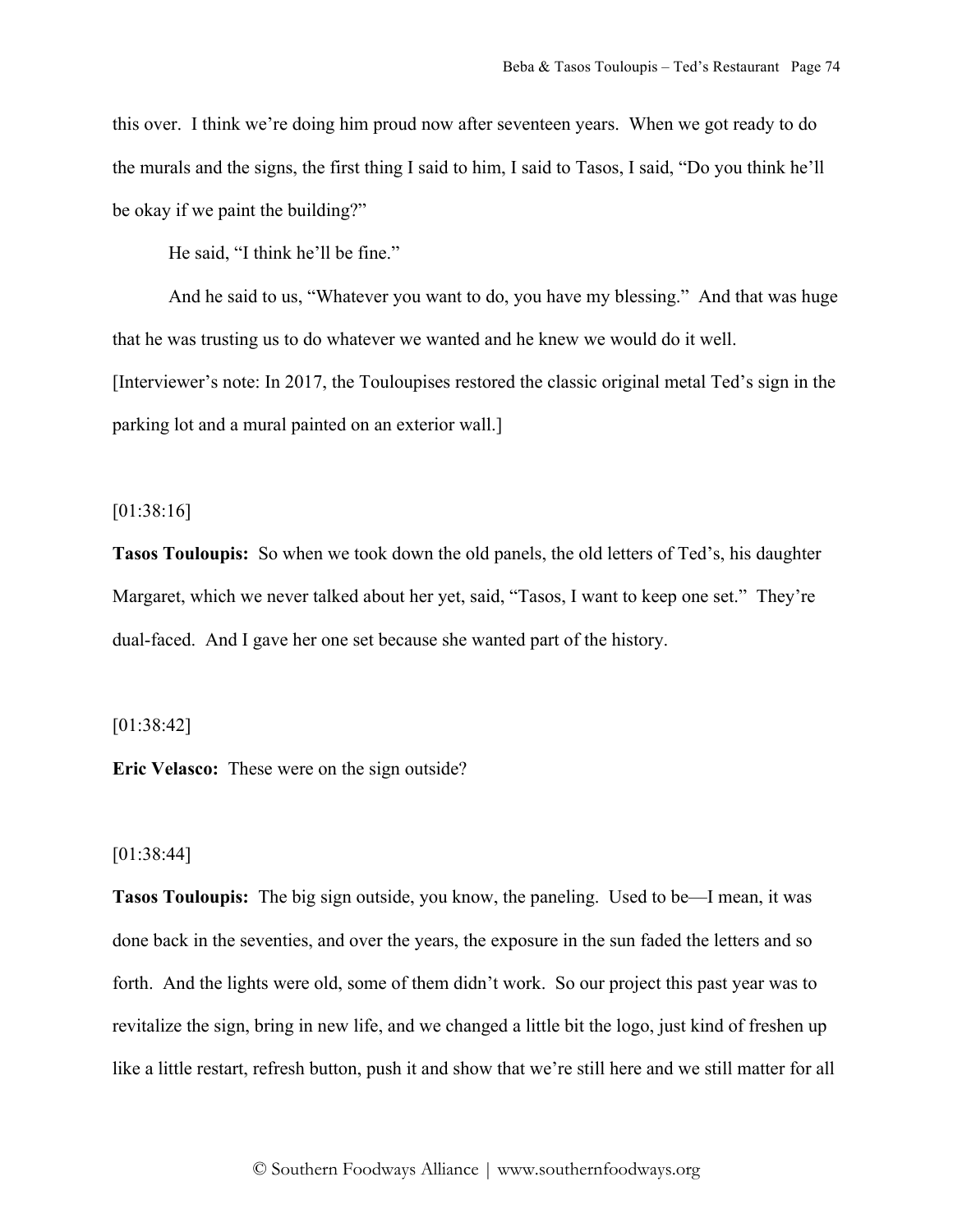these people, like my wife, that they are going to UAB and they don't know Ted's is here. Anyways, the signed turned out to be a huge success. It's clean. It's great. So we painted it, we put new lights and so forth.

[01:39:37]

**Eric Velasco:** And for listeners, describe the sign, please.

[01:39:41]

**Tasos Touloupis:** The sign is very retro. It's metal construction. You don't see these things. It's kind of like everybody was begging me, "Please, do not take the sign down," because we had it covered. I had it covered to protect the lights, because we installed the lights earlier than what the paneling was ready, and I didn't want the lights to get—because they were expensive, LED lights, and the size of the light bulbs is like ten-footers, and they're specially ordered. So they thought—and it was kind of funny—"Are you selling the restaurant? You're covering the sign. Are we going to see the sign tomorrow, instead of Ted's, Donald or McDonald?" [*Laughs*] I said, "No, you're not going to see that." But the sign came out to be great. The artist—

# [01:40:38]

**Beba Touloupis:** It's one of the largest freestanding iron signs, vintage signs, I think, in Birmingham. I don't think there are many more that size for a business that still exists. So we're pretty excited, the fact that we got to restore it and keep it, make sure it's around Birmingham for many, many more years, several more generations. [Interviewer's note: Two things they did not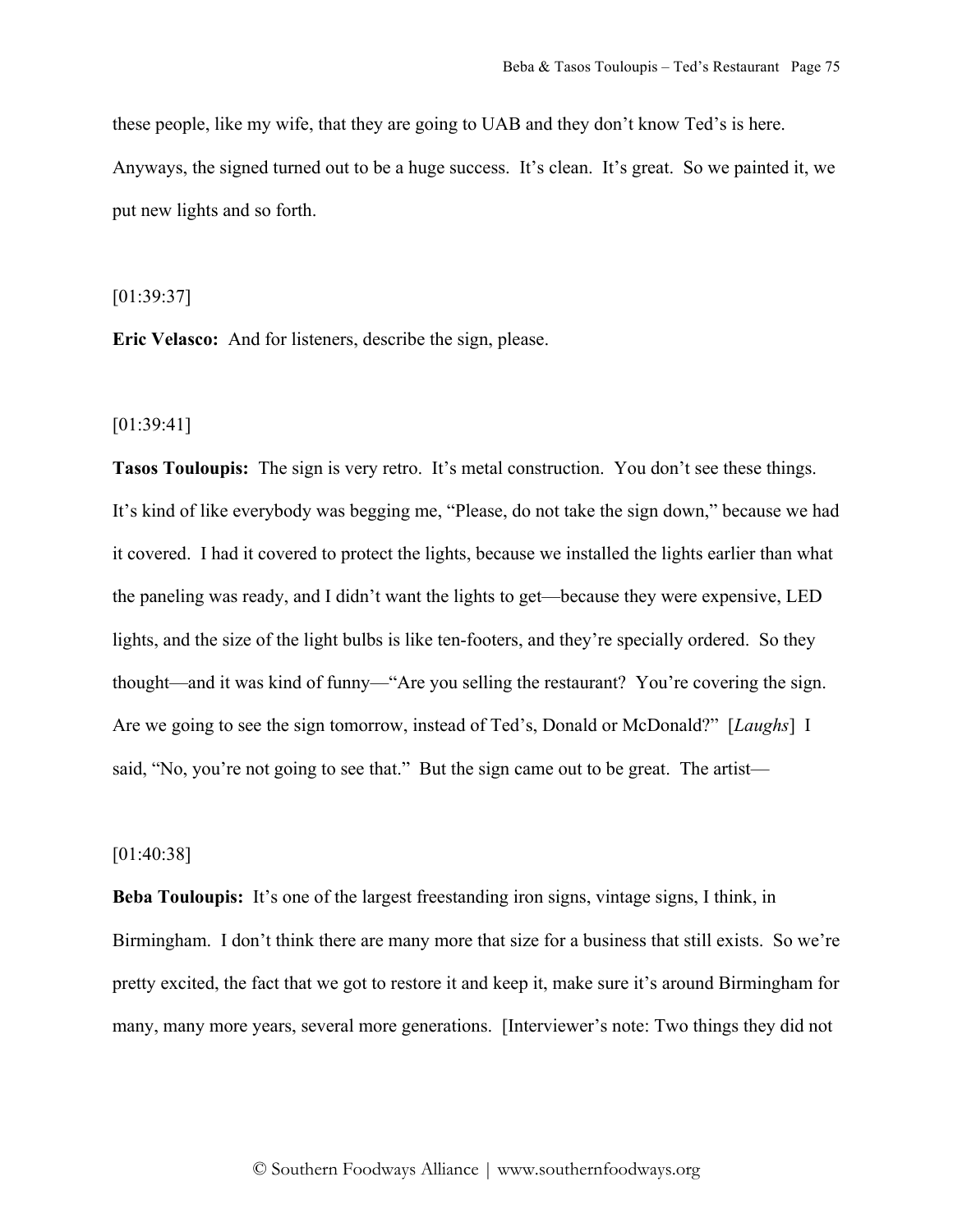fix were the clocks on two faces of the sign, which for years have been frozen at 3:22 on one side and 11:03 on the other.]

[01:40:59]

**Eric Velasco:** Who came up with the slogan?

[01:41:00]

**Beba Touloupis:** Well, we were working with—

[01:41:03]

**Tasos Touloupis:** It's a combination of people who were working on our website, and in the process of working with the website, we came with that slogan.

[01:41:13]

**Eric Velasco:** Which is?

[01:41:16]

**Tasos Touloupis:** We had help with the people, you know, and we had multiple people working on our website. We wanted something to refresh because the rights to the website, the company, the domain, I should say, the company was no longer in existence, so we wanted to secure, to continue the existence of our domain, of our website. We didn't want to change our domain all of a sudden, and it was a process. It involved a little more than you think. Oh, okay, the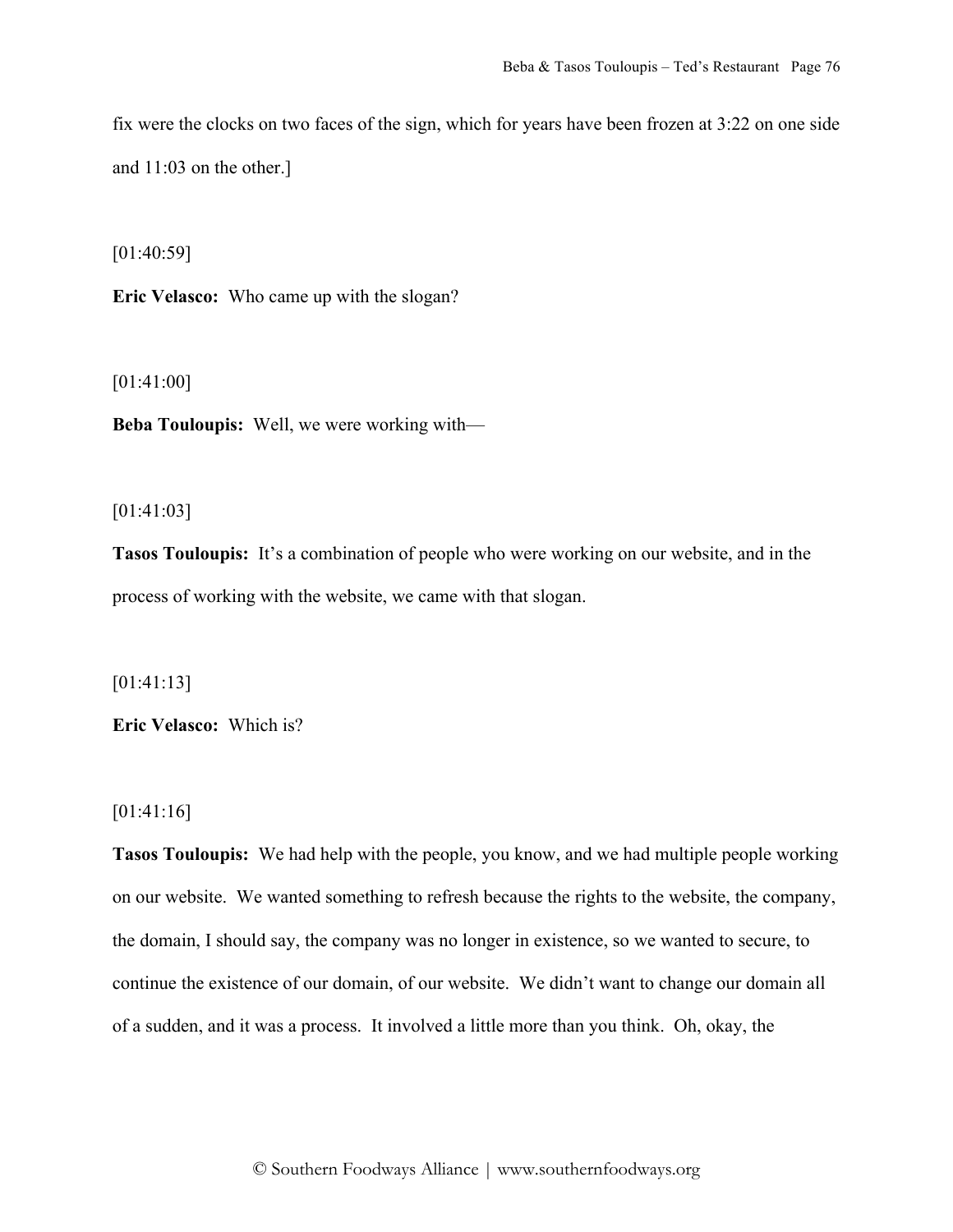companies, they will transfer the rights or buy the domain or do this and do that, all those things that you don't know till you get your feet wet.

And Beba worked hard in everything. We changed a little bit the color, and we wanted the color to be green but not necessarily identical green with the UAB. But we are part of UAB, which is another big tradition for me. It's very important for me that I'm part of UAB. We're supporting quite a bit of the athletic program at UAB. And, of course, we're the official home at Ted's of every recruit in the basketball, baseball, football, softball.

[01:42:41]

**Eric Velasco:** Explain what you mean by that.

## [01:42:44]

**Tasos Touloupis:** When the coaches—and we're friends with all the coaches—they have a recruit in town and they treat him to lunch, the first stop is at Ted's. They have to taste a "meat and three." When they hire a new coach, they have to come to Ted's. When they hire a new director or associate or in any kind of position, capacity, responsibility, they all come to Ted's. So we get to know each other and everything.

I have excellent relationship with Coach Shoop, who is the coach, baseball coach. Coach Clark, I know, is great. He loves the cuisine here. We love him too. And Coach Marla, you know, in softball program. I mean, it is great to just be part, and you give them the opportunity to pick up the phone and say, "Tasos, I need a favor. I got this, that, and that," and you do it, no questions. Just, you know, you make them happy.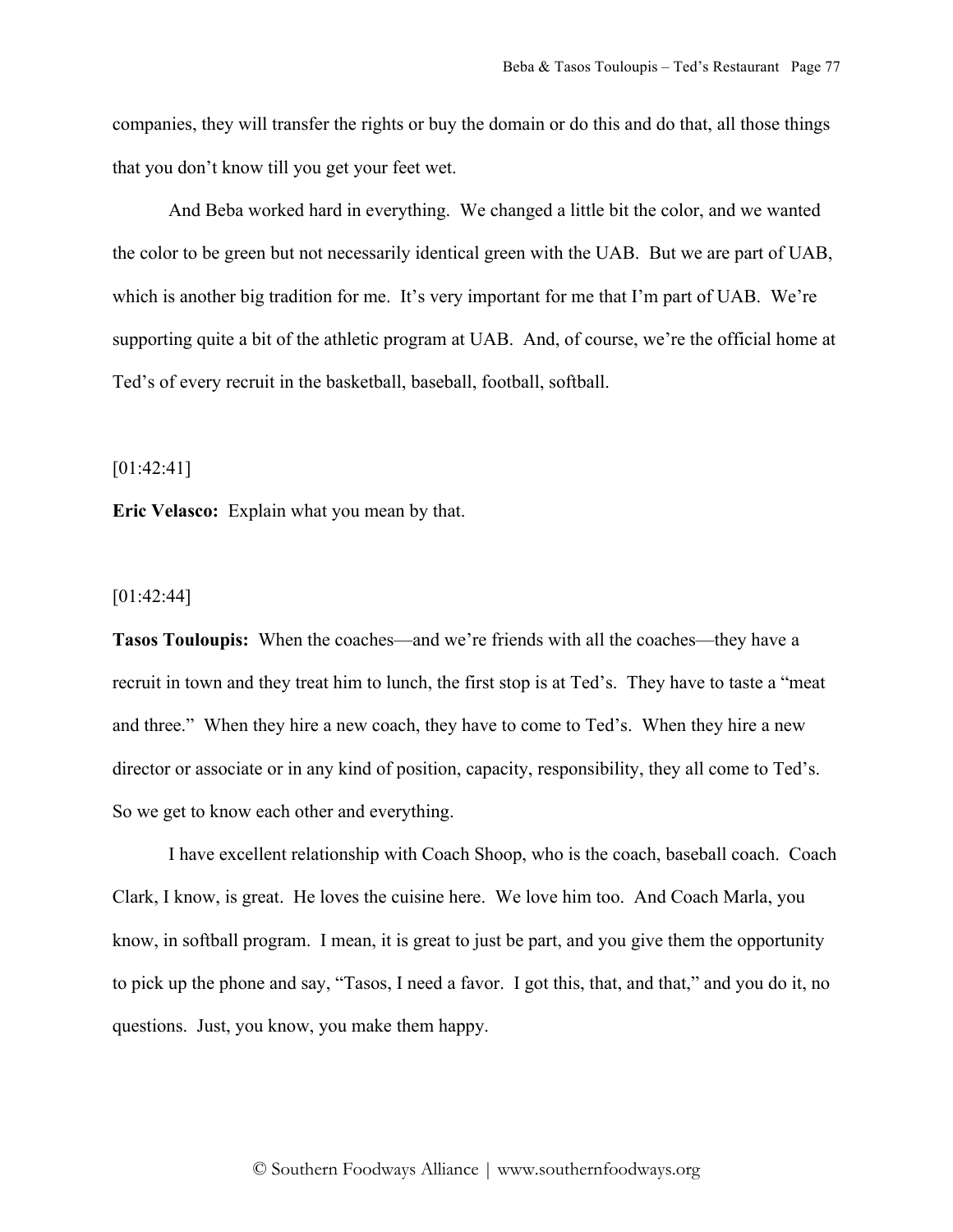[01:43:58]

**Eric Velasco:** How did you become involved with the athletics program at UAB?

[01:44:01]

**Tasos Touloupis:** Oh, that is part of my personality. I cannot stay put. Whatever is happening around me, I've got to be involved. I've got to be—not necessarily I have the ego of just being "the man," but I like people. I love to meet people in every capacity, in every position that you have.

Just to give you an example, the president of UAB, Dr. Watts, is supporting me quite a bit. I mean, they love the place. They love the good food. It's something unique. So they all come here, you know, for a little good food. The beauty of it is that it's not fast food, but it's good food fast. You come in, you're not going to come here to have a meeting and discuss multi-million-dollar business. It's not the place. But it's the place to have a little escape, half an hour, eat a good food, and then move on.

## [01:45:09]

**Eric Velasco:** With the possible exception of the psychology department, had this been a UAB hangout over the years?

## [01:45:16]

**Tasos Touloupis:** The Department of Mathematics, the dean of the mathematics school eats here every day for the past, I don't know, eight, ten years, I remember. No, I have customers that they just eat here constantly every day. I have people that they walk constantly every day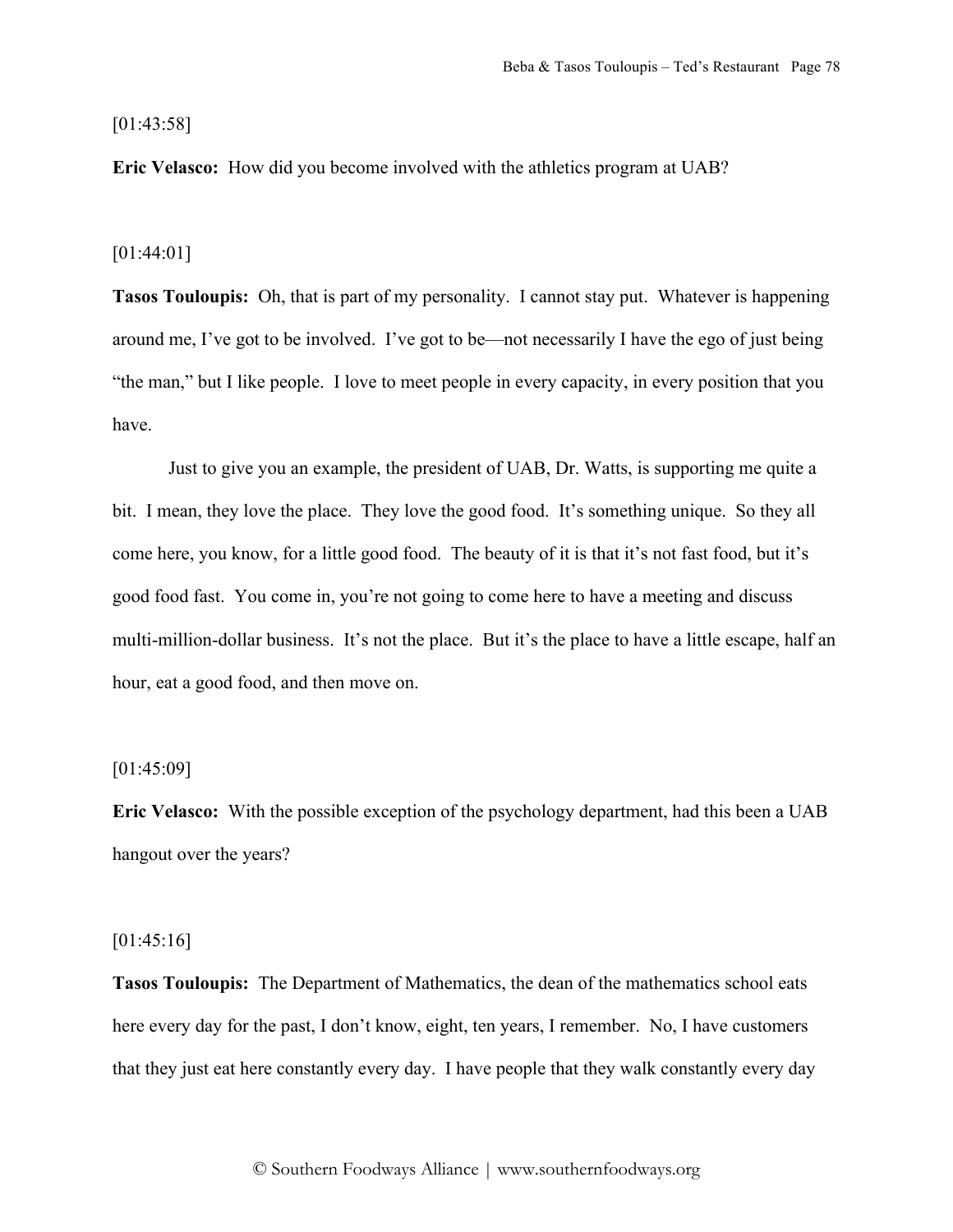from Children's Hospital, UAB medical facilities, because they enjoy the three- or four-block walk. I mean, my goodness, if we were in New York, this is nothing. This is like I am in the heart of everything. But the mentality here, of course, it's a little different, but it changes with all the development as we see.

But my next goal is to have the green bicycles I have requested to be put out here. Hopefully that will happen, just so we have a venue or a way—an avenue, not a venue, an avenue for everybody to say, "I'm going to grab a bike, go to Ted's, come back, done." That will be wonderful if that happens.

And slowly but surely we do things. I'm a person that I tell my project to my wife, and she goes, "We don't have money for this."

"I'm just talking."

"I know you. You're talking, you know, but it is in your mind, so within a year that project is done."

But I have to break the news slowly to my wife. It's not like I'm going to do it tomorrow. I'm thinking about it, you know, and sometimes she forbids me to think, just stay on course. But we accomplished what we accomplished here by chipping a little bit at a time, because having a small business, you don't necessarily have the ability to say, "I'm going to put this in the budget and that in the budget, because—," you know.

[01:47:32]

**Eric Velasco:** Something's always coming up.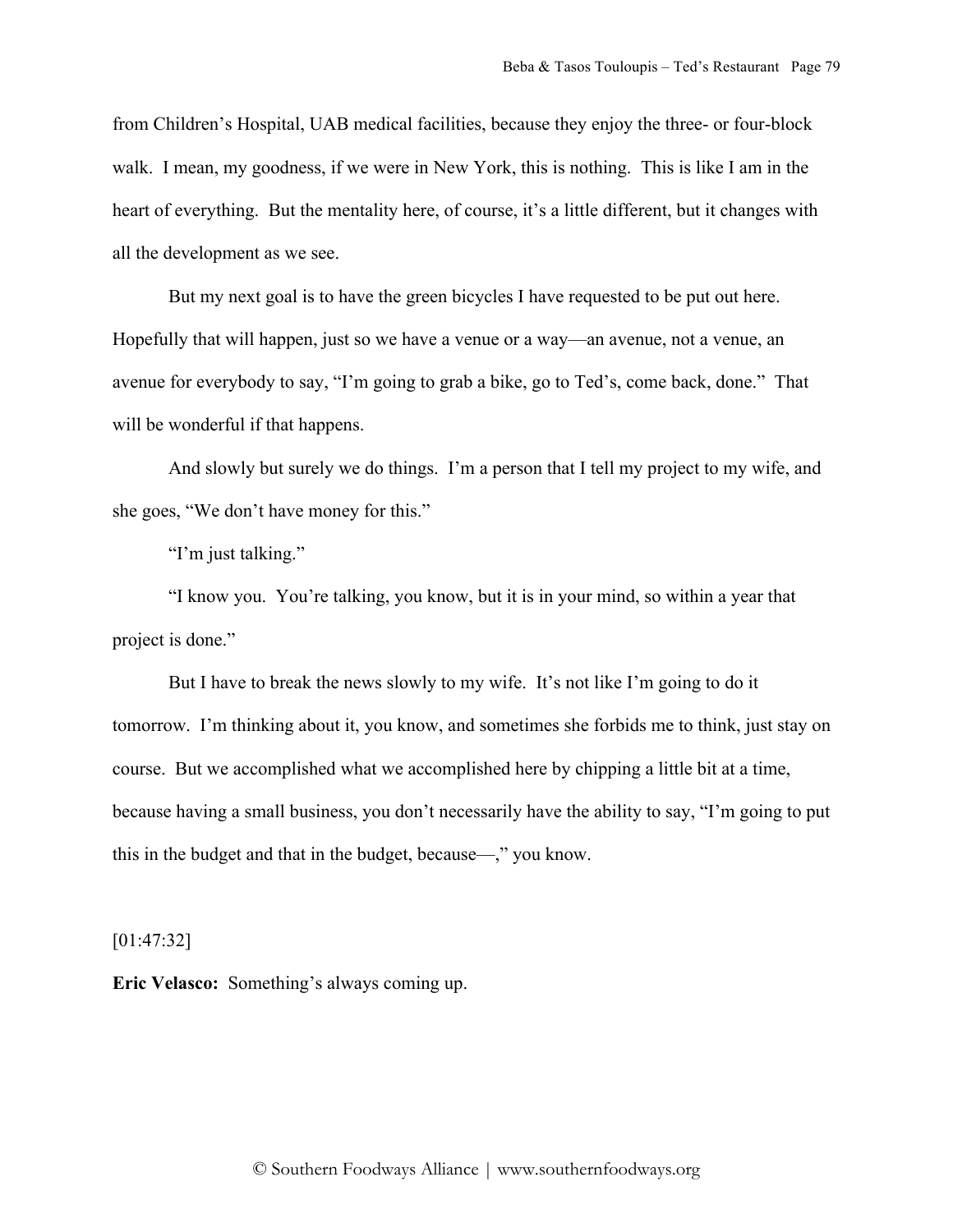[01:47:33]

**Tasos Touloupis:** Well, it's nice to hear people you know to say, "It's not in the budget." I mean, you do it, you make it, then you bite the bullet and you pay. You borrow from Joe to pay Don and vice versa, and you make it. Somehow you make it if you have faith, God is good and will provide. You'll make it, you know. That's our motto.

#### [01:47:58]

**Eric Velasco:** Mr. Ted insisted that the two of you take on this project. Why? Tell me a little bit about what it's meant for you.

## [01:48:08]

**Beba Touloupis:** For us it's been challenging but it's been good. I mean, you know, we were married six years and we took on this job of having Ted's, and, you know, when we took it over, I said we had no idea what we were getting into. It was amazing. We just had faith in the process and Mr. Ted's, and we've grown as a marriage and as friends and as partners, and we've been challenged in so many ways. But, I mean, it's been quite an experience, and we're so thankful for it because everything—it was like we were meant to be here. Everything we had done brought us to being at Ted's. And it's expanded us personally, expanded our family financially, and it has brought up a new appreciation for what Birmingham is. Like, we didn't know what Birmingham was until we had Ted's. We got to experience Birmingham and life in Birmingham.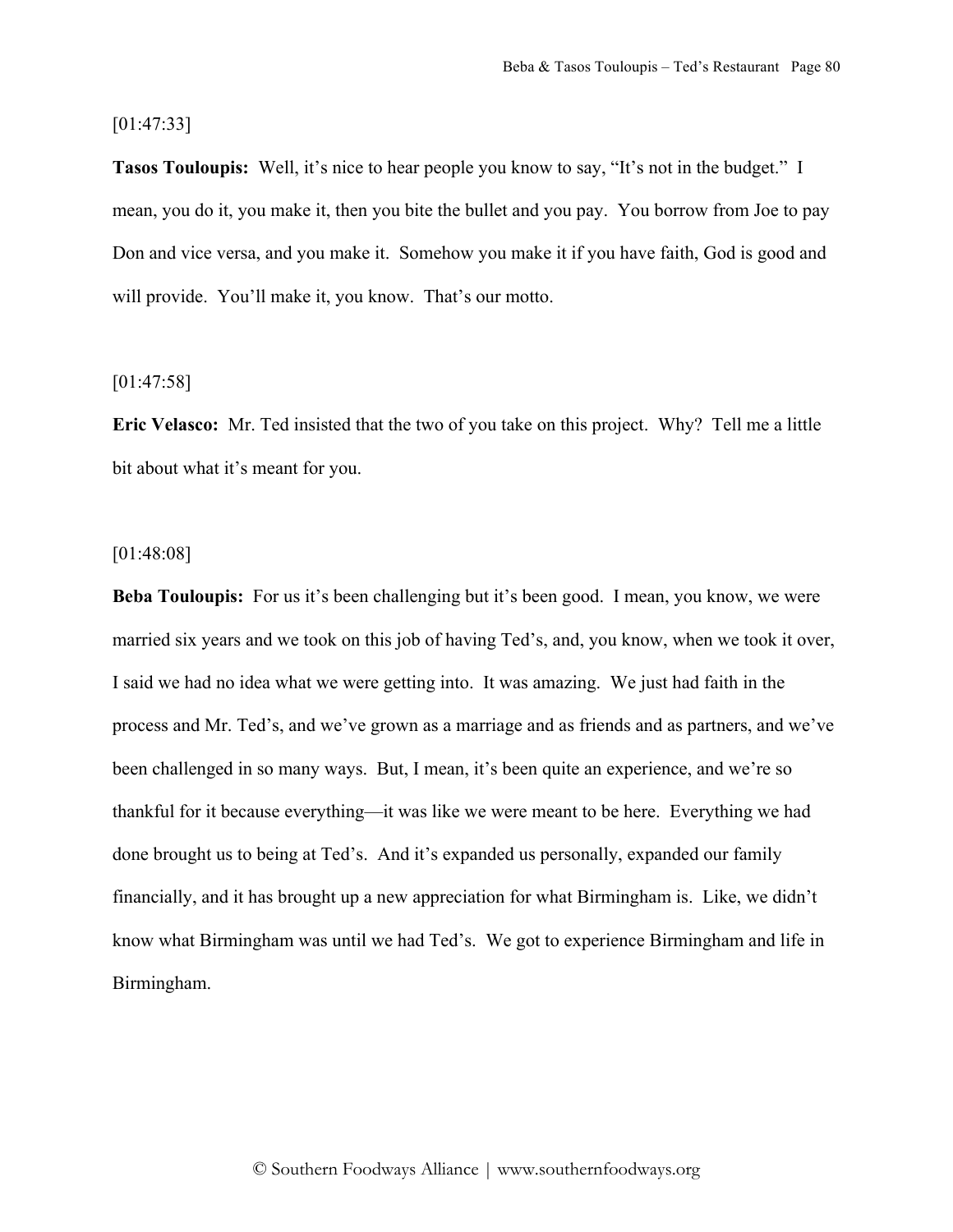## [01:49:05]

**Tasos Touloupis:** Also that was the condition, because Mr. Ted was working the steam table, and his wife, a great lady, her name is Litsa, L-i-t-s-a, Litsa Sarris, great woman. And we haven't spent any time for her. She was working the register, that sixty-year-old register. So it was husband and wife, and if you want to buy the restaurant, it will be husband and wife. So we had two boys at the house, and we had to hire a nanny, full-time nanny, because the kids were little, in order to not necessarily to please, but to make the business go as smooth, or the transition. So I can work—

[01:49:55]

**Beba Touloupis:** That's what we had to do.

## $[01:49:57]$

**Tasos Touloupis:** I can work the steam table and Beba can work the register, and then, of course, after a couple of years when the kids start going to school and Beba had to be a little more involved with the family, I said, "Let me go here, and we're going to change a few things," against his best wishes.

[01:50:13]

**Beba Touloupis:** He wasn't happy about that.

## [01:50:15]

**Tasos Touloupis:** But it worked out. But it worked out, you know, because—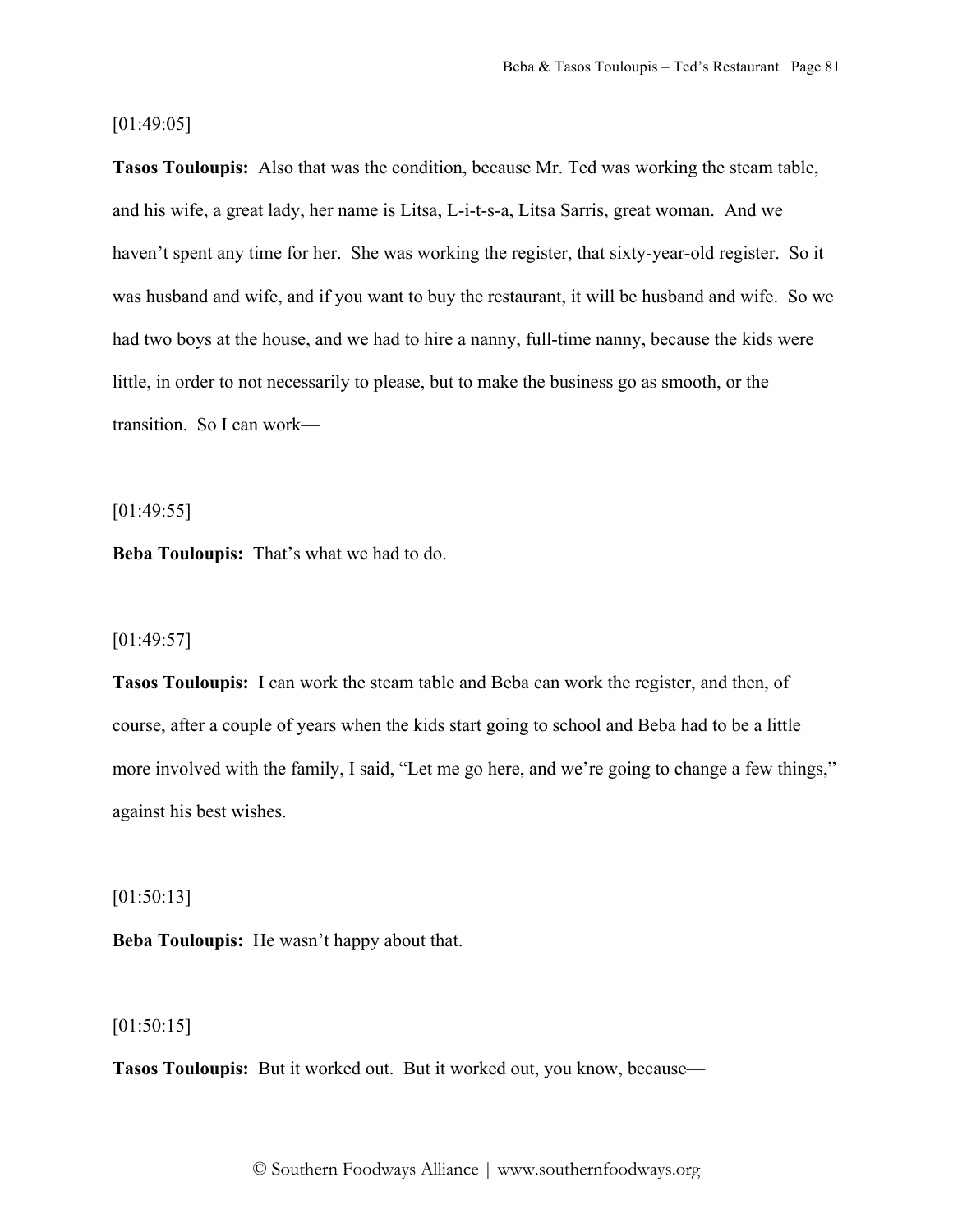[01:50:17]

## **Eric Velasco:** What was his reaction?

## [01:50:17]

**Beba Touloupis:** He didn't like the fact that I'm not here every day. He was not happy, and he would—yeah, he was not happy. He would much rather me have been here every day, every day, but, you know, things change. We evolved. We evolved.

[01:50:32]

**Eric Velasco:** But you had three small children at that point.

## [01:50:32]

**Beba Touloupis:** Three small children, and they had kids, too, though. They had two children and they did it. But, you know, we did it our way. We did it and we didn't do everything that Mr. Ted did, but we continued and we tried to continue how he did it, what he did, and the service he provided for the customers and the experience. But we had to do it Tasos and Beba way, and what worked for us, not everything worked for us what Mr. Ted and Litsa did, but I think we carried on most of what he did. And like I said, it really helped us bring a new appreciation for our marriage, for Birmingham, for what we have.

## [01:51:11]

**Tasos Touloupis:** The foundation was here. We just built a couple of extra stories above what he already had, and that was the caveat. Like Frank Sinatra said, "Did it my way," you know, we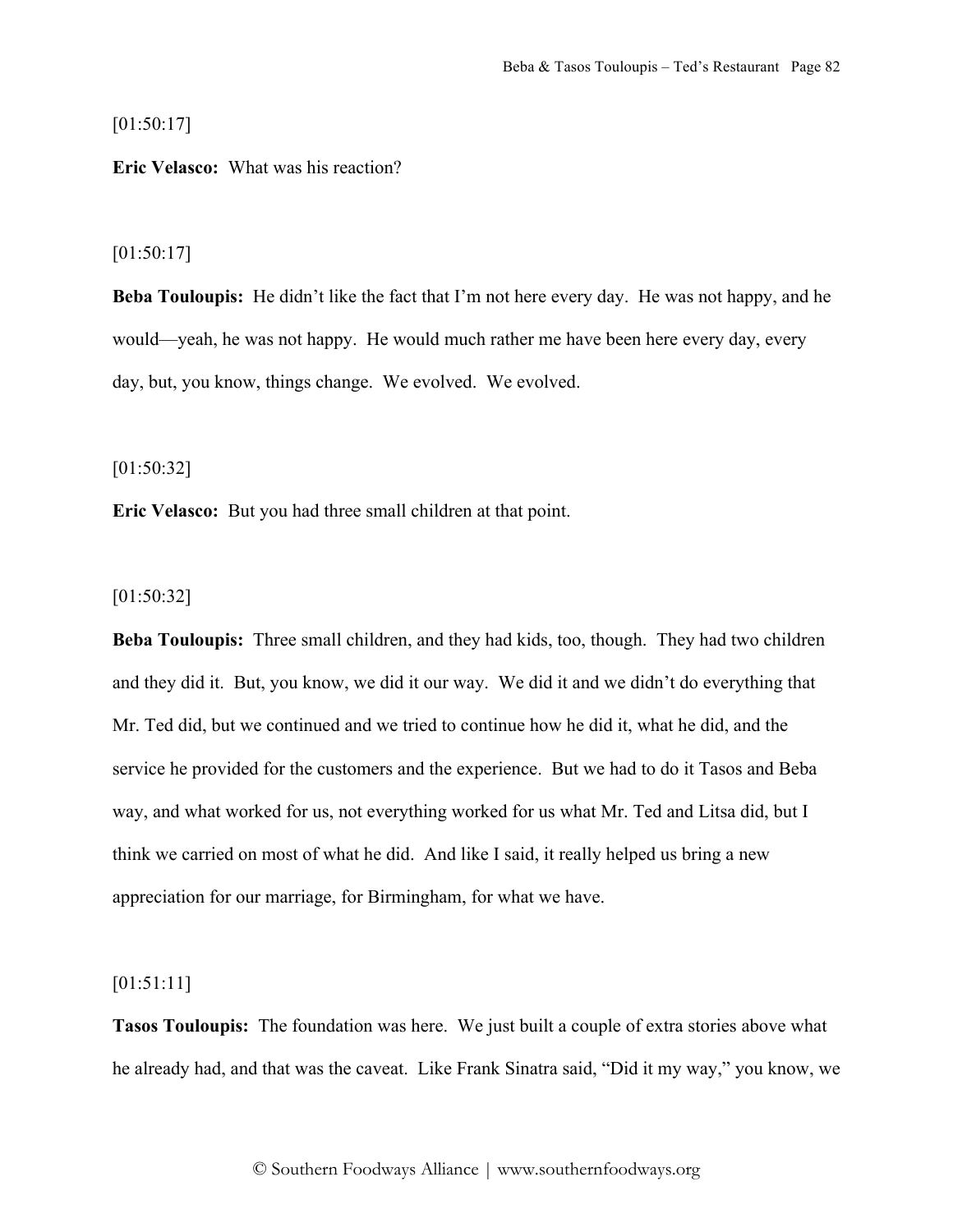did it our way. But it was him who started it. We cannot take credit of creating Ted's. We cannot take credit of having the clientele we have because of my charming personality, just a lot of people—

[01:51:48]

**Beba Touloupis:** We can take credit for continuing it. That's about it—

[01:51:50]

**Tasos Touloupis:** For continuing, yes.

[01:51:51]

**Beba Touloupis:** —and making it, surviving.

[01:51:52]

**Tasos Touloupis:** And throwing a little bit of that—

[01:51:55]

**Beba Touloupis:** But I will add one thing, though, is the fact that we have customers here that Mr. Ted had as customers, and the part of our challenges is, and I think Mr. Ted realizes that, is we do having an aging population, and we have a group of millennials out there who don't even know what a "meat and three" is. They were like me seventeen years ago. So part of our challenge, what we're realizing, and for us to continue being relevant as Birmingham is growing, is we have to grow the population and grow the customer base. So that's one of the challenges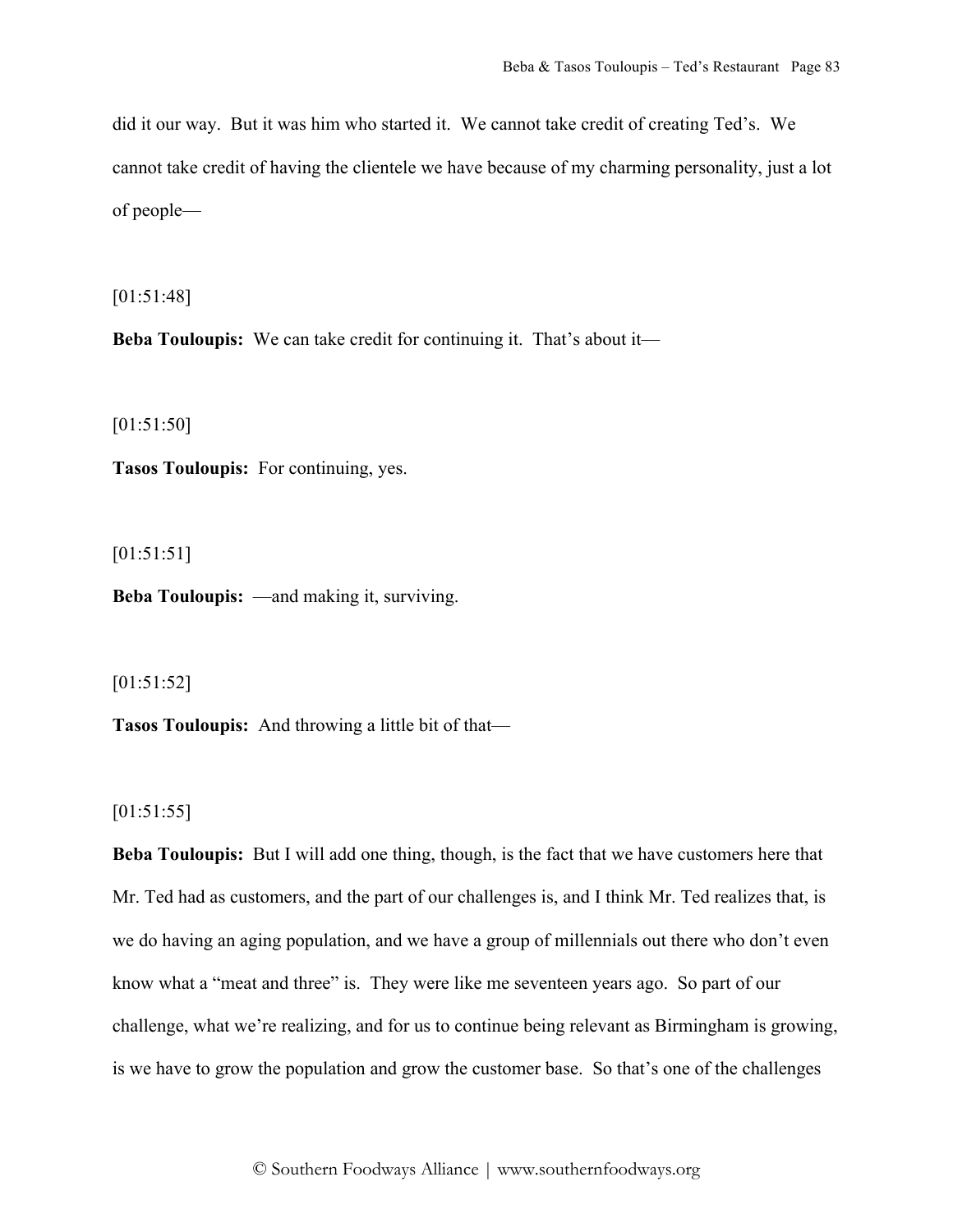and what we're working on right now, is why we've done the murals and refreshed everything and trying to bring a little modern twist and a new appreciation and educating the younger kids, the millennials, of what a "meat and three" is, because I do think that we're relevant and we have a little piece of history here. 1973. How many businesses are still here? [*Laughs*]

## [01:52:51]

**Tasos Touloupis:** Well, it's a slow process, but we do see a lot of young professionals because also the downtown is filling up with young professionals. Most of Mr. Ted's customers have retired and have they moved. In other words, when you retire, you don't see downtown. You just stay either in Hoover or Pelham or whatever they're staying, you know, wherever they live.

I said that early on, and, again, we started catering, and we built the catering business from ground zero. Mr. Ted did not do any catering.

[01:53:36]

**Eric Velasco:** When did that start?

# [01:53:37]

**Tasos Touloupis:** That started almost four, five years into—by 2004, '05, I started promoting the catering. I remember myself, I came with idea of Thanksgiving packages, and we did that, and we were frying turkeys. Back then, it was the trendy thing to do, and we were promoting a dinner for fifteen people for an incredibly—like eighty bucks when we started, for fifteen people with a fried turkey and a couple of trimmings and dessert and so forth or whatever, you know, just a nice meal. I'm not saying it was the whole Thanksgiving dinner table, but it was a nice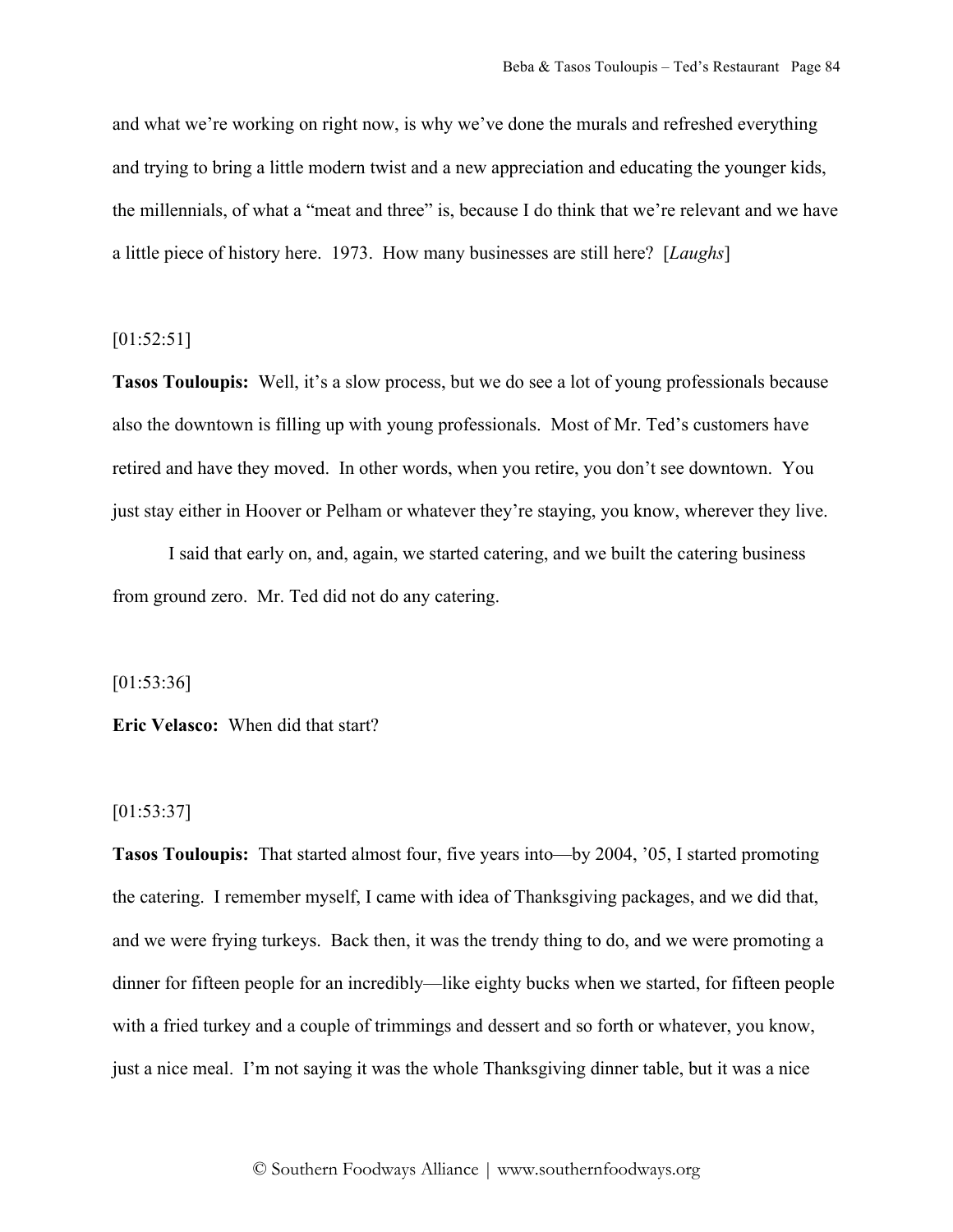supplement that you didn't have to worry about. And it was hard work. I mean, I remember the second year when we start the fried turkeys, we fried 120-plus turkeys.

## [*Interruption*]

[01:54:38]

**Eric Velasco:** So we were talking about the challenges of trying to attract the millennial crowd, but when we cut off, we were talking about trying to do the Thanksgiving fried turkeys.

### [01:54:48]

**Tasos Touloupis:** We managed to be successful for about four or five years, but it was hard work, fighting the element of cold weather in November, and having four or five fryers outside, that they were huge, and I was frying five turkeys at the same time in a fryer, and doing the squash casserole, the yams, the macaroni and cheese, the creamed potatoes, and so forth or whatever.

So we were closed—we closed the restaurant on Wednesday, the day before Thanksgiving, and that's what we were doing, and preparing the pecan pies and the sweet potato pies, everything from scratch. People loved it. It was too hard work, and then Tasos was dead Thursday, Friday, and Saturday. So I said, "Where's the Thanksgiving?" [*Laughs*]

So after years, that trend just—I've done it, I think, for five years, something like that, and there are still websites that if you Google "fried turkey," our name pops up. People calling me, "Hey, I want to order fried turkey for Thanksgiving."

I said, "Honey, you know, I haven't done it for ten years."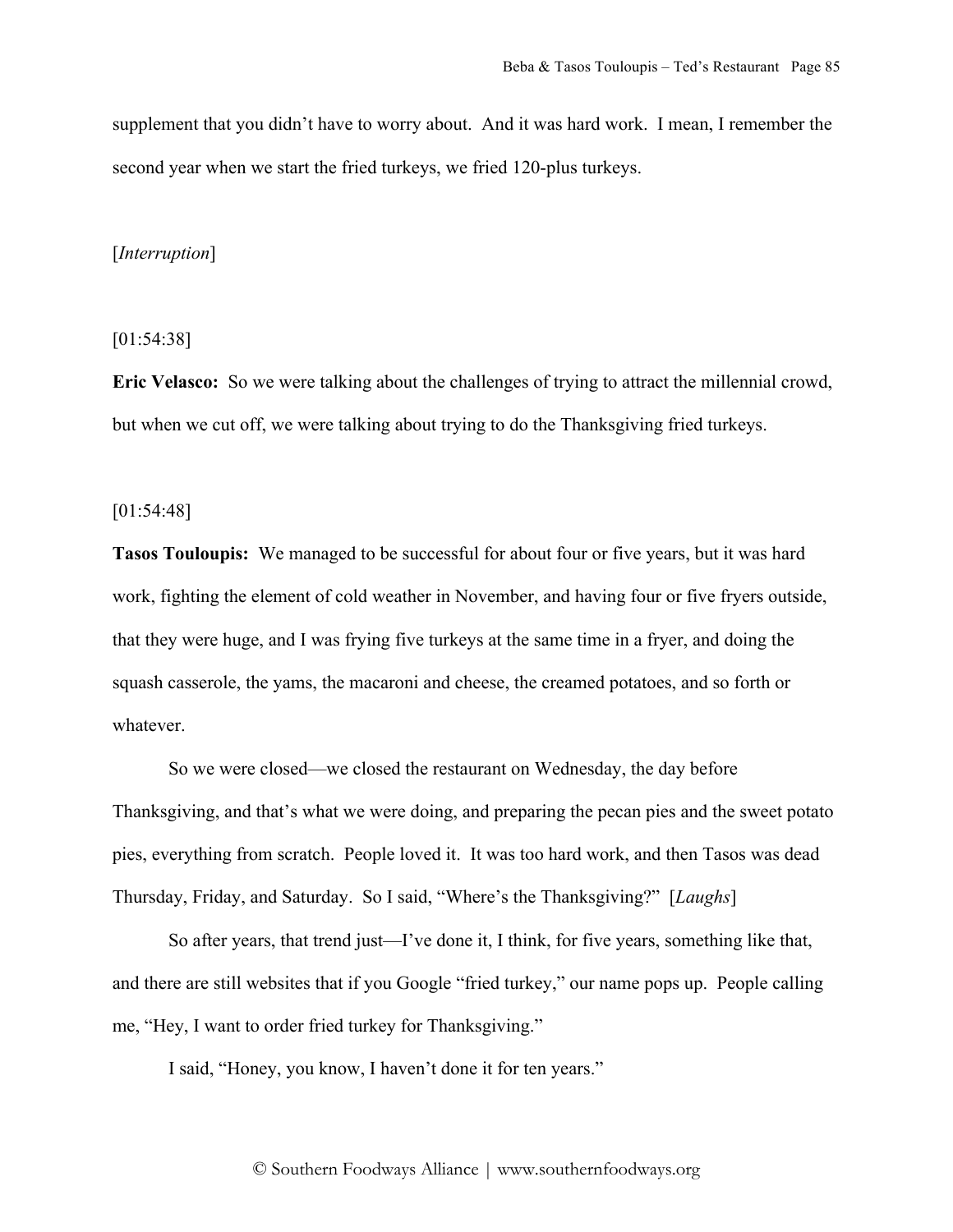"But the website says you do." But that website has not updated, and I don't think we'll ever update it.

And we speak, like the catering business, we emphasize downtown area. We have a lot of clients. UAB is number one. The medical facility, Children's Hospital. And our meats, that's what they want. It's a nice and pleasant surprise to have lunch from Ted's because it's hot meal. It's fresh meat and fresh vegetables. It's what the doctor ordered for the day, and our goal is to build that. My goal is to build that by—that's why we generated a new website. That's why we try to stay ahead of social media and Instagram and Facebook and—

[01:57:08]

### **Beba Touloupis:** Twitter.

## [01:57:10]

**Tasos Touloupis:** My lovely wife is in charge of all these things, because I like to talk, I like to look at a face, and I like to talk, I look to book, I like to—instead of emails and correspondence. She's more patient with that. I'm more of a person-to-person interaction, and that's why I love to be at the restaurant talking to the customers, having fun.

If you come one day and set up a camera right here where the bar is, and I'm working the register and you monitor and you record the comments, the teasing, and the interaction I have with the customers, you're going to have plenty of material for a TV show, you know, called *The Restaurant*. Like *Cheers*, this is the restaurant. Or should I say the Greek restaurant, or the crazy Greek who's teasing everybody and is messing with everybody, but everybody's have a good time.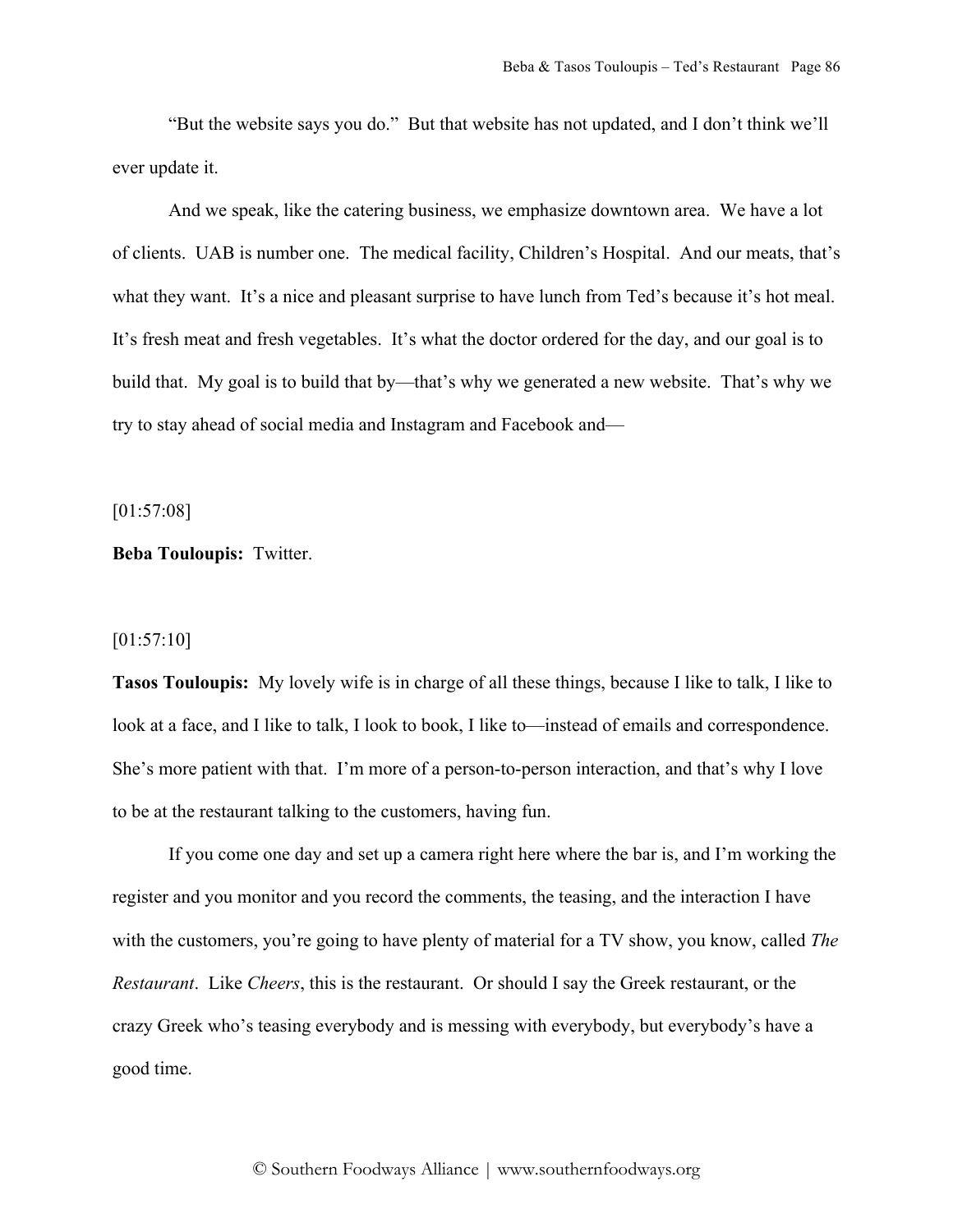[01:58:14]

**Eric Velasco:** And the regulars know your family. I saw the guys were teasing your son the other day.

[01:58:17]

**Tasos Touloupis:** Correct, correct.

[01:58:19]

**Beba Touloupis:** They've grown up in here, you know. Alexi was in a bouncy seat, pumpkin chair, whatever you call them. John was two. So they were on the crates. For the longest time, they would come in and they'd want to play—not play, they'd want to do the register. Once they started counting and they could give change, they would stand at the register and they would give people the dollars, the 50 cents, and they would tease us, child labor laws, and they would just look and, "What does that mean, Mom?"

I said, "Don't worry." But they literally have grown up in this place.

# [01:58:48]

**Tasos Touloupis:** It is the typical family-owned business where the customers interact with the owners, the owners interact with the customers, where we like to make our business—I mean "our business" up to a point—their business—family, in other words, who we are and what we stand for, and we take the same back from our customers. To me, that's the beauty of a small business, that you know your customers and your customers know who the owners are, they know what they stand for, what they believe, what their convictions are, what their children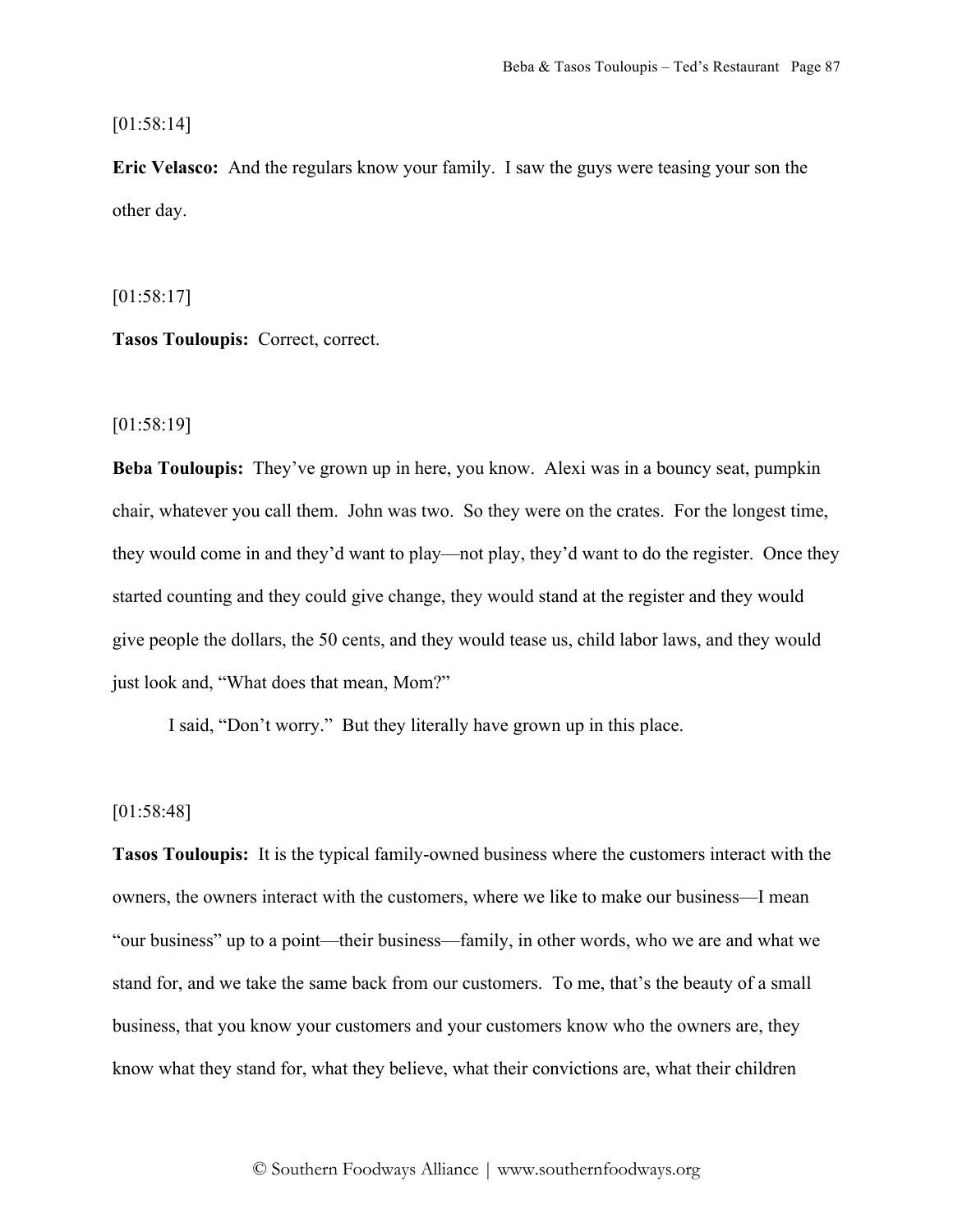doing or where they are. Oh, my gosh, they're grown up or are they now out of high school, they're in college. It's like an extended family. It's not just "I went to a very nice classy restaurant, the waiter was good, the food was good." Okay. That's it. There is more conversation when they say, "Oh, I went to Ted's. Guess what? That crazy Tasos did this, said that, did this, came to the table, did this, did that. We had fun. We had fun."

#### [02:00:09]

**Eric Velasco:** It's like your home away from home.

#### [02:00:10]

**Beba Touloupis:** It is. To give you an example of our history, we had a good customer who used to come in here once a week, maybe, with his dad, and his dad was an elderly gentleman, and he was eating with Mr. Ted and Litsa, and Jimmy started eating here. So Jimmy came in with the whole family a couple weeks ago, and I said, "Uh-oh." The whole family, they were dressed up. I saw the waitresses talking to them, they were hugging him. I said, "Uh-oh."

So he gets to the register. "So," I said, "what's going on?"

He's like, "Well, we lost Dad. We just had his funeral. I don't know if you know this, but Dad and I always ate our vegetables here."

I said, "Yes, we knew that you ate your three vegetables here."

"And Dad told me you have to always eat your vegetables, and every time I come, I get my vegetables here with Dad." He said, "This was a great experience and a great place for us, and now we brought the kids to come and honor where Dad loved to eat and get his vegetables." And that was really cool. I mean, that's what Ted's is all about, where you become our family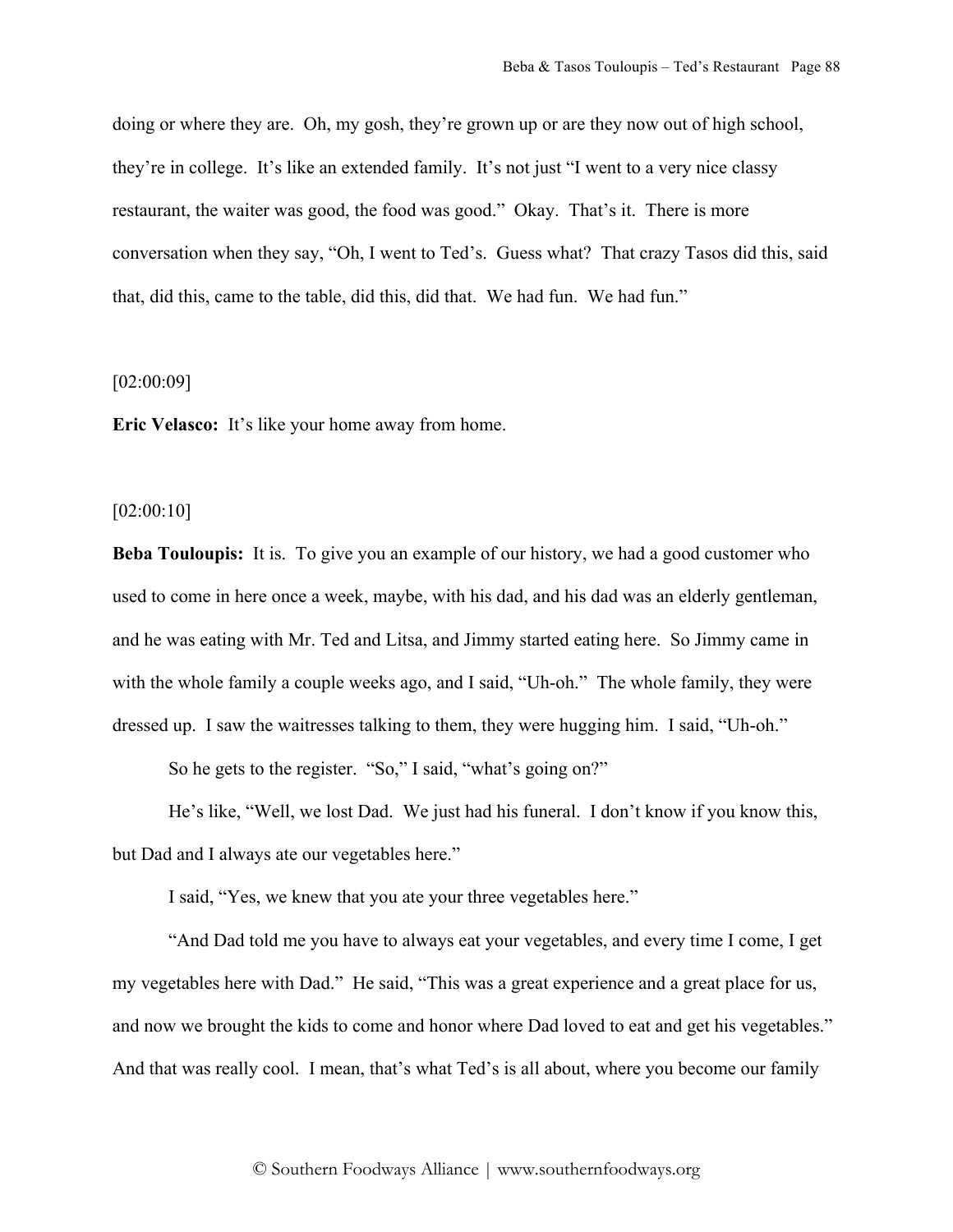and we get to know you, and it's not just grabbing a plate and sitting down and walking out. It's not going to happen when you come here. It's not.

#### [02:01:26]

**Tasos Touloupis:** We had another lovely lady, and for her 100<sup>th</sup> birthday she came to Ted's Restaurant. She passed away. When she came here, we knew each other because she was regular. She was in a home, but she was 96, 97, 98, 99, 100. When she said, "It's 100"—I never allow anybody to sing "Happy Birthday" because I find it rather annoying to interrupt the whole restaurant because somebody's celebrating happy birthday, and the clap and this and the cheers, whatever. Happy birthday, it's okay. It's all right. But that day, that particular day when my lady was here, I screamed to everybody and I said, "All right. The lady here is my best customer. She's been here for so long, and we're celebrating her 100<sup>th</sup> birthday." She was so strong. She had a clarity of vision. We sang "Happy Birthday," and I said, "I wish you the best in health from here on, and I want to see you again next year to celebrate  $101<sup>st</sup>$ ."

She goes, "As long as I eat my Ted's vegetables, I'll live another year to see you."

I said, "Golly, where is the video? Where's the recorder?" I mean, what a testimony, 100-year-old lady to say, "As long as I eat my Ted's vegetables, I'll live another year." I mean, it was so emotional, so incredible.

But, again, that was the old guard, as they grow, and hopefully some of them that were great and the kids were lucky enough to pass on the attitude, "Eat your vegetables." But I think, you know, the mentality of fresh vegetables and farm-to-table is coming, and at Ted's we've been doing this since 1973. Now all of sudden it's the farm-to-table. In other words, we'll ship you the fresh vegetables and we'll show you how to cook it at the house.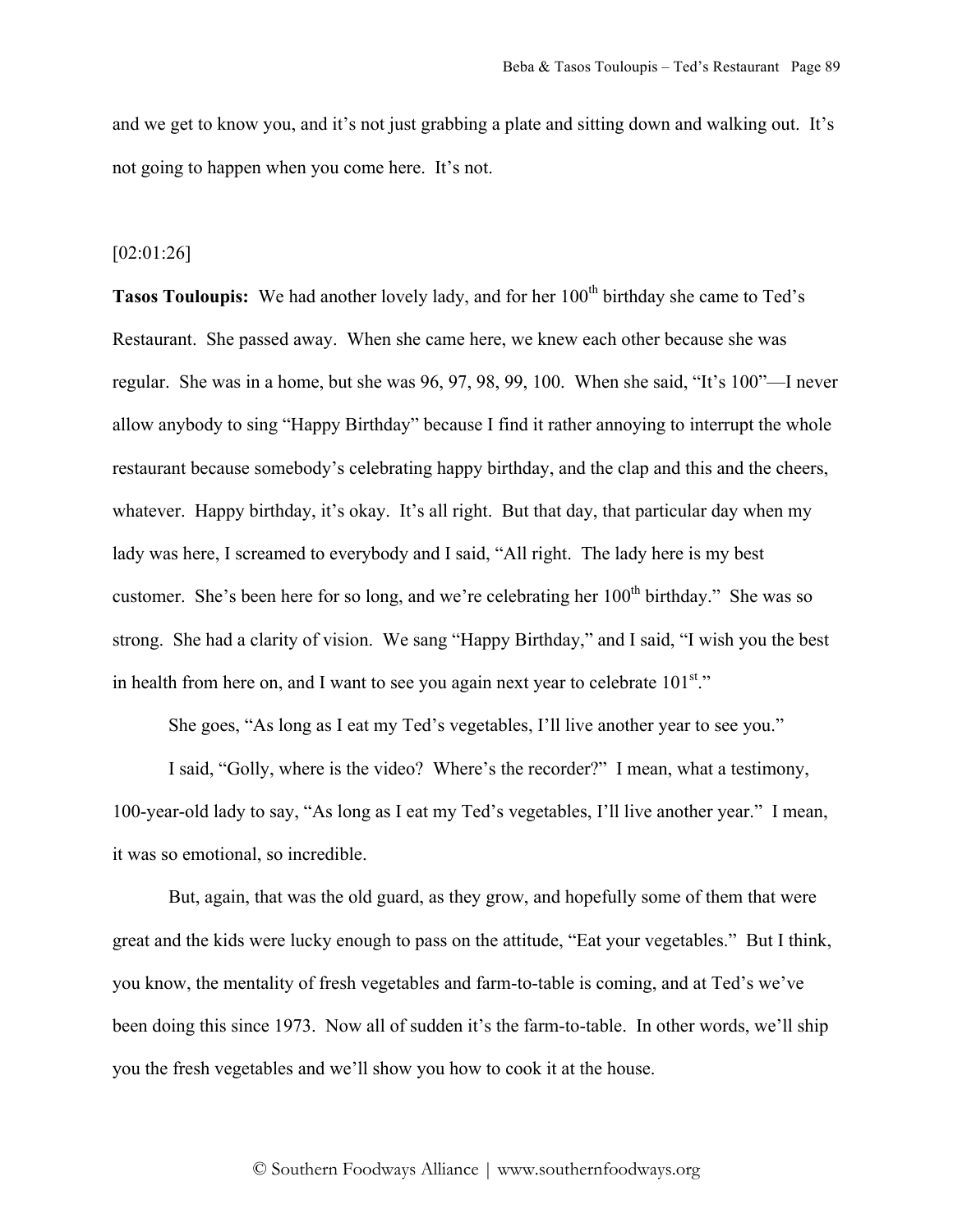Anyways, but we've been doing this, and we've been doing that with relative success, and people are used to it. Sometimes we have fights with the customers. Oh, for example today's Wednesday? All right. Monday and Tuesday I didn't have squash. There was no squash in the market. This is the month. Oh, it was like it was about to be a riot. "Where is the squash casserole? I came here for my squash casserole, squash." So the clients, the customers know exactly what they're going to eat, and they get in the car, the car knows the way, it automatically brings them here, and God forbid if either I screw up and I don't buy anything or it's out. I mean, if it's not in the market, I can't cook it. Anyways, but—

[02:04:45]

**Eric Velasco:** Where are you getting your produce from?

#### [02:04:47]

**Tasos Touloupis:** We buy our produce from the Farmers' Market, primarily Kontos. Kontos has evolved. That's another Greek, the banana man, Kontos, you know, just started the banana stand. He used to sell bananas from South America and built an empire. Now they do all kind of vegetables, so I go over there. I give my order. I go twice a week, sometimes three times, it all depends, and I get all the vegetables loaded up, bring it over here. [Interviewer's note: Alex Kontos started his fruit company in 1888 and made a fortune by cornering the local market for bananas, then a novelty fruit. His company is still in business, run by a Kontos.]

## $[02:05:17]$

**Eric Velasco:** Mr. Kontos, I mean, he goes back to the beginning, late 1800s.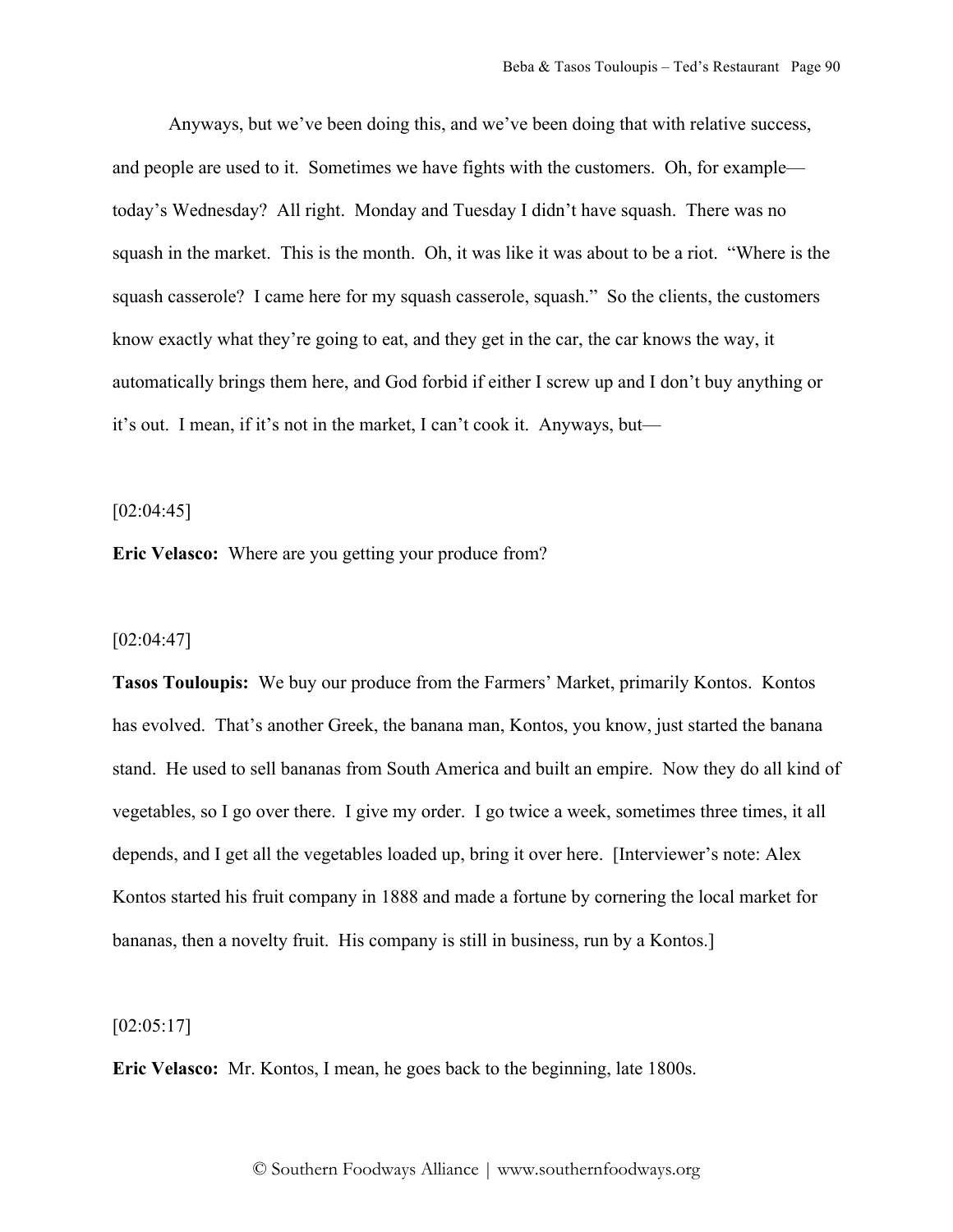### [02:05:21]

**Tasos Touloupis:** Correct, correct. Correct, correct. What a story. I mean, really, you know, you study the story, how it started, how it evolved, how it has expanded, you know, again, the Greeks.

[02:05:39]

**Eric Velasco:** What is it that made all these different Greek people such successful entrepreneurs?

 $[02:05:46]$ 

**Tasos Touloupis:** The desire to create. When these people migrated back then, it was not to leave a situation because another situation was better, but it was to leave a situation and move to an environment that they have the opportunity to be successful, to be creative, because in Greece the sources, the resources, I should say, they were very, very limited, especially after the war. After the war, you know, the whole country was devastated. There were not that many jobs. The government was moving slow in rebuilding. It was not like the rebuilding of Germany, because they got all the help from the United States. Greece was just the last place on Earth, you know, to receive help. But all these people who migrated said, "I'm going to go and make a better life for my children," and that—

[02:06:53]

**Beba Touloupis:** The U.S. was the land of opportunity.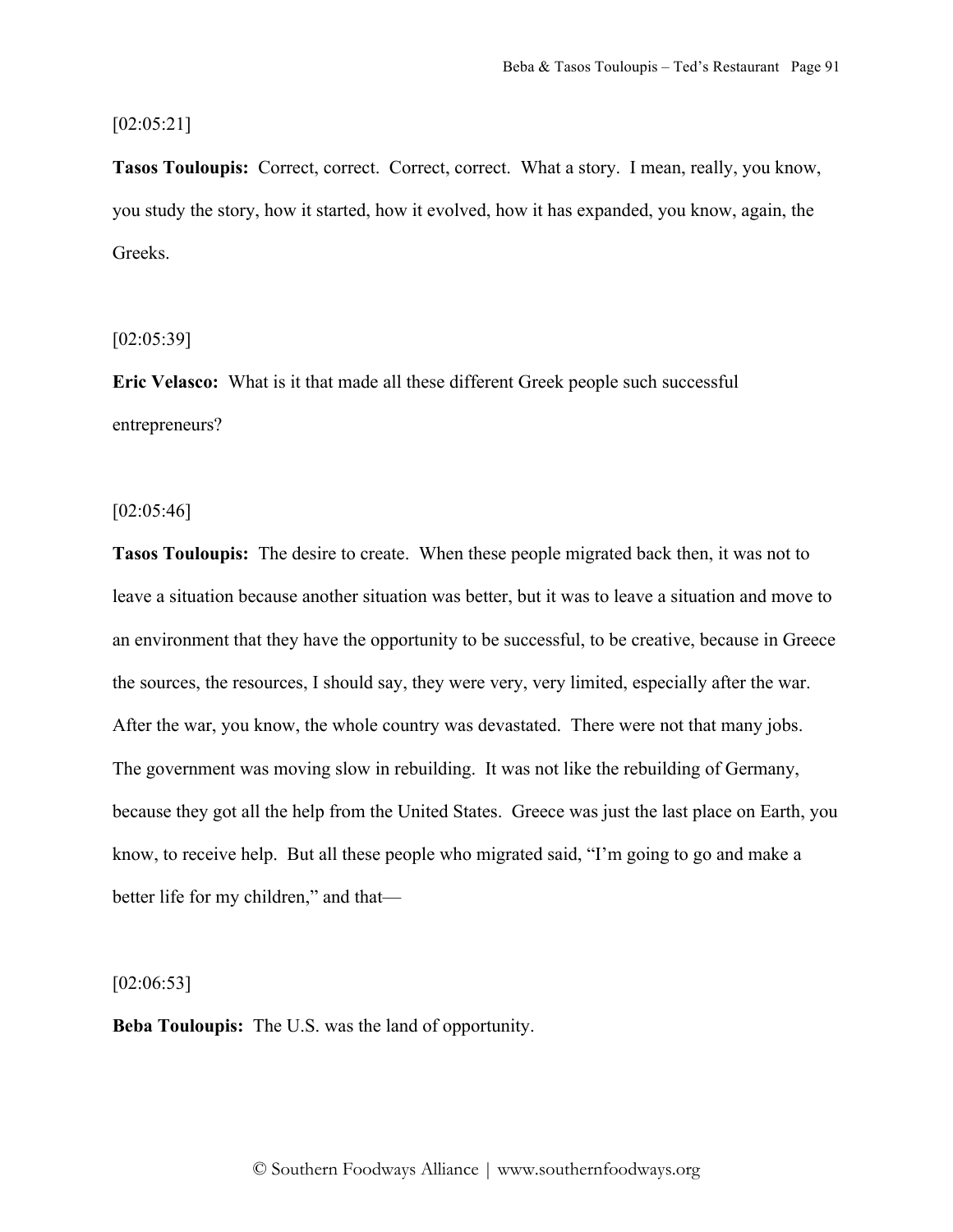[02:06:54]

**Tasos Touloupis:** Exactly. That hunger, that hunger, that starvation was so strong, and that's what made all these stories, the successful stories about the Greek immigration, because even though the perception might be that the Greeks are lazy, they retire at the age of fifty, that's why they're broke, I mean, we're hardworking people.

#### $[02:07:25]$

**Beba Touloupis:** And we seem to have an endless need to continue better lives for our children. Like Tasos and I, we had good lives compared to Mr. Ted did, but it seems like we had a constant journey for better. Like Tasos came here for his education, I came for my education, and we want better. We want to do better, and we have. We've worked. We've put our kids in great schools. They're in college now. They're first-generation Americans, and they will, hopefully, hope. We're teaching them to do that, to want better, to continue providing and giving back to society and being productive. I mean, it's like this is just a drive within us to keep doing better, and I think that's what keeps us going every day is the family doing better and giving back, which is huge for us too. It's like you have to be thankful and grateful for what we've been given and help to give back some of it.

## [02:08:23]

**Tasos Touloupis:** I wish I had a picture of my first one, John, at the age of six. He drew a little drawing and he put the restaurant, Ted's, and then he put a Greek flag, an American flag, and a Bahamian flag, and he was trying to determine the percentage.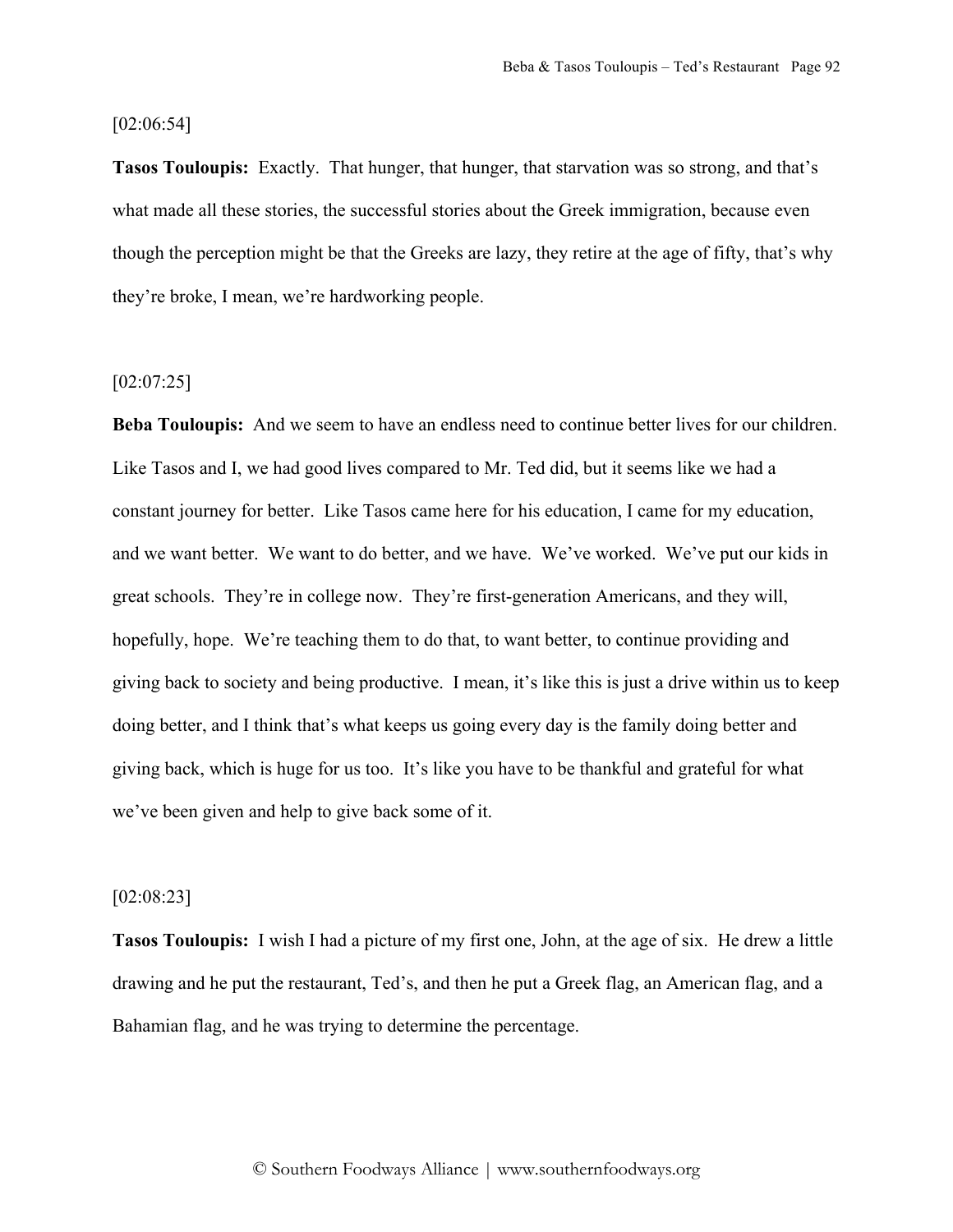## $[02:08:45]$

**Beba Touloupis:** He's all three of them combined.

#### [02:08:46]

**Tasos Touloupis:** Right, combined. In other words, that is the mix of the ethnicities. But he was asking, "Okay, am I 50 percent American and 40 percent Greek and 10 percent Bahamian?" We had fun for about a week just trying to determine the percentages and what country. But that's the beauty about being—and I don't consider myself an immigrant because I am not an immigrant per se with the broad definition that you migrate for a better future. I came here on a student visa to receive education, so therefore I don't call—but I became an immigrant because I stayed and I changed my citizenship. Right now I have a dual citizenship, of course, but it was a little different for both of us versus her parents, who migrated for the purpose of to make a home, a new home, a home in a new country.

### [02:10:00]

**Eric Velasco:** And find new opportunities.

## $[02:10:02]$

**Tasos Touloupis:** That was the power and the energy that the Greek immigrants had early on, to come over here, work hard, because the opportunities are here, and then they sent a message to the village where they came from, or to the city, and then they brought in a relative, a cousin, a friend, and that's how you see the communities building up.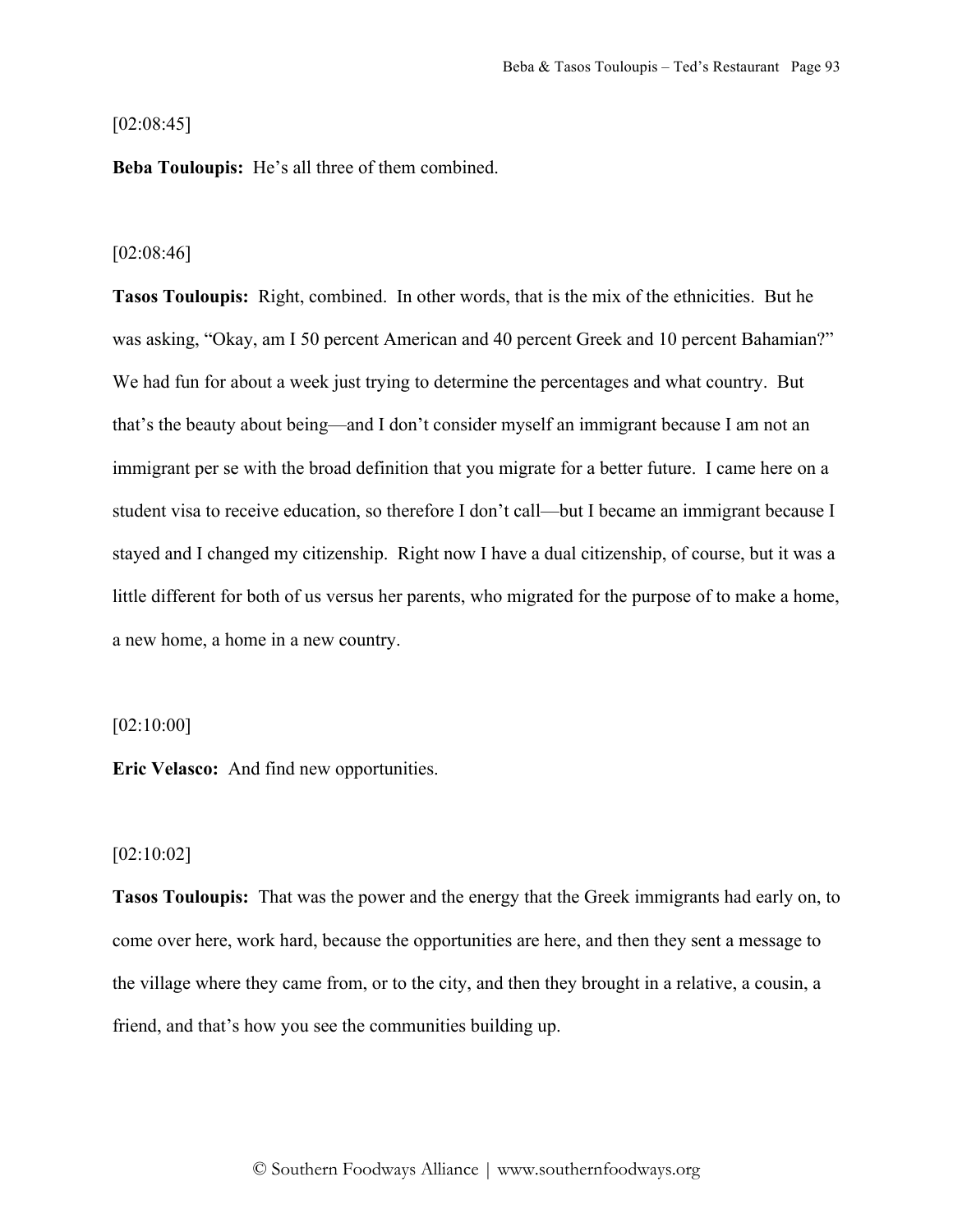## [02:10:32]

**Eric Velasco:** Do you go back home often?

#### [02:10:34]

**Tasos Touloupis:** I try to go every two years, three years. It's rather difficult because I don't want to leave the restaurant, close the business, but we established, in fact, to close for ten days during the Fourth of July, and we manage to escape. Beba sometimes stays behind or she comes along. If things are a little better, you just want to close during the Christmastime and New Year's, and then, of course, during the Fourth of July the downtown of Birmingham is about 50 percent vacant. Everybody is taking off. It's barbecue time. It's not fresh vegetables. And that's when we try to take our vacation as a family together.

[02:11:35]

**Eric Velasco:** Why is it important to go back home?

# [02:11:37]

**Tasos Touloupis:** Important because family values, you know, are very strong in the Greek culture, and the fact that you left and you left your family there, your mother, your relatives, your sisters, it's very, very important. The other important thing is that you expose your kids to who the parents are, where they come from. We used to go to the Bahamas when my mother-in-law used to live there, and they loved it, and they were going for a whole month and I was joining them during the window of Fourth of July.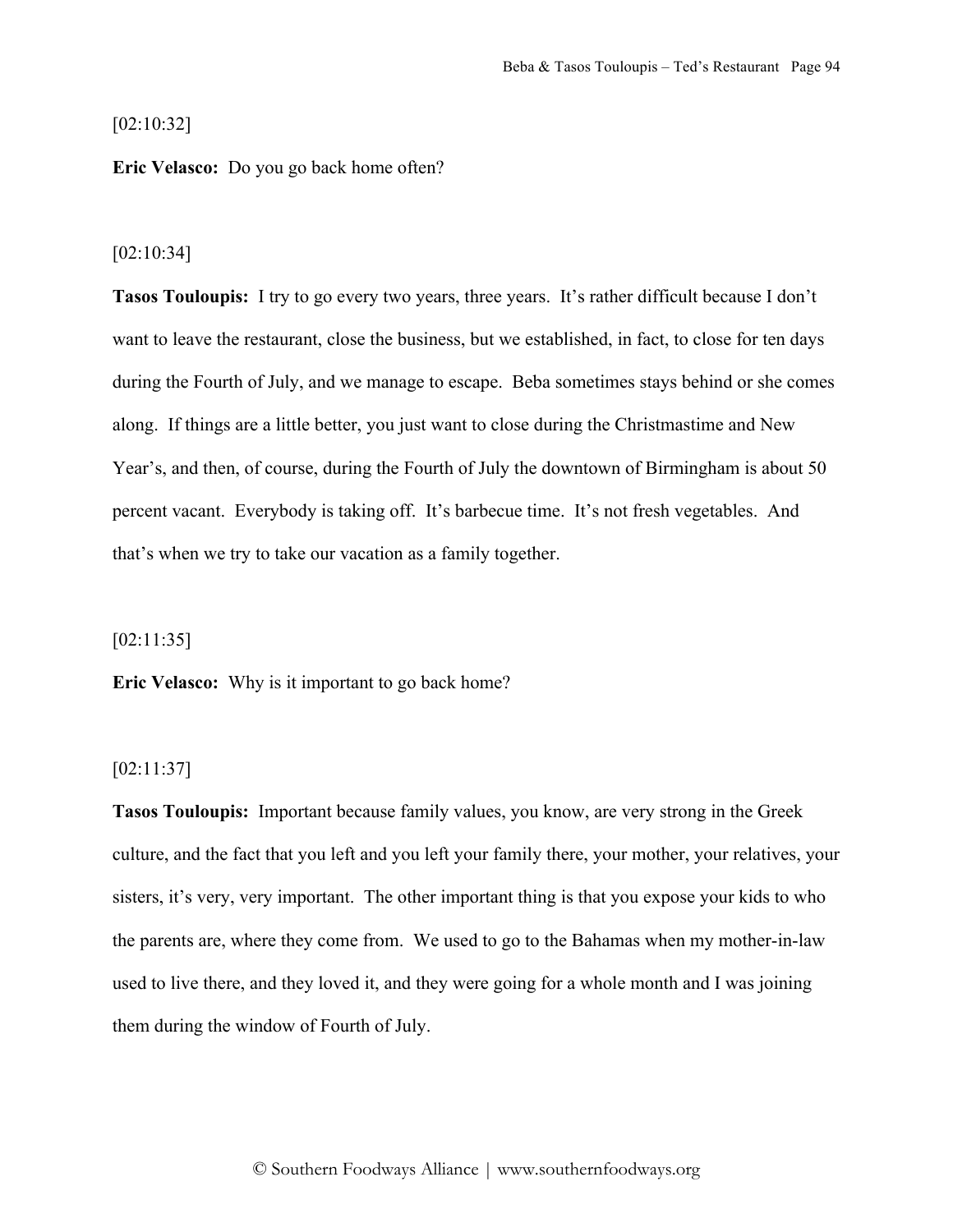So now my middle son, Alexis, wants to learn Greek, all three of them accusing me for being lazy, not forcing them to learn Greek by speaking to them Greek, but they do know—they have a small vocabulary in Greek language, the one that you don't want to hear, and that's how they start. But they do understand the culture. They love the food. They've been there a couple of times. And it is nice to carry on the pride, the culture, the religion. The Greek Orthodoxy is very important to us. It's very, very important to continue, and you cannot continue by being absent, by not recognizing where you come from, so it is—

#### [02:13:18]

**Beba Touloupis:** And they don't have any roots here. They don't have anybody here to help them, other than my mom moving with them. So in order for them to be able to figure out who they and where their roots are, they need to make those trips and to figure out who they are and what does it mean for them to be Greek. They're learning it. They love Greece and they have many great trips, and they're figuring it out. John actually wrote a paper on what it means to be Greek and how that Greek heritage has shaped him. So they're figuring it out.

# [02:13:51]

**Eric Velasco:** That's one of the things that fascinates me about the Greeks in Birmingham. I'm a third-generation Mexican American, so our family, assimilation was everything. My father, whose parents came over from Guadalajara, didn't speak a word of Spanish. Here what I see is a very strong desire, pull to assimilate, to be a good American, to speak the language, it's essential for business and all that, but I also see equal importance placed on maintaining just cultural identity here.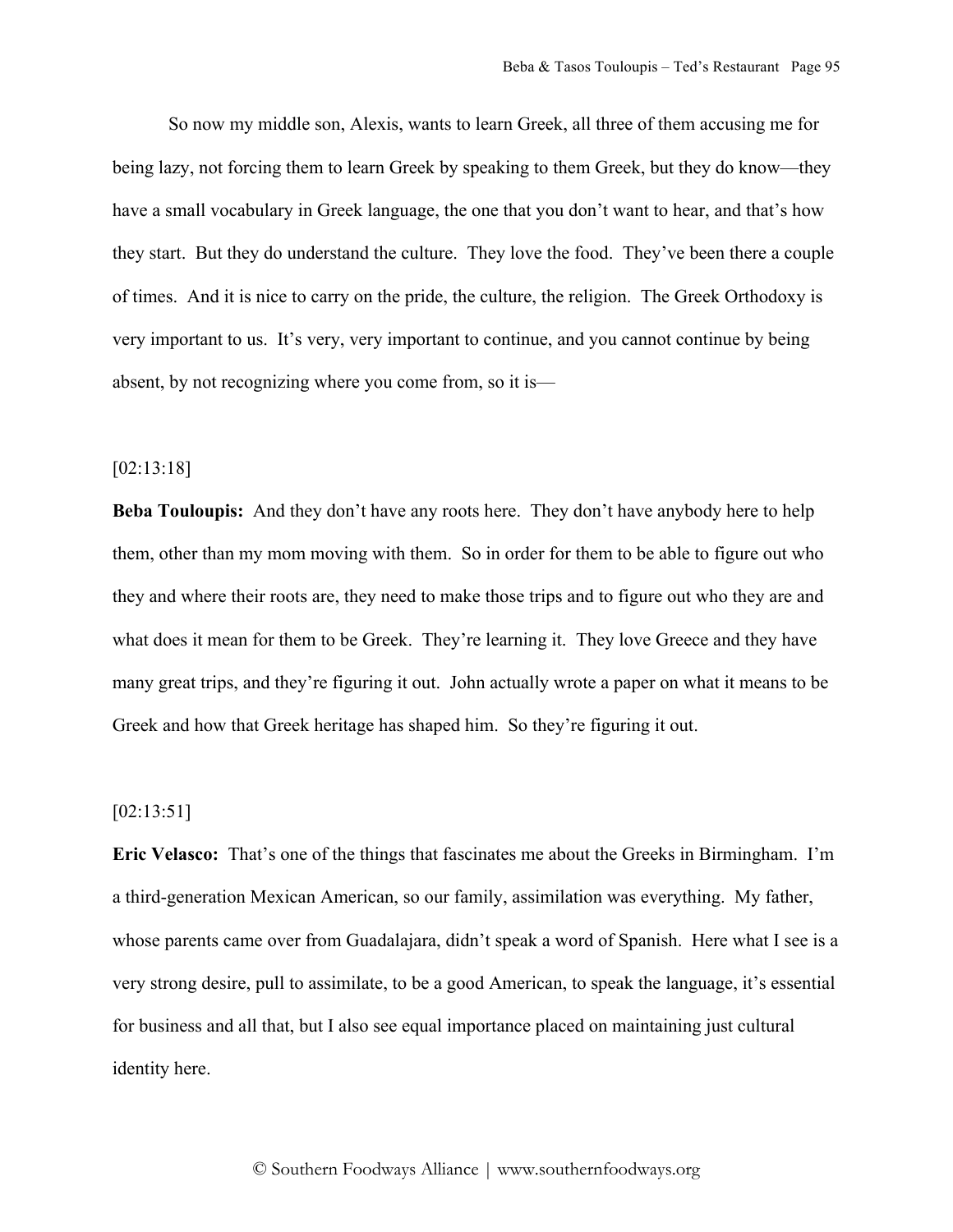[02:14:29]

## **Beba Touloupis:** Yes.

[02:14:30]

**Tasos Touloupis:** And you can see that with the Greek Festival, because the Greek Festival in Birmingham is the biggest in size and revenue in the whole region of Southeast, and the Greek community here, as far as size, is relatively small. It's not that big. There are only 800 families. But the Greek Festival we put is so strong, so big, so beautiful because all the Greeks are just so strong in the food, the religion, the music, the dances. So everybody has a tremendous experience. If you live in Birmingham and you don't go to the Greek Festival every year, then you're like, "Check." You get a checkmark. [*Laughs*]

The other thing is that part of us was all the restaurants that there are like in—oh, Birmingham Originals also is an association, consisted of independent restaurants like me, and there are about thirty-five, forty members, and being a part of that organization also saved and helped tremendously in our success here, and we continue to participate in their activities raising money for charities and putting a big festival, food festival.

# $[02:16:16]$

**Eric Velasco:** Breaking Bread? [Interviewer's note: Breaking Bread is an annual charity fundraiser by Birmingham Originals.]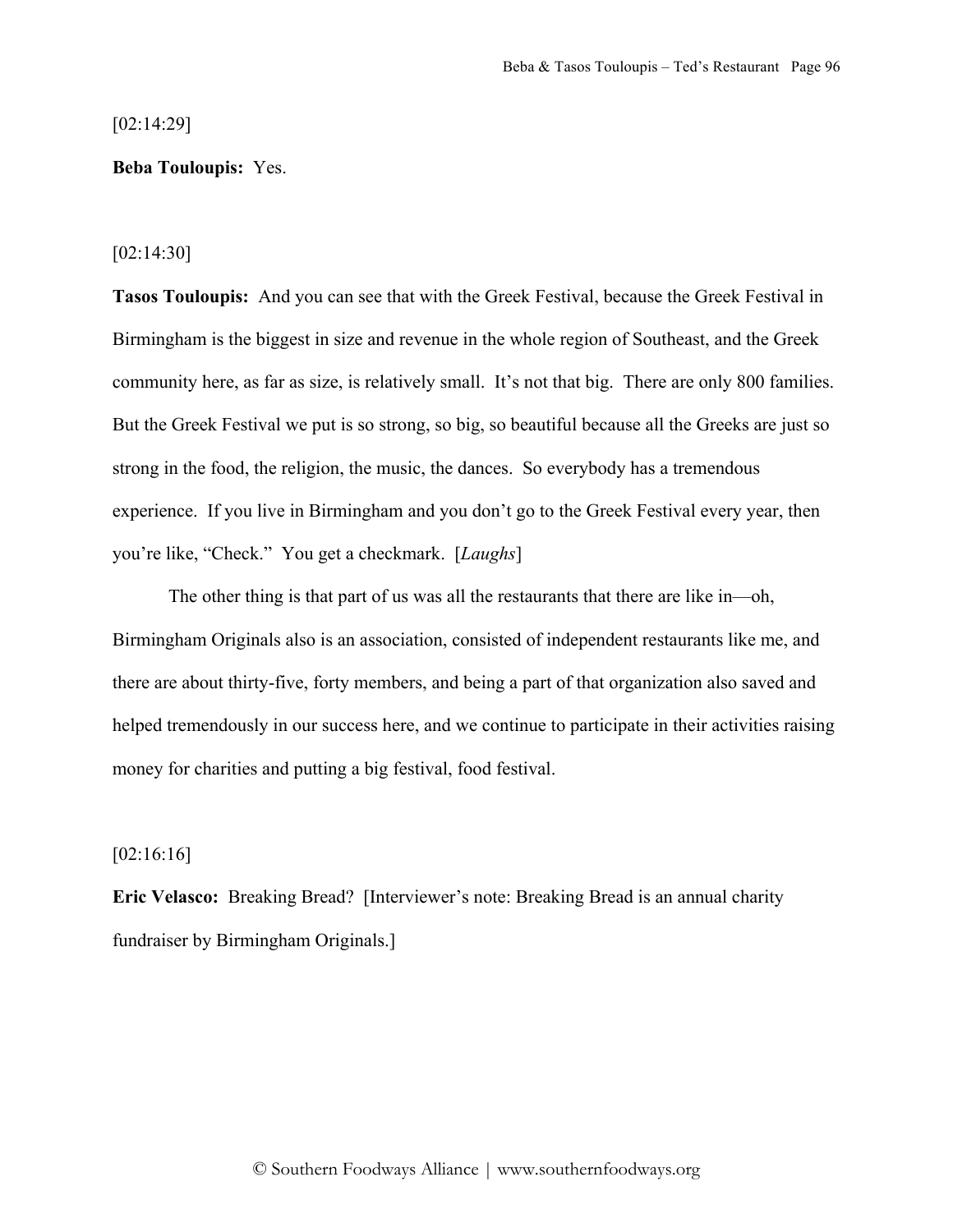### [02:16:18]

**Tasos Touloupis:** The Breaking Bread, yes. But the Greek Festival is unbelievable, so the kids, my kids, start dancing early on, and they love to dance. They love the music. They were asking me, "Dad, teach me these steps," and so forth or whatever. So you know what? You take a lot of pride when your blood, your children, come to you and say, "Teach me what used to be 100 percent yours and you brought it here and you continue." And that is a wonderful feeling. That is a wonderful feeling. As a matter of fact, I'm taking two of them spring break just for ten days' escape. I'm going to leave my beautiful wife in charge, and I'm just going to take a little trip to Greece to see my family, but also take the kids. I said, "What do you all want to do spring break?"

"Oh, can we go to Florida?"

I said, "Done. Call Florida 'Greece.'" And they're excited. We're looking forward to it.

#### [02:17:31]

**Eric Velasco:** One thing I have neglected to ask you about earlier is talk to me a little bit about the food you serve here. It seems to be a fairly even mix of classic southern meats and vegetables and Greek food.

### [02:17:46]

**Tasos Touloupis:** Correct. You said it. The Greek food is, for example, we're famous for the Greek chicken. Everybody says, "I don't know how you do it. It falls off the bone." The Greek, the Souvlaki, which is typical Greek; the Pastitsio, which is the casserole with the spaghetti and the meat sauce and the béchamel sauce. The meatloaf, I cannot say that it's not Greek and I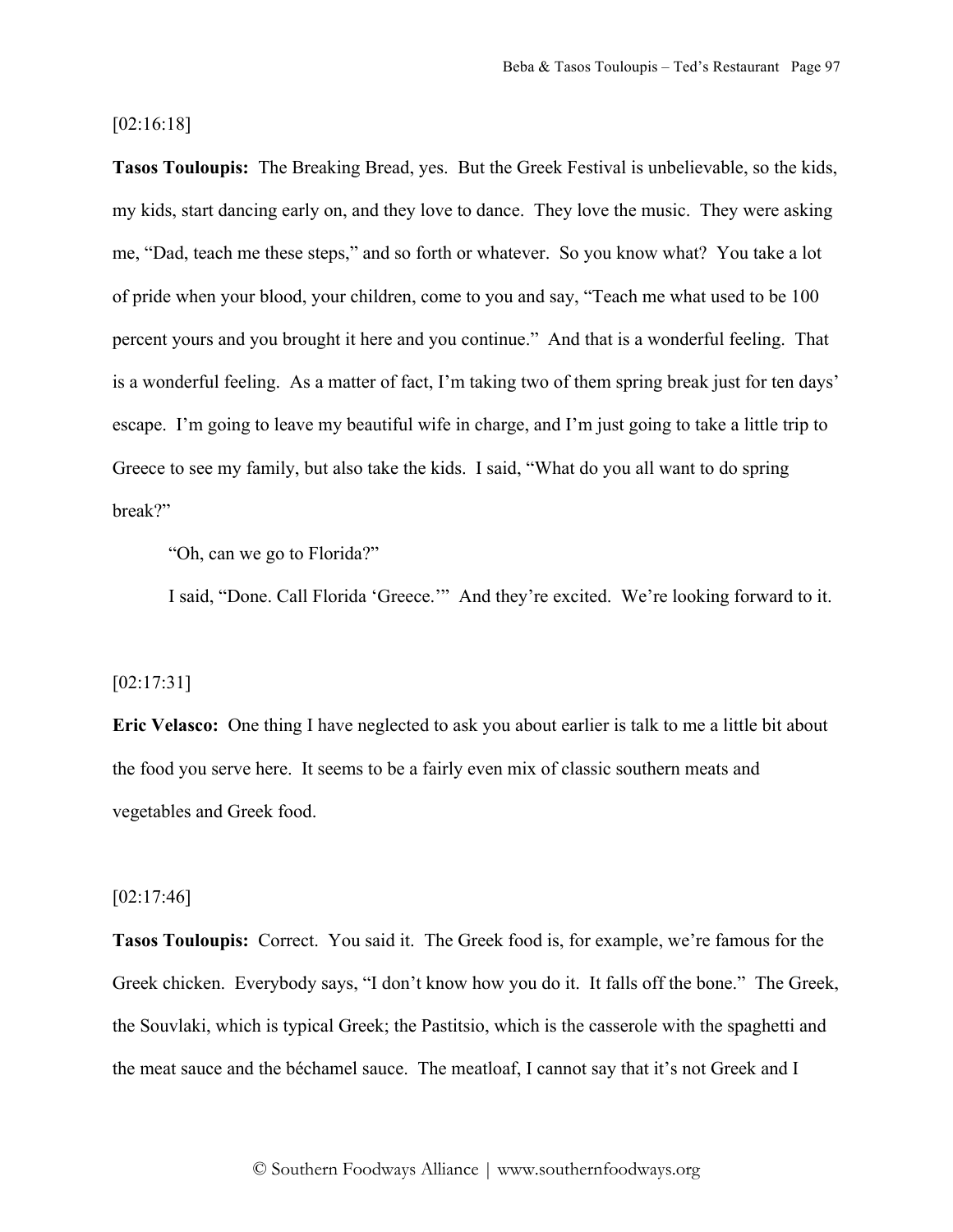cannot say it is not southern. It's kind of like everywhere, but there are different variations. The meatloaf is really good.

Then, of course, we have the best fried chicken and the best fried fish and the fried tenders. We do such a good job frying the food because they are not greasy. It's very crunchy and very—my guy, my short cook—my short-order cook, I should say, my frying man, is doing a wonderful job.

The one item that nobody does as good job as we do is the fried chicken livers. That particular dish, either you love it or you really hate it. There's no if then, or I've tasted it, or I'll have it today or maybe next month. And I have people that they just come here just for the fried chicken livers. We do a great job on that.

Then you move to we invented a stir-fry chicken breast with red bell peppers and onions, and I called it Chicken Bahama. They were asking, "Why Chicken Bahama?"

And I said, "Because my wife is from the Bahamas. I cannot have a Greek chicken and not have a Chicken Bahama." We called it Chicken Bahama. We try to have fun.

[*Laughs*] I'll tell you one thing—

[02:19:48]

**Eric Velasco:** So that wasn't one of Mr. Ted's recipes then?

# [02:19:51]

**Tasos Touloupis:** No, no, it was not. It was ours.

Then we came up with a Chicken Pot Pie and Chicken Dumplings. We'll make the dumplings fresh—I mean, not fresh; from scratch. We make our own dumplings, and people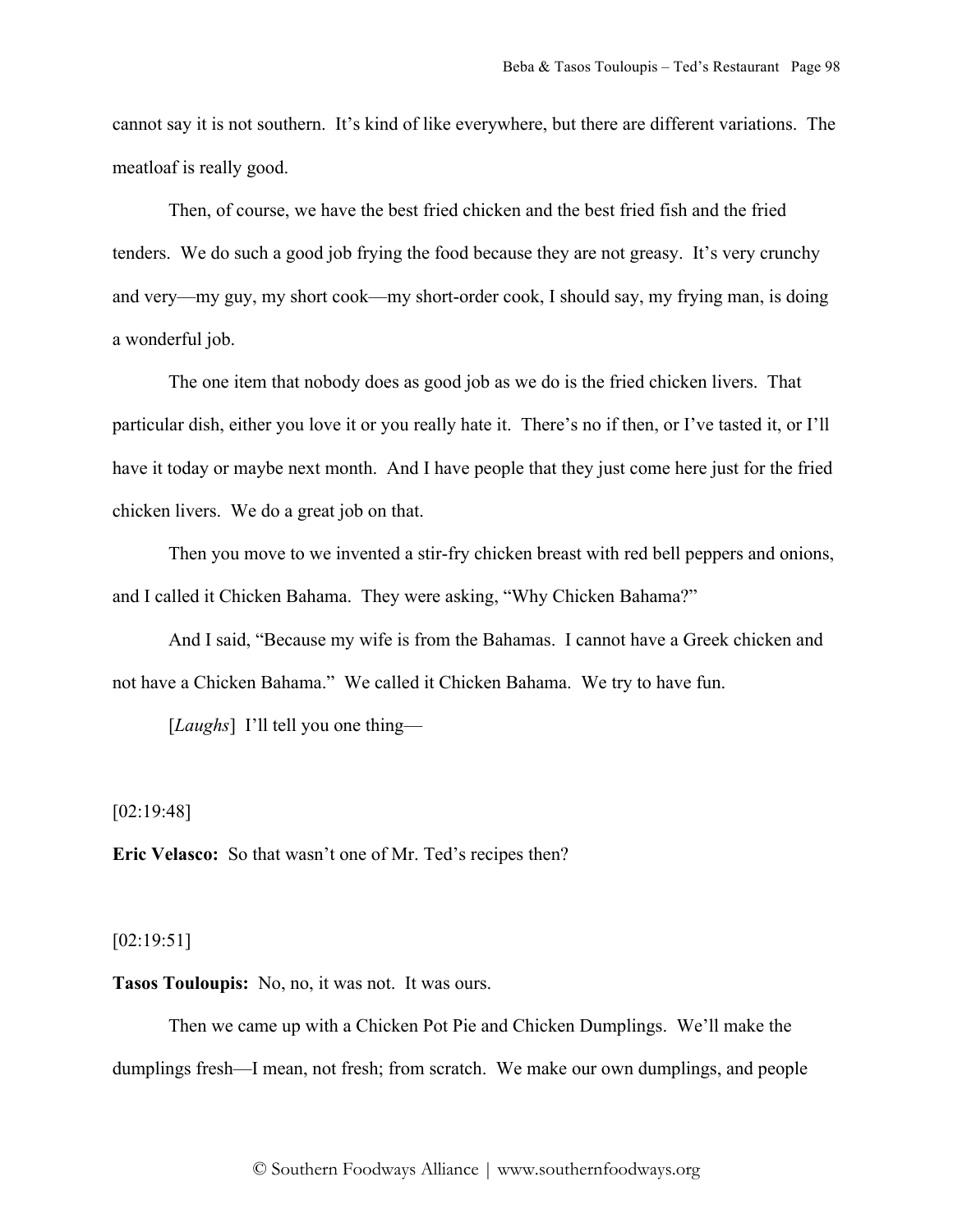complain that they get more chicken than dumplings—imagine that—because they're so good, especially when they are from scratch that day. So we established all that, and then we brought in on the vegetable side the fried green tomatoes, the Brussels sprouts that people love it, and we—

[02:20:28]

**Beba Touloupis:** The squash casserole.

[02:20:29]

**Tasos Touloupis:** The squash casserole is brand new. We added that and the broccoli casserole. And in addition to that, Mr. Ted used to have just the regular squash, regular broccoli. So we have that. We introduced that.

In addition to yams, we introduced her recipe, my wife's recipe, the roasted sweet potatoes with rosemary, that they're a little healthier than the yams, okay, and they're delicious. And we have the creamed potatoes are real potatoes, of course. But what is the number one vegetable for every catering is the mac and cheese. The macaroni and cheese is so rich, I'm going to tell you.

[02:21:22]

**Beba Touloupis:** Real cheese and milk.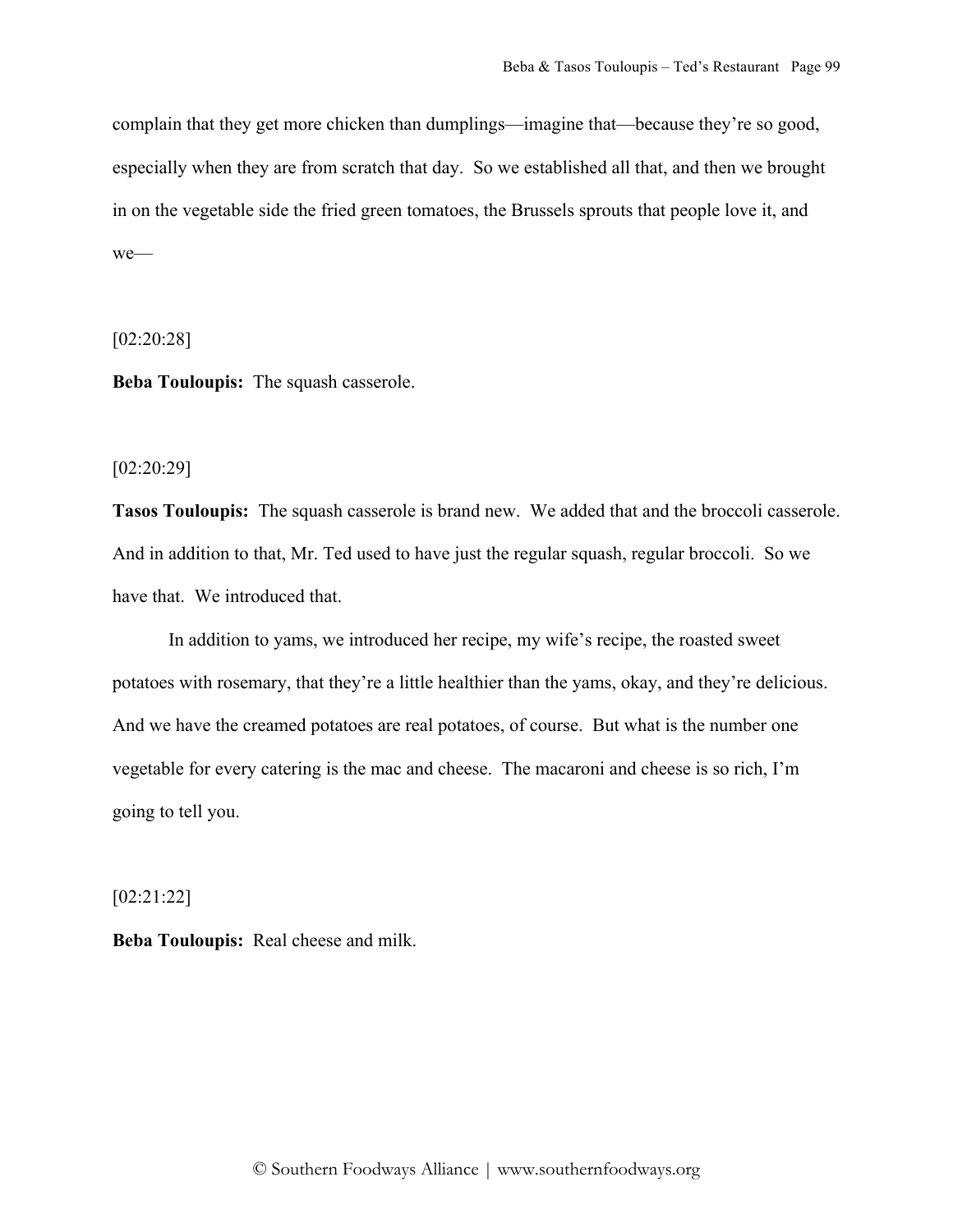[02:21:23]

**Tasos Touloupis:** Yeah, but it has real ingredients, no cutting corners, and it's loaded, but it is so rich, so yummy. And if you look at the production wall, every catering that I have, nine out of ten caterings, one vegetable is going to be mac and cheese.

[02:21:44]

**Eric Velasco:** A true southern tradition, mac and cheese as a vegetable.

[02:21:48]

**Beba Touloupis:** Oh, yes.

[02:21:49]

**Tasos Touloupis:** Mac and cheese, but it's a Greek recipe, and I introduced that.

[02:21:54]

**Eric Velasco:** How so?

[02:21:54]

**Tasos Touloupis:** How so? Well, if I tell the secret recipe on the airwaves, I might lose a lot of business. I use a Greek sauce. It's not just the regular milk and cheese. I make the sauce separate and then mix it and then add more cheese. If you have a question, you need to come and taste it and then we'll talk.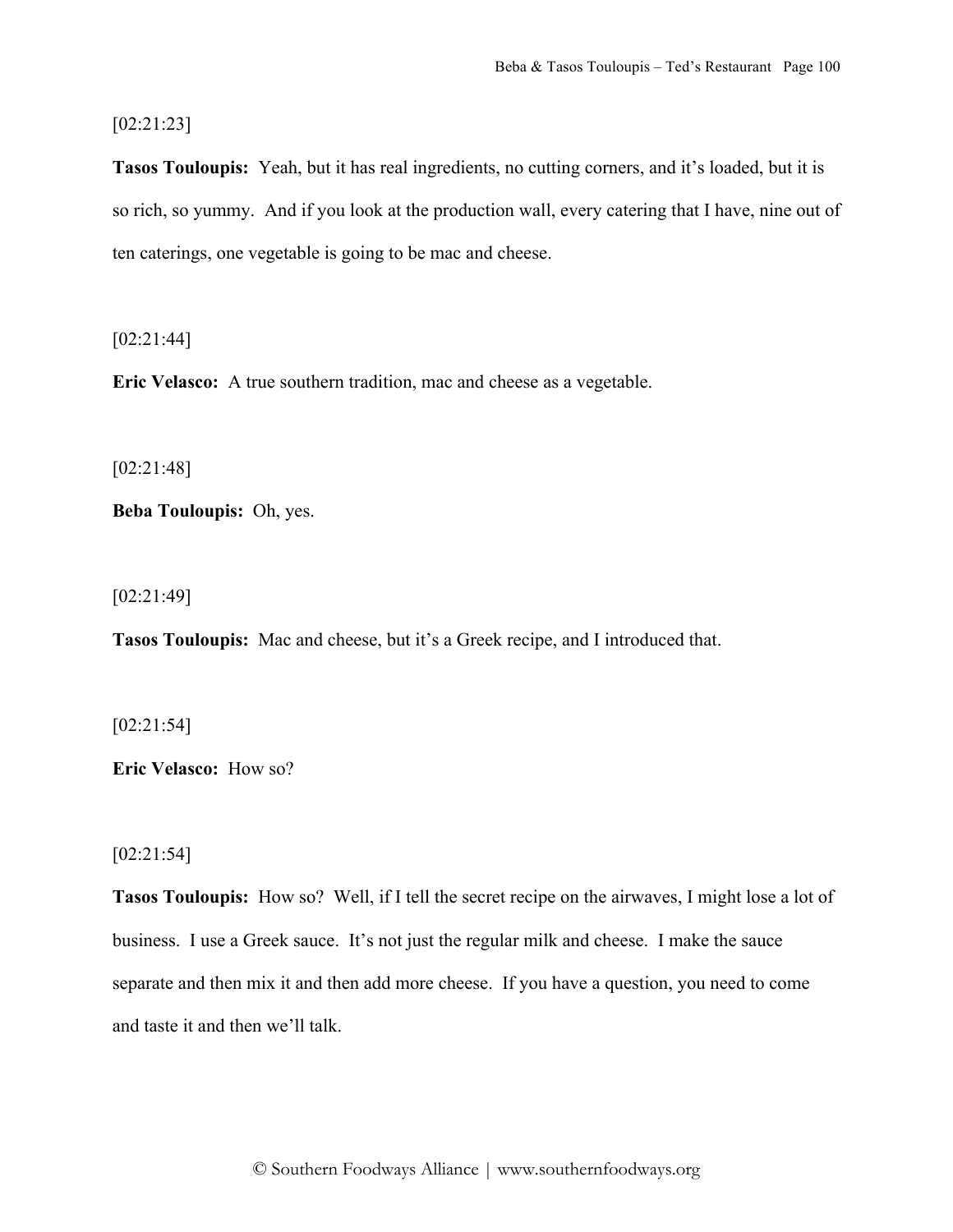# [02:22:22]

**Eric Velasco:** Sounds good to me. Well, on that note, I think we'll wind down now. I do appreciate. Do you have anything that I missed here that you want to add?

# [02:22:31]

**Tasos Touloupis:** Birmingham's a wonderful city, it's a foodie city, and Ted's Restaurant is an institution because of the longevity and the appeal, the personality, the freshness.

[02:22:49]

**Beba Touloupis:** Hospitality. We give hospitality.

[02:22:51]

**Tasos Touloupis:** The hospitality, the personality, the freshness of the food, and it will continue to be here, you know, for the next thirty years.

[02:23:00]

**Eric Velasco:** Well, I do appreciate that. Thank you very much for taking the time with me, for sitting down to this interview.

[02:23:06]

**Tasos Touloupis:** We thank you for the opportunity.